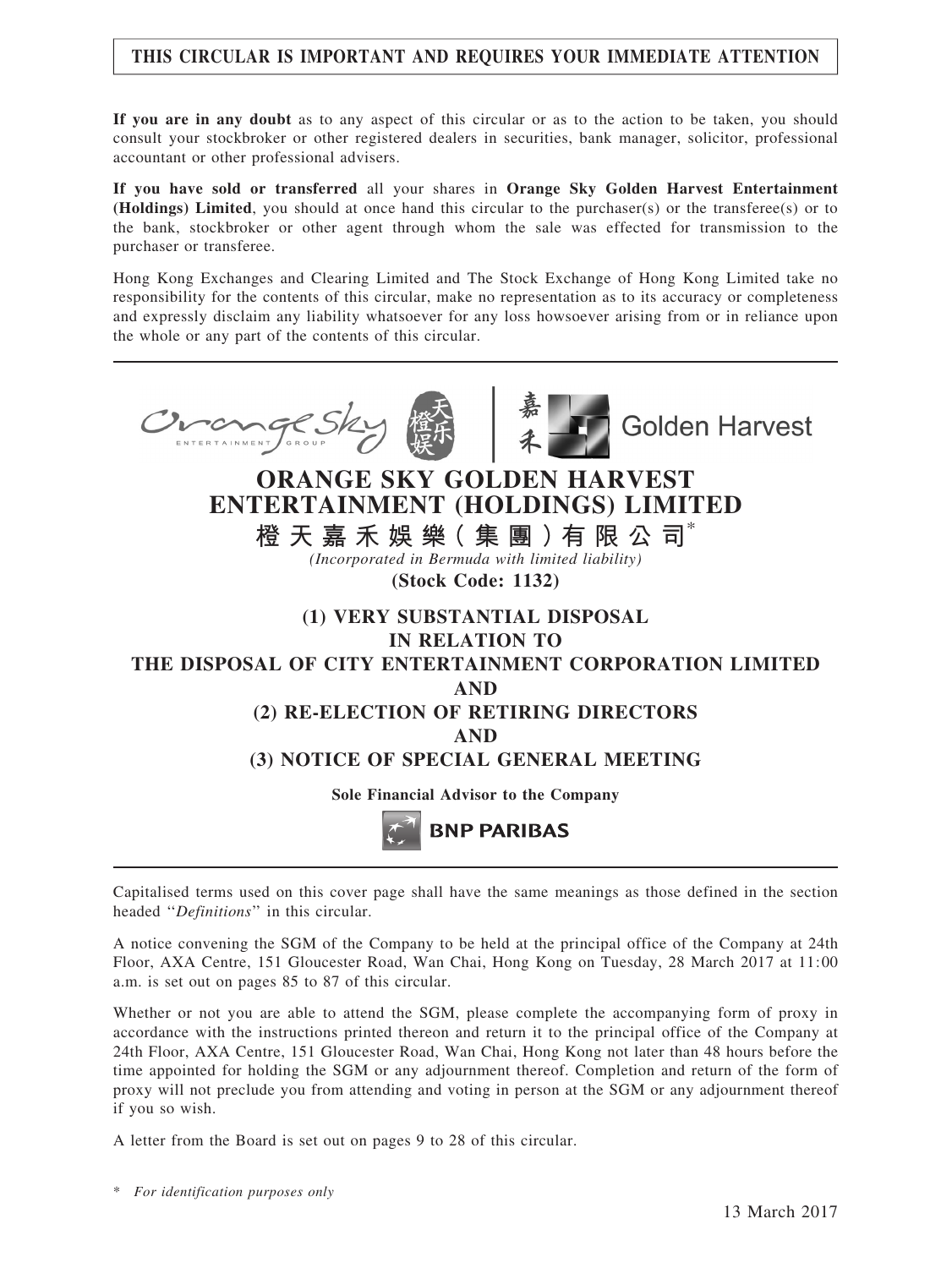## **CONTENTS**

## Page

|                                                                                               | 9 |
|-----------------------------------------------------------------------------------------------|---|
|                                                                                               |   |
| APPENDIX II $-$ FINANCIAL INFORMATION OF THE TARGET GROUP $\ldots$ 42                         |   |
| APPENDIX III — UNAUDITED PRO FORMA FINANCIAL<br><b>INFORMATION OF THE REMAINING GROUP  54</b> |   |
| <b>APPENDIX IV – DETAILS OF RETIRING DIRECTORS PROPOSED</b>                                   |   |
|                                                                                               |   |
|                                                                                               |   |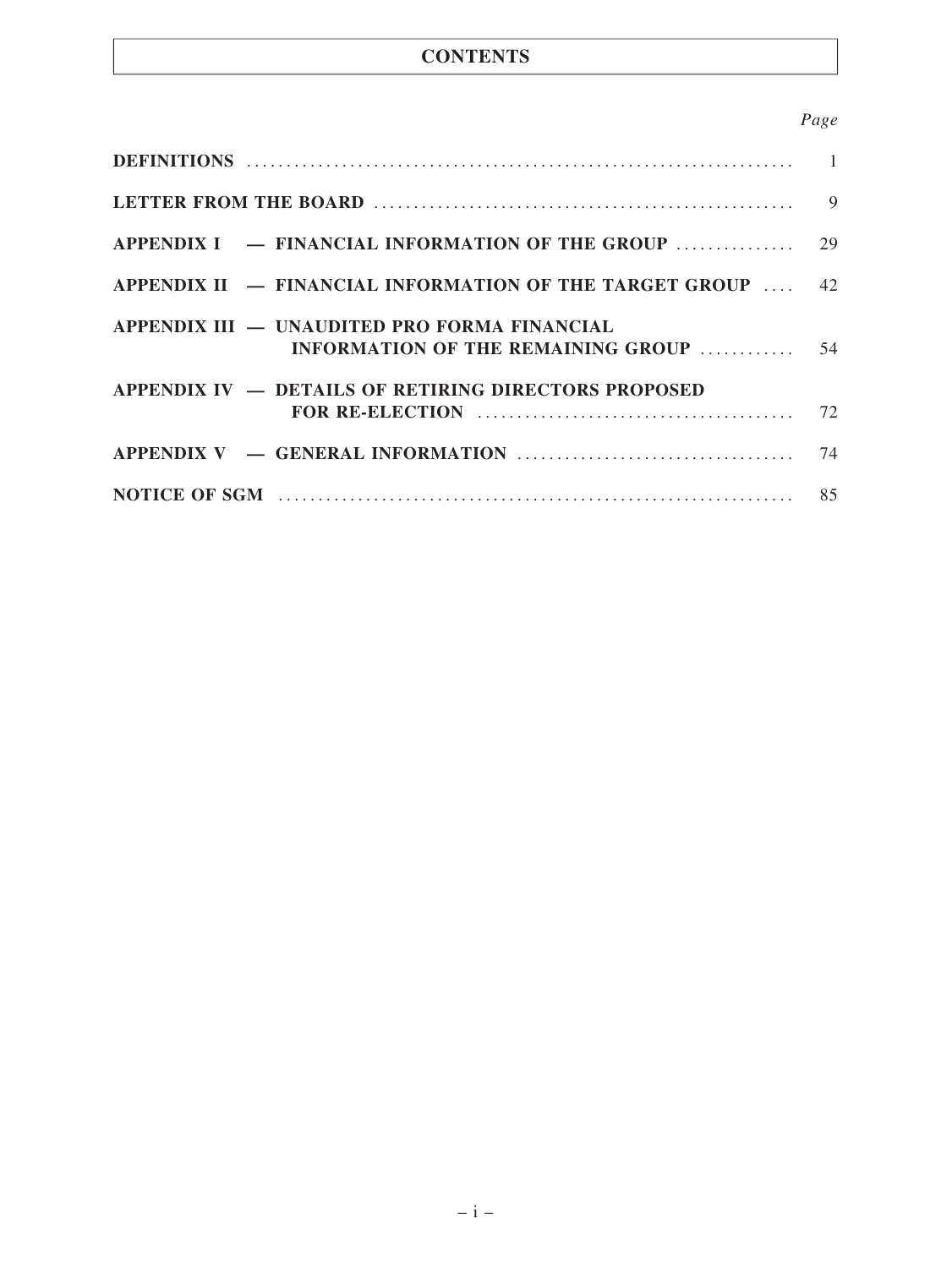In this circular, unless the context otherwise requires, the following terms or expressions shall have the meanings set out below:

| "Adjustment Amount"     | means the absolute value of the difference between the<br>Joint Amount and the Third Guarantee Amount;                                                                                                                                                                                                                                                    |
|-------------------------|-----------------------------------------------------------------------------------------------------------------------------------------------------------------------------------------------------------------------------------------------------------------------------------------------------------------------------------------------------------|
| "Alternative Content"   | means non-movie entertainment content;                                                                                                                                                                                                                                                                                                                    |
| "Application"           | means the application for the registration of the change of<br>shareholder of OSGH (China) in respect of the Proposed<br>Xin Ye Transfer;                                                                                                                                                                                                                 |
| "Application Date"      | means the date of the Application, being the tenth Business<br>Day following the date of the Completion;                                                                                                                                                                                                                                                  |
| "AR/VR"                 | means augmented and virtual reality;                                                                                                                                                                                                                                                                                                                      |
| "Audited Accounts"      | means the audited combined financial statements of OSGH<br>(China) Group as at 31 December 2016;                                                                                                                                                                                                                                                          |
| "Authorised Trademarks" | means the trademarks which are granted for the use of the<br>Purchaser in respect of the operation of cinema in the PRC<br>by the Remaining Group;                                                                                                                                                                                                        |
| "BNPP Securities"       | means BNP Paribas Securities (Asia) Limited, a licensed<br>corporation to carry out Type 1 (dealing in securities), Type<br>2 (dealing in futures contracts), Type 4 (advising on<br>securities) and Type 6 (advising on corporate finance)<br>regulated activities under the SFO and the financial adviser<br>to the Company in respect of the Disposal; |
| "Board"                 | means the board of Directors;                                                                                                                                                                                                                                                                                                                             |
| "Business Days"         | means any day (other than a Saturday, Sunday and public<br>holiday in Hong Kong and the PRC or a day on which a<br>tropical cyclone warning signal no. 8 or above or a black<br>rainstorm warning signal is hoisted in Hong Kong at any<br>time between 9:00 a.m. and 5:00 p.m. and remains in effect<br>after $12:00$ p.m. on such day);                 |
| "Closing"               | means the closing of the Disposal pursuant to the terms and<br>conditions pursuant to the Sale and Purchase Agreement;                                                                                                                                                                                                                                    |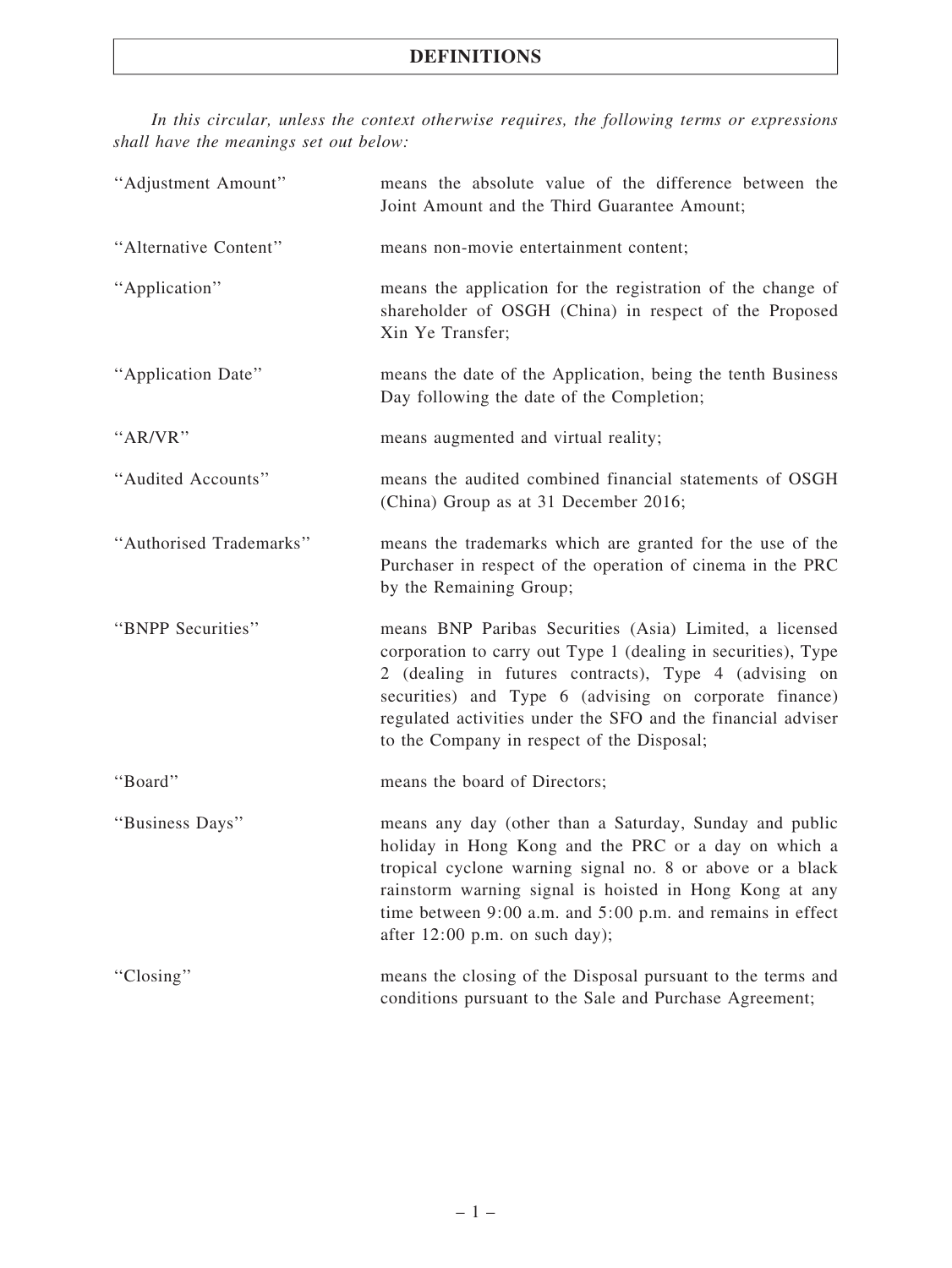| "Closing Account"      | means the audited (i) combined balance sheet as at the<br>Closing Date and (ii) combined profit or loss statement and<br>cash flow statement for the period from 1 January 2017 to<br>the Closing Date of the OSGH (China) Group conducted by<br>the independent auditors appointed by the Parties within 6<br>months from the Closing Date;                                                                                              |
|------------------------|-------------------------------------------------------------------------------------------------------------------------------------------------------------------------------------------------------------------------------------------------------------------------------------------------------------------------------------------------------------------------------------------------------------------------------------------|
| "Closing Date"         | means the next Business Day following the Registration<br>Date (if condition (vi) under the section "Conditions"<br>Precedent" above has not been waived by the Purchaser) or<br>the tenth Business Day following the date of Completion (if<br>condition (vi) under the section "Conditions Precedent"<br>above has been waived by the Purchaser);                                                                                       |
| "Company"              | means Orange Sky Golden Harvest Entertainment<br>(Holdings) Limited, a company incorporated in Bermuda<br>with limited liability, the shares of which are listed on the<br>Main Board of the Stock Exchange (stock code: 1132);                                                                                                                                                                                                           |
| "Completion"           | means the satisfaction (or subject to waiver) of all the<br>Conditions Precedent;                                                                                                                                                                                                                                                                                                                                                         |
| "Conditions Precedent" | means the conditions precedent to Closing under the Sale<br>and Purchase Agreement;                                                                                                                                                                                                                                                                                                                                                       |
| "connected person(s)"  | has the same meaning ascribed thereto in the Listing Rules;                                                                                                                                                                                                                                                                                                                                                                               |
| "Consideration"        | means the Initial Consideration subject to the adjustments<br>made with reference to the Net Debt Adjustment and the<br>cash expenditure in respect of the investment on new<br>cinema projects from 31 December 2016 to the Closing<br>Date and the additional amount of consideration for the Xin<br>Ye Shares that the Purchaser should pay pursuant to the<br>Proposed Xin Ye Agreement if Closing occurs after 15<br>September 2017; |
| "Corporate Income Tax" | means the corporate income tax in the PRC payable by the<br>Remaining Group pursuant to the Disposal;                                                                                                                                                                                                                                                                                                                                     |
| "Dadi Cinema"          | means 大地影院管理有限公司 (Dadi Cinema Management<br>Company Limited*), being the wholly-owned subsidiary of<br>Nan Hai and the nominee of the Purchaser;                                                                                                                                                                                                                                                                                          |
| "Deposit"              | means the amount equivalent in USD of not less than<br>RMB200 million payable by the Purchaser to the Offshore<br>Bank Account on the next Business Day following the<br>Signing Date;                                                                                                                                                                                                                                                    |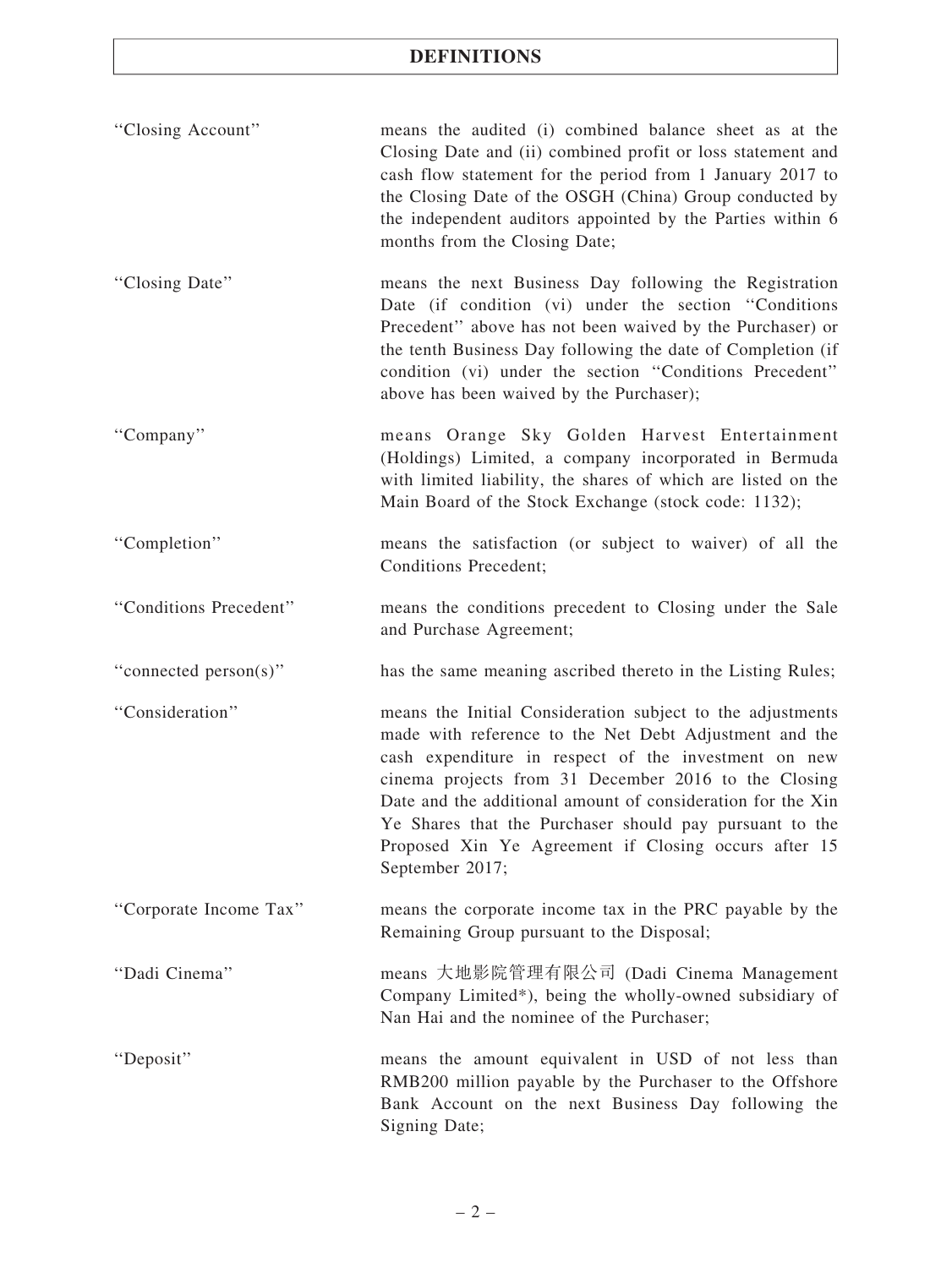| "Directors"              | means the Directors of the Company;                                                                                                                                                                                                                                                                                                                                                       |
|--------------------------|-------------------------------------------------------------------------------------------------------------------------------------------------------------------------------------------------------------------------------------------------------------------------------------------------------------------------------------------------------------------------------------------|
| "Disposal"               | means the disposal of the Sale Shares by the Vendor to the<br>Purchaser pursuant to the Sale and Purchase Agreement;                                                                                                                                                                                                                                                                      |
| "Disposed Business"      | means the theatrical exhibition, cinema operation,<br>management and investment holding business of the Group<br>in the PRC which owns, operates and manages 76 cinemas<br>with a total of 531 screens in the PRC as at the Latest<br>Practicable Date;                                                                                                                                   |
| "Disposed Companies"     | means 北京橙天嘉禾橙食品有限公司 (Beijing Orange Sky<br>Golden Harvest Food Limited Company*), Jiashi, 北京橙天<br>嘉禾三里屯影城管理有限公司 (Orange Sky Golden<br>Harvest Sanlitun (Beijing) Cinema Management Company<br>Limited*), 北京司響無限文化傳媒有限公司 (Beijing<br>Sixiang Wuxian Culture Media Limited Company*), 深圳<br>市粵凰數碼科技有限公司 (Shenzhen City Phoenix Digital<br>Company Limited*) and OSGH Finance Limited (BVI); |
| "Earnest Money"          | means a sum of RMB10 million which has been paid by the<br>Purchaser to the Vendor pursuant to the Memorandum of<br>Understanding;                                                                                                                                                                                                                                                        |
| "Enterprise Value"       | means the amount of approximately RMB3.387 billion,<br>being the enterprise value of the Target Group as at 30<br>September 2016 (which includes the Xin Ye Shares<br>Consideration);                                                                                                                                                                                                     |
| "Escrow Account"         | means the onshore bank account for holding the Total<br>Guarantee Amount which is operated by the Escrow Agent;                                                                                                                                                                                                                                                                           |
| "Escrow Agent"           | means the escrow agent, being an independent third party,<br>appointed by the Parties for the purpose of managing the<br>Escrow Account;                                                                                                                                                                                                                                                  |
| "First Guarantee Amount" | means the amount of RMB190 million payable by the<br>Purchaser to the Onshore Bank Account on the next<br>Business Day following the Signing Date;                                                                                                                                                                                                                                        |
| "Group"                  | means the Company and its subsidiaries;                                                                                                                                                                                                                                                                                                                                                   |
| "HK\$"                   | means Hong Kong dollars, the lawful currency of Hong<br>Kong;                                                                                                                                                                                                                                                                                                                             |
| "Hong Kong"              | means the Hong Kong Special Administrative Region of the<br>People's Republic of China;                                                                                                                                                                                                                                                                                                   |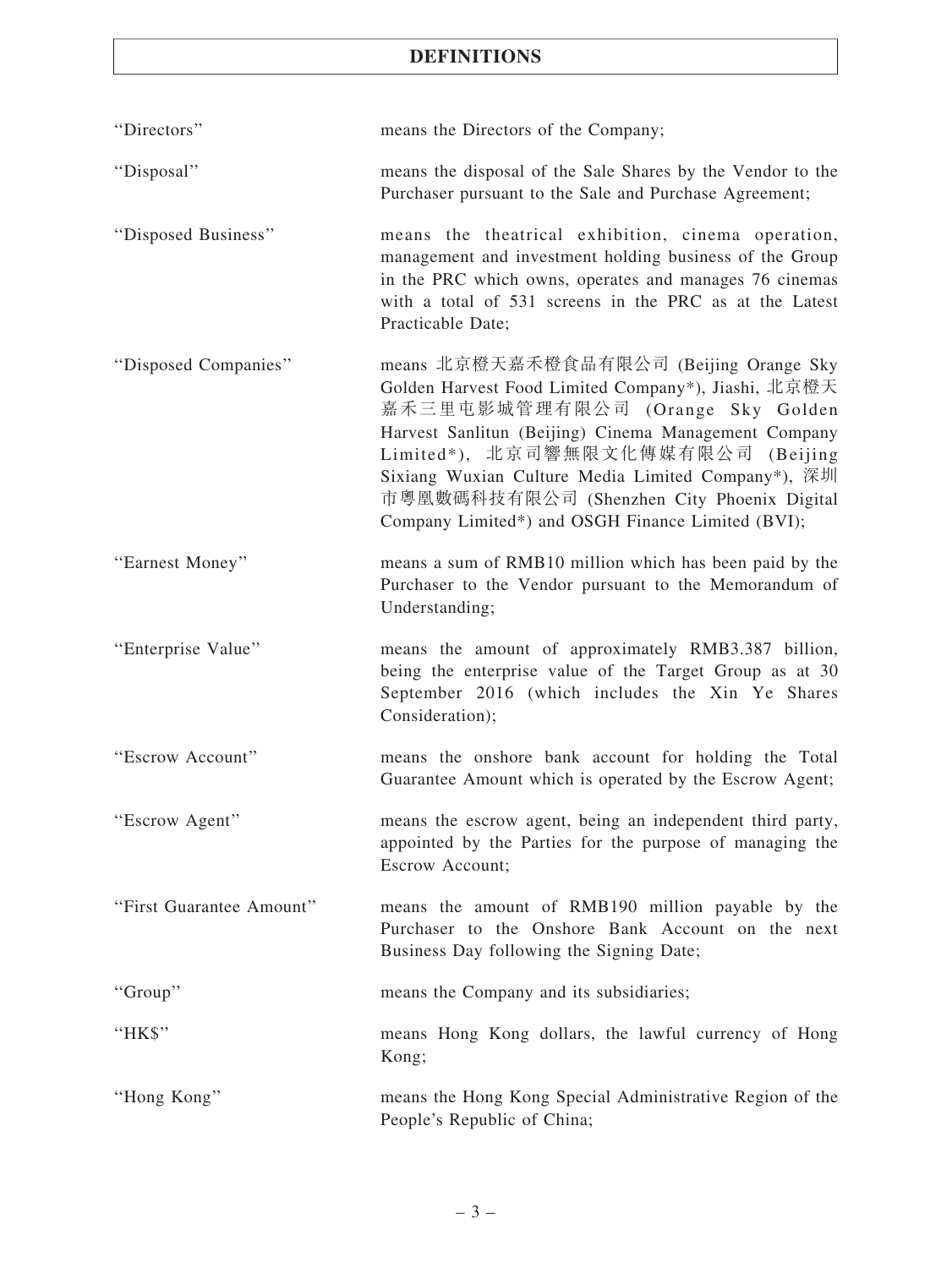| "Initial Consideration"          | means the consideration of the Sale Shares which is<br>determined by the Enterprise Value subject to certain<br>adjustments made with reference to among others the Net<br>Debt Value in the Audited Accounts;                          |
|----------------------------------|-----------------------------------------------------------------------------------------------------------------------------------------------------------------------------------------------------------------------------------------|
| "Jiashi"                         | means 上海橙天嘉影實業有限公司 (Shanghai Orange Sky<br>Jiayin Shiye Company Limited*), being the subsidiary of<br>the Vendor;                                                                                                                       |
| "Jining Cinema"                  | means 濟寧影城 (Jining Cinema*) located at Guhuai Road,<br>Shi Zhong District, Jining City, Shandong Province, the<br>PRC;                                                                                                                  |
| "Joint Amount"                   | means the amount of RMB300 million being paid to the<br>Joint Bank Account by the Purchaser to the Vendor at the<br>Closing Date;                                                                                                       |
| "Joint Bank Account"             | means the onshore bank account designated by the Vendor<br>and the Purchaser;                                                                                                                                                           |
| "Latest Practicable Date"        | means 9 March 2017, being the latest practicable date prior<br>to the printing of this circular for the purpose of<br>ascertaining certain information for inclusion in this<br>circular;                                               |
| "Listing Rules"                  | means The Rules Governing the Listing of Securities on the<br>Stock Exchange;                                                                                                                                                           |
| "Loan Repayment Agreement"       | means the agreement dated 25 January 2017 entered into<br>between OSGH (China), Jiashi and Nan Hai in respect of<br>the repayment of a loan in the amount of RMB250 million<br>owed by OSGH (China) or its related party to Jiashi;     |
| "Long Stop Date"                 | means 12 months from the Signing Date;                                                                                                                                                                                                  |
| "Memorandum of<br>Understanding" | means the memorandum of understanding dated 21<br>December 2016 entered into between the Vendor and Dadi<br>Cinema (HK Limited);                                                                                                        |
| "Nan Hai"                        | means Nan Hai Corporation Limited, a company<br>incorporated in Bermuda with limited liability, the shares<br>of which are listed and traded on the Stock Exchange (stock<br>code: 680), the indirect holding company of the Purchaser; |
| "Net Debt Adjustment"            | means the adjustment made to the Initial Consideration with<br>reference to the difference of the Net Debt Value in the<br>Audited Accounts and the Closing Accounts;                                                                   |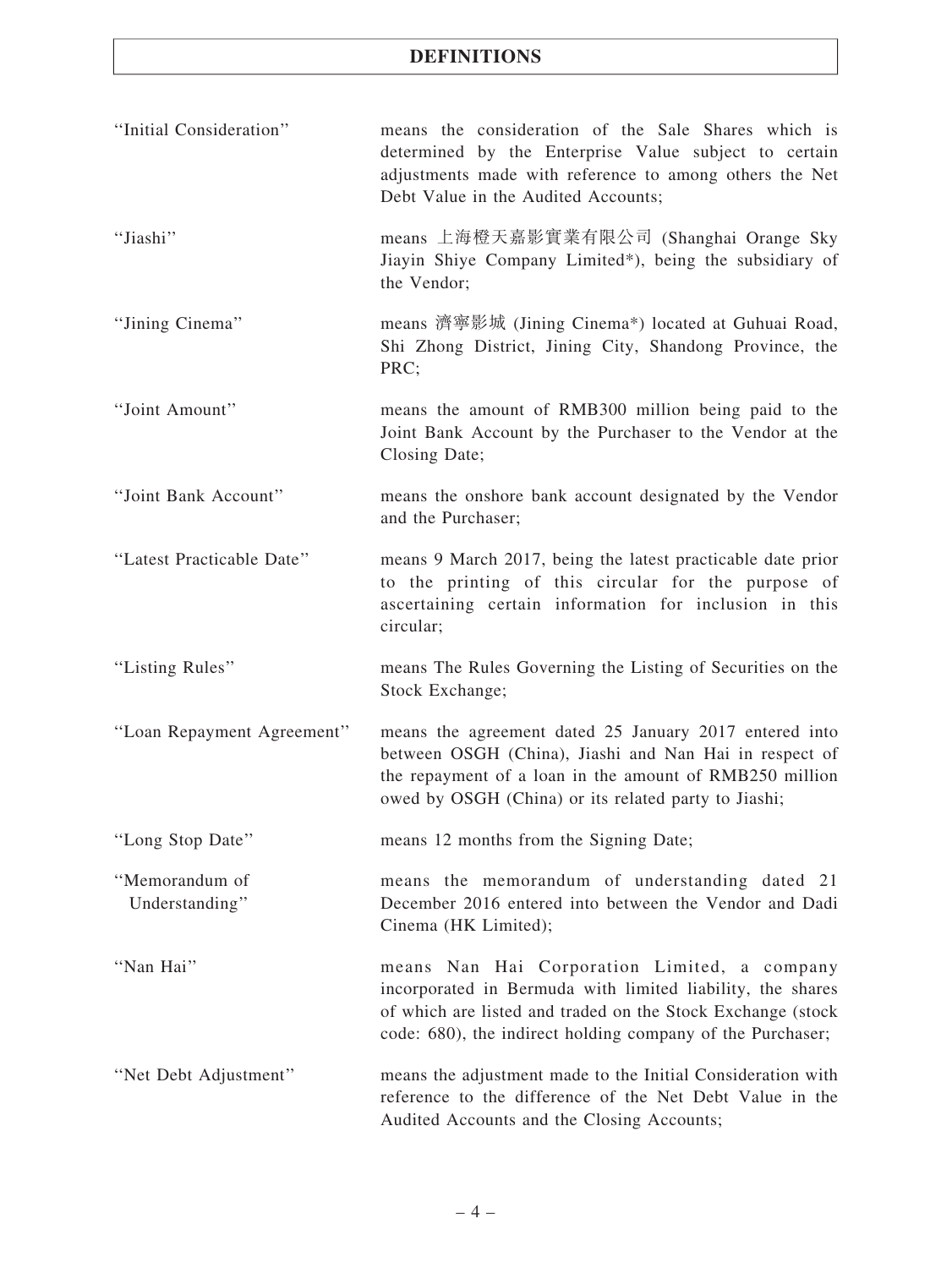| "Net Debt Adjustment Amount" means the absolute value of the difference between the Net |           |  |  |                                                    |  |  |
|-----------------------------------------------------------------------------------------|-----------|--|--|----------------------------------------------------|--|--|
|                                                                                         |           |  |  | Debt Value in the Audited Accounts and the Closing |  |  |
|                                                                                         | Accounts: |  |  |                                                    |  |  |

''Net Debt Value'' means the amount equivalent to the aggregate value of bank loans, finance leases and amount payable for the completed acquisition of cinemas, which such acquisitions have been completed, of the OSGH (China) Group, deducting the aggregate value of cash equivalents (excluding the Xin Ye Shares Consideration) and advanced payment for the acquisition of cinemas, which such acquisitions have not been completed, of the OSGH (China) Group;

''Offshore Bank Account'' means the offshore bank account designated by the Vendor;

''Offshore Consideration Payment'' means the amount equivalent in USD of not less than RMB1.92 billion to the Offshore Bank Account;

''Online Appointment Notice'' means the online appointment notice received upon submission of the Application on the Application Date;

''Onshore Bank Account'' means the onshore bank account of Jiashi;

''OSGH (China)'' means 橙天嘉禾影城(中國)有限公司 (Orange Sky Golden Harvest Cinemas (China) Company Limited\*), a company with limited liability established in the PRC, which is owned as to 92.59% by the Vendor and 7.41% by Xin Ye;

''OSGH (China) Group'' means OSGH (China) and its subsidiaries;

''Outstanding Amount'' means the outstanding amount in the Onshore Bank Account which has not been transferred to the Offshore Bank Account after 12 months from the Closing Date;

''Parties'' means the Vendor and the Purchaser;

Vendor;

''PRC'' means the People's Republic of China, which for the

Special Administrative Region of the PRC and Taiwan; ''PRC Tax Payment'' means the amount equivalent to the Corporate Income Tax which will be paid by the Purchaser on behalf of the

purpose of this circular, shall exclude Hong Kong, Macau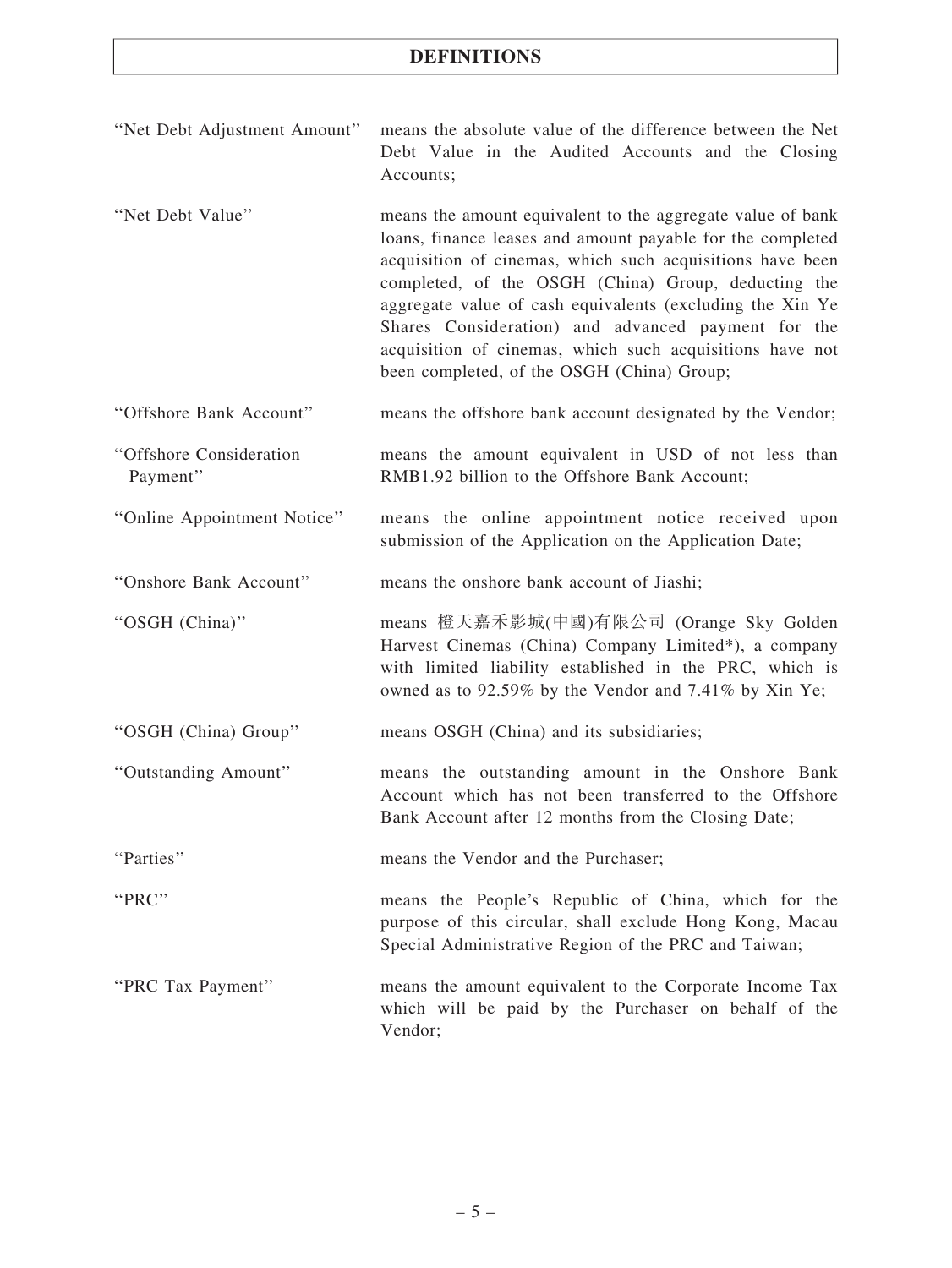| "Proposed Xin Ye Agreement"   | means the proposed agreement anticipated to be entered<br>into between the Dadi Cinema (being the nominee of the<br>Purchaser), Nan Hai (as the guarantor of Dadi Cinema), the<br>Target Company (as the controlling shareholder of OSGH<br>(China)) and Xin Ye in respect of the Proposed Xin Ye<br>Transfer; |
|-------------------------------|----------------------------------------------------------------------------------------------------------------------------------------------------------------------------------------------------------------------------------------------------------------------------------------------------------------|
| "Proposed Xin Ye Transfer"    | means the proposed transfer of the Xin Ye Shares from Xin<br>Ye to the Purchaser (or its nominee) pursuant to the<br>Proposed Xin Ye Agreement;                                                                                                                                                                |
| "Purchaser"                   | means True Vision Limited, a company incorporated in<br>Hong Kong, being an indirect wholly-owned subsidiary of<br>Nan Hai;                                                                                                                                                                                    |
| "Registration"                | means the registration of the change of shareholder of<br>OSGH (China) in respect of the Proposed Xin Ye Transfer;                                                                                                                                                                                             |
| "Registration Date"           | means the date of the completion of the Registration;                                                                                                                                                                                                                                                          |
| "Remaining Group"             | means the Group (excluding the Target Company and the<br>OSGH (China) Group);                                                                                                                                                                                                                                  |
| "RMB"                         | means Renminbi, the lawful currency of the PRC;                                                                                                                                                                                                                                                                |
| "Sale and Purchase Agreement" | means the sale and purchase agreement dated 25 January<br>2017 entered into between the Vendor, the Company, the<br>Purchaser and Nan Hai in respect of the Disposal;                                                                                                                                          |
| "Sale Shares"                 | means the entire issued share capital of the Target<br>Company;                                                                                                                                                                                                                                                |
| "Second Guarantee Amount"     | means the Initial Consideration deducting the Offshore<br>Consideration Payment, the Deposit, the Total First<br>Guarantee Amount, the Joint Amount and the PRC Tax<br>Payment;                                                                                                                                |
| "SFO"                         | means the Securities and Futures Ordinance (Chapter 571 of<br>the Laws of Hong Kong);                                                                                                                                                                                                                          |
| "SGM"                         | means the special general meeting to be convened for the<br>purpose of considering and, if thought fit, approve, among<br>other things, the Disposal and the Transaction Documents;                                                                                                                            |
| "Share(s)"                    | means the ordinary share(s) of $HK$0.1$ ;                                                                                                                                                                                                                                                                      |
| "Shareholders"                | means the shareholders of the Company;                                                                                                                                                                                                                                                                         |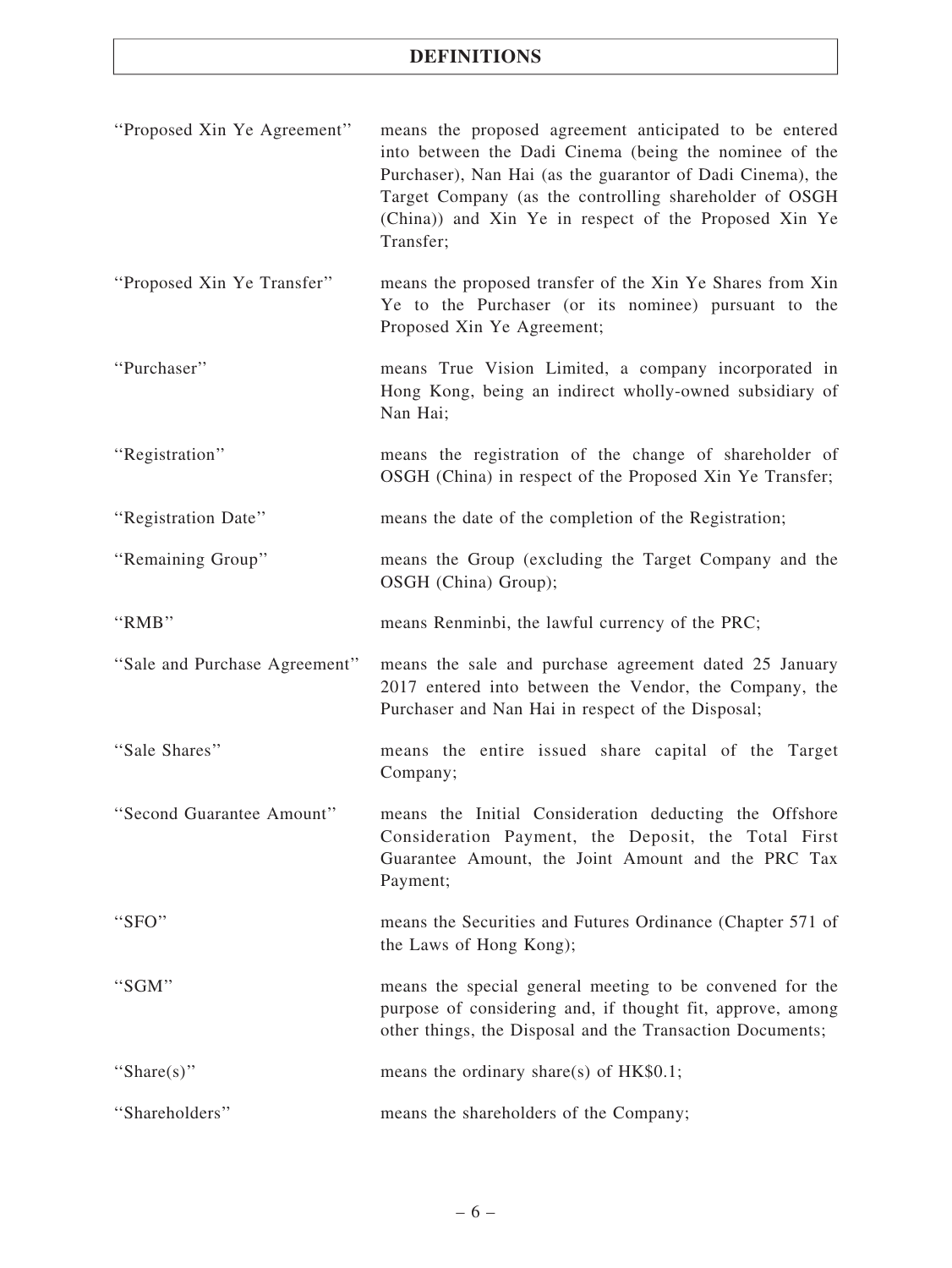| "Signing Date"                    | means the date of the signing of the Sale and Purchase<br>Agreement;                                                                                                                                       |
|-----------------------------------|------------------------------------------------------------------------------------------------------------------------------------------------------------------------------------------------------------|
| "Stock Exchange"                  | means The Stock Exchange of Hong Kong Limited;                                                                                                                                                             |
| "subsidiary(ies)"                 | has the same meaning ascribed thereto in the Companies<br>Ordinance (Chapter 622);                                                                                                                         |
| "Supplemental Agreement"          | means the supplemental agreement dated 7 March 2017<br>entered into between the Vendor, the Company, the<br>Purchaser and Nan Hai amending and adding certain terms<br>to the Sale and Purchase Agreement; |
| "Target Company"                  | means 橙天嘉禾影城有限公司 (City Entertainment<br>Corporation Limited), a company incorporated in Hong<br>Kong and an indirect wholly-owned subsidiary of the<br>Company;                                            |
| "Target Group"                    | means the Target Company and its subsidiaries (excluding<br>the Disposed Companies);                                                                                                                       |
| "Third Guarantee Amount"          | means the Consideration deducting the Deposit, the<br>Offshore Payment Consideration, the Total First Guarantee<br>Amount, the Second Guarantee Amount and the PRC Tax<br>Payment;                         |
| "Total First Guarantee<br>Amount" | means the aggregate amount of the First Guarantee Amount<br>and the Earnest Money (which will be transferred to the<br>Onshore Bank Account on the next Business Day following<br>the Signing Date);       |
| "Total Guarantee Amount"          | means the Total First Guarantee Amount, the Second<br>Guarantee Amount and the Third Guarantee Amount;                                                                                                     |
| "Total Offshore Consideration"    | means the aggregate amount of the Offshore Consideration<br>Payment and the Deposit;                                                                                                                       |
| "Trademark License<br>Agreements" | means the trademark licence agreements to be entered into<br>between the licensors under the Remaining Group and the<br>licensees under the Target Group;                                                  |
| "Transactions"                    | means the Disposal and the repayment of the loan in the<br>amount of RMB250 million by OSGH (China) to Jiashi<br>pursuant to the Loan Repayment Agreement;                                                 |
| "Transaction Documents"           | means the Sale and Purchase Agreement and the Trademark<br>License Agreement;                                                                                                                              |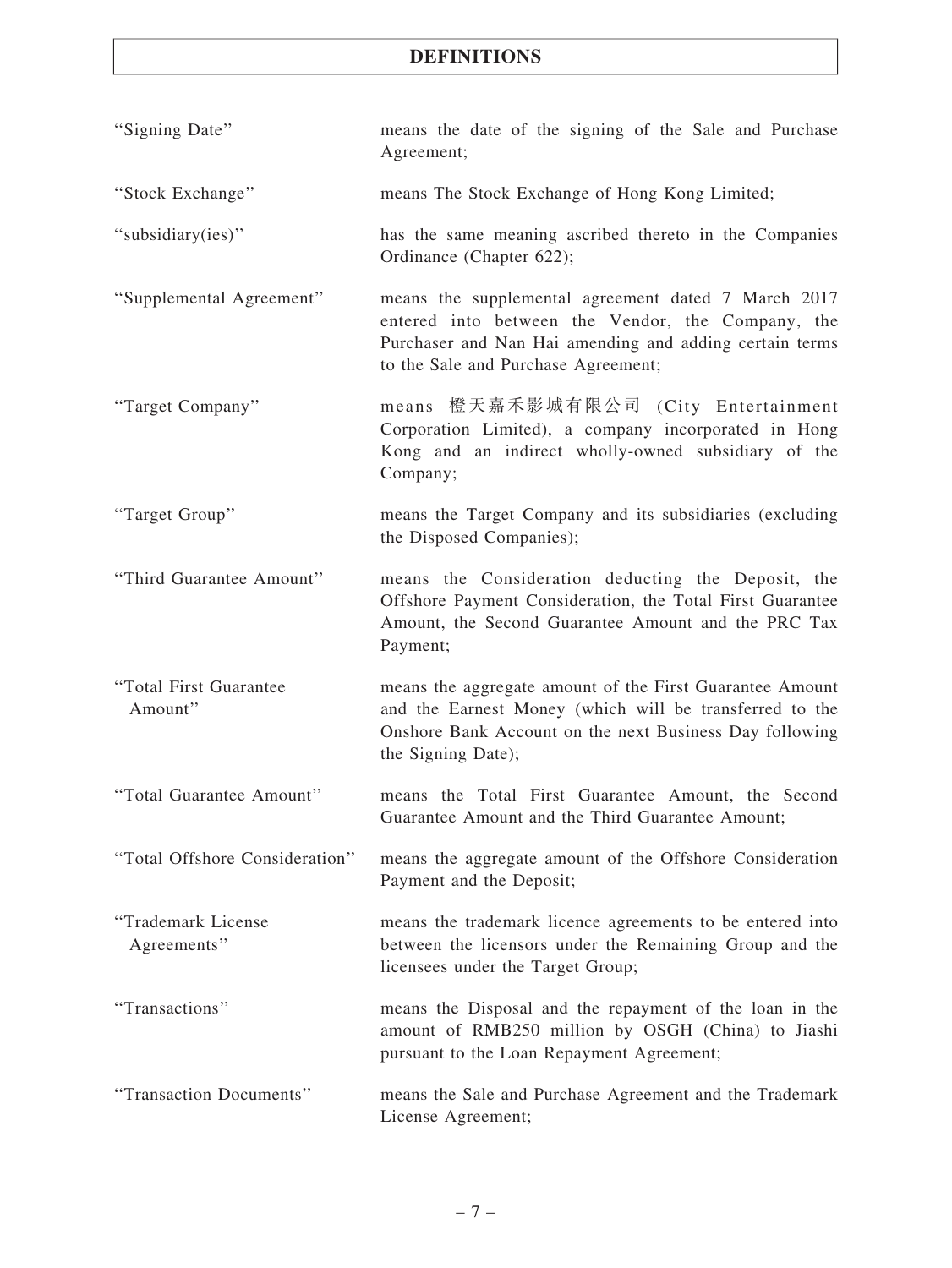| "USD"                         | means United States dollar, the lawful currency of the<br>United States of America;                                                                                    |
|-------------------------------|------------------------------------------------------------------------------------------------------------------------------------------------------------------------|
| "Vendor"                      | means Giant Harvest Limited, a company incorporated in<br>Hong Kong and an indirect wholly-owned subsidiary of the<br>Company;                                         |
| "Wan Ke Hong Cinema"          | means 萬科紅影城 (Wan Ke Hong Cinema*) located at<br>Wankehong Shenghuo Square, Bujijinlong Road, Long<br>Gang District, Shenzhen, the PRC;                                 |
| "Xin Ye"                      | means 嘉興信業創贏肆號投資合夥企業(有限合夥) (Jiaxing<br>Credit Prosperity Investment Enterprise (Limited<br>Partnership)*), a limited partnership established in the PRC;               |
| "Xin Ye Conditions Precedent" | means the conditions precedent pursuant to the Proposed<br>Xin Ye Agreement;                                                                                           |
| "Xin Ye Deposit"              | means the deposit in the amount of RMB5 million payable<br>by Dadi Cinema to Xin Ye pursuant to the Proposed Xin Ye<br>Agreement;                                      |
| "Xin Ye Long Stop Date"       | means 24 January 2017 (or such date as agreed by the<br>parties under the Proposed Xin Ye Agreement), being the<br>long stop date under the Proposed Xin Ye Agreement; |
| "Xin Ye Shares"               | means the 7.41% registered capital of OSGH (China) owned<br>by Xin Ye; and                                                                                             |
| "Xin Ye Shares Consideration" | means the consideration of the Xin Ye Shares pursuant to<br>the Proposed Xin Ye Agreement amounting to RMB240<br>million.                                              |

\* for identification purposes only

Unless otherwise stated, for the purpose of this circular, the exchange rate of RMB1.00 = HK\$1.13 has been used for currency translation, including, for the avoidance of doubt, the computation of the applicable percentage ratios pursuant to Chapter 14 of the Listing Rules. Such exchange rates are for the purposes of illustration only and do not constitute a representation that any amount in RMB or HK\$ have been, or could have been or may be converted at such or any other rates.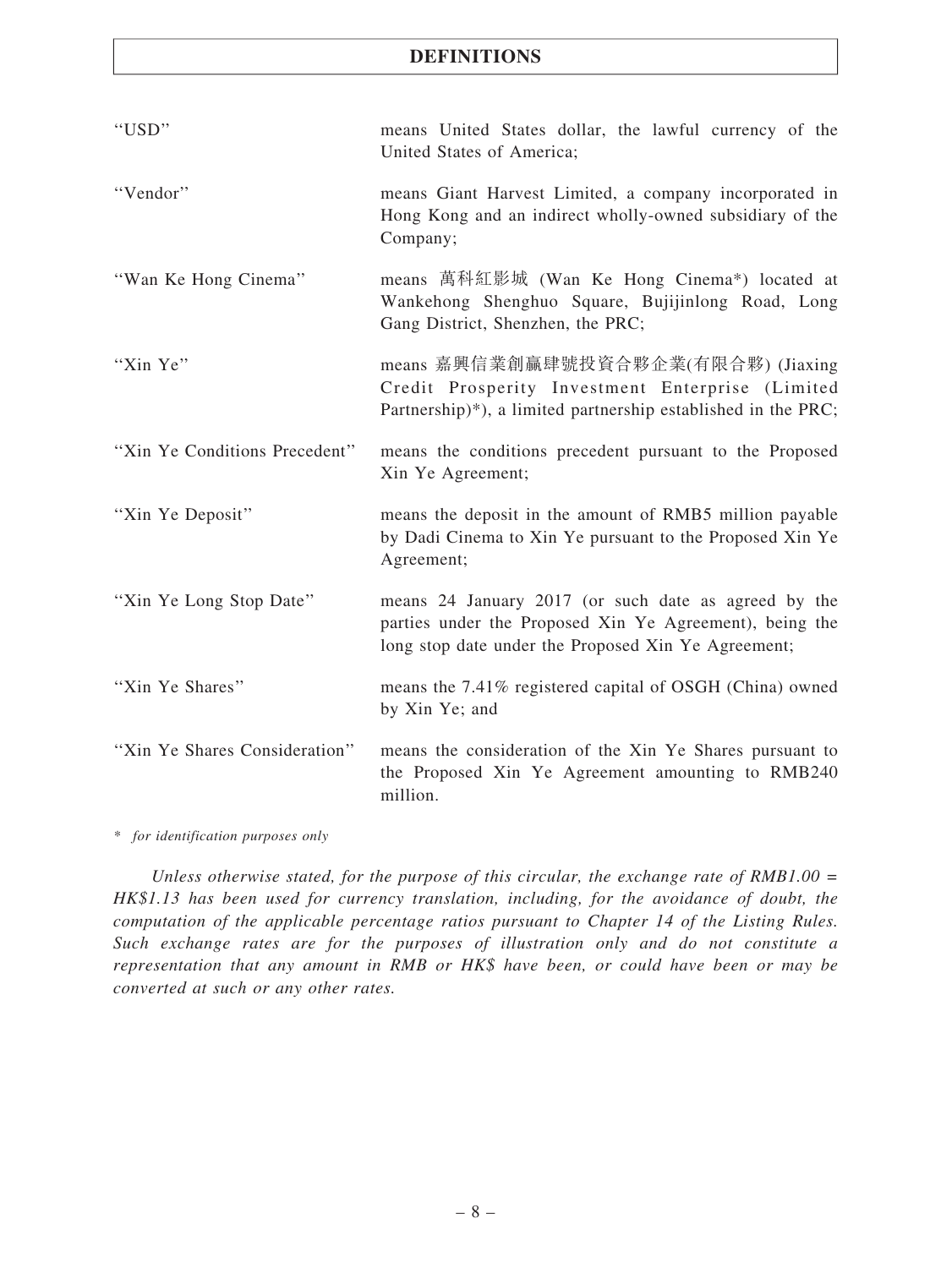



**Golden Harvest** 

# ORANGE SKY GOLDEN HARVEST ENTERTAINMENT (HOLDINGS) LIMITED

橙 天 嘉 禾 娛 樂( 集 團 )有 限 公 司\* (Incorporated in Bermuda with limited liability)

(Stock Code: 1132)

Chairman and Executive Director: Mr. Wu Kebo

Executive Directors: Mr. Mao Yimin Mr. Li Pei Sen Ms. Wu Keyan Ms. Chow Sau Fong, Fiona

Independent Non-executive Directors: Mr. Leung Man Kit Mr. Fung Chi Man, Henry Ms. Wong Sze Wing

Registered Office Clarendon House 2 Church Street Hamilton HM11 Bermuda

Principal Place of Business 24th Floor AXA Centre 151 Gloucester Road Wan Chai Hong Kong

13 March 2017

To the Shareholders

Dear Sir or Madam,

## (1) VERY SUBSTANTIAL DISPOSAL IN RELATION TO THE DISPOSAL OF CITY ENTERTAINMENT CORPORATION LIMITED AND (2) RE-ELECTION OF RETIRING DIRECTORS AND (3) NOTICE OF SPECIAL GENERAL MEETING

## INTRODUCTION

Reference is made to the (i) announcement of the Company dated 9 February 2017 in relation to the entering into of the Sale and Purchase Agreement between the Vendor, an indirect wholly-owned subsidiary of the Company, the Company, as the guarantor of the Vendor, the Purchaser and Nan Hai, as the guarantor of the Purchaser, pursuant to which, the Vendor has conditionally agreed to sell and the Purchaser has conditionally agreed to purchase the Sale Shares at the Consideration of approximately RMB3.286 billion (subject to certain

\* For identification purposes only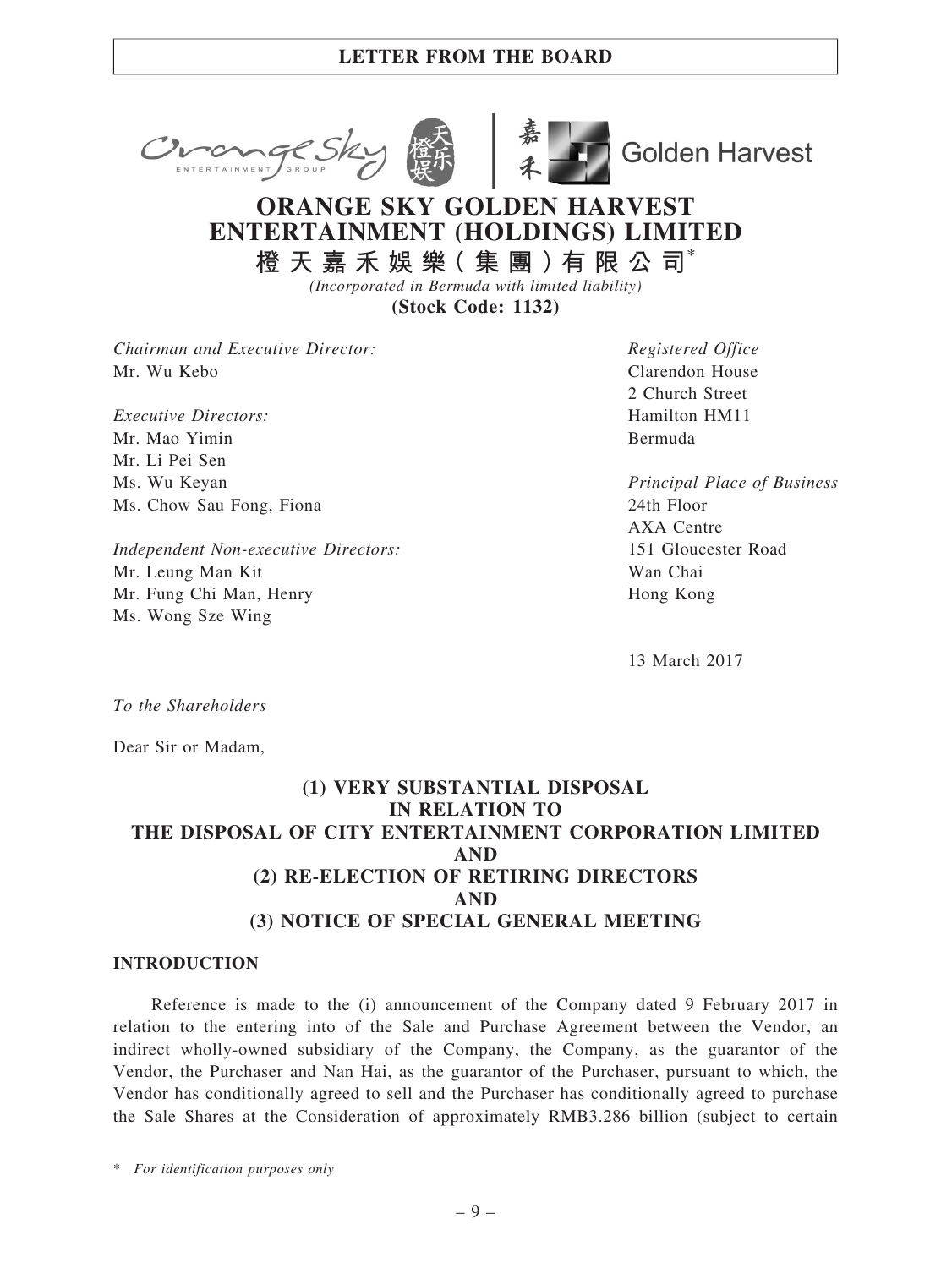adjustments) and (ii) the announcement of the Company dated 7 March 2017 in relation to the entering into of the Supplemental Agreement, pursuant to which, the parties have further agreed to amend and add certain terms to the Sale and Purchase Agreement.

The purpose of this circular is to provide the Shareholders with further details of the Sale and Purchase Agreement, the Supplemental Agreement and the transactions contemplated therein, together with such other information as required by the Listing Rules and the notice of the SGM at which resolutions are proposed for the Shareholders to consider and, if thought fit, approve, among others, the Disposal and the Transaction Documents.

## SALE AND PURCHASE AGREEMENT

The main terms of the Sale and Purchase Agreement are summarised as follows:

| Date               | $\therefore$ 25 January 2017                                 |
|--------------------|--------------------------------------------------------------|
| Vendor             | : Giant Harvest Limited                                      |
| Vendor's Guarantor | : Orange Sky Golden Harvest Entertainment (Holdings) Limited |
| Purchaser          | : True Vision Limited                                        |
|                    | Purchaser's Guarantor : Nan Hai Corporation Limited          |

As at the date of this circular, to the best of the knowledge, information and belief of the Directors, having made all reasonable enquiries, the Purchaser, Nan Hai and their ultimate beneficial owners are third parties independent of the Company and its connected persons.

### Assets to be disposed of

As at the date of this circular, the Vendor owns the Sale Shares, being the entire issued share capital of the Target Company. Pursuant to the Sale and Purchase Agreement, the Vendor has conditionally agreed to sell and the Purchaser has conditionally agreed to purchase the Sale Shares at the Consideration.

The Target Company is a company incorporated in Hong Kong, which in turn owns 92.59% of the registered capital of OSGH (China). The Target Group engages in the theatrical exhibition, cinema operation, management and investment holding business of the Group in the PRC.

#### Payment of Deposit and Total First Guarantee Amount

At the next Business Day following the Signing Date, the Purchaser shall pay the Deposit in the amount equivalent in USD of RMB200 million to the Offshore Bank Account and the First Guarantee Amount of RMB190 million to the Onshore Bank Account. The Earnest Money of RMB10 million received by the Vendor pursuant to the Memorandum of Understanding shall be transferred to the Onshore Bank Account and will form part of the payment of the Total First Guarantee Amount.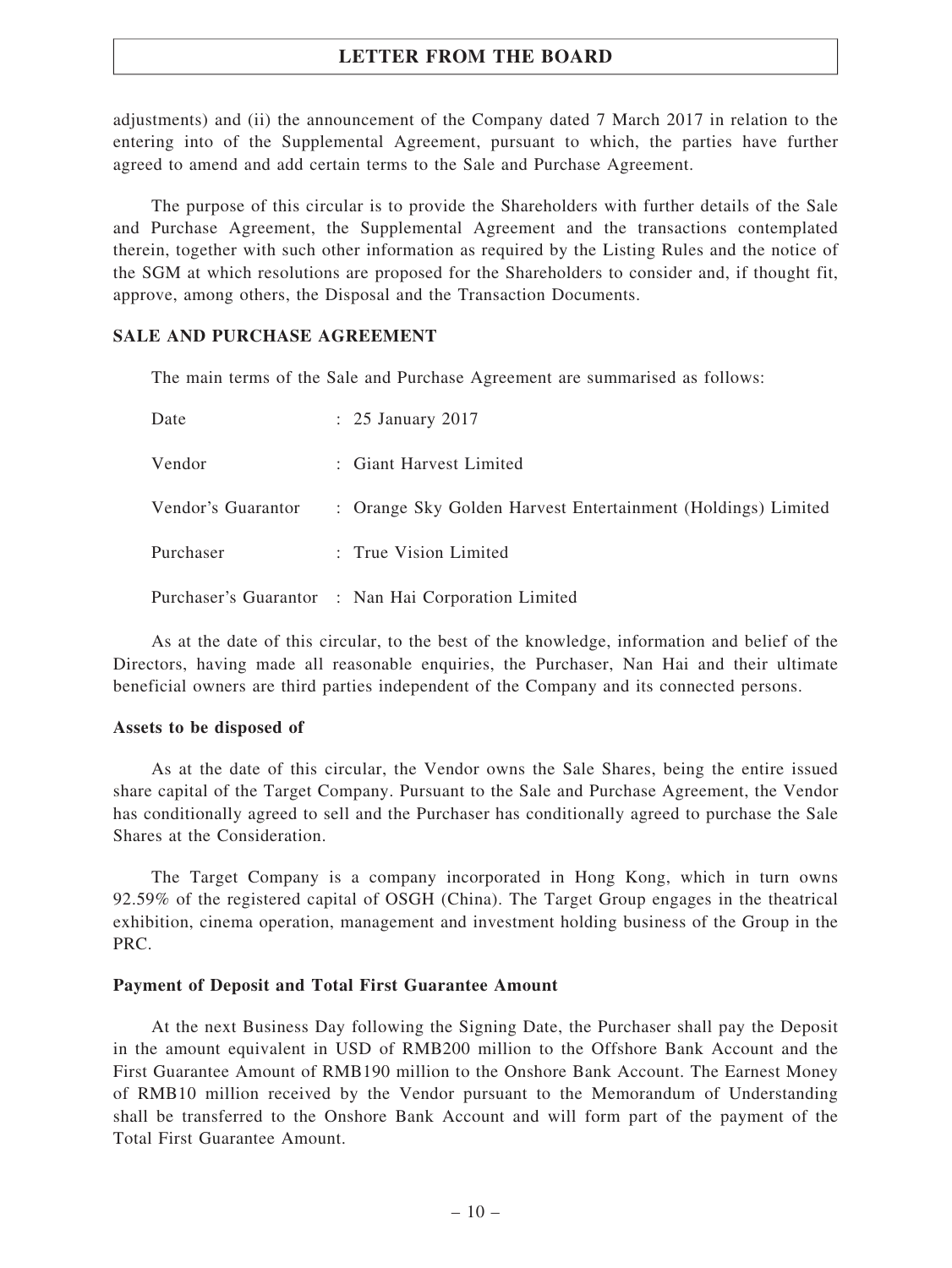## Consideration and payment

## Consideration

Pursuant to the Sale and Purchase Agreement, the Initial Consideration of the Sale Shares is determined by the Enterprise Value, subject to certain adjustments with reference to among others the Net Debt Value in the Audited Accounts. The Enterprise Value was originally proposed by the Purchaser. The Company has compared offers provided by various bidders in a confidential competitive bid auction process prior to selecting the Purchaser based on the valuation of its offer and certainty of execution. In analysing the valuation of the offers, the Company has also made reference to comparable transactions and companies in the cinema business in the PRC and internationally.

Based on the management accounts of the OSGH (China) Group as at 31 December 2016, the Initial Consideration shall be approximately RMB3.286 billion.

To determine the Consideration, the Initial Consideration will be subject to the following further adjustments:

- (i) Net Debt Adjustment, the Initial Consideration will be subject to the following further adjustments:
	- (a) the addition of the Net Debt Adjustment Amount in the event that the Net Debt Value in the Audited Accounts exceeds the Net Debt Value in the Closing Accounts;
	- (b) the deduction of the Net Debt Adjustment Amount in the event that the Net Debt Value in the Closing Accounts exceeds the Net Debt Value in the Audited Accounts;
- (ii) the addition of the cash expenditure in respect of the investment in new cinema projects from 31 December 2016 to the Closing Date; and
- (iii) the deduction of the additional amount of consideration for the Xin Ye Shares that the Purchaser should pay pursuant to the Proposed Xin Ye Agreement if Closing occurs after 15 September 2017.

The Consideration in the amount of approximately RMB3.286 billion is determined based on the assumption that no further adjustment will be made to the Initial Consideration.

Further announcements will be made by the Company to disclose the amount of the final consideration and the details of adjustments made as and when appropriate.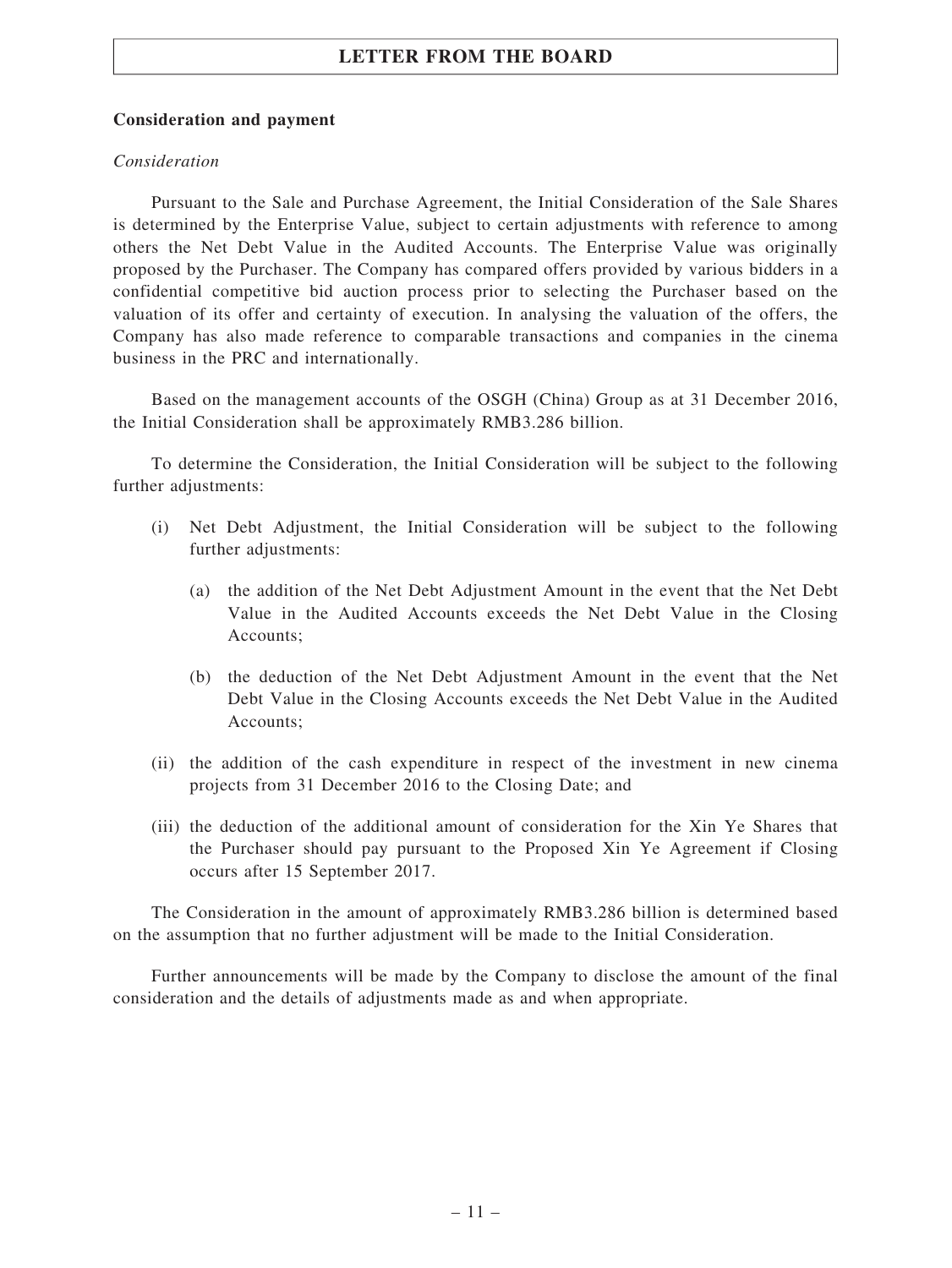## Payment of Total Offshore Consideration, Second Guarantee Amount and Joint Amount

In the event that condition (vi) under the section ''Conditions Precedent'' below has not been waived by the Purchaser:

- (i) at the next Business Day following the date of receiving the Online Appointment Notice, the Purchaser shall pay the Offshore Consideration Payment in the amount equivalent in USD of not less than RMB1.92 billion to the Escrow Account; and
- (ii) at the Closing Date (as the case may be), (1) the Purchaser shall pay the Second Guarantee Amount to the Onshore Bank Account and the Joint Amount of RMB300 million to the Joint Bank Account, (2) the Deposit will become part of the payment of the Consideration and (3) the Offshore Consideration Payment shall be transferred from the Escrow Account to the Offshore Bank Account and in the event that the Closing does not take place, the amount equivalent to the Offshore Consideration Payment in the Escrow Account will be transferred to the designated bank account of the Purchaser.

In the event that condition (vi) under the section "Conditions Precedent" below has been waived by the Purchaser:

(i) at the Closing Date (as the case may be), the Purchaser shall pay (1) the Offshore Consideration Payment in the amount equivalent in USD of not less than RMB1.92 billion to the Offshore Bank Account, (2) the Second Guarantee Amount to the Onshore Bank Account and (3) the Joint Amount of RMB300 million to the Joint Bank Account; and the Deposit will become part of the payment of the Consideration.

## Payment of Third Guarantee Amount

On the next Business Day following six months from the Closing Date:

- (i) in the event that the Third Guarantee Amount is equivalent to the Joint Amount, the Joint Amount shall be transferred from the Joint Bank Account to the Onshore Bank Account;
- (ii) in the event that the Third Guarantee Amount exceeds the Joint Amount, the Joint Amount shall be transferred from the Joint Bank Account to the Onshore Bank Account and the Adjustment Amount shall be paid by the Purchaser to the Onshore Bank Account;
- (iii) in the event that the Joint Amount exceeds the Third Guarantee Amount, an amount equivalent to the Third Guarantee Amount shall be transferred from the Joint Bank Account to the Onshore Bank Account and the amount equivalent to the Adjustment Amount in the Joint Bank Account shall be returned to the Purchaser; and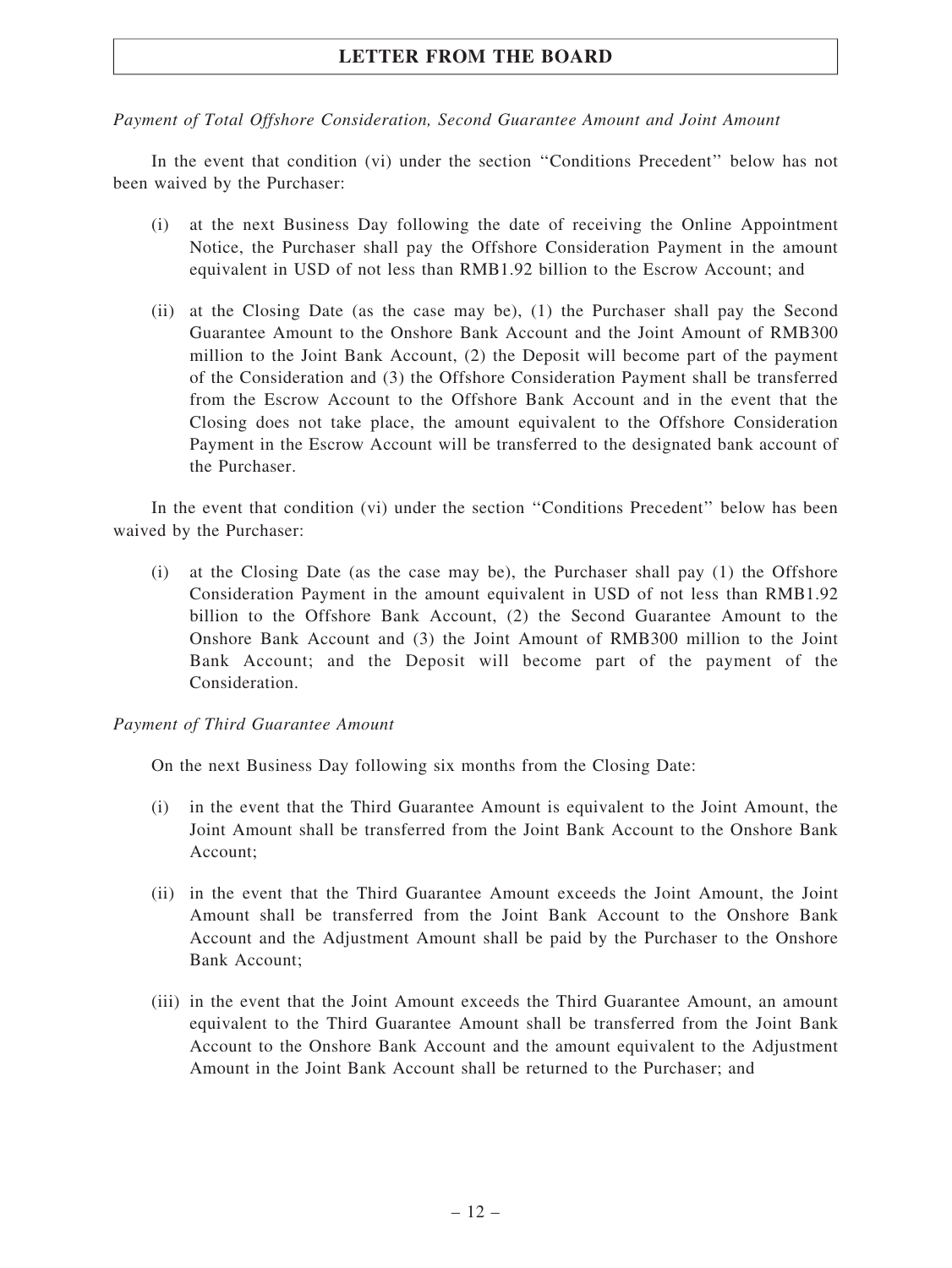(iv) in the event the Third Guarantee Amount is a negative value, the Vendor shall pay an amount equivalent to the absolute value of the Third Guarantee Amount to the Purchaser and the Joint Amount in the Joint Bank Account shall be returned to the Purchaser.

The Total Guarantee Amount shall be used to guarantee the Purchaser's obligation to transfer (in full or in part) the amount equivalent in USD of the Total Guarantee Amount from the Onshore Bank Account to the Offshore Bank Account (the ''Transfer'') within 12 months from the Closing Date. Subject to the obtaining of the approval in respect of the transfer of such amount to the Offshore Bank Account (the ''Approved Amount'') from the relevant foreign exchange authority in the PRC and the confirmation from the handling bank in respect of having sufficient foreign exchange in USD, the Vendor shall transfer the Approved Amount from the Onshore Bank Account to the designated bank account of the Purchaser and the Purchaser shall transfer an amount equivalent in USD of the Approved Amount to the Offshore Bank Account. If the Transfer in full does not take place within 12 months from the Closing Date, the Purchaser shall pay interest of 0.02% per day in respect of the Outstanding Amount, until the transfer of the full amount equivalent in USD of the Total Guarantee Amount from the Onshore Bank Account to the Offshore Bank Account.

Upon the receipt by the Vendor of the payment of the amount equivalent in USD of not less than the Total Guarantee Amount and the Total Offshore Consideration from the Purchaser, the Purchaser's payment obligation of the Consideration under the Sale and Purchase Agreement will be fulfilled.

The Consideration of the Sale Shares in respect of the Disposal was determined after a confidential competitive bid process organised by the Company and arm's length negotiations between the Vendor and the Purchaser with reference to, among others, the valuation of the offers and certainty of execution by various bidders and comparable transactions and companies in the same industry as the Target Company in the PRC and internationally. The Directors consider that the Consideration of the Sale Shares is fair and reasonable and in the interest of the Company and its Shareholders as a whole.

## Conditions Precedent

Closing is subject to the satisfaction of the following conditions:

- (i) the Disposal having been considered and approved at the SGM of the Company in accordance with the Listing Rules;
- (ii) no obligation on the part of the Company being triggered in respect of any matters concerning the sufficient level of operation or asset value and/or cash company issue under the Listing Rules, and no indication has been received from the Stock Exchange concerning the objection, suspension, cancellation, revocation and withdrawal of the continuous listing status of the Shares for any reason due to the Disposal contemplated by the Transaction Documents (under (including but not limited to) Rules 13.24 and 14.82 of the Listing Rules) or no enquiry has been raised by the Stock Exchange in respect of the foregoing matters;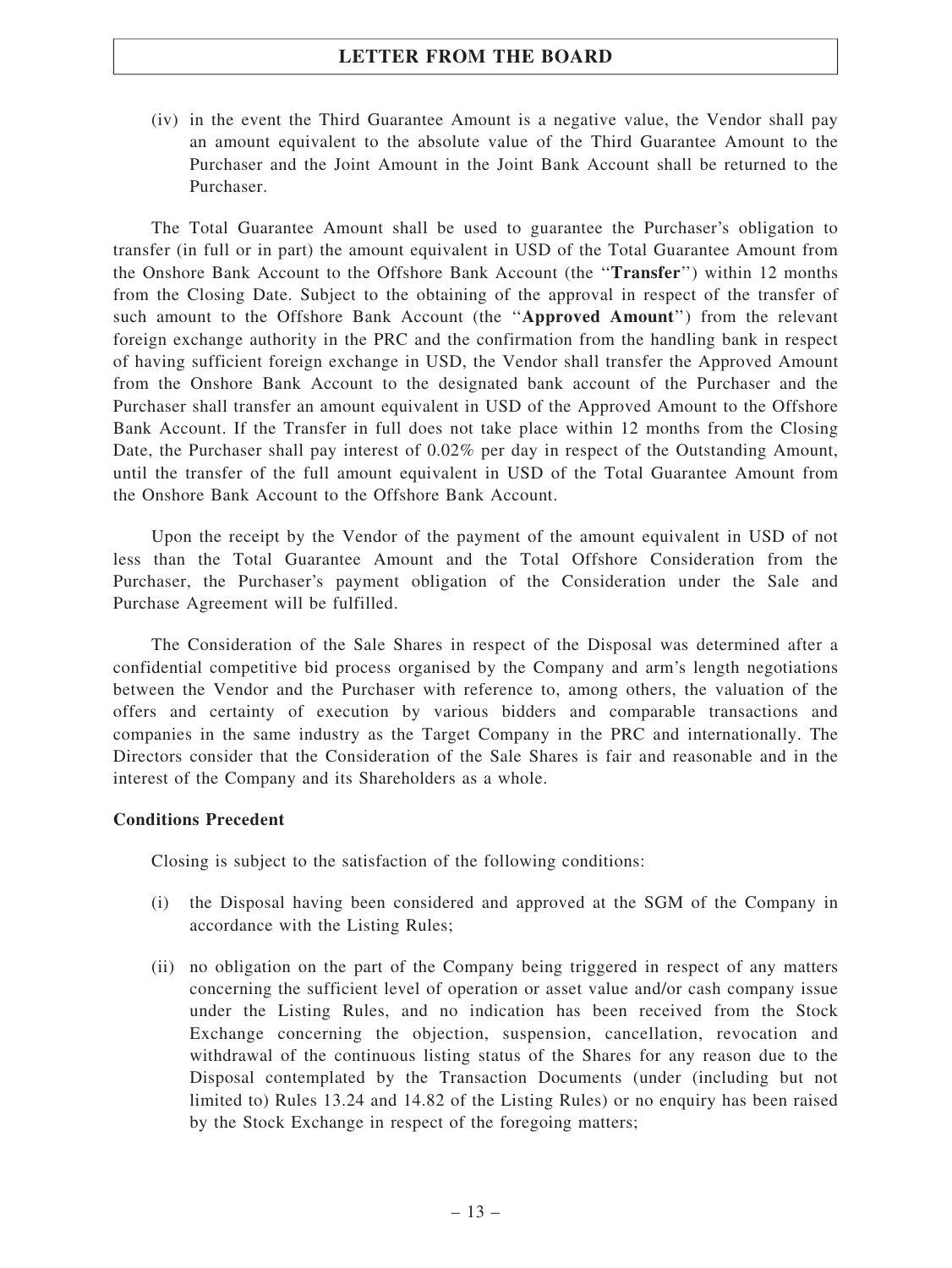- (iii) the Vendor having obtained all necessary consents and approvals from third parties, including but not limited to the Target Group's creditors, parties to which the Target Group has entered into any contracts with, investors of the Target Group (other than the Vendor) (if necessary), in respect of the Disposal, and such consents and approvals remaining effective;
- (iv) the Disposal having been considered and approved at the SGM of Nan Hai in accordance with the Listing Rules (if required);
- (v) the anti-trust approval, if required, from the competent PRC authority in respect of the Disposal having been obtained;
- (vi) the Target Company, Dadi Cinema and Nan Hai having signed an agreement with Xin Ye in respect of the purchase of the Xin Ye Shares and the Proposed Xin Ye Transfer being approved by the competent commerce authorities of the foreign investment enterprise in the PRC;
- (vii) the completion of the transfer of the following members of the Target Group to a third party outside of the Target Group designated by the Vendor and the change of shareholder registration of the following members of the Target Group:
	- (a) 北京橙天嘉禾橙食品有限公司 (Beijing Orange Sky Golden Harvest Food Limited Company\*);
	- (b) Jiashi;
	- (c) 北京橙天嘉禾三里屯影城管理有限公司 (Orange Sky Golden Harvest Sanlitun (Beijing) Cinema Management Company Limited\*);
	- (d) 北京司響無限文化傳媒有限公司 (Beijing Sixiang Wuxian Culture Media Limited Company\*);
- (viii) the following companies becoming the subsidiary of the OSGH (China) Group:
	- (a) 北京美林華映影院管理有限公司 (Meilin (Beijing) Cinema Management Company Limited\*) (which holds 51% shareholding interest of 景德鎮橙天嘉 禾金鼎影城有限責任公司 (Orange Sky Golden Harvest Jinding (Jingdezhen) Cinema Company LLC\*);
	- (b) 北京橙天嘉禾上地影城有限公司 (Orange Sky Golden Harvest Shangdi (Beijing) Cinema Company Limited\*);
- (ix) the Target Group having entered into the termination agreement in respect of the acquisition of Wan Ke Hong Cinema and Jining Cinema;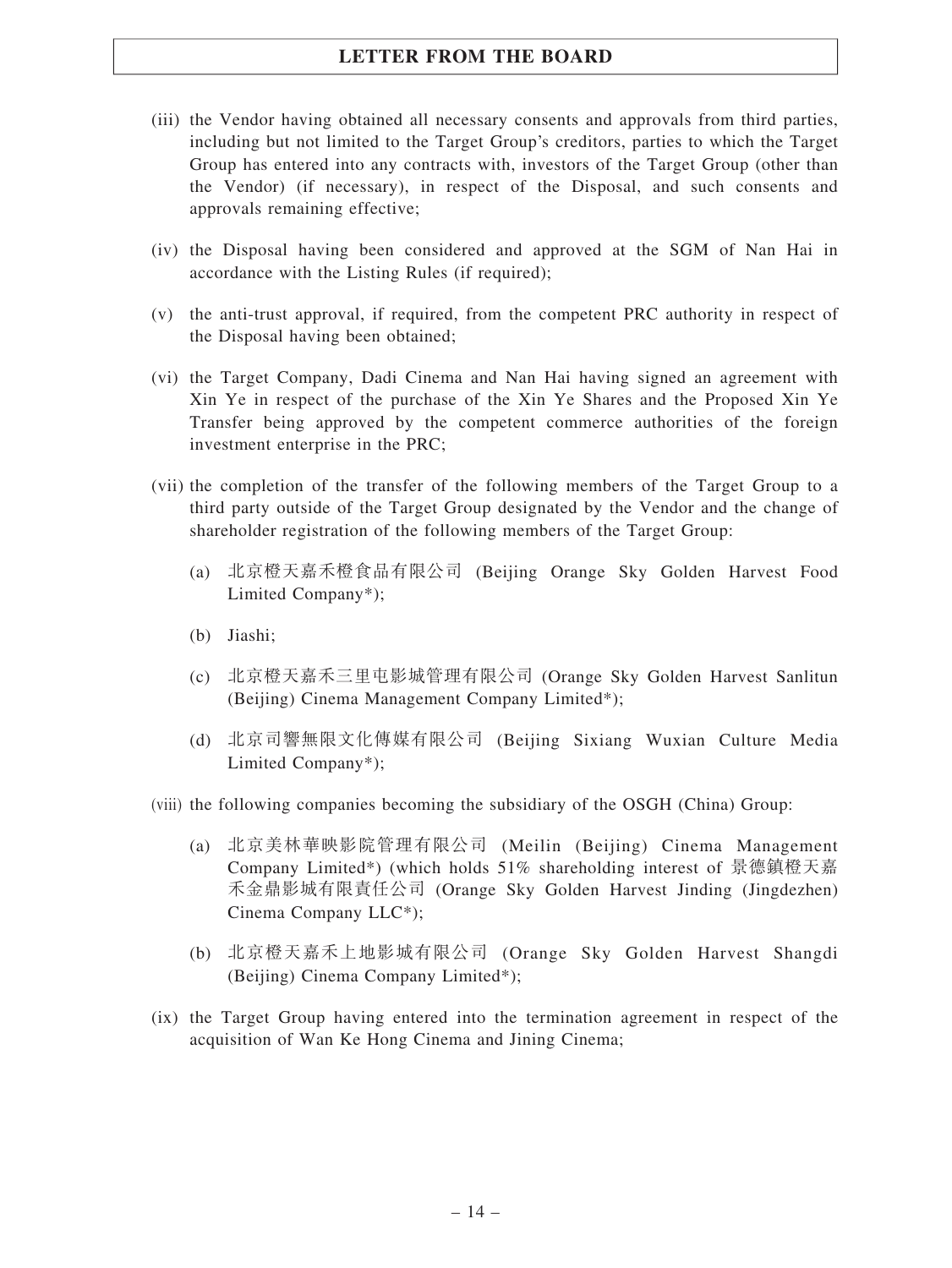- (x) the Target Company having completed the following:
	- (a) the relevant financial accounting treatment, including but not limited to the clearance of all outstanding debts (excluding payments and shareholders' loan between the Target Company and OSGH (China)). Upon the clearance of all outstanding debts (the "Clearance Date"), the Vendor and the Purchaser shall appoint an independent auditor to audit/review the accounts of the Target Company and such accounts will be binding on the Parties provided that no additional debt has been incurred from the Clearance Date to the Closing Date;
	- (b) the disposal of assets which (i) the Vendor plans to dispose of, (ii) are held by the Target Company and (iii) are irrelevant to the usual daily operation of the OSGH (China) Group;
	- (c) the transfer of 深圳市粵凰數碼科技有限公司 (Shenzhen City Phoenix Digital Company Limited\*) and OSGH Finance Limited (BVI) to a third party;
	- (d) the signing of a novation agreement in relation to a tenancy agreement of a cinema in Hong Kong among the Target Company, a subsidiary of the Company in the Remaining Group and the lessor, and the signing of a management services agreement in respect of the management of the cinema between the Target Company and a subsidiary of the Company in the Remaining Group; and
	- (e) the termination of the assignment of dividends and guarantee agreements entered into between the Target Company with Standard Chartered Bank and CCB International (Holdings) Limited.

In respect of condition (iii) above, the Vendor and the Purchaser shall liaise with the Target Group's creditors under the bank loan agreements and finance lease agreements (the ''Creditors'') in respect of the changing of the guarantors in such agreements to the Purchaser or its related party before the Closing Date. If the Creditors disagree with the change of the guarantor, the Target Company shall repay the debts (including interests) under such bank loan agreements and finance lease agreements. The Purchaser shall bear any penalty interest and additional costs incurred due to the above arrangements.

In the event that all the Conditions Precedent (apart from condition (vi) above) have been satisfied, the Purchaser shall be entitled to waive condition (vi) above before the Long Stop Date (the "Xin Ye Waiver").

In the event that the Target Company and Xin Ye have signed the Proposed Xin Ye Agreement, and the Purchaser (or its nominee) or Nan Hai refused to sign the Proposed Xin Ye Agreement, the Purchaser shall not be entitled to exercise the Xin Ye Waiver. The Purchaser shall assist in obtaining the approval from the competent commerce authorities of the foreign investment enterprise in the PRC in respect of the Proposed Xin Ye Transfer and Nan Hai shall continue to be the guarantor of the Purchaser or its nominee pursuant to the Proposed Xin Ye Agreement. The Purchaser shall also indemnify the Vendor's or the Company's losses in connection to any claims from Xin Ye against the Vendor.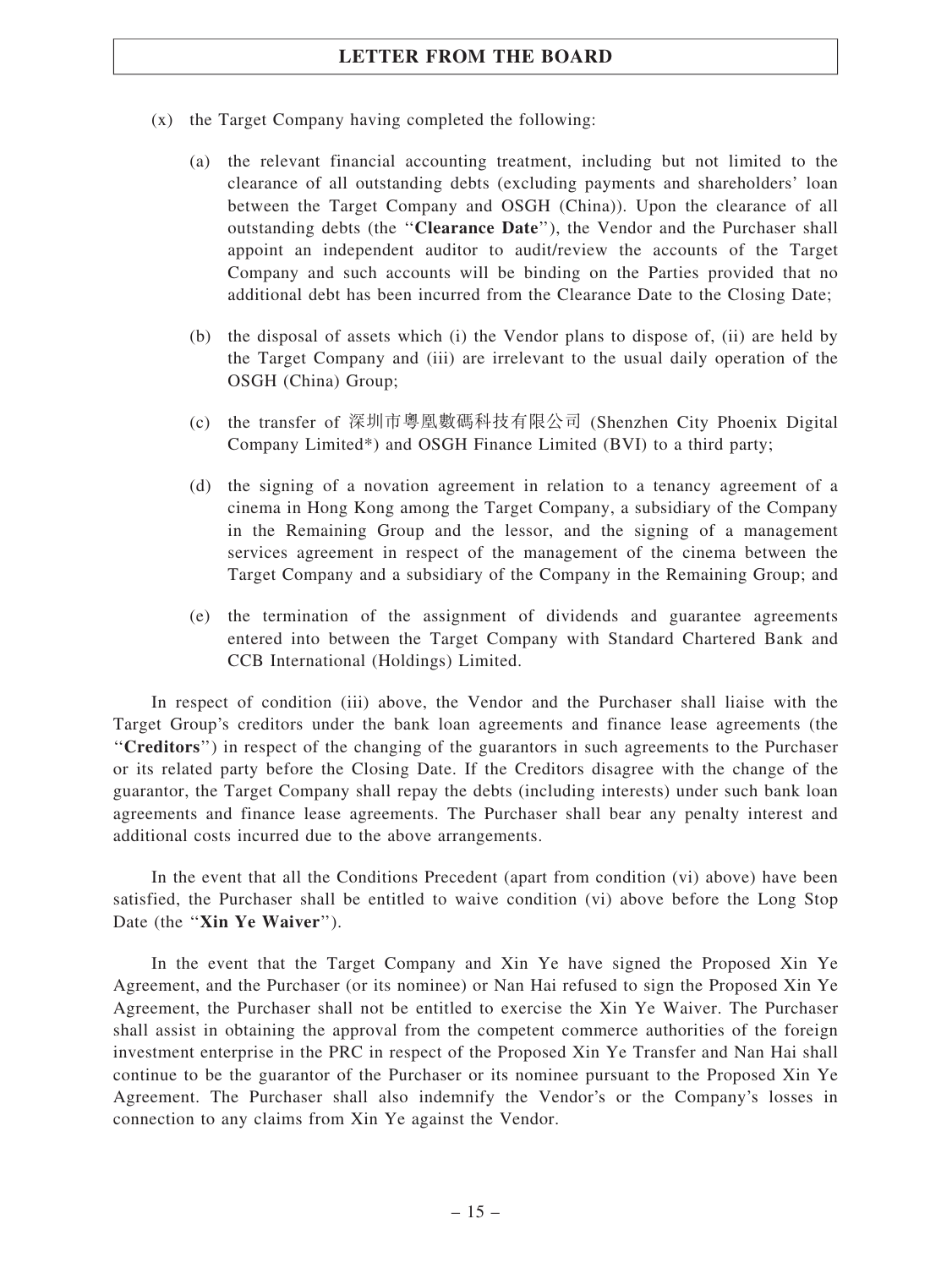If as a result of:

- (i) the Purchaser's act or omission, such that any of the Conditions Precedent is not fulfilled by the Long Stop Date, or when all the Conditions Precedent are fulfilled (including where the Purchaser has exercised the Xin Ye Waiver and all the other Conditions Precedent (except for waiver condition (vi)) are fulfilled), the Disposal has not completed or the Purchaser or its nominee has not paid the consideration in respect of the Xin Ye Shares in accordance to the payment arrangement under the Proposed Xin Ye Agreement, the Vendor shall be entitled to forfeit the Deposit and the Total First Guarantee Amount;
- (ii) the Vendor's act or omission, such that the Conditions Precedent are not fulfilled by the Long Stop Date, or when all the Conditions Precedent are fulfilled, the Disposal has not completed, the Vendor has to return the Deposit and the Total First Guarantee Amount to the Purchaser and has to pay the Purchaser an amount of RMB400 million; and
- (iii) the reasons other than the Purchaser's or the Vendor's act or omission, by the Long Stop Date, the Conditions Precedent are not fulfilled or the Registration has not been completed (such as not being able to obtain the anti-trust approval from the competent PRC authority in respect of the Disposal for reasons other than the Purchaser's act or omission), the Vendor shall return the Deposit and the Total First Guarantee Amount to the Purchaser,

the Parties shall have no obligation to proceed with the sale and purchase of the Sale Shares and the Sale and Purchase Agreement shall be terminated and shall cease to be of effect.

As at the Latest Practicable Date, (i) the transfer of 北京橙天嘉禾橙食品有限公司 (Beijing Orange Sky Golden Harvest Food Limited Company\*), 北京橙天嘉禾三里屯影城管理 有限公司 (Orange Sky Golden Harvest Sanlitun (Beijing) Cinema Management Company Limited\*) and 北京司響無限文化傳媒有限公司 (Beijing Sixiang Wuxian Culture Media Limited Company\*) to a third party outside of the Target Group designated by the Vendor and the change of shareholder registration of them have been completed, and (ii) the Target Company, a subsidiary of the Company in the Remaining Group and the lessor have entered into a novation agreement in relation to a tenancy agreement of a cinema in Hong Kong. Save as disclosed above, none of the other conditions under the paragraph ''Conditions Precedent'' has been fulfilled.

## Leases

Pursuant to the Sale and Purchase Agreement, the Vendor shall procure the renewal of an existing lease of the Target Group (the ''Existing Lease'') on such terms which are not less favourable than the renewal terms set out in the Sale and Purchase Agreement (the ''Agreed Renewal Terms'') during the period from the Signing Date to the Closing Date (unless otherwise agreed by the Purchaser) (the ''Renewal Period'') and the Vendor and Purchaser shall procure the renewal of the Existing Lease from the Closing Date to the expiry of the Existing Lease (the ''Expiry Date'') in such terms as agreed by the Parties.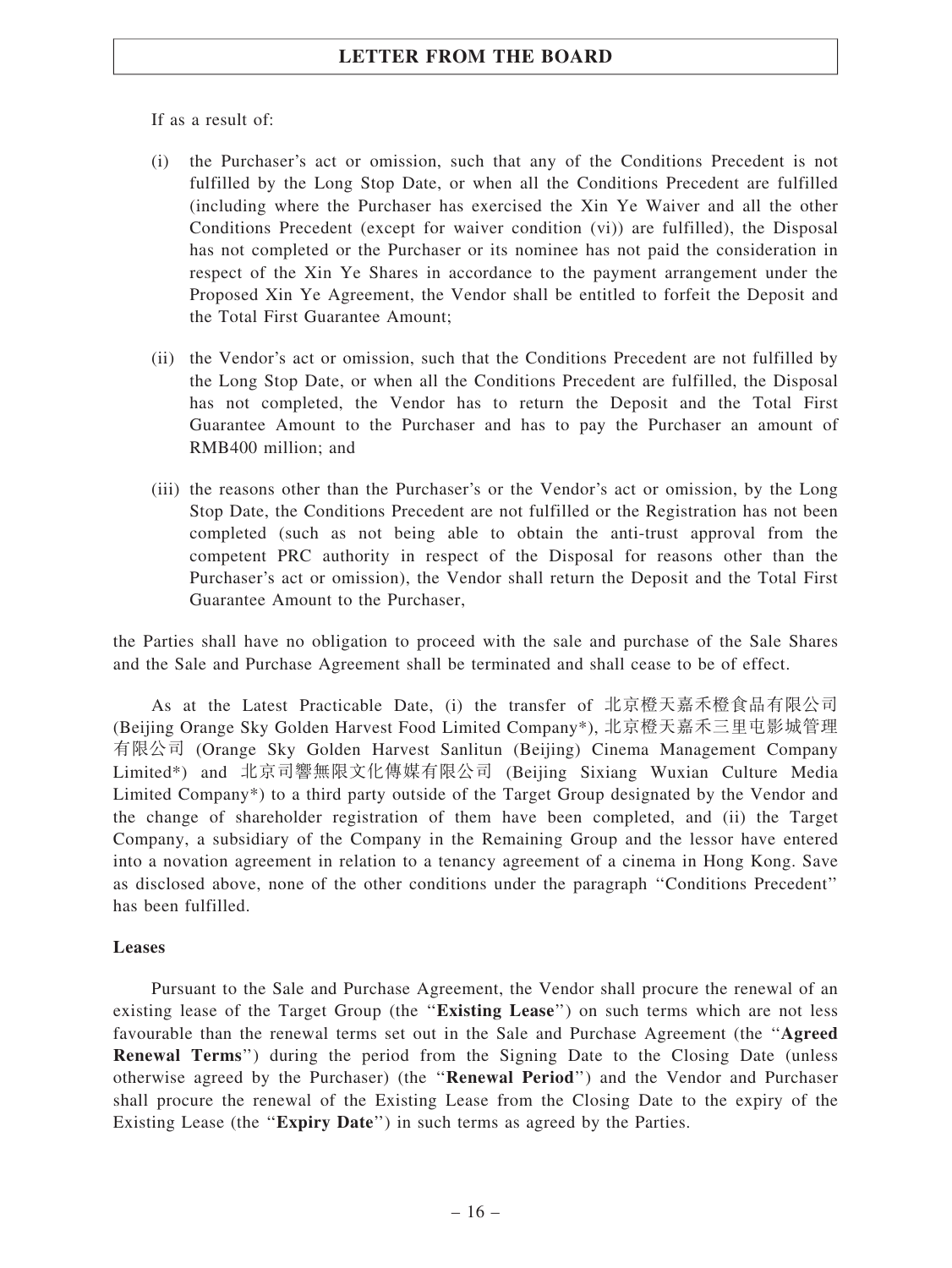The Vendor shall also procure the entering into of new lease agreements of certain cinemas (the ''New Leases'') by the Target Group on such terms which are not less favourable than the lease terms of certain cinemas as set out in the Sale and Purchase Agreement (the "Agreed Lease Terms") and, subject to further agreement with the Purchaser, such other lease agreements of other cinemas (the ''Other Leases'') during the period from the Signing Date to 31 December 2018 (the "**Period**").

A payment will be made from the Purchaser to the Vendor, or a refund will be received by the Purchaser from the Vendor, depending on (1) whether (i) the Vendor is able to renew the Existing Lease in accordance with the Agreed Renewal Terms within the Renewal Period, (ii) the Vendor or the Purchaser is able to renew the Existing Lease on such terms as agreed by the Parties from the Signing Date to the Expiry Date and (iii) the Vendor is able to enter into the New Leases by the Target Group in accordance with the Agreed Lease Terms and the Other Leases within the Period and (2) the agreed economic value of the Existing Lease, the New Leases and the Other Leases. The maximum amount of refund received by the Purchaser from the Vendor shall be RMB380 million. On the basis that none of the agreements in relation to the Other Leases have been executed, the maximum amount to be received from the Vendor by the Purchaser is expected to be RMB17 million.

## Non-compete Undertaking

Apart from the business operation of the Target Group, the Renewal of the Existing Lease and the entering into of the New Leases and the Other Leases as set out in the paragraph headed ''Leases'' above:

- (i) within 24 months from the Closing Date, unless otherwise agreed by the Purchaser in writing, the Company shall not and shall procure its subsidiaries not to engage in the investment in and the operation of the cinema business in the PRC; and
- (ii) from the Closing date to the termination of the Trademark License Agreements, unless otherwise agreed by the Purchaser in writing, the Company shall not, through other entities which are not its subsidiaries, use any Authorised Trademarks to engage in the investment in and operation of any cinema business in the PRC.

#### Post-Closing Obligations

Pursuant to the Sale and Purchase Agreement, the Vendor and/or the Purchaser has/have agreed to perform the following post-Closing obligations in respect of certain operational arrangements, including, among others:

- (i) the Vendor and the Purchaser shall liaise with the landlord of an Existing Lease to release the guarantee of the Company under such lease;
- (ii) the Vendor shall be responsible for handling the ongoing litigation between OSGH (China) and certain lessors. The Vendor shall be responsible for the payment of damages (if any) or shall be entitled to the compensation fees (if any) arising from such litigations;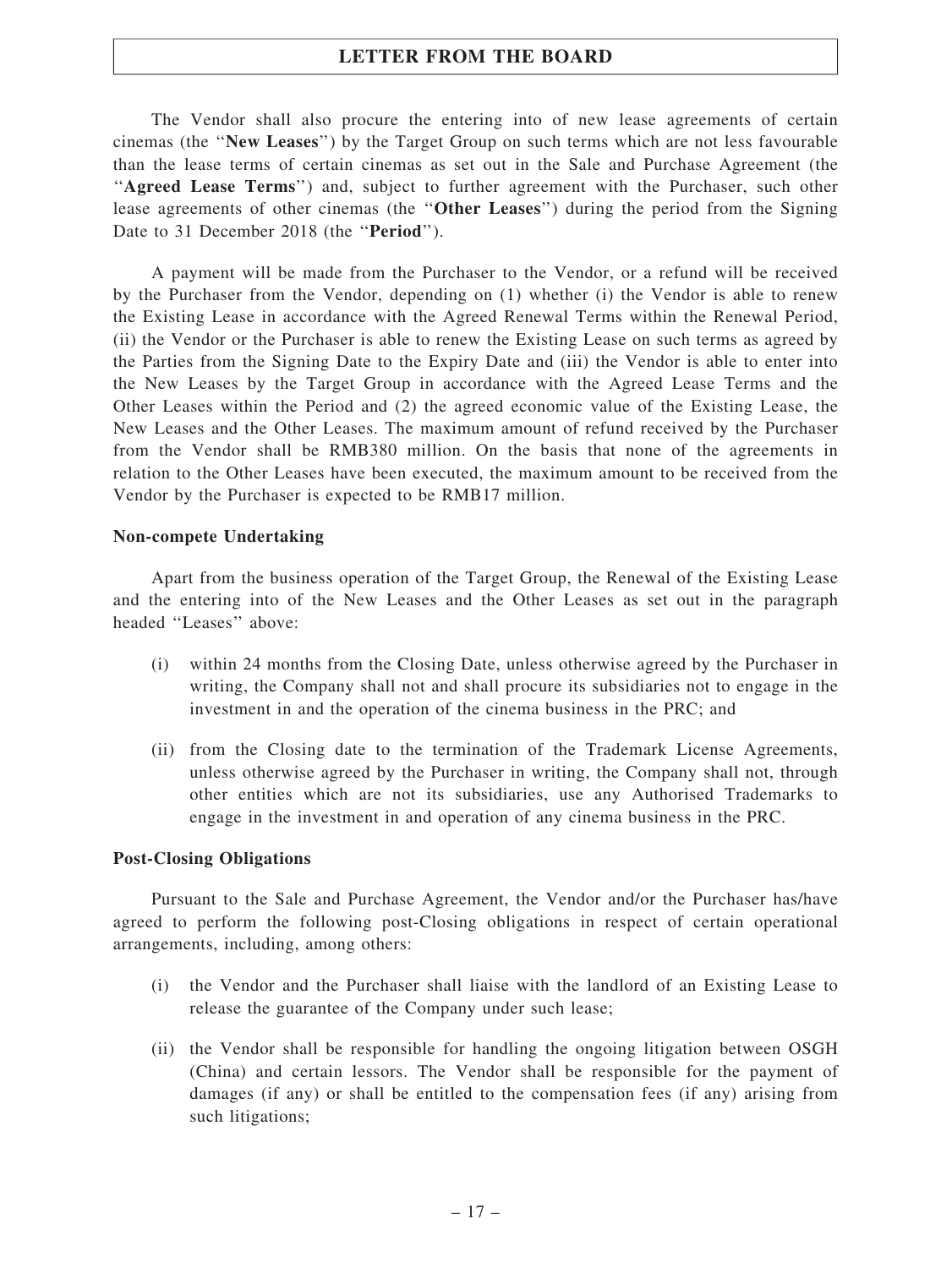- (iii) the Vendor and the Purchaser shall enter into amicable negotiations in respect of the cinema circuit alliance agreements entered into by the Target Group;
- (iv) the Vendor and the Purchaser shall notify the landlords of the existing leases of the Target Group in respect of the Disposal (if required); and
- (v) the Vendor shall be entitled to the continued use of certain vehicles, which were owned by the Remaining Group but were registered under the name of the Target Company and the Purchaser, and the Vendor shall ensure the effective renewal of such license plates.

### Closing

Subject to the satisfaction of the Conditions Precedent (which is subject to the exercise of the Xin Ye Waiver) and other terms and conditions of the Sale and Purchase Agreement, the Closing of the Sale and Purchase Agreement shall take place on the Closing Date at 10:00 a.m. or such time as may be agreed by the Parties at the Hong Kong office and the Beijing office of the Vendor's legal counsel. Upon Closing, the Target Group will cease to be subsidiaries of the Vendor and the Company and the results, assets and liabilities of the Target Group will cease to be consolidated into the financial statements of the Company.

#### Guarantee

The Company has agreed to (i) guarantee the performance of the obligations of the Vendor under the Sale and Purchase Agreement and the obligations of the licensors under the Remaining Group pursuant to the Trademark License Agreements and (ii) warrant to compensate the Purchaser's losses, damages, litigation costs and expenses in connection with, among others, any breach of obligations of the Vendor under the Sale and Purchase Agreement or the obligations of the licensors under the Remaining Group pursuant to the Trademark License Agreements.

Nan Hai has agreed to (i) guarantee the performance of the obligations of the Purchaser under the Sale and Purchase Agreement and the obligations of the licensees under the Target Group pursuant to the Trademark License Agreements and (ii) warrant to compensate the Vendor's losses, damages, litigation costs and expenses in connection with, among others, any breach of obligations of the Purchaser under the Sale and Purchase Agreement or the obligations of the licensees under the Target Group.

#### SUPPLEMENTAL AGREEMENT

On 7 March 2017, the Vendor, the Company, the Purchaser and Nan Hai entered into the Supplemental Agreement, pursuant to which, the parties agreed that, conditional upon the Target Company, Dadi Cinema, Nan Hai and Xin Ye entering into the Proposed Xin Ye Agreement, to amend and add certain terms to the Sale and Purchase Agreement. As at the Latest Practicable Date, the Proposed Xin Ye Agreement has not been executed.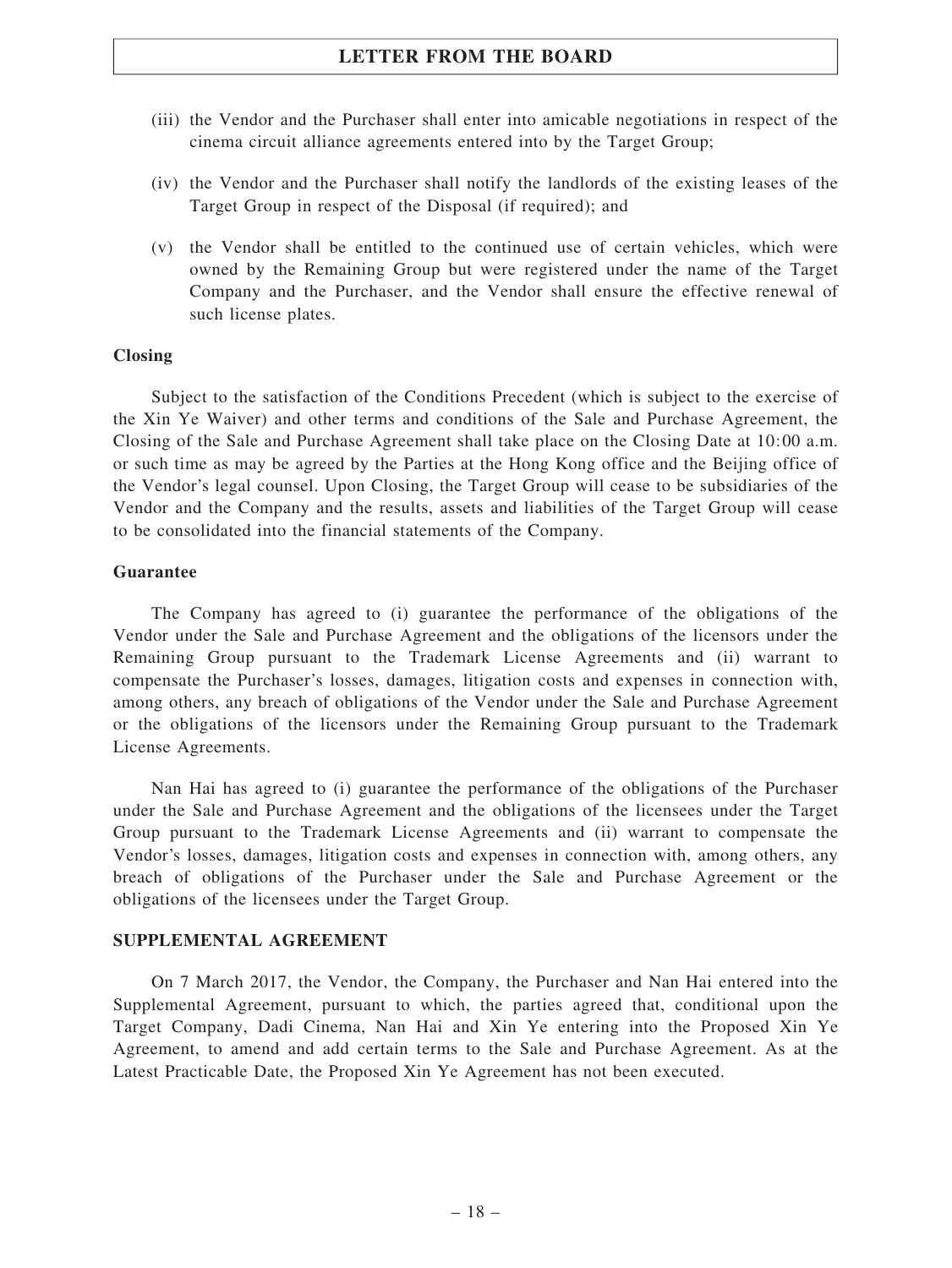The principal terms of the Supplemental Agreement are summarised as follows:

#### Default of Dadi Cinema

If Dadi Cinema defaults under the Proposed Xin Ye Agreement, the Vendor shall be entitled to deem that the Purchaser or its nominee has not paid the consideration in respect of the Xin Ye Shares in accordance to the payment arrangement under the Proposed Xin Ye Agreement, and the Vendor shall be entitled to forfeit the Deposit and the Total First Guarantee Amount.

In addition, the Vendor shall be entitled to request to acquire the Xin Ye Shares, i.e. the Vendor (or its nominee) shall become the legal and beneficial owner of the Xin Ye Shares. The Purchaser and the Vendor (or its nominee) shall cooperate to (a) terminate the Proposed Xin Ye Transfer and (b) do all acts and things to complete the transfer of the Xin Ye Shares (including but not limited to executing necessary agreements and legal documents, passing necessary resolutions, completing the registration of the change of shareholder of OSGH (China) in respect of the transfer with the relevant industry and commerce department in the PRC and obtaining the approval from the competent commerce authorities in respect of the transfer) to the Vendor (or its nominee).

#### Default of Xin Ye

If as a result of (a) Xin Ye's act or omission, any of the Xin Ye Conditions Precedent is not fulfilled by the Xin Ye Long Stop Date or (b) Xin Ye's failure to assist OSGH (China) in completing the Registration progress (including but not limited to the provision of necessary legal documents) or Xin Ye's withdrawal of the Registration application, the Proposed Xin Ye Transfer cannot be completed by the Xin Ye Long Stop Date, it is anticipated that, under the Proposed Xin Ye Agreement, Xin Ye has to, among others, (a) return the Xin Ye Deposit and the actual amount paid by Dadi Cinema to the joint bank account jointly managed by Xin Ye, Dadi Cinema and the Target Company (an amount equivalent to the Xin Ye Consideration deducting the Xin Ye Deposit amount) to Dadi Cinema and (b) pay an additional amount of RMB5 million to Dadi Cinema which would be set out in the Proposed Xin Ye Agreement, on the second Business Day following the Xin Ye Long Stop Date (the ''Payment Obligations'').

In the event that Xin Ye fails to perform the Payment Obligations, the Purchaser shall be entitled to serve the payment notice to the Company requesting the Company or its nominee to pay an amount equivalent to the amount payable by Xin Ye pursuant to the Payment Obligations (the ''Amount Payable'') to Dadi Cinema within 10 Business Days following the date of serving the payment notice. Upon paying the Amount Payable to Dadi Cinema, the Company or its nominee shall in turn be entitled to make a claim against Xin Ye in respect of its breach of the Payment Obligations.

#### Default of the Target Company

If due to (a) the reasons caused by the Target Company, the Vendor or its subsidiaries, any of the Xin Ye Conditions Precedent is not fulfilled before the Xin Ye Long Stop Date or (b) the Target Company's failure to procure OSGH (China) to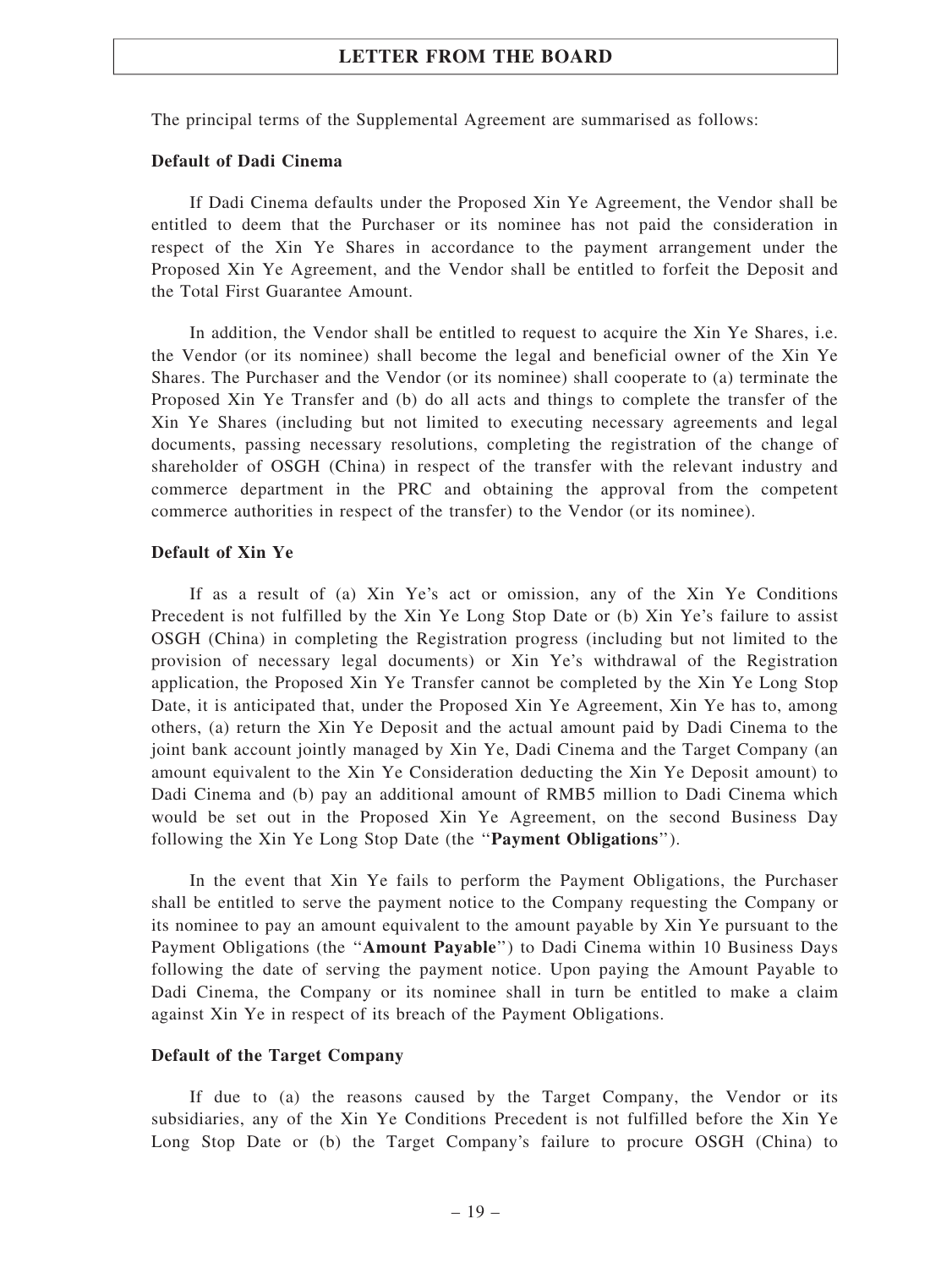complete the Registration with the relevant industry and commerce department in the PRC, Xin Ye or Dadi Cinema terminates the Proposed Xin Ye Agreement, the Purchaser shall have the right to require the Target Company to compensate its actual losses incurred under the Proposed Xin Ye Agreement.

In such event, the Vendor shall be deemed to have failed to complete the Disposal under the Sale and Purchase Agreement and, pursuant to the Sale and Purchase Agreement, the Vendor has to (a) return the Deposit and the Total First Guarantee Amount to the Purchaser and (b) pay the Purchaser an additional amount of RMB400 million.

In the event that the Proposed Xin Ye Transfer has been completed by the Xin Ye Long Stop Date:

- (i) due to the reasons caused by the Target Company, the Vendor or its subsidiaries, the Disposal under the Sale and Purchase Agreement cannot be completed and Closing cannot take place by the Xin Ye Long Stop Date (or such other date as may be agreed by the parties under the Sale and Purchase Agreement), the Company shall or shall procure the Target Company, to repurchase the Xin Ye Shares at the same consideration agreed under the Proposed Xin Ye Agreement (the "Repurchase") on the second Business Day following (1) the breach of the Target Company, the Vendor or its subsidiaries or (2) the Xin Ye Long Stop Date (whichever date is earlier) (the "**Repurchase Date**"). The Repurchase shall be completed within four months from the Repurchase Date (or such date as agreed by the parties if a delay in the completion of the Repurchase is due to the PRC authority approval process of the Repurchase). The Vendor shall procure OSGH (China) to complete the registration of the change of shareholder of OSGH (China) in respect of the Repurchase with the relevant industry and commerce department in the PRC and obtain the approval from the competent commerce authorities in respect of the Repurchase and the Purchaser shall procure Dadi Cinema to assist in the registration and approval process by providing necessary legal documents; and
- (ii) due to reasons caused by Dadi Cinema, its shareholders or its subsidiaries, the Disposal under the Sale and Purchase Agreement cannot be completed and Closing cannot take place by the Xin Ye Long Stop Date (or such other date as may be agreed by the parties under the Sale and Purchase Agreement), the Company and/or the Vendor shall be entitled to request the Purchaser to procure Dadi Cinema to sell the Xin Ye Shares to the Target Company and/or the nominee of the Company at the same consideration agreed under the Proposed Xin Ye Agreement (the "Sale") on the second Business Day following (1) the breach of Dadi Cinema, its shareholders or its subsidiaries or (2) the Xin Ye Long Stop Date (whichever day is earlier) (the ''Sale Date''). The Sale shall be completed within four months from the Sale Date (or such date as agreed by the parties if a delay in the completion of the Sale is due to the PRC authority approval process of the Sale). The Vendor shall procure OSGH (China) to complete the registration of the change of shareholder of OSGH (China) in respect of the Sale with the relevant industry and commerce department in the PRC and obtain the approval from the competent commerce authorities in respect of the Sale and the Purchaser shall procure Dadi Cinema to assist in the registration and approval process by providing necessary legal documents.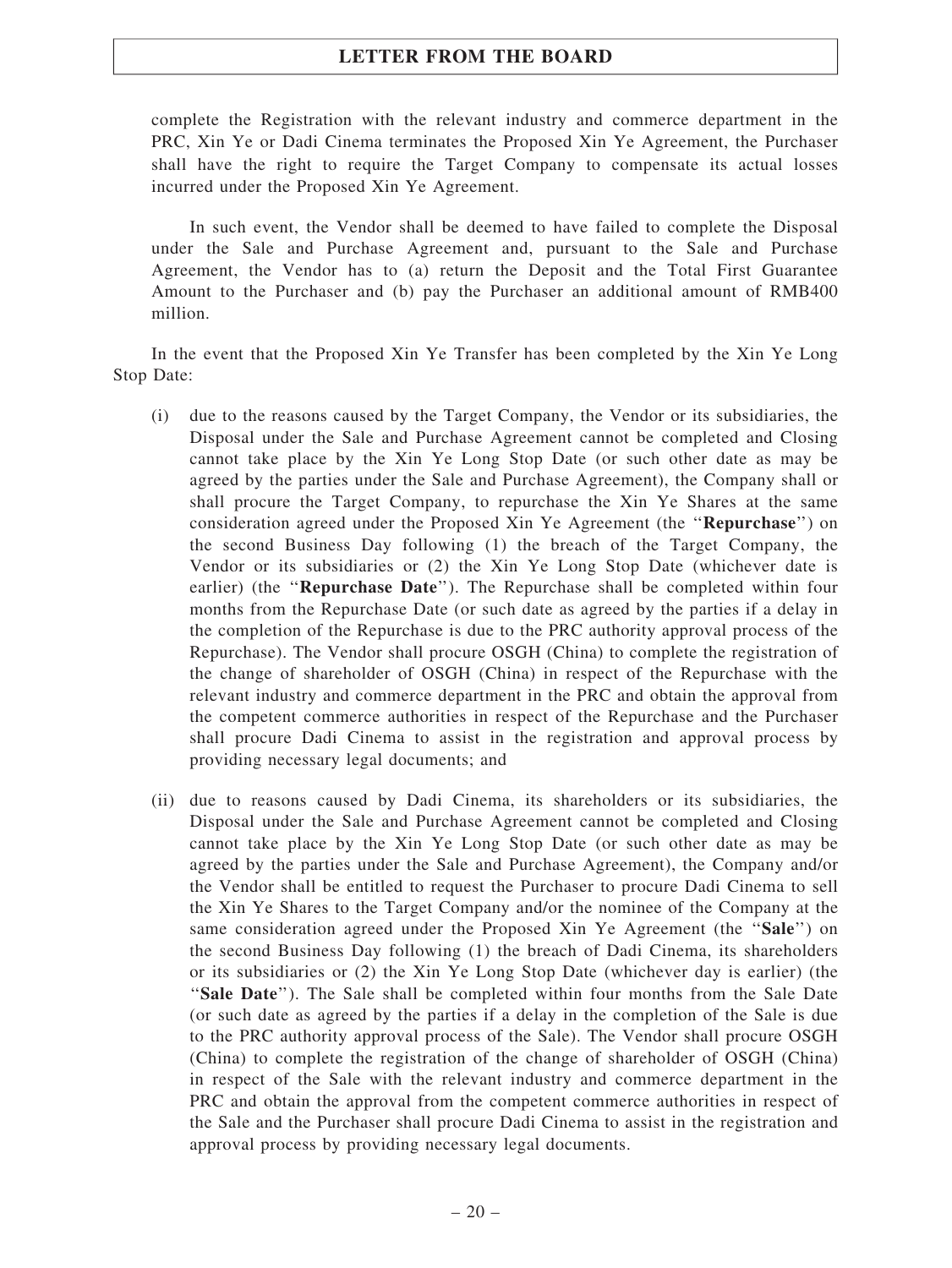## LOAN REPAYMENT AGREEMENT

On 25 January 2017, OSGH (China), Jiashi and Nan Hai entered into the agreement in respect of the repayment of a loan in the amount of RMB250 million owed by OSGH (China) or its related party to Jiashi after Closing. Conditional upon Closing having occurred, Nan Hai shall guarantee OSGH (China)'s repayment obligation of such loan to Jiashi.

## INFORMATION OF THE TARGET GROUP

The Target Company is an investment holding company which is indirectly wholly-owned by the Company. The Target Group engages in theatrical exhibition, cinema operation and the management and investment holding business in the PRC which owns, operates and manages 76 cinemas with a total of 531 screens in the PRC as at the Latest Practicable Date.

Set out below is the financial information of the Target Group as extracted from its unaudited combined financial statements for the two years ended 31 December 2015, prepared under Hong Kong Financial Reporting Standards:

|                      | <b>Year ended 31 December</b> |             |  |  |
|----------------------|-------------------------------|-------------|--|--|
| <b>Results</b>       | 2014                          | 2015        |  |  |
|                      | HK\$'000                      | HK\$'000    |  |  |
|                      | (unaudited)                   | (unaudited) |  |  |
| Revenue              | 821,780                       | 991,151     |  |  |
| Loss before taxation | (20,950)                      | (172, 653)  |  |  |
| Loss after taxation  | (28,093)                      | (169, 805)  |  |  |

Based on the unaudited combined financial statements of the Target Group as at 30 September 2016, the combined net liabilities amount of the Target Group was HK\$35,718,000.

## INFORMATION ON THE GROUP AND THE REMAINING GROUP AND REASONS FOR THE DISPOSAL

#### The Group

The Company is an investment holding company. The Group is principally engaged in theatrical exhibition, cinema operation and the film, video and television production and distribution business in Hong Kong, the PRC, Taiwan and Singapore.

#### The Remaining Group

Following the Disposal, the Company, through the Remaining Group, will continue to own and engage in the following businesses:

(a) Its entire operations in Hong Kong, which engage in theatrical exhibition and the film, video and television production and distribution business in Hong Kong (the "HK Business");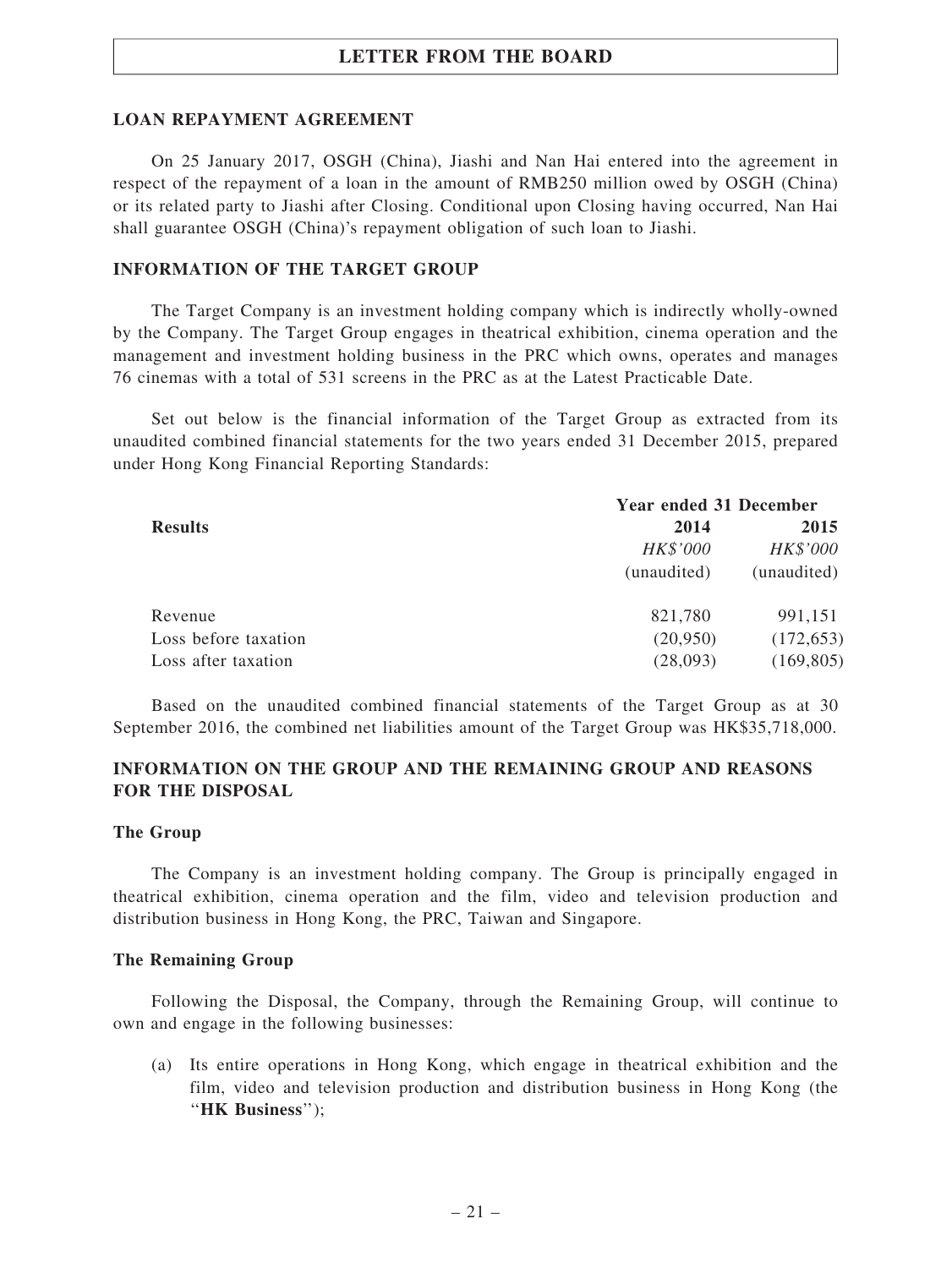- (b) The film, video and television production and distribution business in the PRC through its remaining 100% owned PRC entities which mainly focuses on purchasing films from the overseas market to distribute to the local Hong Kong and PRC markets (the "PRC Production & Distribution Business");
- (c) 50.00% of the operations in Singapore, which engage in the theatrical exhibition and film distribution business in Singapore; and
- (d) 35.71% of the operations in Taiwan, which engage in the theatrical exhibition and film distribution business in Taiwan.

The Remaining Group will continue to manage and receive investment income from the cinema operation businesses in Singapore and Taiwan. As at the Latest Practicable Date, the Remaining Group operated 23 screens in 6 cinemas in Hong Kong, 91 screens in 11 cinemas in Singapore and 127 screens in 13 cinemas in Taiwan. The Remaining Group also retains its trademarks (including ''Golden Harvest'', ''Golden Village'', ''嘉禾'', ''The Sky'', and ''Vie Show'' in Hong Kong, Singapore and Taiwan), content-related intellectual property and other licenses, which can be further monetised in the future.

## The Reasons for the Disposal and the Execution of the Supplement Agreement

The Disposed Business is currently sub-scale compared to its competitors in the PRC and the Company believes that a larger strategic player in the PRC would be able to better grow the Disposed Business and realise its full value and potential. The Company believes that significant investment would be required to grow the Disposed Business in order to compete with the larger players, which may lead to the Company incurring a significant amount of additional financing and depreciation expenses that would adversely impact the Company's profitability in the future.

The Target Group incurred losses for the two years ended 31 December 2015 which exerted pressure on the overall profitability of the Group. As such, the Disposal will relieve the pressure on the overall profitability of the Group due to the Target Group's losses for the two years ended 31 December 2015.

The redeployment of the Group's resources through the Disposal would also enable the Remaining Group to further grow its business and operations. Part of the net proceeds received from the Disposal is expected to be used to expand the HK Business and the PRC Production & Distribution Business. In particular, the Remaining Group expects to continue to produce and seek investment opportunities in quality film production projects with the potential for high box office returns by either actively leading the production process or passively investing in such films as a minority investor. For more details, please refer to the paragraph headed ''Use of proceeds'' below.

The Directors believe that the Disposal would not affect the operations of the Company's PRC Production & Distribution Business, as the various films under the PRC Production & Distribution Business are substantially distributed through independent third-party cinemas and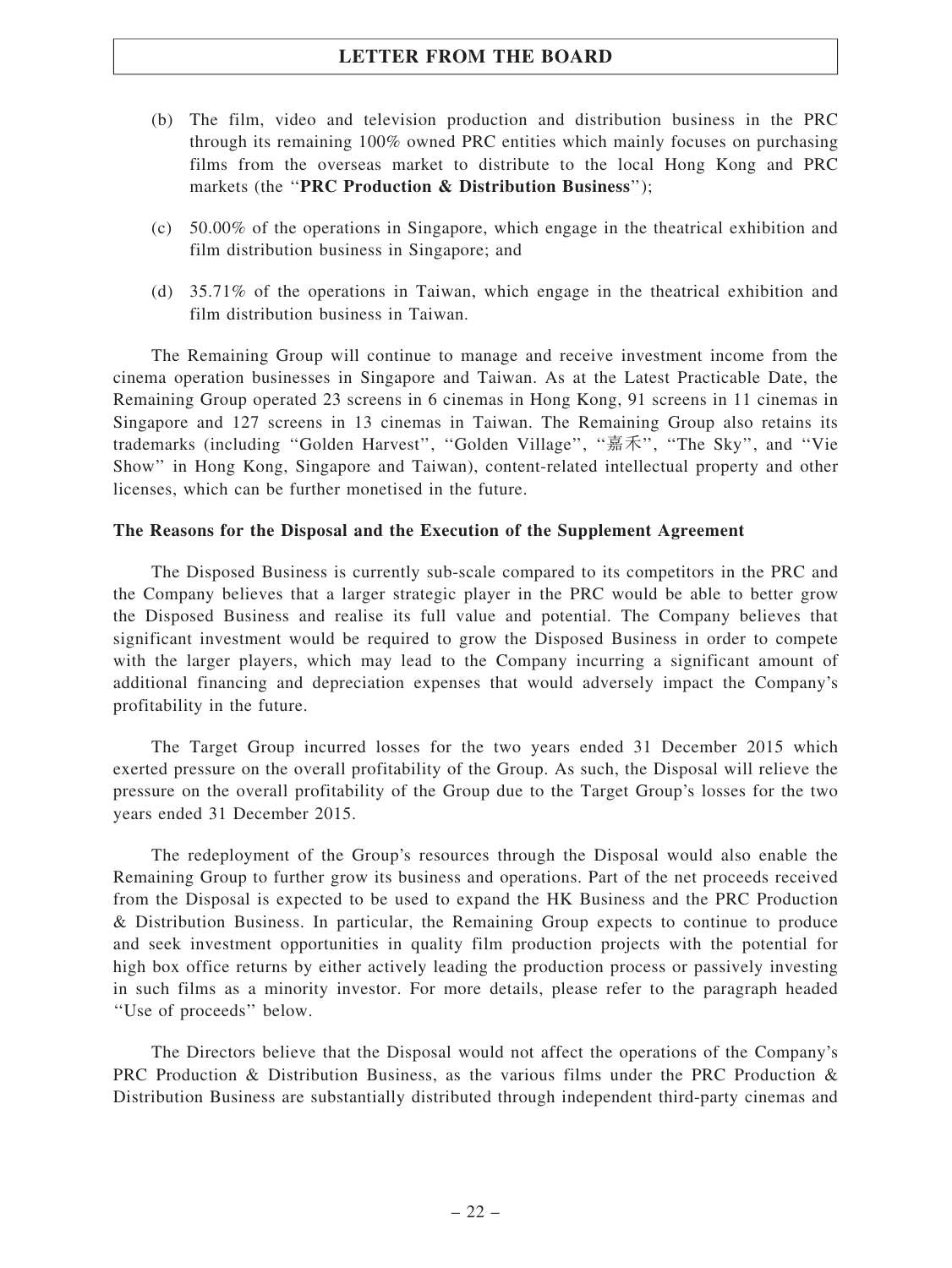screens, as compared to the cinemas and screens of the Target Group. In any event, the Disposal will not prevent the Company from distributing films through the cinemas and screens of the Target Group after Closing.

Given the recent trend in increasing consolidation in the film exhibition industry in the PRC, the Directors are of the view that it is in the interest of the Group and Shareholders to seize the opportunity to sell the Disposed Business at an attractive valuation, as the Consideration in respect of the Disposal is significantly higher than the current market capitalisation of the Company. The Company believes that a full sale of the Disposed Business at an attractive valuation will unlock value for the Shareholders and better realise the fair value of the Group's assets.

In light of the Purchaser's intention to acquire the entire interest of OSGH (China) and the condition precedent to Closing that the Proposed Xin Ye Agreement is entered into, the Vendor, the Company, the Purchaser and Nan Hai have entered into the Supplemental Agreement, so as to set out the obligations of each of the parties under the Sale and Purchase Agreement upon default of the Proposed Xin Ye Agreement, and to assist in the satisfaction of the Conditions Precedent and the Closing of the Disposal.

Based on the above, the Directors are also of the view that the terms and conditions of the Sale and Purchase Agreement, the Supplemental Agreement the Loan Repayment Agreement and the transactions contemplated thereunder are fair, just and reasonable and in the interests of the Company and the Shareholders as a whole.

## INFORMATION OF THE PURCHASER

The Purchaser is principally engaged in investment holding and is the indirect whollyowned subsidiary of Nan Hai. Nan Hai is a listed company, the shares of which are listed and traded on the Stock Exchange. Nan Hai principally engages in culture and media services (mainly in the cinema business on a nationwide basis in the PRC in addition to film distribution and other media related businesses), property development and corporate IT application services. In 2015, Nan Hai and its subsidiaries also started to tap into new business segments such as ''New Media'' and ''Innovative Business''. To the best of the Directors' knowledge, information and belief having made all reasonable enquiries, the Purchaser, Nan Hai and their ultimate beneficial owners are third parties independent of the Company and its connected persons.

#### FINANCIAL EFFECT OF THE DISPOSAL

It is expected that, the Company will record a gain from the Disposal of approximately HK\$2.3 billion, which is calculated based on (i) the excess of the Consideration (subject to price adjustment and audit) over the unaudited combined net asset value of the Target Group (after taking into account the increase in the share capital of the Target Company through the capitalisation of the intercompany loans due from the Target Company to the Vendor, to fulfil one of the conditions precedent as stated in the Sales and Purchase Agreement) and (ii) the release of the cumulative exchange reserve attributable to the Target Group. Shareholders should note that the exact amount of the gain on the Disposal to be recorded in the combined statement of profit or loss of the Group for the year ending 31 December 2017 will be subject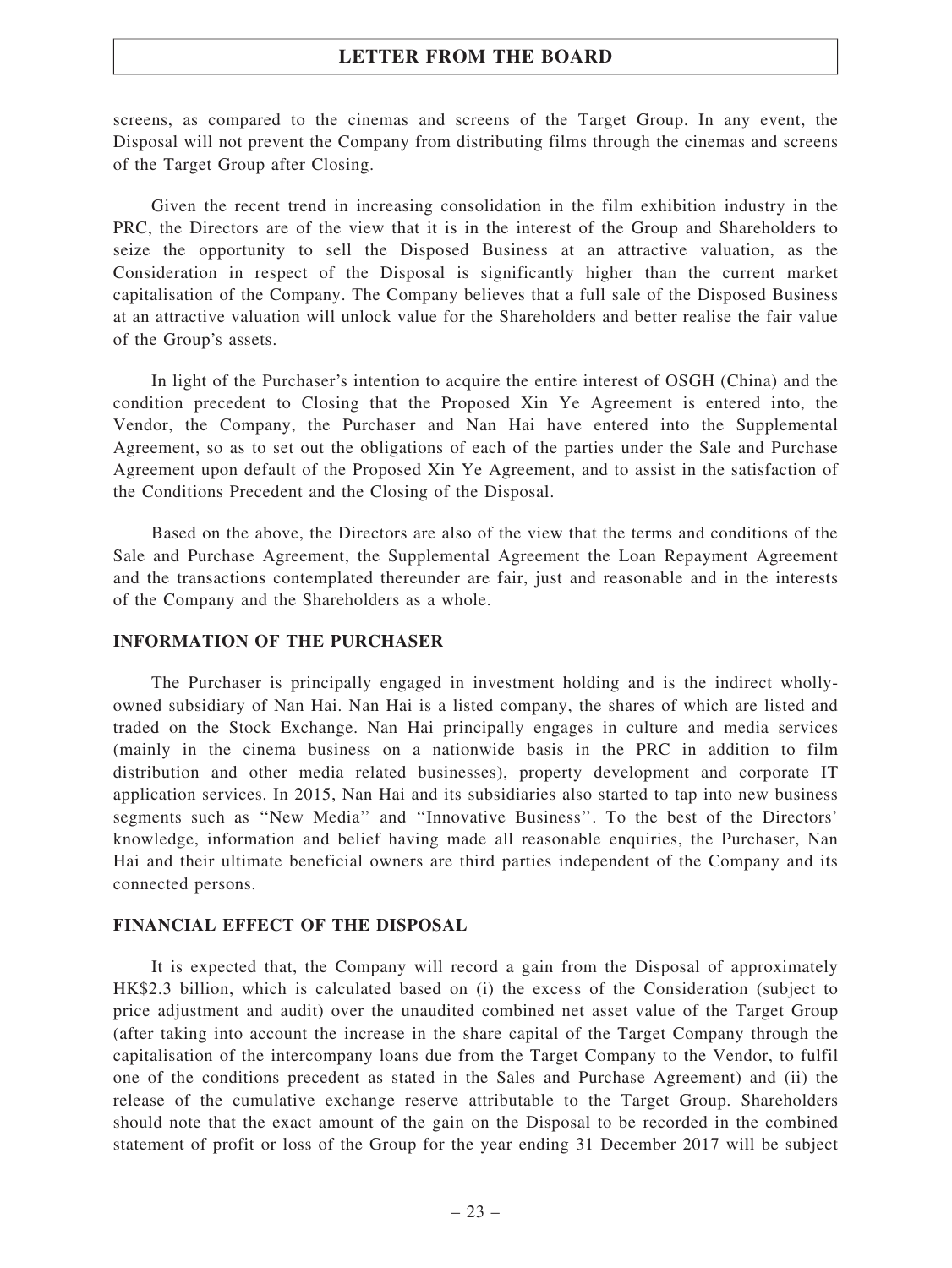to audit and the relevant price adjustment, and will be calculated based on the net asset value of the Target Group as at Closing and net of any incidental expenses, tax expenses, transaction costs and any exchange rate fluctuation before Closing and therefore may vary from the figures provided above.

## USE OF PROCEEDS

The total proceeds from the Transactions are approximately RMB3.536 billion (approximately HK\$3.996 billion). This includes the proceeds from the Disposal of approximately RMB3.286 billion (approximately HK\$3.713 billion) and the proceeds from the repayment of the loan by OSGH (China) to Jiashi pursuant to the Loan Repayment Agreement of RMB250 million (approximately HK\$282.5 million).

The Group intends to apply the total net proceeds of approximately RMB3.177 billion (approximately HK\$3.590 billion) from the Transactions as follows:

- (a) Approximately HK\$1 billion will be allocated to a special dividend payment to the Shareholders;
- (b) Approximately HK\$680 million will be allocated to the repayment of existing third party debts;
- (c) Approximately HK\$1.3 billion will be allocated to substantially expand existing operations at the Remaining Group within two to three years after Closing and to increase the future profitability of the Company through, including but not limited to, the following:
	- (i) Investing into the film exhibition business in Hong Kong by opening on average one or two new cinemas in Hong Kong each year after Closing by competing for existing cinema sites currently run by other cinema operators upon their lease expiry, identifying populated areas currently not served by any cinema to explore opportunities to open new cinemas, and/or acquiring existing cinema sites of other cinema operators depending on the availability of new sites in the market and the feasibility of the commercial terms;
	- (ii) Ramping up the film, video and TV production business in Hong Kong and the PRC by producing and/or co-investing in an average of two or three new mid-to large scale films every year after Closing by leveraging on the following:
		- (1) Remaking films from the Company's film library

The Company's film library has 135 Chinese and English films and the Company has identified around 20 films which have the market potential for film remake. The Company plans to use part of the net proceeds from the Disposal to invest in mid-to-large scale movie productions;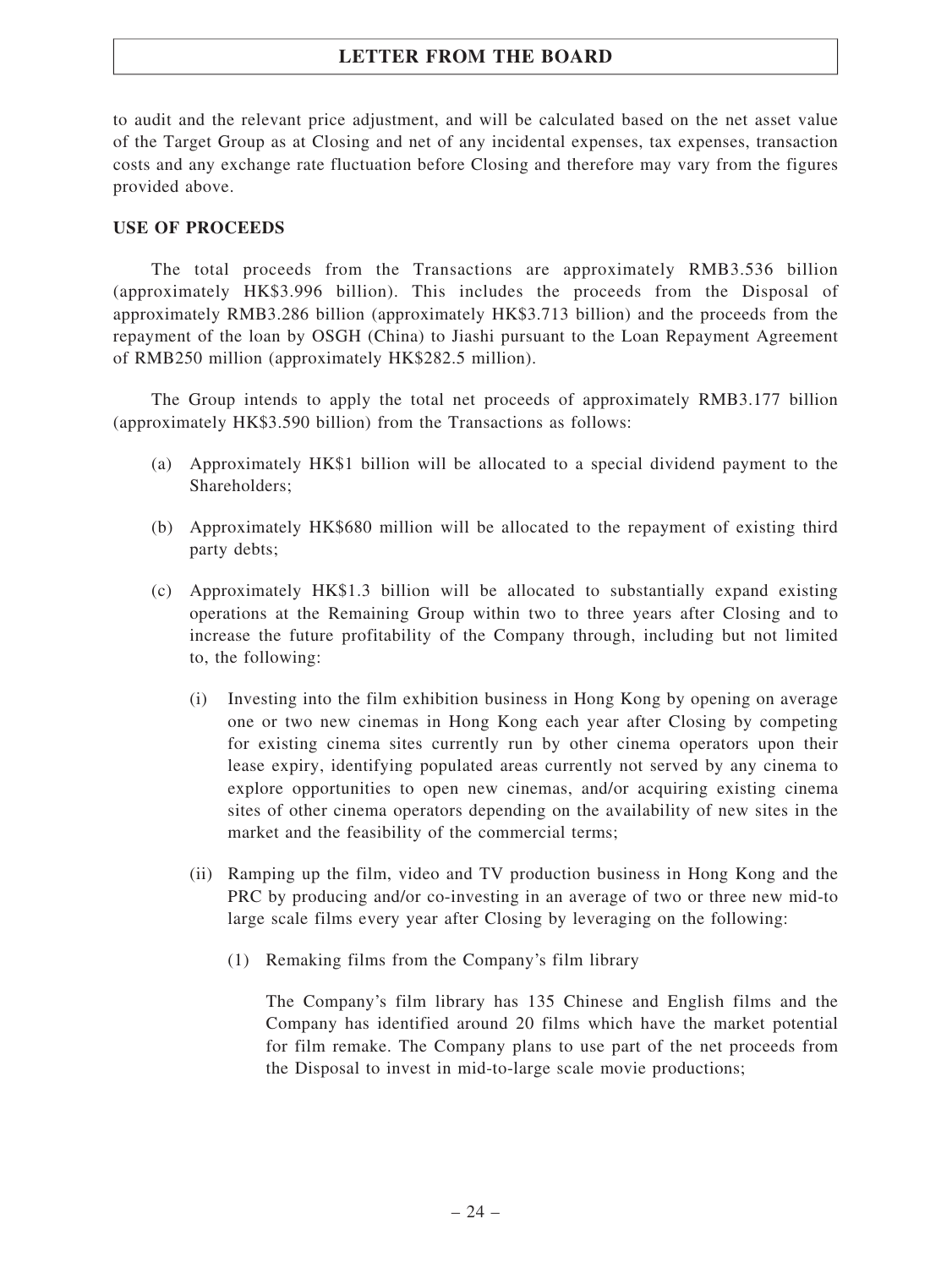(2) Film production from existing scripts

The Company owns or has rights to approximately eight scripts that are readily available for film and TV productions;

(3) Co-investing in Chinese films

The Company plans to co-invest in Chinese films with other third parties to produce new films, videos and TV productions;

- (iii) Ramping up the distribution business in Hong Kong and the PRC by acquiring distribution rights to four to five films every year after Closing for distribution in Hong Kong and the PRC depending on availability, quality and potential profitability of such opportunities; and
- (iv) Purchasing cinema operations or businesses in the Asia region (excluding the PRC).

The Company will continue to search for new cinema investment and film investment opportunities that can be executed shortly after Closing.

- (d) Approximately HK\$200 million will be allocated for:
	- (i) Future investments in the regional media, entertainment and technology sectors which are related to the Remaining Group's existing businesses, including but not limited to:
		- (1) Regional film exhibition businesses outside the PRC

By investing in regional film exhibition businesses outside the PRC, the Company believes that this would enable the Company to strengthen its existing film exhibition business positioning in the region and its brand name and would also enable the Company to enjoy stronger purchasing power and achieve additional cost savings from the enlarged scale of its business in the region;

(2) Film and video content libraries, and film, video and television production and distribution businesses

By investing in and/or acquiring distribution rights of third-party film and video content libraries, and film, video and television production and distribution businesses, the Company will gain access to an increased amount of film and video content as well as talent and capabilities to produce high quality film, video and television productions in the future. This will help further boost the Company's branding and the scale of its existing production and distribution business, leading to further scale economies;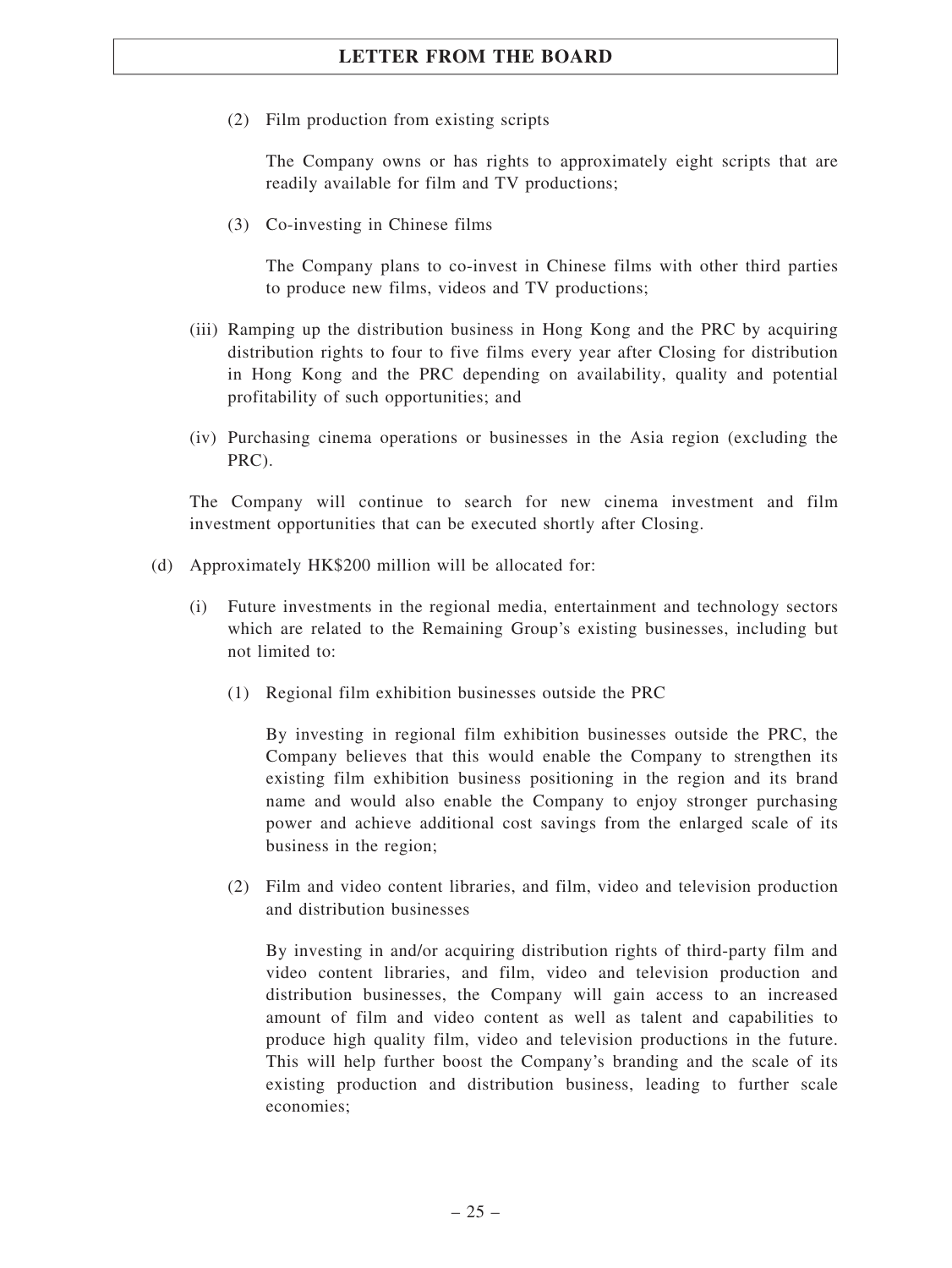(3) Alternative Content investment, exhibition and distribution

The Company plans to invest in and/or to acquire distribution rights of the Alternative Content including, among others, live concerts, sports events and online games content which can potentially be exhibited in cinemas and distributed by the Company's distribution business. Exhibiting Alternative Content in cinemas will increase utilisation of the existing cinema venues to generate non-movie income, to increase ticket price premiums by introducing unique contents, and to attract new group of customers in addition to moviegoers. This will therefore boost revenue and profitability of the Company's cinema business. Additionally, the acquired Alternative Content can be distributed by the Company's distribution business, further driving revenue growth of the Company's distribution business. The Company has historically, exhibited Alternative Content in its Hong Kong, Singapore and Taiwan cinemas, and plans to take a more active role to acquire distribution rights of such contents at a larger scale with part of the net proceeds from the Disposal;

(4) AR/VR technologies

The Company plans to invest in and/or deploy AR/VR technologies i.e. hardware and/or content, such as headsets and pods that display interactive, short videos in the open areas of its cinemas to cater for customers' increased appetite for AR/VR experiences. Investment and implementation of the AR/VR technologies in cinemas can help differentiate customer experience, increase customer loyalty and engagement for the Company's cinema exhibition business, ultimately leading to higher box office and non-box office revenues. The Company intends to invest in and/or deploy AR/VR technologies in its cinema environment in order to adapt to the increased demand for immersive film and content experiences and to enrich customer experience;

- (ii) Potential investments in low-risk financial products such as short-term deposits, investment grade bonds and money market funds. The Company believes that it would be prudent and good corporate governance to temporarily deploy a portion of the net proceeds into low-risk financial investment products that would generate a steady and higher return for the Company than cash, as it searches for potential investments in the regional media, entertainment and technology sectors. The investments in low-risk financial products are temporary and the main focus of the HK\$200 million of the net proceeds will be for principal investments in regional media, entertainment and technology targets complementary to the Remaining Group businesses; and
- (e) Approximately HK\$410 million for general working capital purposes for the Remaining Group.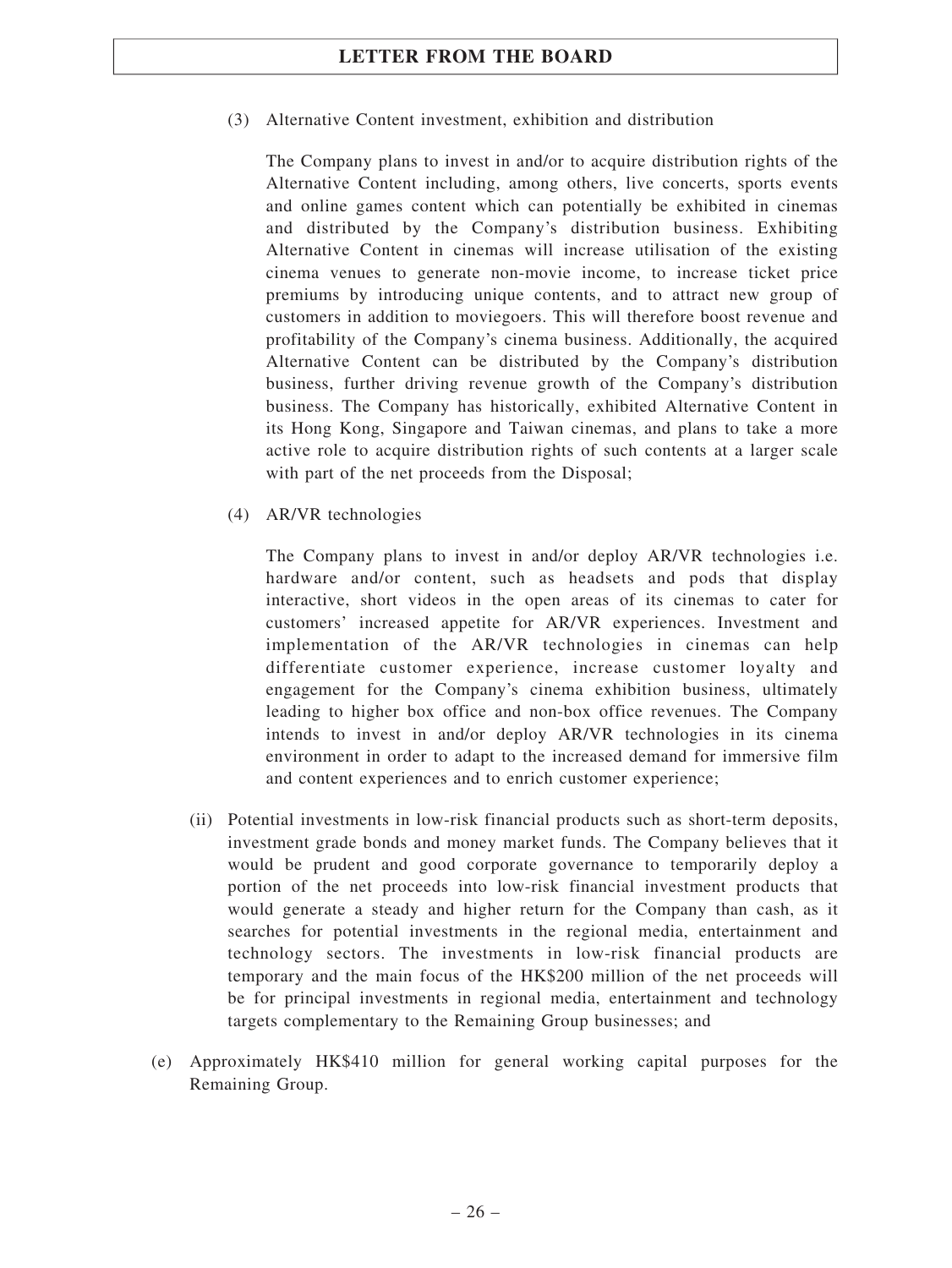As at the date of the Latest Practicable Date, other than the Sale and Purchase Agreement, the Company has not entered into any agreement, arrangement, understanding, intention, negotiation (concluded or otherwise) in relation to (i) any disposal, termination, or scalingdown of any part of its existing business; (ii) injection of any new business; (iii) any change in its shareholding structure; and (iv) any new cinema investment or film investment opportunities, nor has it identified any specific new cinema investment or film investment opportunities.

Should the Company have any outstanding net proceeds after three years from Closing as a result of unsuccessfully deploying the proceeds towards potential investment opportunities indicated in paragraphs (c) and (d) above or any other investment opportunities complementary to the Remaining Group businesses, the Company may consider to issue a special dividend payment from the outstanding net proceeds to its Shareholders.

#### IMPLICATIONS UNDER THE LISTING RULES

As one or more of the relevant applicable percentage ratios set forth under Rule 14.07 of the Listing Rules in respect of the Disposal are 75% or more, the Disposal constitutes a very substantial disposal for the Company and is subject to the reporting, announcement and shareholders' approval requirements under Chapter 14 of the Listing Rules.

#### GENERAL

BNPP Securities has been appointed as the sole financial adviser to the Company in respect of the Disposal.

#### RE-ELECTION OF DIRECTORS

In accordance with Bye-law 86(2) of the Bye-laws of the Company, Ms. Chow Sau Fong, Fiona ("Ms. Chow") who was appointed as executive Director of the Company and Mr. Fung Chi Man, Henry (''Mr. Fung'') who was appointed as an independent non-executive Director of the Company with effect from 3 June 2016, all of whom to fill casual vacancies or as an addition to the Board, shall respectively hold office until the first general meeting of the Company after his or her appointment and shall then be eligible for re-election at the SGM.

Brief biographical and other details of Ms. Chow and Mr. Fung are set out in Appendix IV to this circular.

## **SGM**

A notice convening the SGM to be held at the principal office of the Company at 24th Floor, AXA Centre, 151 Gloucester Road, Wan Chai, Hong Kong on Tuesday, 28 March 2017 at 11:00 a.m. is set out on pages 85 to 87 of this circular. A form of proxy for the SGM is enclosed with this circular. Whether or not you intend to attend the SGM, you are requested to complete the form of proxy in accordance with the instructions printed thereon and return the same to the Company's branch share registrar in Hong Kong, Tricor Tengis Limited at Level 22, Hopewell Centre, 183 Queen's Road East, Hong Kong as soon as possible and in any event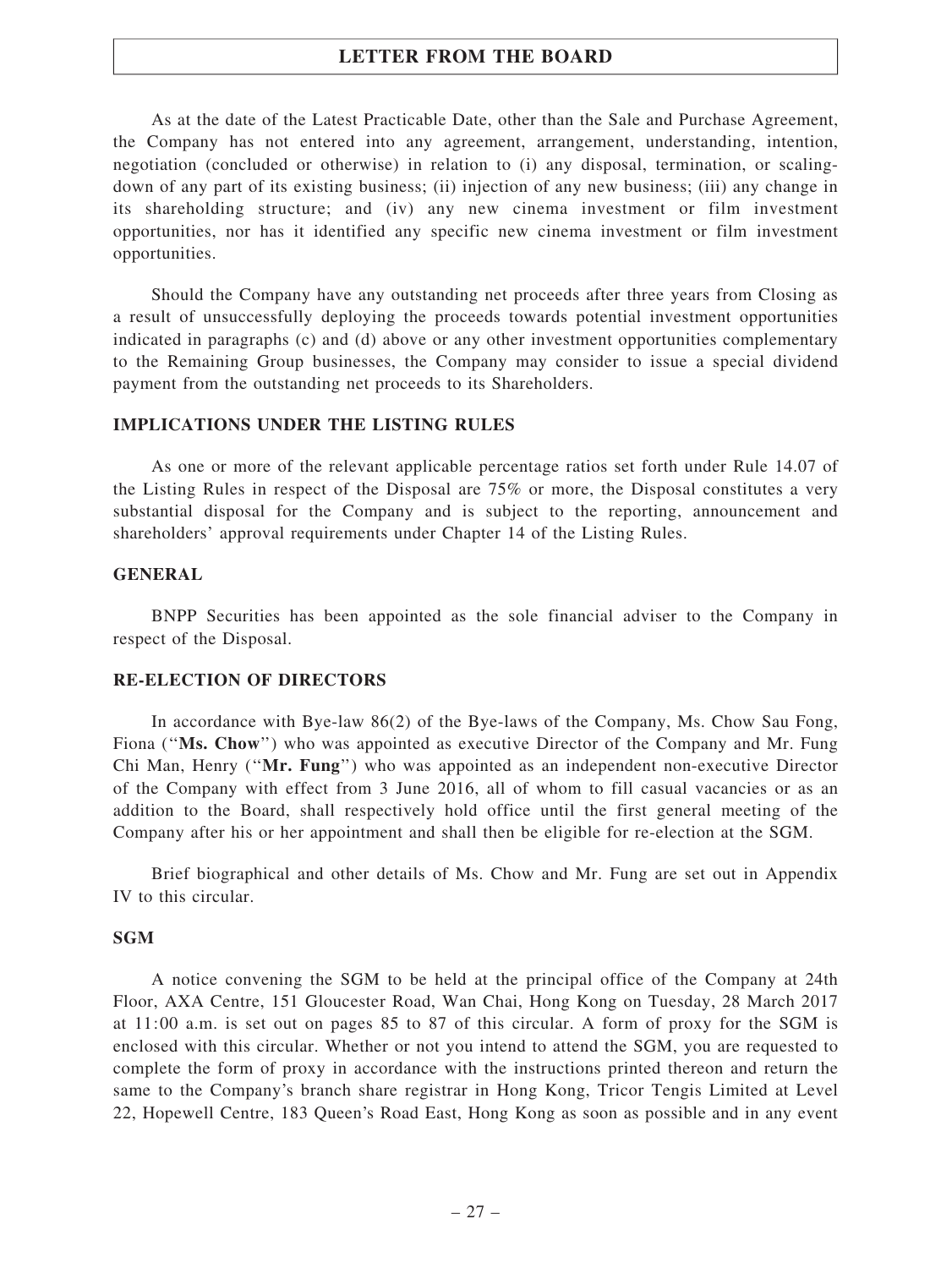not less than forty-eight (48) hours before the time appointed for holding the meeting or adjourned meeting. Completion and return of the form of proxy will not preclude a member from attending and voting in person at the SGM.

The SGM will be convened and held for the Shareholders to consider and, if thought fit, approve, among others, (i) the Sale and Purchase Agreement, the Supplemental Agreement, the Loan Repayment Agreement and the transactions contemplated thereunder; and (ii) the reelection of Ms. Chow as executive Director and Mr. Fung as an independent non-executive Director.

To the best of the Directors' knowledge, no Shareholder has a material interest in the Disposal and accordingly, no Shareholder is required to abstain from voting in respect of the ordinary resolution to approve the Disposal at the SGM.

## RECOMMENDATION

Having considered the reasons set out herein, the Directors are of the opinion that (i) the terms and conditions of the Sale and Purchase Agreement, the Supplemental Agreement, the Loan Repayment Agreement and the transactions contemplated thereunder are on normal commercial terms, fair and reasonable (ii) the re-election of Ms. Chow as executive Director and Mr. Fung as an independent non-executive Director, are in the interests of the Company and the Shareholders as a whole. Accordingly, the Directors recommend the Shareholders to vote in favour of the relevant resolution(s) as set out in the notice of SGM.

## ADDITIONAL INFORMATION

Your attention is drawn towards the information set out in the appendices to this circular.

In case of any inconsistency between the English and Chinese versions of this circular, the English version shall prevail.

> Yours faithfully, By order of the board of directors of Orange Sky Golden Harvest (Entertainment) Holdings Limited Wu Kebo Chairman and Executive Director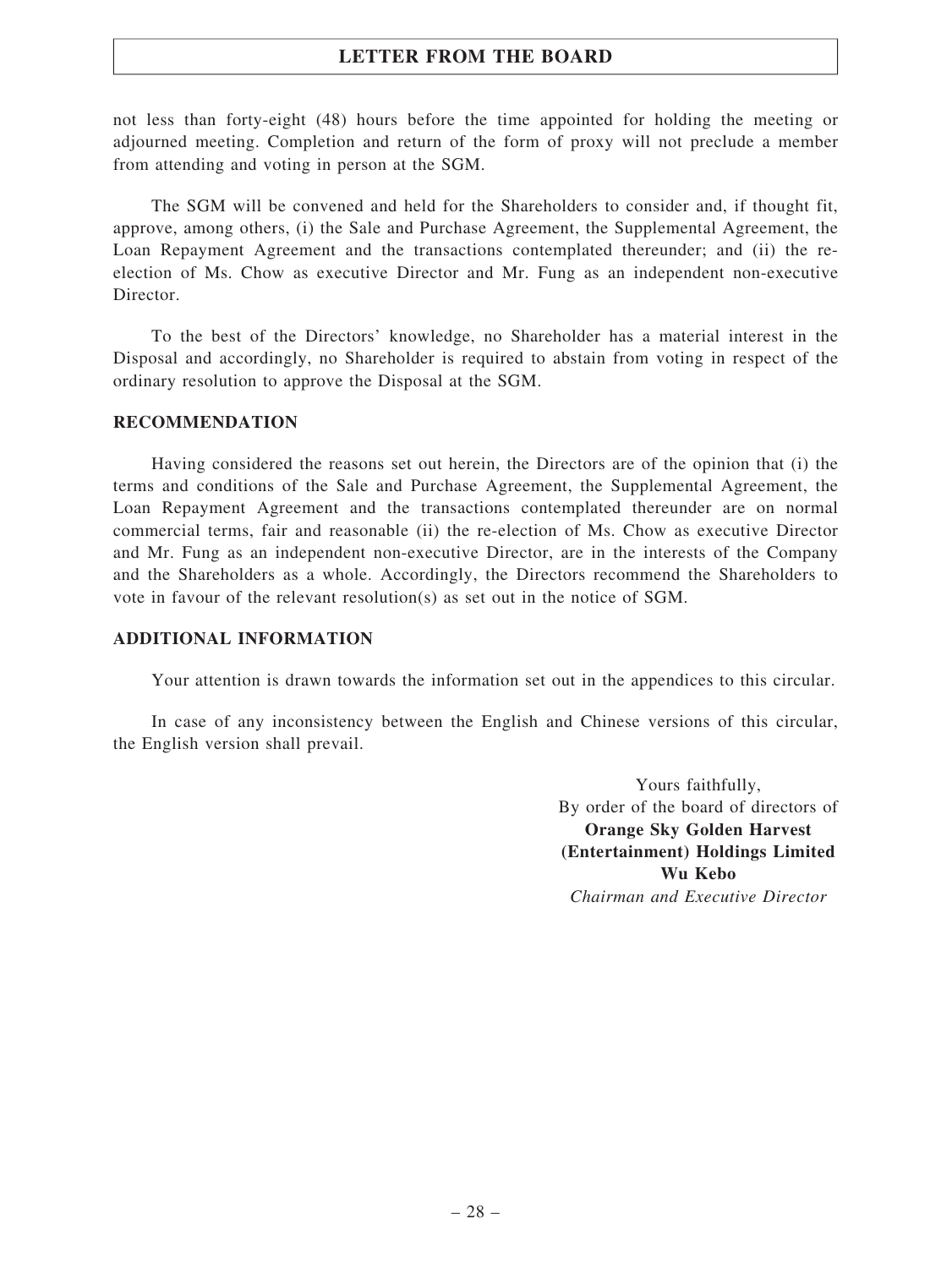## 1. FINANCIAL INFORMATION

The audited consolidated financial statements of the Group for each of the three years ended 31 December 2015, 2014 and 2013 are disclosed in the following documents, which has been published on the websites of the Stock Exchange (http://www.hkexnews.hk) and the Company (http://www.osgh.com.hk):

- . annual report of the Company for the year ended 31 December 2015, on pages 61 to 125;
- . annual report of the Company for the year ended 31 December 2014, on pages 65 to 129; and
- . annual report of the Company for the year ended 31 December 2013, on pages 64 to 135.

The unaudited consolidated financial statements of the Group for the six months ended 30 June 2016 are disclosed in the following document which has been published on the website of the Stock Exchange (www.hkex.com.hk) and the website of the Company (http://www.osgh.com.hk):

. interim report of the Company for the period ended 30 June 2016, on pages 11 to 37.

## 2. WORKING CAPITAL

The Directors, after due and careful enquiry, are of the opinion that, after taking into consideration the effect of the Disposal and the financial resources available to the Group including internally generated funds and other financial resources, the Group will have sufficient working capital for its present requirements, that is for at least the next twelve months from the date of publication of this circular, in the absence of unforeseeable circumstances.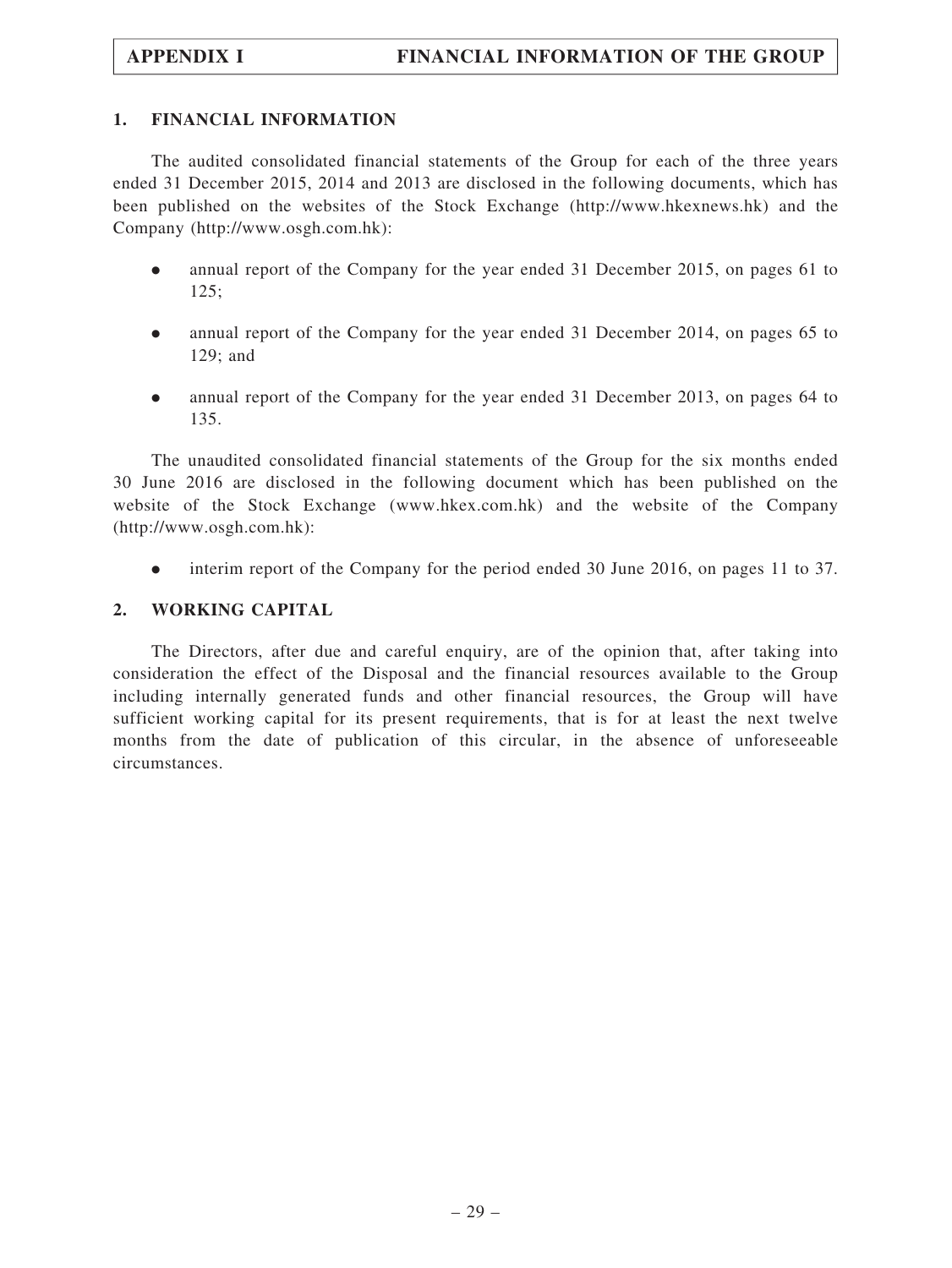## 3. STATEMENT OF INDEBTEDNESS

At the close of business on 31 January 2017, being the latest practicable date for the purpose of ascertaining information contained in this statement of indebtedness prior to the printing of this circular, the details of the Group's indebtedness are as follows:

#### Bank borrowings

As at 31 January 2017, the Group had aggregate outstanding bank borrowings of approximately HK\$611,049,000, details of which are set out below:

HK\$

| Bank borrowings — secured and guaranteed   | 403,904,000 |
|--------------------------------------------|-------------|
| Bank borrowings — unsecured and guaranteed | 207,145,000 |
| Total bank borrowings                      | 611,049,000 |

The bank borrowings granted to the Group were secured by pledged cash, an office property and the equity interests in two subsidiaries of the Company.

## Convertible bond

As at 31 January 2017, the Group had an unsecured and guaranteed convertible bond in a principal amount of HK\$200,000,000 issued to an independent third party which will mature on 1 February 2019. The convertible bond is interest bearing at 5% per annum which is repayable semi-annually in arrears. The convertible bond will be redeemed at its outstanding principal amount plus any accrued but unpaid interest and an amount that would yield an internal rate of return of 11%.

The outstanding carrying amount and principal amount of such convertible bond as at 31 January 2017 were approximately HK\$181,411,000 and HK\$200,000,000 respectively.

On 27 May 2016, the Target Company entered into a corporate guarantee with the holder of the convertible bond and agreed to guarantee the holder punctual performance by the Company of all its obligations under the terms and conditions as stated in the subscription agreement of the convertible bond.

## Obligations under finance leases

As at 31 January 2017, the Group had guaranteed finance lease obligations with an outstanding aggregate principal amount of approximately HK\$51,188,000. Such obligations under finance leases are secured by the leased assets.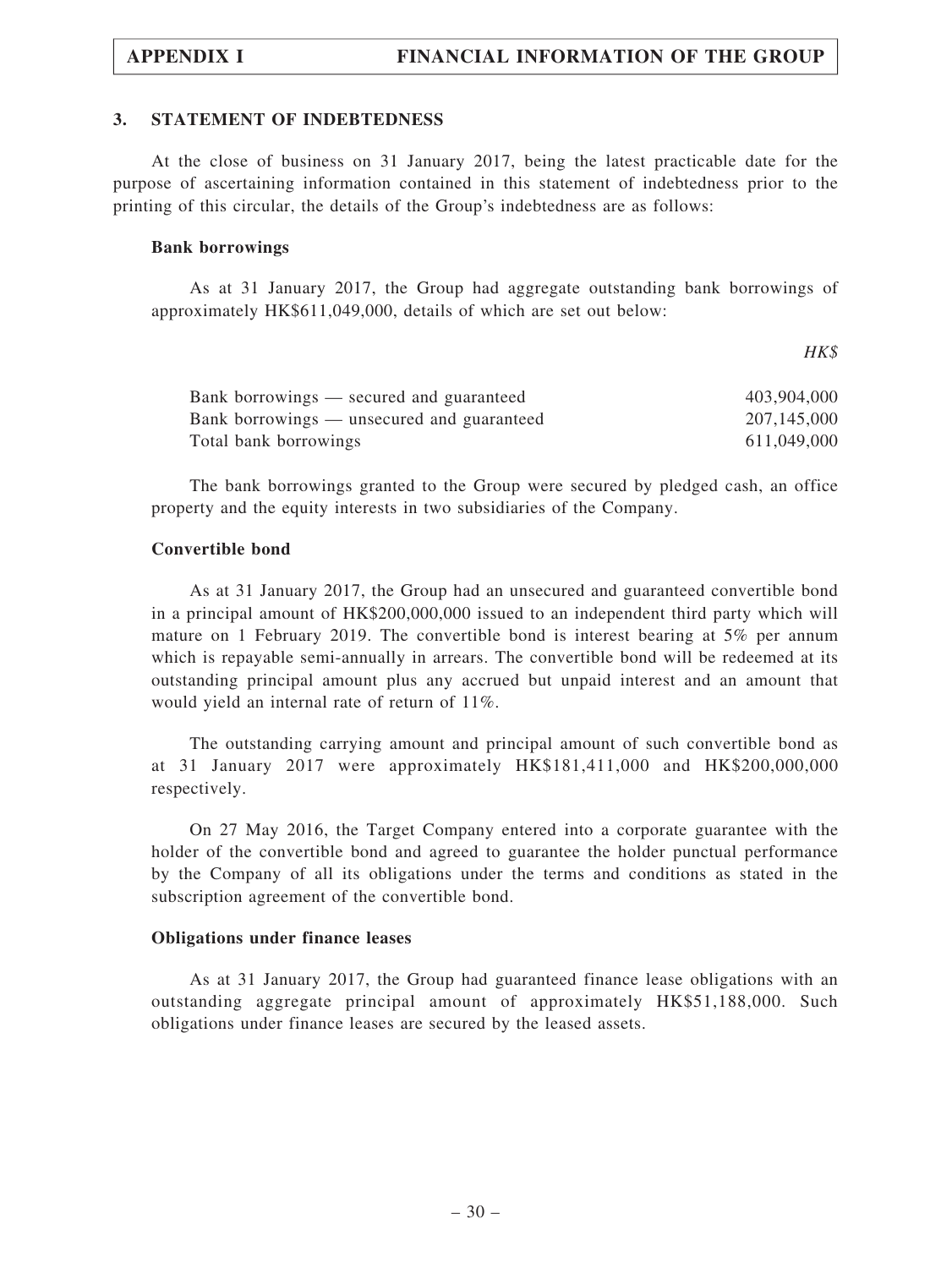Save as aforesaid and apart from intra-group liabilities and normal trade payables, at the close of business on 31 January 2017, the Group did not have any material mortgages, charges, debentures, loan capital, debt securities, term loans, bank overdrafts or other similar indebtedness, finance lease or hire purchase commitments, liabilities under acceptances (other than normal trade payables) or acceptance credits, guarantees or other material contingent liabilities.

## 4. FINANCIAL AND TRADING PROSPECTS OF THE GROUP

After the Disposal, the Group will continue to focus on strengthening and expanding its film exhibition business in the Hong Kong market and its film, video and television production and distribution business in the Hong Kong and the PRC market. The Group's long term goal is to become one of the leading film exhibitors in the Asia Pacific region and a leading film, video and television production and distribution player in the Hong Kong and the PRC market.

The Remaining Group will continue to expand its current cinema operations. Our high calibre teams in different regions will actively pursue high quality potential new sites, acquisition targets and cooperation opportunities in the market. The Group is expected to open on average one or two new cinemas in Hong Kong each year depending on availability of new sites in the market and the feasibility of the commercial terms. Through organic growth in different regions as well as potential acquisitions, plus the improvement in the efficiency of its mature cinemas, the scale and profitability of the Group is expected to improve.

The Remaining Group also plans to ramp up its film, video and TV production business in Hong Kong and the PRC by producing and/or co-investing in an average of two to three new mid-to-large scale films every year by remaking films from the Group's film library, new film production from existing scripts and co-investing in Chinese films. The Group also plans to ramp up its distribution business in Hong Kong and the PRC by acquiring distribution rights to four to five films every year for distribution in Hong Kong and the PRC depending on availability, quality and potential profitability of such opportunities. Through producing successful mid-to-large scale films and profitably acquiring distribution rights to films for distribution in Hong Kong and the PRC, the scale and profitability of the Group's HK and PRC Production & Distribution business is expected to improve.

Going forward, the Remaining Group will continue to seek suitable investment opportunities in order to generate further profits and better returns to the shareholders.

## 5. MATERIAL ADVERSE CHANGE

The Directors are not aware of any material adverse change in the financial or trading position of the Group since 31 December 2015 (being the date of the latest published audited financial statements of the Group were made up to) and up to and including the Latest Practicable Date.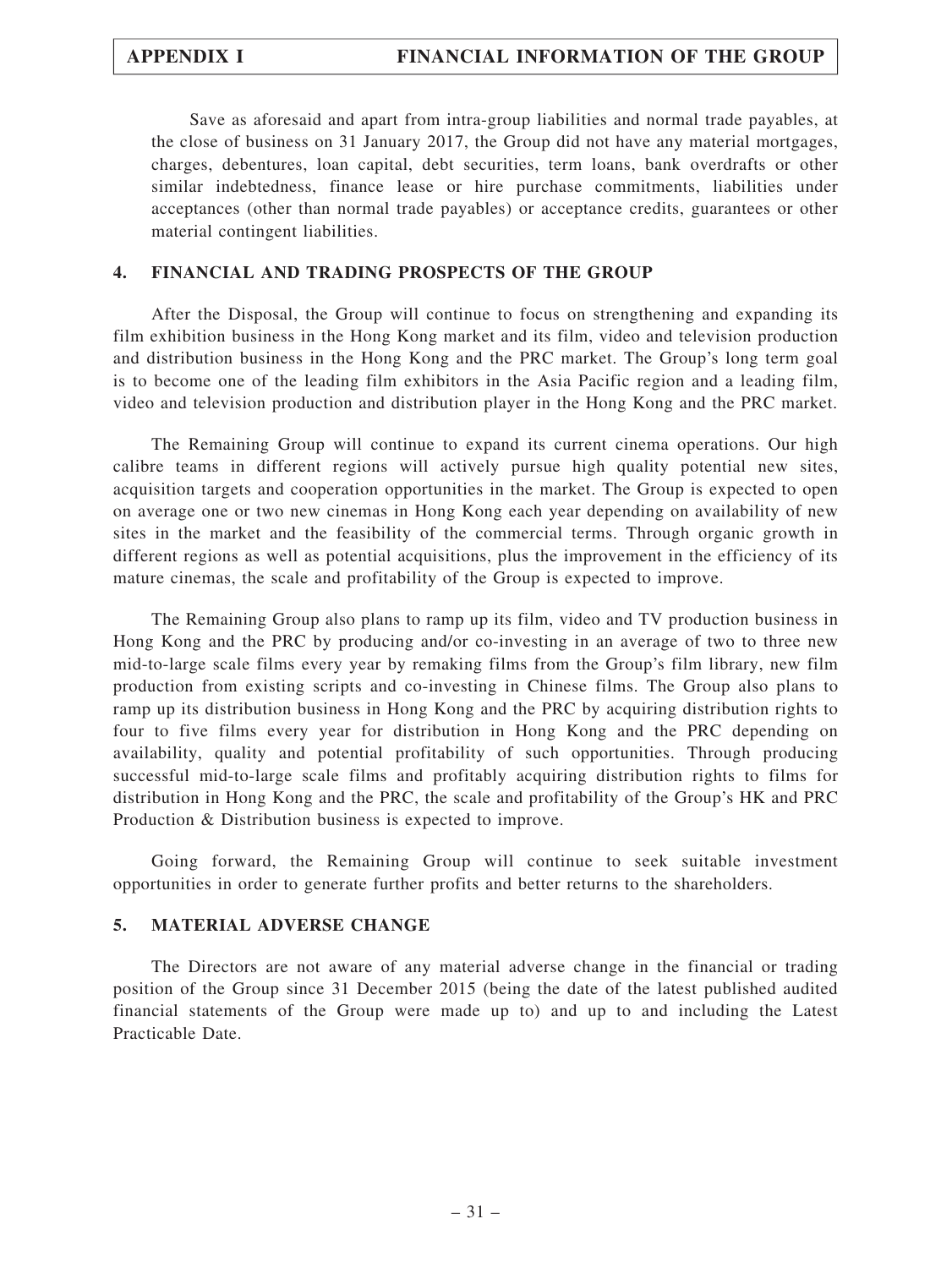#### 6. MANAGEMENT'S DISCUSSION AND ANALYSIS OF THE REMAINING GROUP

Following the Disposal, the Remaining Group will continue to carry out its existing businesses. Set out below is the management discussion and analysis of the Remaining Group for the six months ended 30 June 2016 and each of the years ended 31 December 2013, 2014 and 2015 (the ''Reporting Periods''), prepared on the basis that the Target Group is not consolidated, and the Company has no ownership interest in the Target Group. The financial data in respect of the Remaining Group, for the purpose of this circular, is derived from the consolidated financial statements of the Company for the Reporting Periods.

#### For the six months ended 30 June 2016

#### Financial and Operational Review

For the six months ended 30 June 2016, the Remaining Group recorded revenue of HK\$144 million, which represented an increase in revenue of 2.5% year-on-year. The increase in revenue is resulted from the increase of distribution income in Hong Kong and Mainland China. The revenue of the cinemas operations in Hong Kong remained stable. For the same period, the Remaining Group recorded a net profit attributable to shareholders of the Company of HK\$13 million. The net profit represented a decrease of 66.3% year-on-year, respectively, due primarily to the additional finance costs and expenses incurred for the issuance of the convertible bonds.

Looking ahead, the Remaining Group will continue to expand its cinema operations. Our high calibre team in different regions will keep analysing potential sites, acquisition targets and cooperation opportunities in the market. Through organic growth in different regions as well as potential acquisitions, plus the improvement of efficiency of mature cinemas and cost control strategies, the profitability of the Remaining Group is expected to improve.

#### Film Exhibition

As at 30 June 2016, the Remaining Group operated 29 cinemas with 239 screens across Hong Kong, Taiwan and Singapore, a year-on-year slight decrease of 3.3% and 1.6% respectively from 30 cinemas with 243 screens as at 30 June 2015. The Remaining Group's cinemas served approximately 13.9 million guests during the six months ended 30 June 2016. The major Hollywood blockbusters released during this period were Deadpool, Captain America 3: Civil War, Zootopia, Batman v Superman: Dawn of Justice and X-Men: Apocalypse. The major Chinese language blockbusters were The Mermaid, From Vegas to Macau III, Ip Man 3 in Hong Kong, The M Riders Finding Pangu in Taiwan and The Jungle Book in Singapore.

#### Film & TV Programme Production & Distribution

During the six months ended 30 June 2016, the Remaining Group's film production and distribution business recorded revenue of approximately HK\$23 million, a year-onyear increase of 71.2%. The distribution revenue was mainly generated by distributing movies including Selfless in Mainland China and From Vegas to Macau 3, Anniversary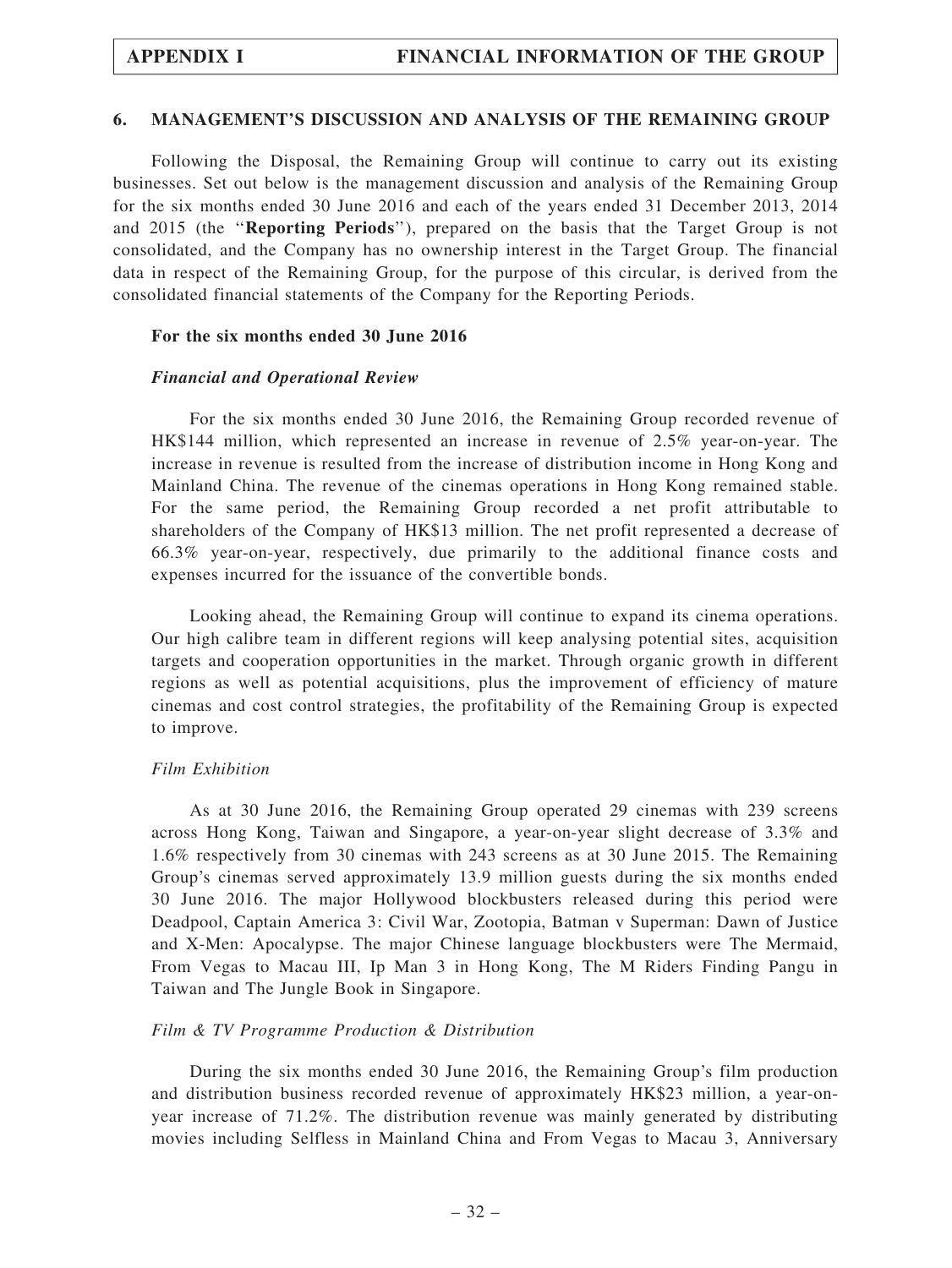and House of Wolves in the Hong Kong region. The Remaining Group's film library with perpetual distribution rights continued to generate steady licensing income to the Remaining Group.

The Remaining Group will continue to produce film and TV series by selfinvestment and co-production with local and overseas studios and TV producers, and to acquire distribution rights of local and foreign films in the region.

The Remaining Group will continue to expand the scale of its distribution and production business through sourcing a variety of movie genres for distribution and searching good scripts for Chinese language film and TV drama series co-production. Through producing successful mid-to-large scale films and profitably acquiring distribution rights to films for distribution, the scale and profitability of the Group's film production and distribution business is expected to improve.

#### Financial Resources and Liquidity

As at 30 June 2016, the Remaining Group had cash and cash equivalents amounting to HK\$192 million. The Remaining Group's outstanding bank loans and convertible bonds amounted to HK\$467 million, comprising interest bearing bank borrowings of HK\$295 million and convertible bonds of HK\$172 million. As at 30 June 2016, the gearing ratio (measured as total borrowings to total assets) was 21.6%.

#### Foreign Currency Risk

The Remaining Group's assets and liabilities are principally denominated in Hong Kong dollars and Renminbi, except for certain assets and liabilities associated with the investments in Singapore and Taiwan. The overseas joint ventures of the Remaining Group are operating in their local currencies and are subject to minimal exchange risk. The directors will continue to assess the exchange risk exposure of the Remaining Group, and will consider potential hedging measures in order to minimise the risk at a reasonable cost, should the need arise.

#### Contingent Liabilities

The Remaining Group did not have any significant contingent liabilities or offbalance sheet obligations as at 30 June 2016.

#### Capital Structure

As at 30 June 2016, the share capital of the Company comprised ordinary shares only.

#### Capital Expenditure

As at 30 June 2016, the Remaining Group did not have any significant capital commitments.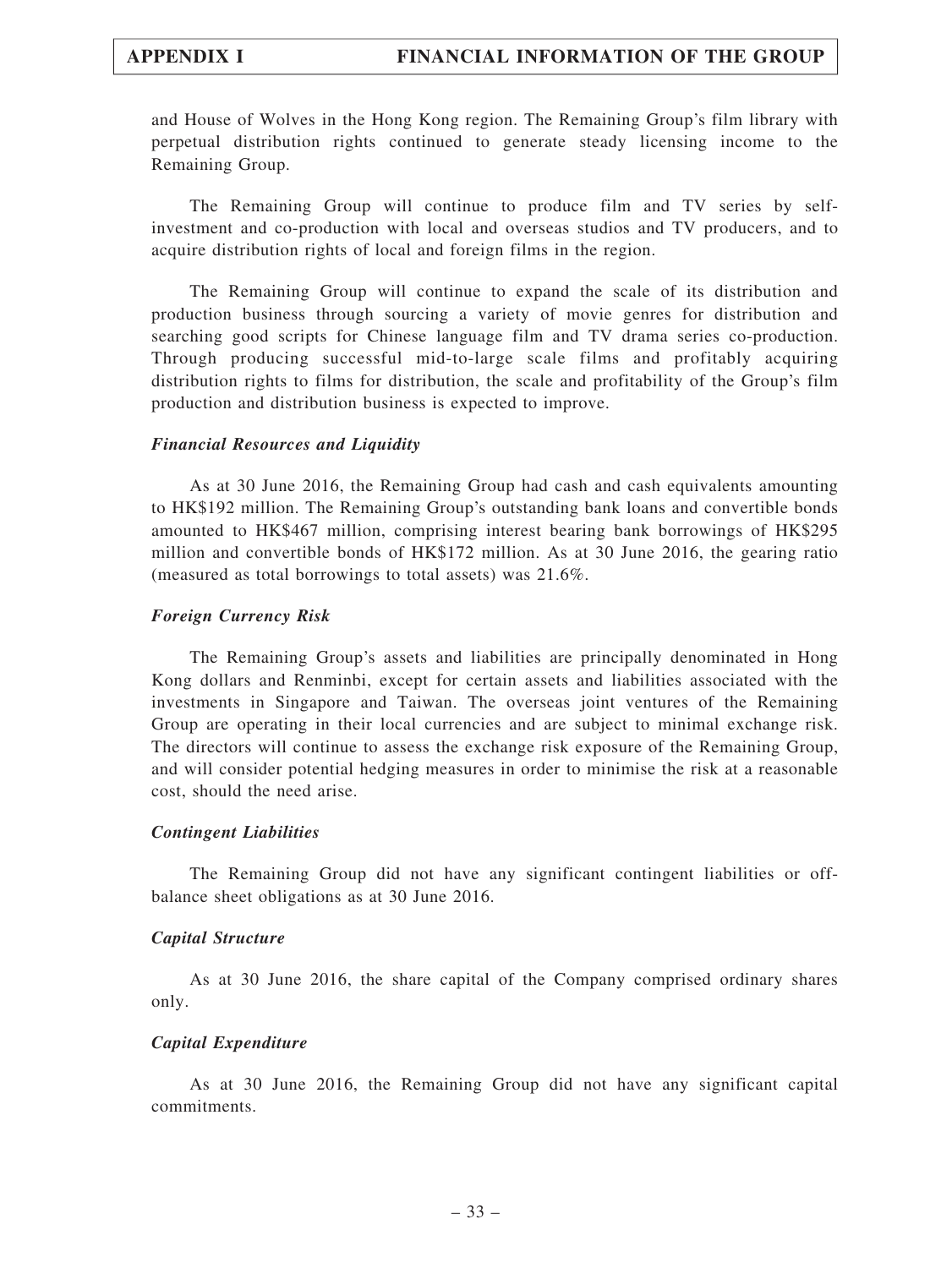## Charge on Assets

Save as disclosed above, the Remaining Group did not have any other pledge of assets as at 30 June 2016.

## Employees and Remuneration Policy

As at 30 June 2016, the Remaining Group had 314 permanent employees. The Remaining Group remunerates its employees mainly by reference to industry practice. In addition to salaries, commissions and discretionary bonuses, share options will be granted to employees based on individual performance and contribution to the Remaining Group. The Remaining Group also provided other employee benefits including bonuses, mandatory provident fund scheme and medical scheme during the six months ended 30 June 2016.

## Material Acquisitions and Disposals

During the six months ended 30 June 2016, the Remaining Group had no material acquisitions or disposals of subsidiaries and associates.

As at 30 June 2016, the Remaining Group had no future plans for any material acquisitions or investments in capital assets in the coming year.

## For the year ended 31 December 2015

#### Financial and Operational Review

For the year ended 31 December 2015, the Remaining Group recorded revenue of HK\$287 million, which represented an increase in revenue of 9.6% year-on-year. The increase of revenue mainly resulted from the improvement of operations in Hong Kong which recorded steady growth in box office receipts, in line with the market compared with the year ended 31 December 2014. For the same period, the Remaining Group recorded a net loss attributable to the shareholders of the Company of HK\$11 million. The net loss was mainly due to the impairment losses of approximately HK\$35 million in aggregate provided for accounts receivable, goodwill and film rights, and share option expenses of approximately HK\$29 million incurred for share options granted to eligible participants

#### Film Exhibition

As at 31 December 2015, the Remaining Group operated 30 cinemas with 242 screens across Hong Kong, Taiwan and Singapore, a year-on-year increase of 7.1% and 7.6% respectively from 28 cinemas with 225 screens as at 31 December 2014. The Remaining Group's cinemas served over 29 million guests during the year ended 31 December 2015, an increase of 13.5% as compared with the year ended 31 December 2014. The major Hollywood blockbusters released during the year ended 31 December 2015 were Avengers: Age of Ultron (復仇者聯盟2: 奧創紀元), Jurassic World (侏羅紀世 界), Fast & Furious 7 (狂野時速7), Mission Impossible: Rogue Nation (職業特工隊: 叛逆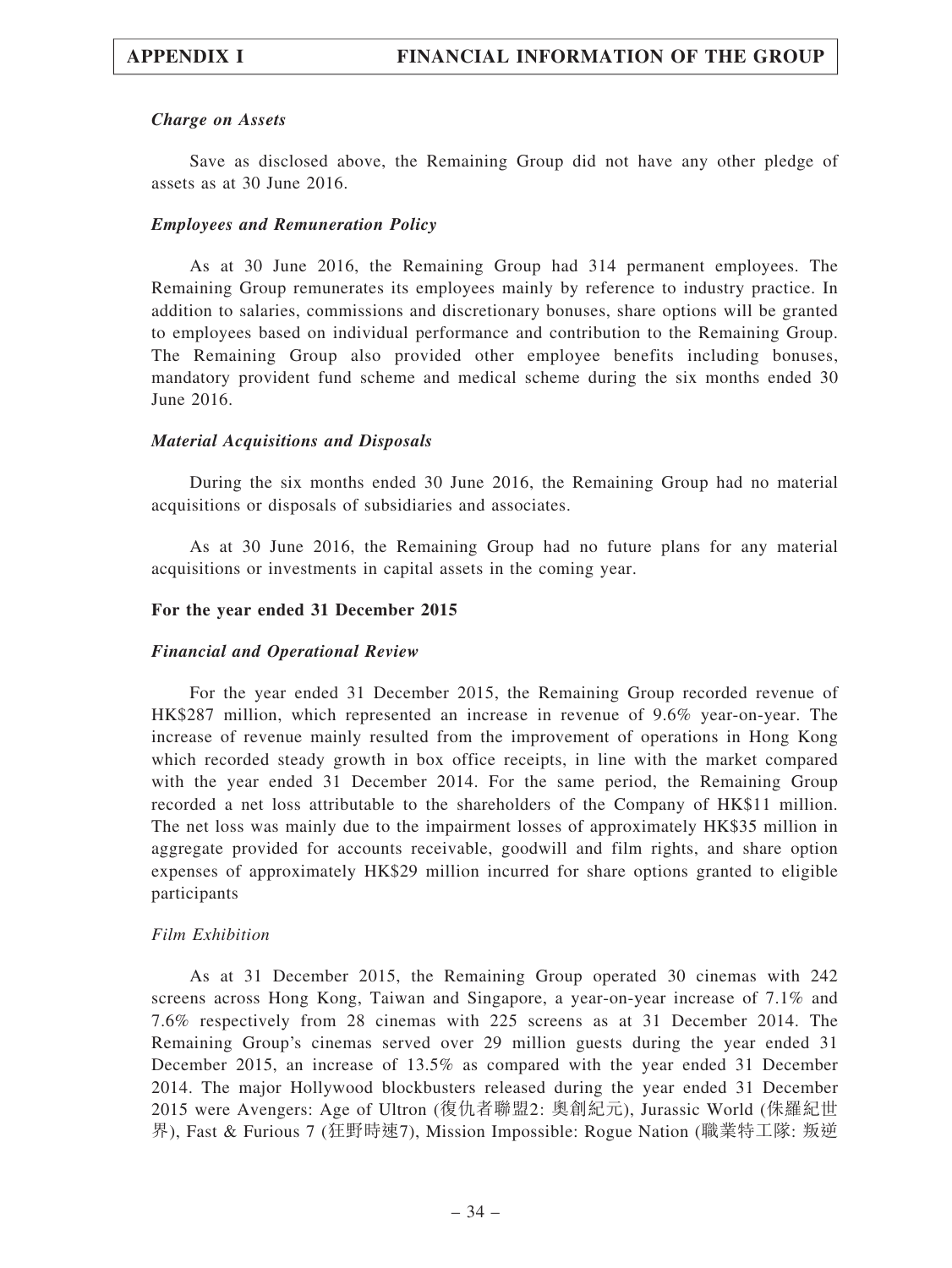帝國), Ant-Man (蟻俠) and The Martian (火星任務). The major Chinese-language blockbusters were Little Big Master (五個小孩的校長) and From Vegas To Macau II (賭 城風雲II) in Hong Kong, Our Times (我的少女時代) and The Wonderful Wedding (大囍 臨門) in Taiwan and Ah Boys To Men 3: Frogmen (新兵正傳3: 蛙人傳) in Singapore.

Looking forward, the Remaining Group will continue to expand its cinema operations. Our high calibre team in different regions will keep analysing potential sites, acquisition targets and cooperation opportunities in the market. Through organic growth in different regions as well as potential acquisitions, plus the improvement in efficiency of mature cinemas, the profitability of the Remaining Group is expected to improve.

#### Film & TV Programme Production & Distribution

During the year ended 31 December 2015, the Remaining Group's film production and distribution business recorded revenue of approximately HK\$44 million, representing a decrease of 26.6% compared to the year ended 31 December 2014. The distribution revenue was mainly generated from movies such as Little Big Master (五個小孩的校長), From Vegas to Macau II (賭城風雲II), Full Strike (全力扣殺), and a number of local releases in Hong Kong. The Remaining Group's film library with perpetual distribution rights also continued to generate steady licensing income to the Remaining Group.

The Remaining Group will continue to expand the scale of its distribution and production business through sourcing a variety of movie genres for distribution and searching good scripts for Chinese language film and TV drama series co-production. Through producing successful mid-to-large scale films and profitably acquiring distribution rights to films for distribution, the scale and profitability of the Group's film production and distribution business is expected to improve.

#### Financial Resources and Liquidity

As at 31 December 2015, the Remaining Group had cash and cash equivalents amounting to HK\$124 million. The Remaining Group's outstanding loans amounted to HK\$359 million, comprising mainly interest bearing bank borrowings. As at 31 December 2015, the gearing ratio (measured as total borrowings to total assets) was 17.9%

#### Foreign Currency Risk

The Remaining Group's assets and liabilities are principally denominated in Hong Kong dollars and Renminbi, except for certain assets and liabilities associated with the investments in Singapore and Taiwan. The overseas joint ventures of the Remaining Group are operating in their local currencies and are subject to minimal exchange risk.

#### Contingent Liabilities

The Remaining Group did not have any significant contingent liabilities or offbalance sheet obligations as at 31 December 2015.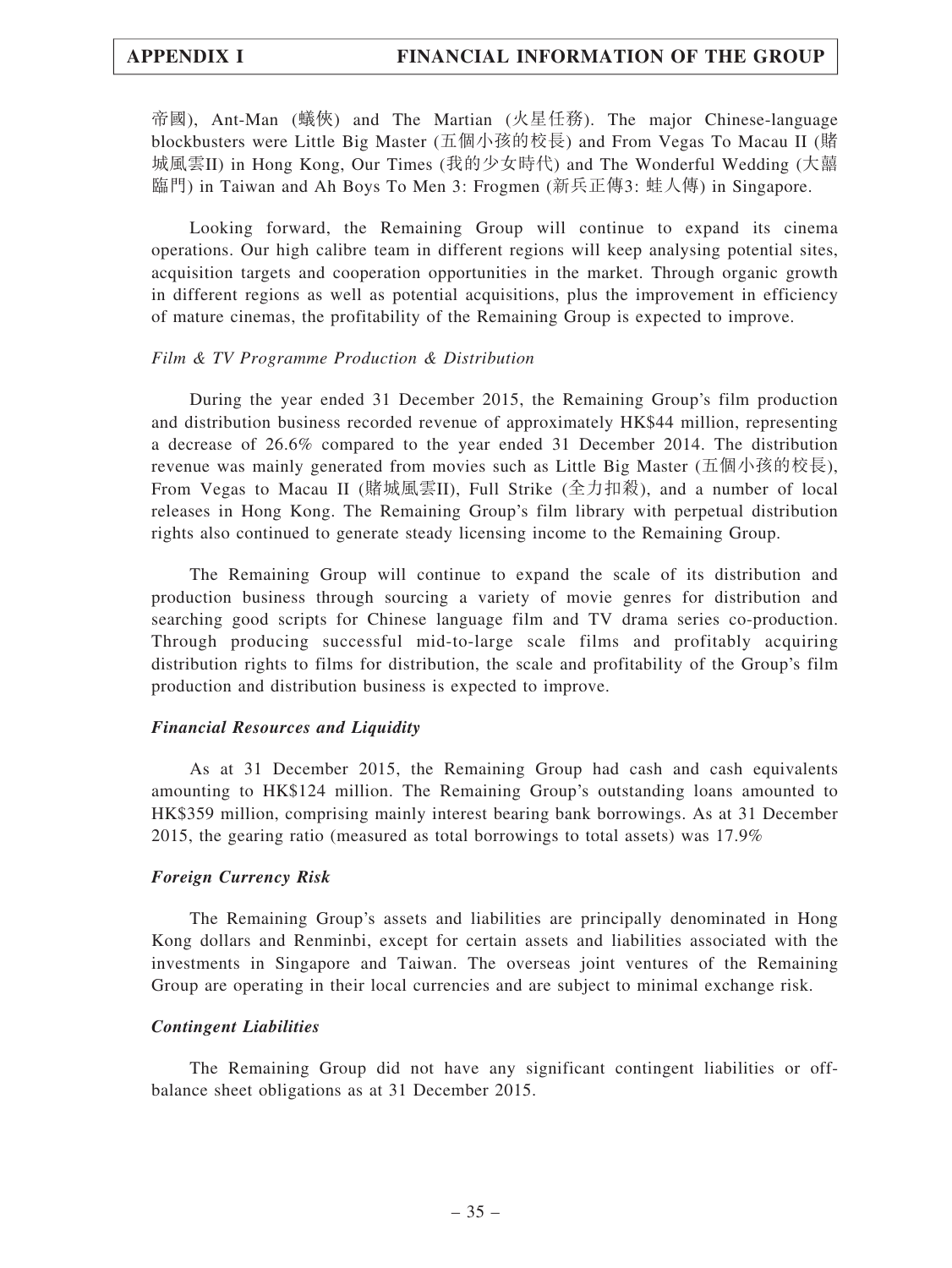## Capital Structure

As at 31 December 2015, the share capital of the Company comprised ordinary shares only.

## Capital Expenditure

As at 31 December 2015, the Remaining Group did not have any significant capital commitments.

### Charge on Assets

Save as disclosed above, the Remaining Group did not have any other pledge of assets as at 31 December 2015.

## Employees and Remuneration Policy

As at 31 December 2015, the Remaining Group had 303 permanent employees. The Remaining Group remunerates its employees mainly by reference to industry practice. In addition to salaries, commissions and discretionary bonuses, share options will be granted to employees based on individual performance and contribution to the Remaining Group. The Remaining Group also provided other employee benefits including bonuses, mandatory provident fund scheme and medical scheme during the year ended 31 December 2015.

### Material Acquisitions and Disposals

During the year ended 31 December 2015, the Remaining Group had no material acquisitions or disposals of subsidiaries and associates.

As at 31 December 2015, Remaining Group had no future plans for any material acquisitions or investments in capital assets in the coming year.

### For the year ended 31 December 2014

### Financial and Operational Review

For the year ended 31 December 2014, the Remaining Group recorded revenue of HK\$262 million, which represented a decrease in revenue of 9.8% year-on-year due primarily to a drop in performance of the film production and distribution business when compared to 2013, which was a fruitful year with significant contribution from the Remaining Group's invested movie No Man's Land (無人區). For the year ended 31 December 2014, the Remaining Group recorded net profits of HK\$42 million. The net profit represented a decrease of 57.6% year-on-year due primarily to both the decrease of production and distribution income and the decrease of TV drama sales when compared to 2013.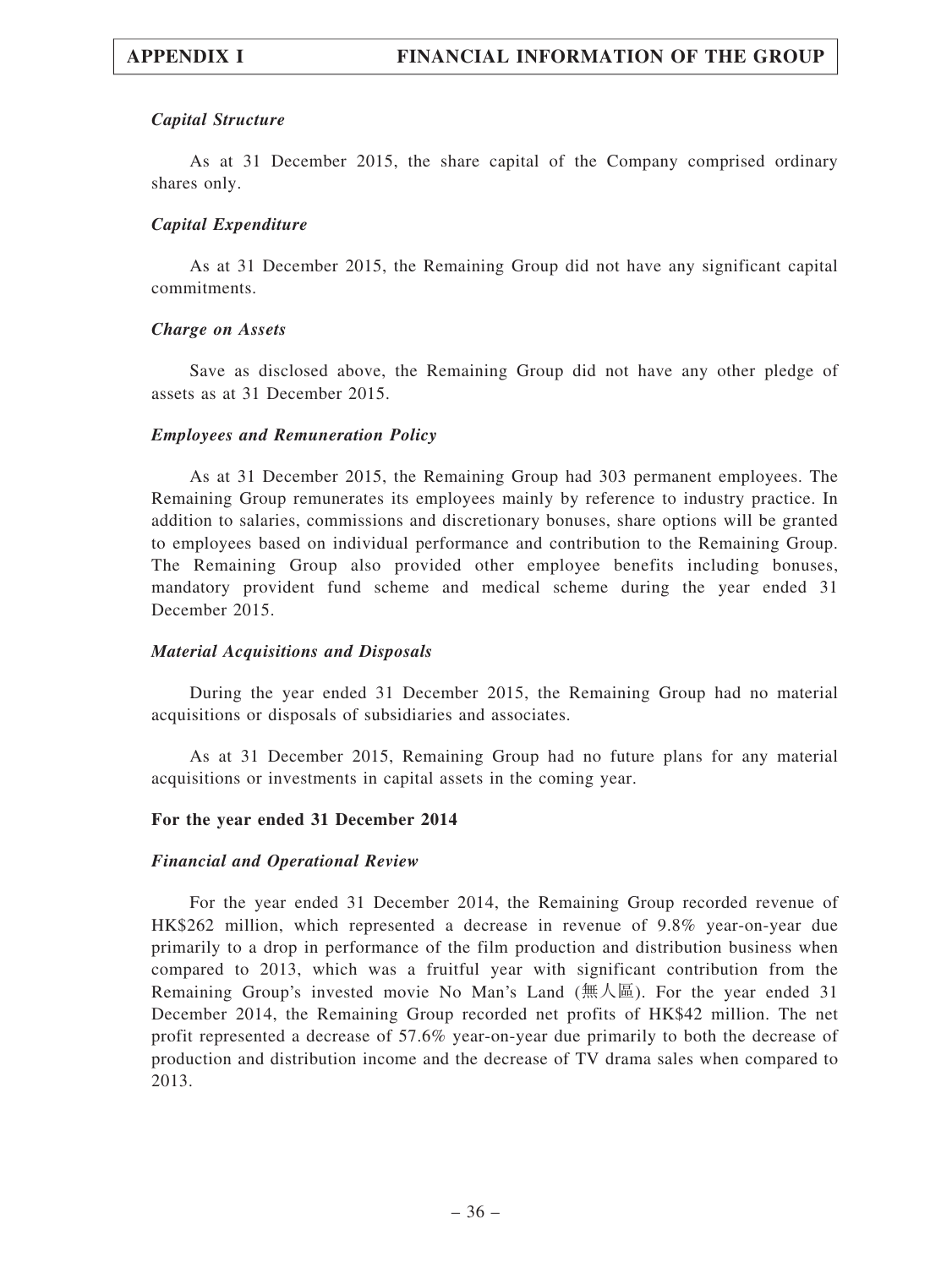## Film Exhibition

As at 31 December 2014, the Remaining Group operated 28 cinemas with 225 screens across Hong Kong, Taiwan and Singapore. There was no year-on year change in the number of cinemas while there was a year-on-year increase in the number of screens of 2.3% from 220 screens as at 31 December 2013. The Remaining Group's cinemas served close to 26 million guests during the year ended 31 December 2014, a decrease of 4.2% as compared with the year ended 31 December 2013. The major Hollywood blockbusters released during the year ended 31 December 2014 were Transformers: Age of Extinction, X-Men: Days of Future Past, Captain America: The Winter Soldier, The Amazing Spider-Man 2, Step Up 5 and Frozen from Disney. The major Chinese-language blockbusters were From Vegas to Macau 1 (賭城風雲1) in Hong Kong, KANO in Taiwan and Filial Party (我是孝子) in Singapore.

Looking forward, the Remaining Group will continue to expand its cinema operations. Our high calibre team in different regions will keep analysing potential sites, acquisition targets and cooperation opportunities in the market. Through organic growth in different regions as well as potential acquisitions, plus the improvement in efficiency of mature cinemas, the profitability of the Remaining Group is expected to improve.

## Film & TV Programme Production & Distribution

The production and distribution business underperformed during the year ended 31 December 2014 compared to the year ended 31 December 2013. The production and distribution business recorded revenue of approximately HK\$60 million, representing a decrease of 48.4% compared to the year ended 31 December 2013. The decrease in revenue and profit from the Remaining Group's film distribution business was mainly due to fewer audience-drawing films being distributed in both Hong Kong and Mainland China and also less revenue generated from the sales of TV drama series as compared with the year ended 31 December 2013, which had a significant contribution from the Remaining Group's invested movie No Man's Land (無人區). Despite the drawback during the year ended 31 December 2014, the Remaining Group continued to focus on distributing high quality films from overseas and extend local film financing projects. The Remaining Group's film library with perpetual distribution rights also continued to contribute steady licensing income to the Remaining Group in 2014.

The Remaining Group will continue to expand the scale of its distribution and production business through sourcing a variety of movie genres for distribution and searching good scripts for Chinese language film and TV drama series co-production. Through producing successful mid-to-large scale films and profitably acquiring distribution rights to films for distribution, the scale and profitability of the Group's film production and distribution business is expected to improve.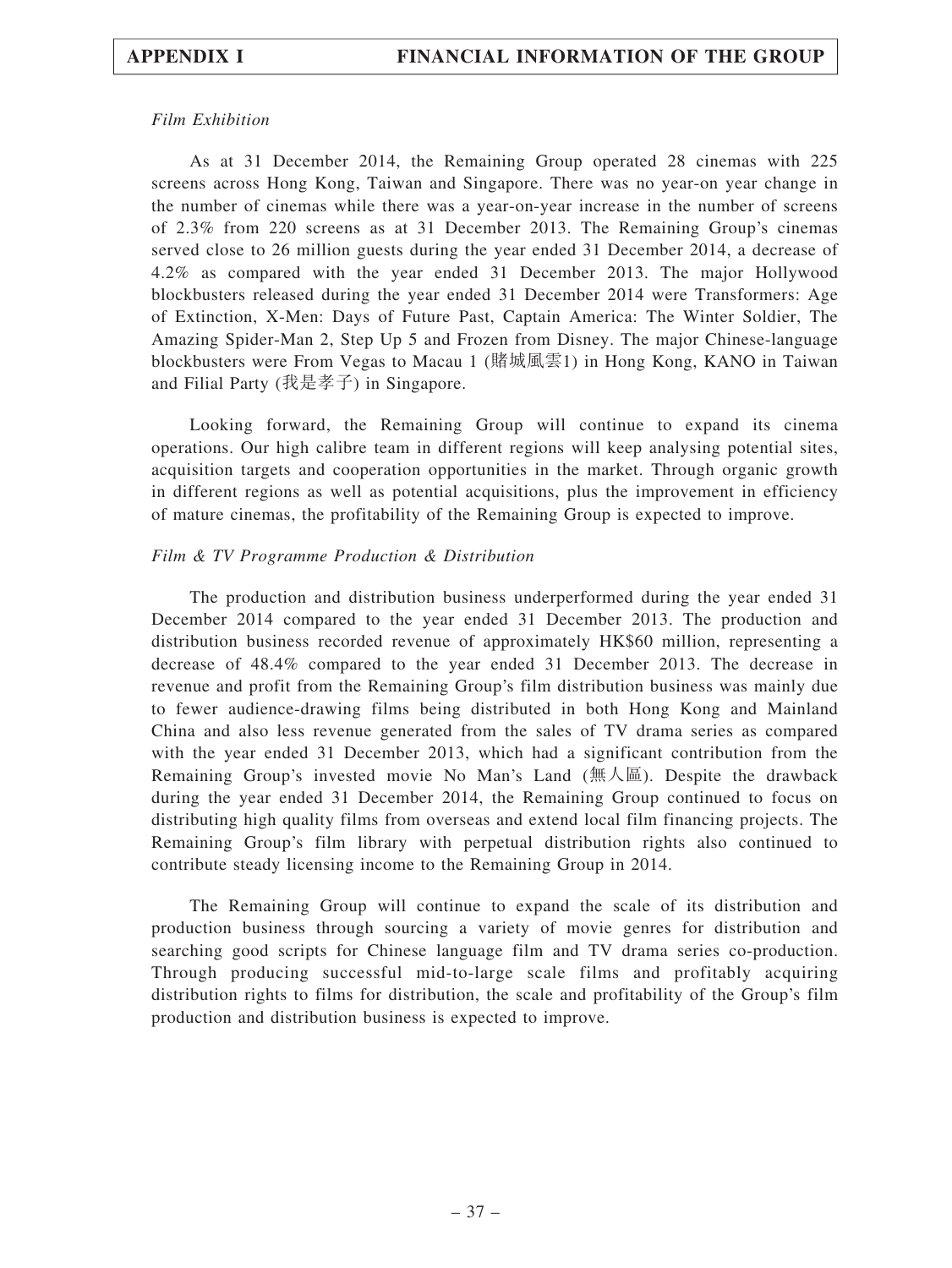#### Financial Resources and Liquidity

As at 31 December 2014, the Remaining Group had cash and cash equivalents amounting to HK\$86 million. The Remaining Group's outstanding loans amounted to HK\$295 million, comprising mainly interest bearing bank borrowings. As at 31 December 2014, the gearing ratio (measured as total borrowings to total assets) was 15.3%.

#### Foreign Currency Risk

The Remaining Group's assets and liabilities are principally denominated in Hong Kong dollars and Renminbi, except for certain assets and liabilities associated with the investments in Singapore and Taiwan. The overseas joint ventures of the Remaining Group are operating in their local currencies and subject to minimal exchange risk.

#### Contingent Liabilities

The Remaining Group did not have any significant contingent liabilities or offbalance sheet obligations as at 31 December 2014.

#### Capital Structure

As at 31 December 2014, the share capital of the Company comprised ordinary shares only.

#### Capital Expenditure

As at 31 December 2014, the Remaining Group did not have any significant capital commitments.

#### Charge on Assets

Save as disclosed above, the Remaining Group did not have any other pledge of assets as at 31 December 2014.

#### Employees and Remuneration Policy

As at 31 December 2014, the Remaining Group had 297 permanent employees. The Remaining Group remunerates its employees mainly by reference to industry practice. In addition to salaries, commissions and discretionary bonuses, share options will be granted to employees based on individual performance and contribution to the Remaining Group. The Remaining Group also provided other employee benefits including bonuses, mandatory provident fund scheme and medical scheme during the year ended 31 December 2014.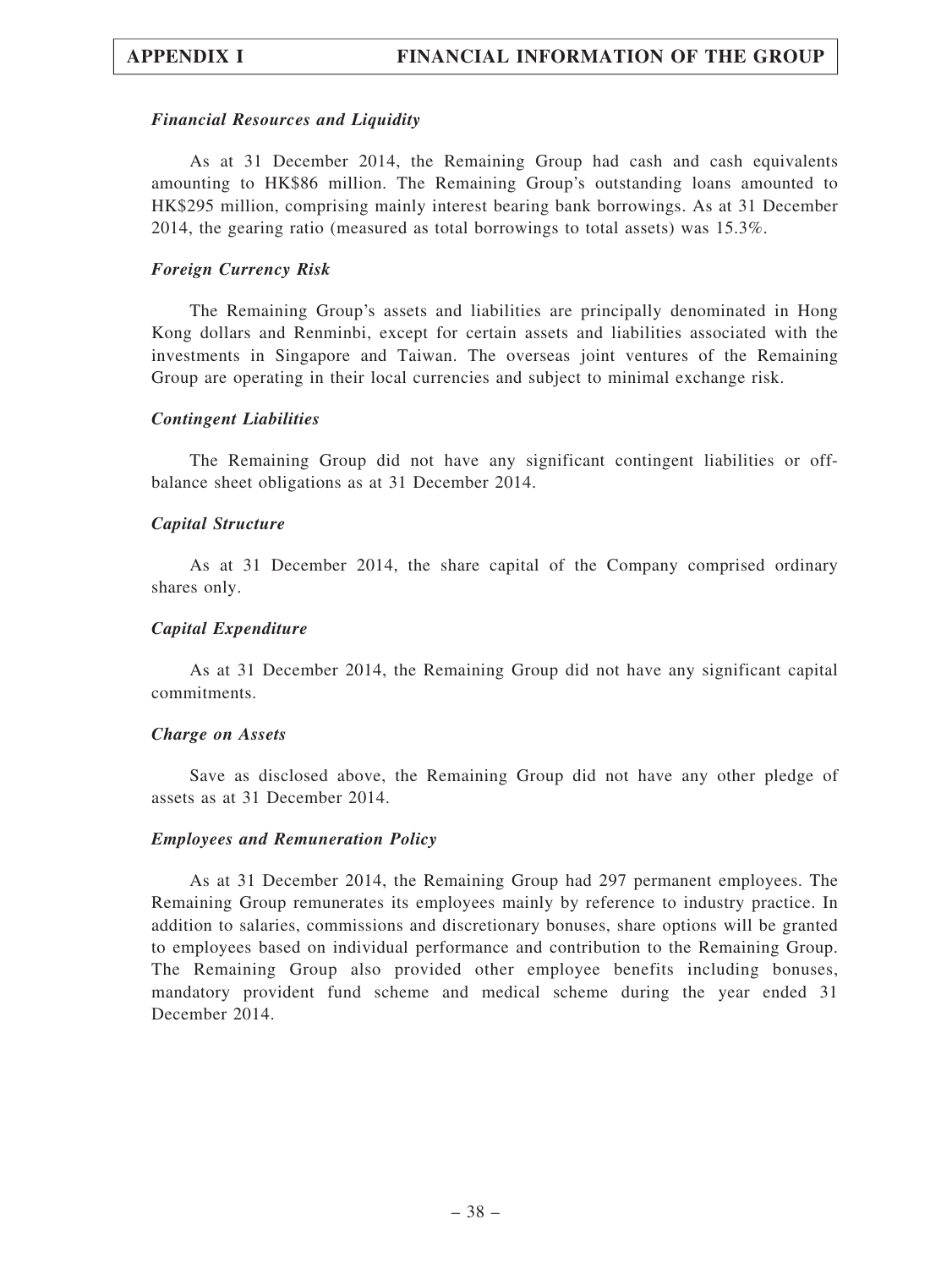#### Material Acquisitions and Disposals

During the year ended 31 December 2014, the Remaining Group had no material acquisitions or disposals of subsidiaries and associates.

As at 31 December 2014, Remaining Group had no future plans for any material acquisitions or investments in capital assets in the coming year.

#### For the year ended 31 December 2013

#### Financial and Operational Review

For the year ended 31 December 2013, the Remaining Group recorded revenue of HK\$290 million, which represented a decrease in revenue of 3.2% compared to the year ended 31 December 2012. This is due primarily to the closure of GH Mongkok and the temporary closure of two other cinemas for renovation. For the year ended 31 December 2013, the Remaining Group recorded net profits of HK\$99 million. The net profit represented an increase of 29.2% year-on-year, respectively, due primarily to the strong result from the Remaining Group's Production and Distribution business with invested films such as No Man's Land and the distributed overseas films Colombiana and Iron Lady.

#### Film Exhibition

During the year ended 31 December 2013, the Remaining Group closed the GH Mongkok cinema and temporary closed two other cinemas for renovation. During the same period, the Remaining Group opened ''the sky'' cinema with 5 houses and a deluxe ''Vivo'' house in Hong Kong. As at 31 December 2013, the Remaining Group operated 28 cinemas with 220 screens across Hong Kong, Taiwan and Singapore. There was no yearon year change in the number of cinemas while there was a year-on-year decrease in the number of screens of 0.9% from 222 screens as at 31 December 2012. The Remaining Group's cinemas served approximately 27 million guests during the year ended 31 December 2013, an increase of 4.4% as compared with the year ended 31 December 2012. The major Hollywood blockbusters released during the year ended 31 December 2013 were Iron Man 3, Fast & Furious 6, Pacific Rim and Marvel's Thor: The Dark World. The major Chinese language blockbusters were Unbeatable (激戰) in Hong Kong, David Loman (大尾鱸鰻) in Taiwan and Ah Boys to Men: Part 2 (新兵正傳2) in Singapore.

Looking forward, the Remaining Group will continue to expand its cinema operations. Our high calibre team in different regions will keep analysing potential sites, acquisition targets and cooperation opportunities in the market. Through organic growth in different regions as well as potential acquisitions, plus the improvement in efficiency of mature cinemas, the profitability of the Remaining Group is expected to improve.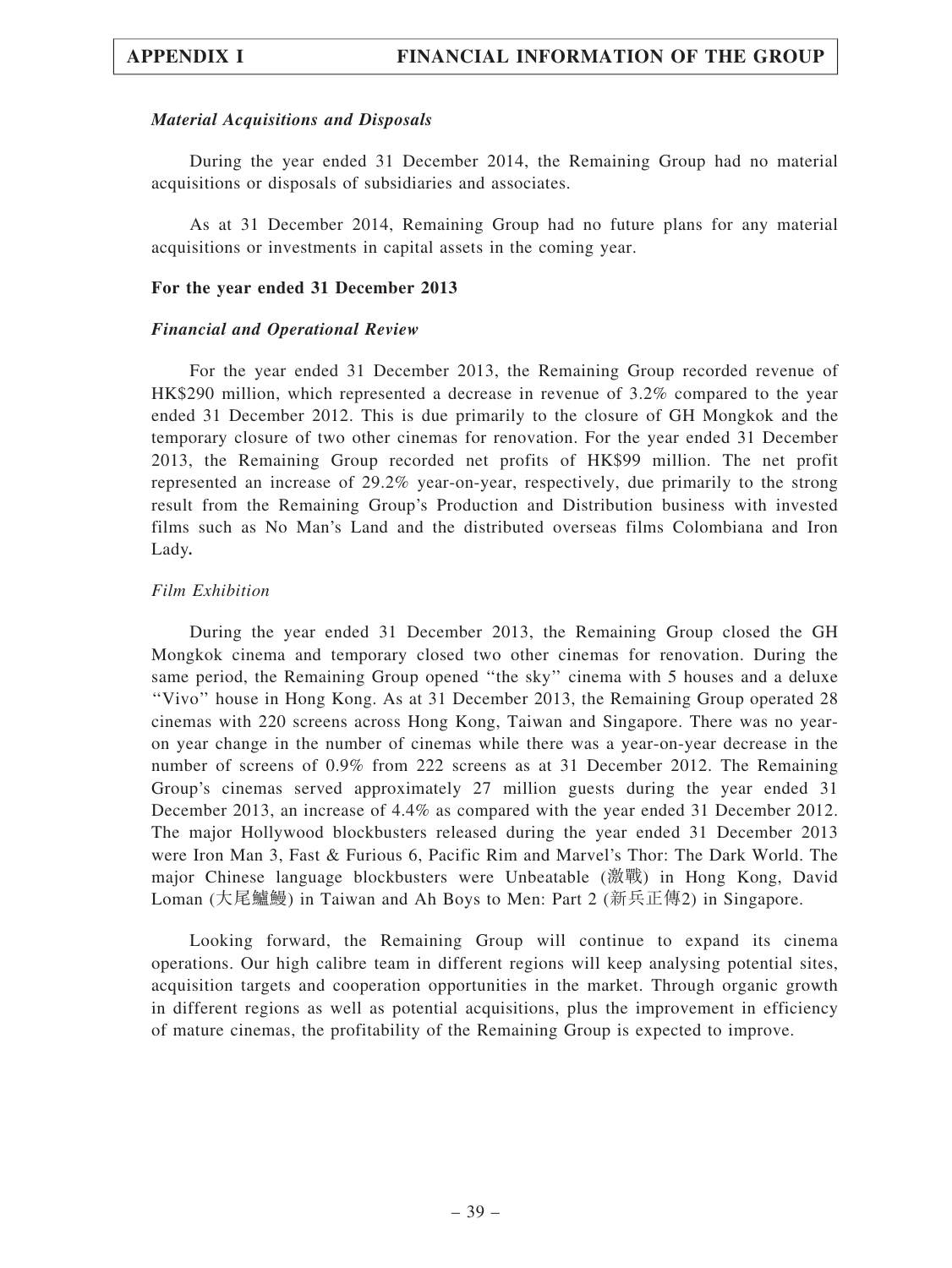#### Film & TV Programme Production & Distribution

During the year ended 31 December 2013, the production and distribution business recorded revenue of HK\$116 million, representing an increase of 45.4% compared to the year ended 31 December 2012. In Mainland China, the Remaining Group's invested film No Man's Land was released in early December 2013 after a four-year censorship approval. No Man's Land recorded RMB24 million box office receipts on the first day of launch and topped the box office rankings. The accumulated box office receipts reached over RMB250 million and generated satisfactory earnings to the Remaining Group. For the distribution business, the Remaining Group distributed well received overseas films such as Colombiana and Iron Lady in Mainland China, with gross box office receipts of over RMB55 million in total. In Hong Kong, the Remaining Group distributed several well-received Chinese films like Out Of Inferno, Rigor Mortis and The White Storm during the year. In addition, the Chinese TV drama series Ocean Espionage (諜戰深海) contributed positive returns to the Remaining Group during the year. The Remaining Group's film library with perpetual distribution rights also continued to contribute steady licensing income to the Remaining Group in 2013.

The Remaining Group will continue to expand the scale of its distribution and production business through sourcing a variety of movie genres for distribution and searching good scripts for Chinese language film and TV drama series co-production. Through producing successful mid-to-large scale films and profitably acquiring distribution rights to films for distribution, the scale and profitability of the Group's film production and distribution business is expected to improve.

#### Financial Resources and Liquidity

As at 31 December 2013, the Remaining Group had cash and cash equivalents amounting to HK\$244 million. The Remaining Group's outstanding loans amounted to HK\$431 million, comprising mainly interest bearing bank borrowings. As at 31 December 2013, the gearing ratio (measured as total borrowings to total assets) was 21.0%.

#### Foreign Currency Risk

The Remaining Group's assets and liabilities are principally denominated in Hong Kong dollars and Renminbi, except for certain assets and liabilities associated with the investments in Singapore and Taiwan. The overseas joint ventures of the Remaining Group are operating in their local currencies and subject to minimal exchange risk.

#### Contingent Liabilities

The Remaining Group did not have any significant contingent liabilities or offbalance sheet obligations as at 31 December 2013.

#### Capital Structure

As at 31 December 2013, the share capital of the Company comprised ordinary shares only.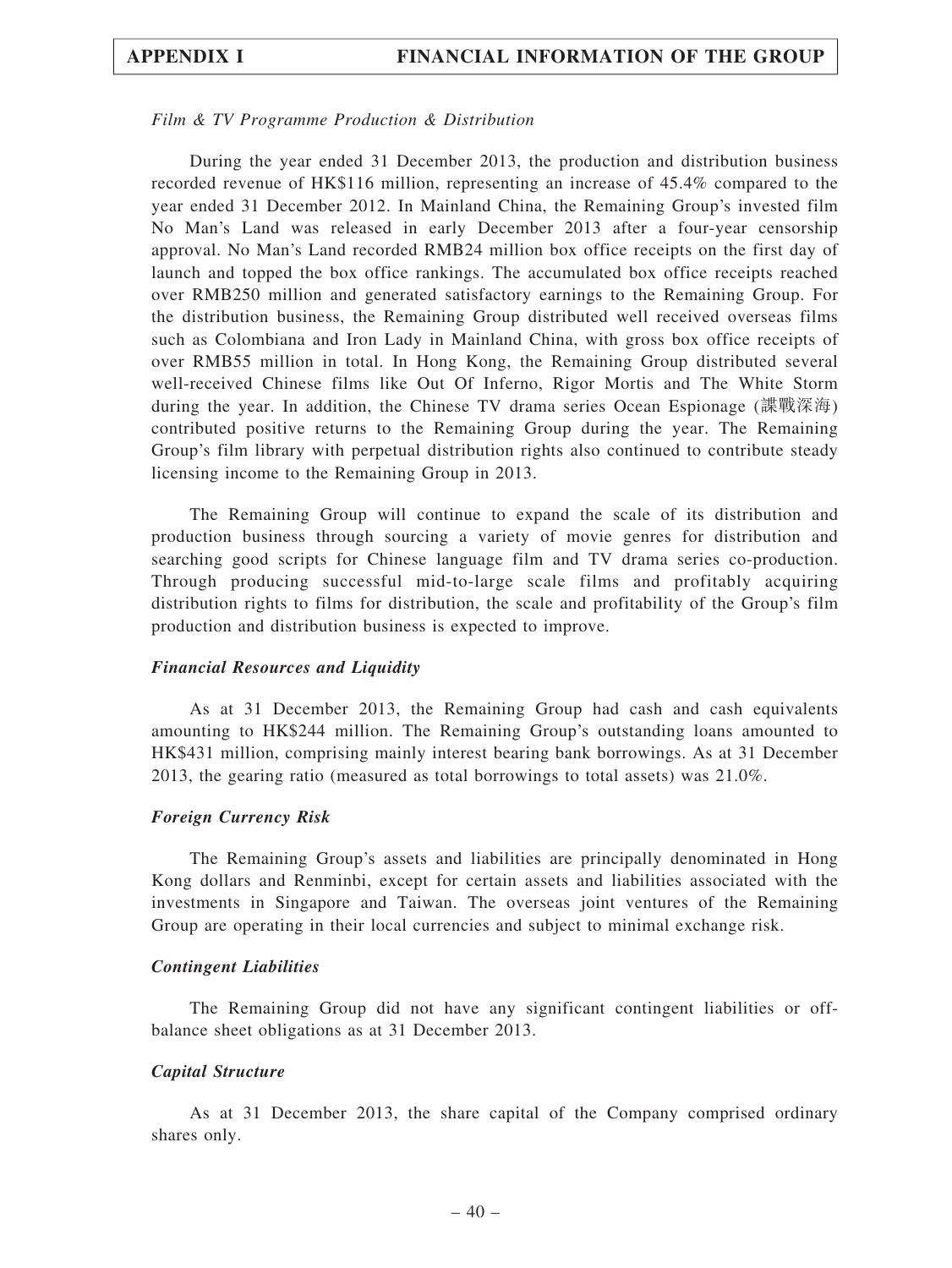## Capital Expenditure

As at 31 December 2013, the Remaining Group did not have any significant capital commitments.

### Charge on Assets

Save as disclosed above, the Remaining Group did not have any other pledge of assets as at 31 December 2013.

### Employees and Remuneration Policy

As at 31 December 2013, the Remaining Group had 263 permanent employees. The Remaining Group remunerates its employees mainly by reference to industry practice. In addition to salaries, commissions and discretionary bonuses, share options will be granted to employees based on individual performance and contribution to the Remaining Group. The Remaining Group also provided other employee benefits including bonuses, mandatory provident fund scheme and medical scheme during the year ended 31 December 2013.

### Material Acquisitions and Disposals

During the year ended 31 December 2013, the Remaining Group had no material acquisitions or disposals of subsidiaries and associates.

As at 31 December 2013, Remaining Group had no future plans for any material acquisitions or investments in capital assets in the coming year.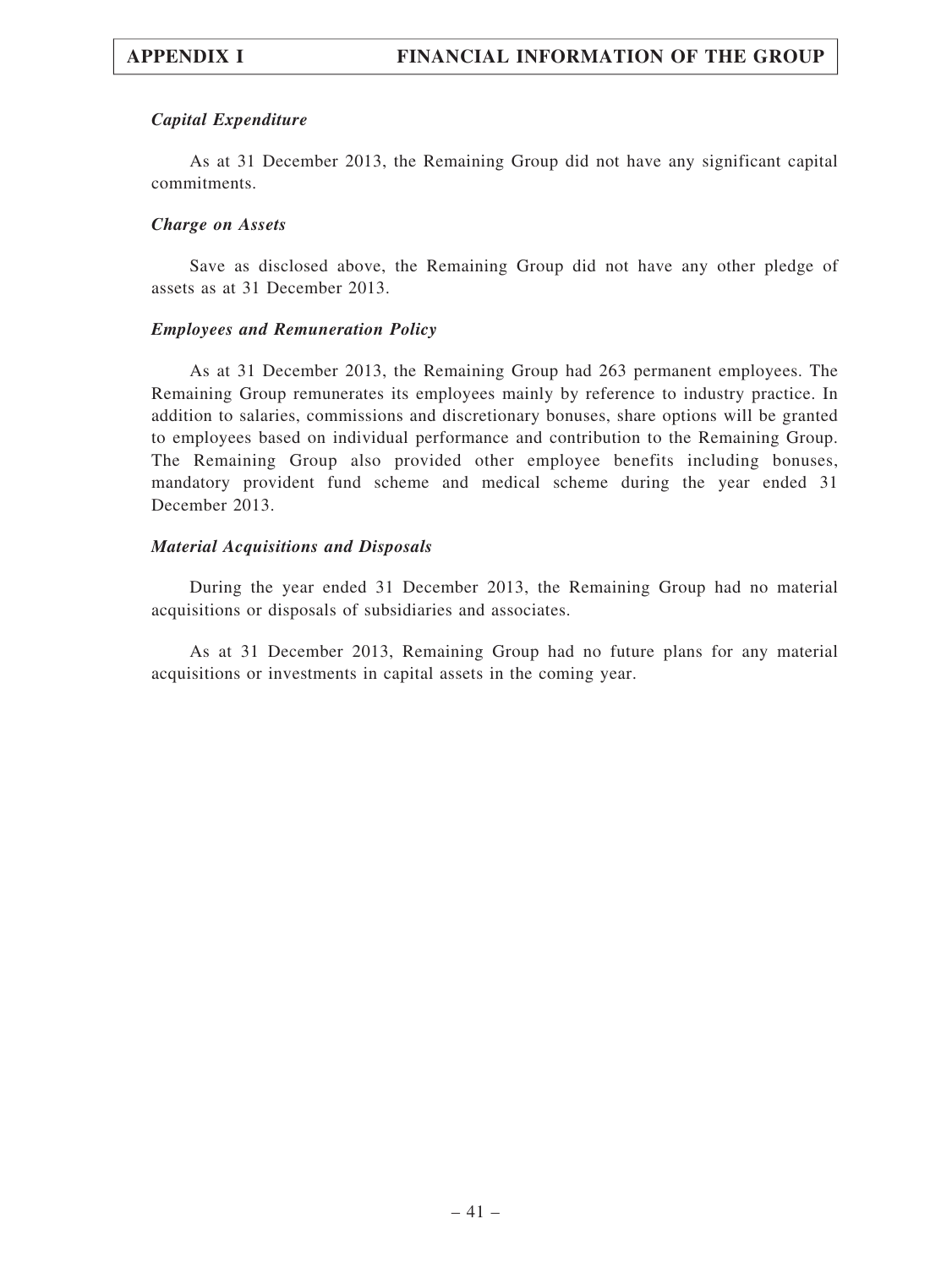#### UNAUDITED COMBINED FINANCIAL INFORMATION OF THE TARGET GROUP

Set out below are the unaudited combined statements of financial position of the Target Group as at 31 December 2013, 2014 and 2015 and 30 September 2016, and the related unaudited combined income statements, unaudited combined statements of comprehensive income, unaudited combined statements of changes in equity and unaudited combined statements of cash flows for the years ended 31 December 2013, 2014 and 2015 and the nine months ended 30 September 2015 and 2016, and explanatory notes (collectively referred to as the ''Unaudited Combined Financial Information''). The Unaudited Combined Financial Information has been prepared on the basis set out in Note 2 below and prepared in accordance with paragraph  $68(2)(a)(i)$  of Chapter 14 of the Rules Governing the Listing of Securities on the Stock Exchange of Hong Kong Limited (the ''Listing Rules'').

The Company's auditors, KPMG, have reviewed the Unaudited Combined Financial Information of the Target Group in accordance with Hong Kong Standard on Review Engagements 2410 ''Review of Interim Financial Information Performed by the Independent Auditor of the Entity'' and with reference to Practice Note 750 ''Review of Financial Information under the Hong Kong Listing Rules for a Very Substantial Disposal'' issued by the Hong Kong Institute of Certified Public Accountants (''HKICPA'').

A review is substantially less in scope than an audit conducted in accordance with Hong Kong Standards on Auditing and consequently does not enable the auditors to obtain assurance that the auditors would become aware of all significant matters that might be identified in an audit. Accordingly, the auditors do not express an audit opinion.

Based on their review, nothing has come to their attention that causes them to believe that the Unaudited Combined Financial Information is not prepared, in all material respects, in accordance with the basis of preparation set out in Note 2 below.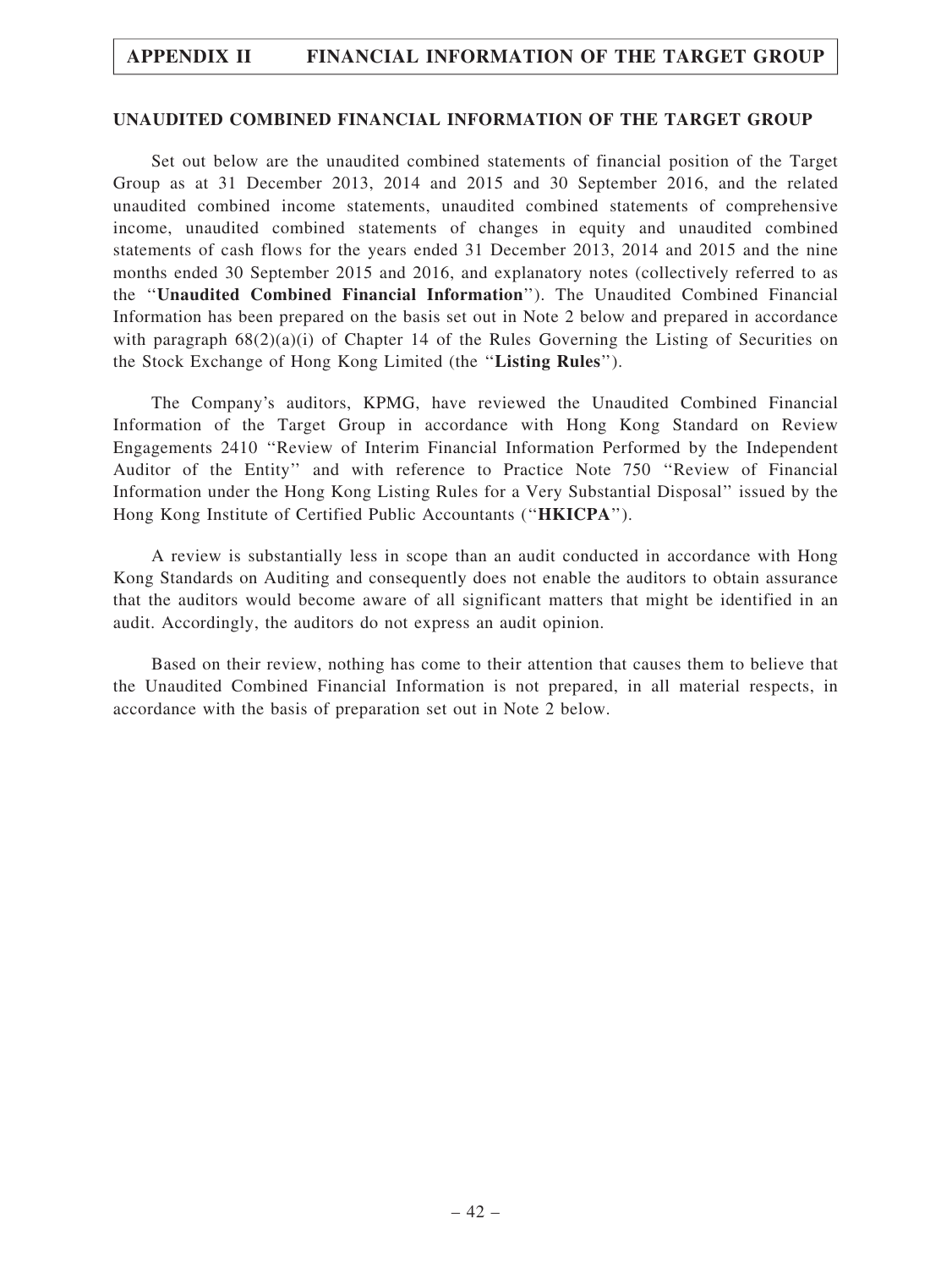## (A) UNAUDITED COMBINED FINANCIAL INFORMATION OF THE TARGET **GROUP**

#### Unaudited combined income statements

For the years ended 31 December 2013, 2014 and 2015 and the nine months ended 30 September 2015 and 2016 (Expressed in Hong Kong Dollars)

|                                                      |            |                        |            | Nine months ended |            |
|------------------------------------------------------|------------|------------------------|------------|-------------------|------------|
|                                                      |            | Year ended 31 December |            | 30 September      |            |
|                                                      | 2013       | 2014                   | 2015       | 2015              | 2016       |
|                                                      | HK\$'000   | HK\$'000               | HK\$'000   | HK\$'000          | HK\$'000   |
| Revenue                                              | 640,047    | 821,780                | 991,151    | 739,395           | 778,148    |
| Cost of sales                                        | (240, 484) | (322, 185)             | (404, 168) | (308, 158)        | (318, 771) |
| Gross profit                                         | 399,563    | 499,595                | 586,983    | 431,237           | 459,377    |
| Other revenue                                        | 34,649     | 58,679                 | 35,639     | 17,256            | 14,268     |
| Other net income/(loss)                              | 19,755     | (574)                  | (29, 312)  | (12,701)          | (4,603)    |
| Selling and distribution costs                       | (403, 381) | (494, 614)             | (631, 224) | (454, 905)        | (480,008)  |
| General and administrative expenses                  | (59, 835)  | (60, 021)              | (91, 174)  | (63, 625)         | (56, 442)  |
| Other operating expenses                             | (123)      | (119)                  | (14, 242)  | (89)              | (89)       |
| Valuation gains/(losses) on<br>investment properties | 51,181     |                        | (5, 141)   |                   |            |
| Profit/(loss) from operations                        | 41,809     | 2,946                  | (148, 471) | (82, 827)         | (67, 497)  |
| Finance costs                                        | (26, 867)  | (25, 323)              | (25,762)   | (18, 779)         | (18, 704)  |
| Share of (losses)/profits of<br>associates           | (266)      | 1,427                  | 1,580      | 1,140             | 828        |
| Profit/(loss) before taxation                        | 14,676     | (20,950)               | (172, 653) | (100, 466)        | (85,373)   |
| Income tax                                           | 1,513      | (7, 143)               | 2,848      | (3,731)           | (11,985)   |
| Profit/(loss) for the year/period                    | 16,189     | (28,093)               | (169, 805) | (104, 197)        | (97, 358)  |
| Attributable to:                                     |            |                        |            |                   |            |
| Equity holders of the Target                         |            |                        |            |                   |            |
| Company                                              | 16,133     | (29, 014)              | (169, 824) | (105, 236)        | (95, 850)  |
| Non-controlling interests                            | 56         | 921                    | 19         | 1,039             | (1,508)    |
| Profit/(loss) for the year/period                    | 16,189     | (28,093)               | (169, 805) | (104, 197)        | (97, 358)  |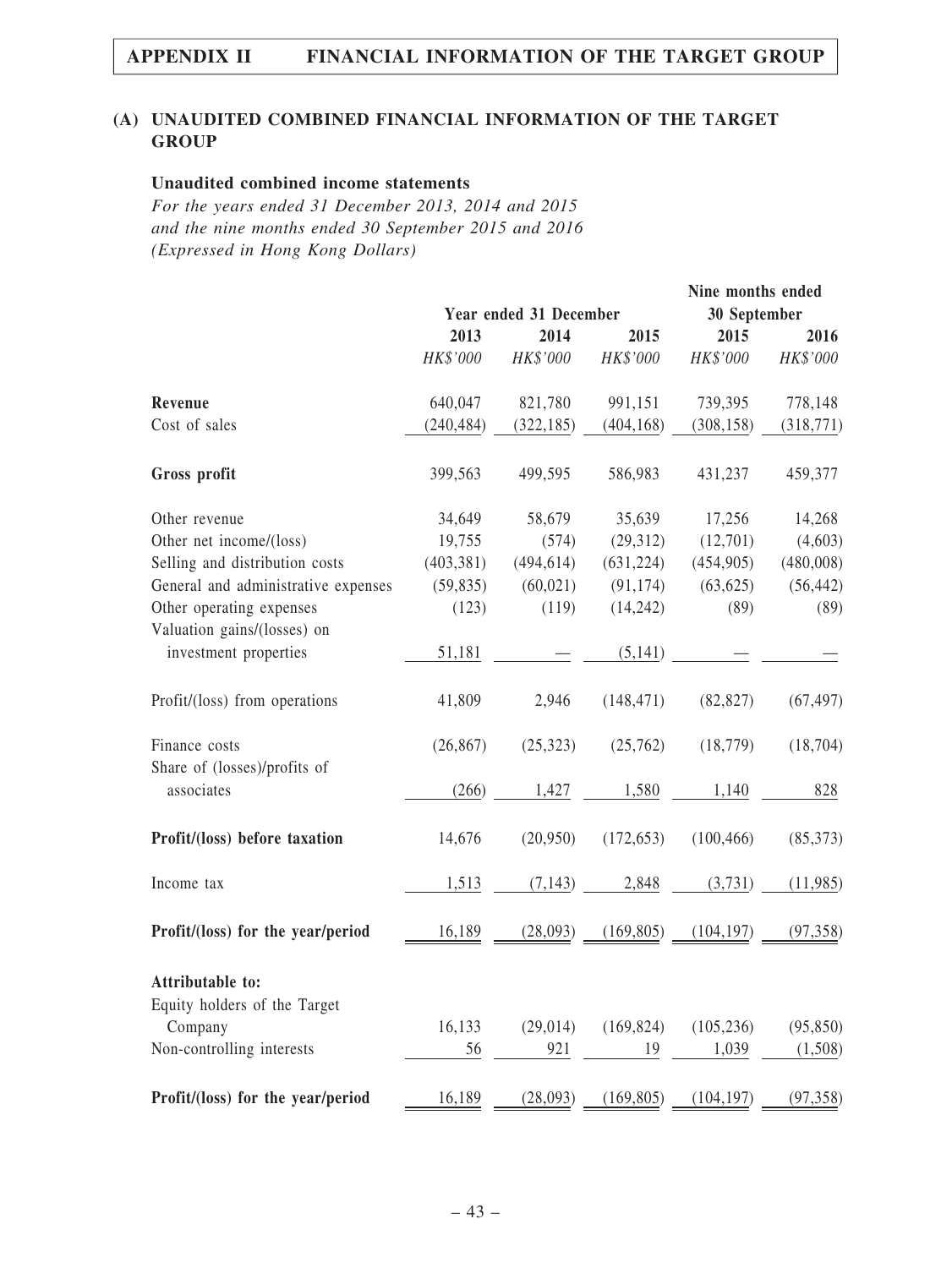# Unaudited combined statements of comprehensive income

For the years ended 31 December 2013, 2014 and 2015 and the nine months ended 30 September 2015 and 2016 (Expressed in Hong Kong dollars)

|                                                                   |          | Year ended 31 December                                                                |                                    | Nine months ended<br>30 September |            |
|-------------------------------------------------------------------|----------|---------------------------------------------------------------------------------------|------------------------------------|-----------------------------------|------------|
|                                                                   | 2013     | 2014                                                                                  | 2015                               | 2015                              | 2016       |
|                                                                   | HK\$'000 | HK\$'000                                                                              | HK\$'000                           | HK\$'000                          | HK\$'000   |
| Profit/(loss) for the year/period                                 | 16,189   | (28,093)                                                                              | (169, 805)                         | (104, 197)                        | (97, 358)  |
| Other comprehensive income for the<br>year/period:                |          |                                                                                       |                                    |                                   |            |
| Items that may be reclassified<br>subsequently to profit or loss: |          |                                                                                       |                                    |                                   |            |
| Exchange differences on translation of                            |          |                                                                                       |                                    |                                   |            |
| financial statements of:                                          |          |                                                                                       |                                    |                                   |            |
| - foreign subsidiaries                                            | 17,261   | (8, 870)                                                                              | (33,562)                           | (16, 412)                         | (7, 922)   |
| - foreign associates                                              | 208      | (176)                                                                                 | (706)                              | (318)                             | (209)      |
|                                                                   | 17,469   | (9,046)                                                                               | (34,268)                           | (16,730)                          | (8, 131)   |
| Total comprehensive income for the                                |          |                                                                                       |                                    |                                   |            |
| year/period                                                       |          | $\frac{33,658}{(37,139)}$ $\frac{(204,073)}{(120,927)}$ $\frac{(105,489)}{(105,489)}$ |                                    |                                   |            |
| Total comprehensive income<br>attributable to:                    |          |                                                                                       |                                    |                                   |            |
| Equity holders of the Target Company                              |          | 33,391 (37,916) (203,378) (121,556)                                                   |                                    |                                   | (103,930)  |
| Non-controlling interests                                         | 267      | 777                                                                                   | (695)                              | 629                               | (1, 559)   |
| Total comprehensive income for the                                |          |                                                                                       |                                    |                                   |            |
| year/period                                                       | 33,658   |                                                                                       | $(37,139)$ $(204,073)$ $(120,927)$ |                                   | (105, 489) |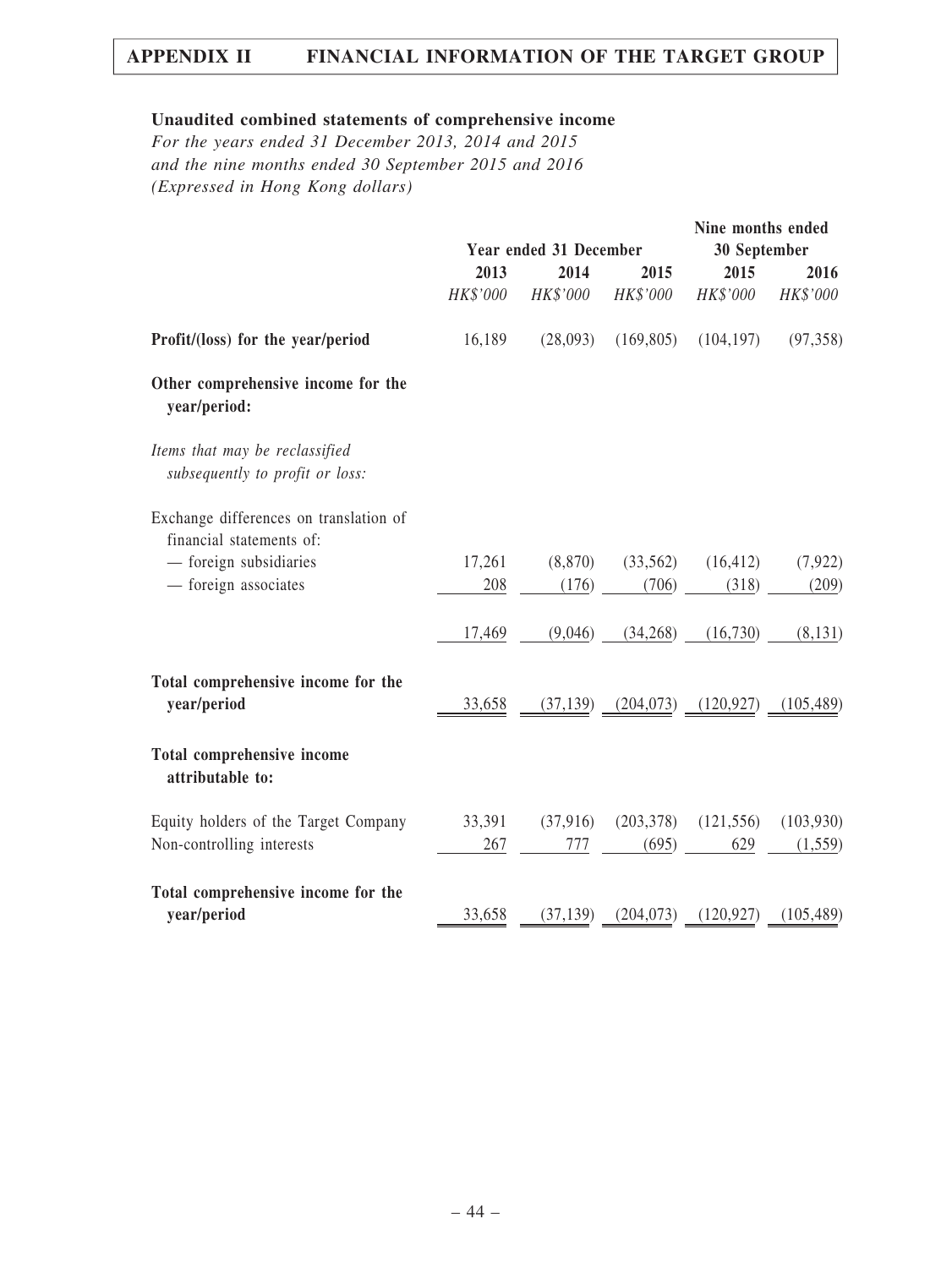## Unaudited combined statements of financial position

At 31 December 2013, 2014 and 2015 and 30 September 2016 (Expressed in Hong Kong dollars)

|                                                           |           |             |                  | 30               |
|-----------------------------------------------------------|-----------|-------------|------------------|------------------|
|                                                           |           | 31 December |                  | September        |
|                                                           | 2013      | 2014        | 2015             | 2016             |
|                                                           | HK\$'000  | HK\$'000    | HK\$'000         | HK\$'000         |
| <b>Non-current assets</b>                                 |           |             |                  |                  |
| Investment properties<br>Other property, plant and        | 111,264   | 109,788     | 98,459           | 96,790           |
| equipment                                                 | 1,120,832 | 1,166,521   | 1,166,073        | 1,153,901        |
| Interest in associates<br>Other receivables, deposits and | 13,713    | 12,415      | 11,269           | 11,738           |
| prepayments<br>Goodwill                                   | 195,475   | 83,260      | 81,937<br>17,969 | 77,622<br>19,251 |
| Deferred tax assets                                       | 29,512    | 31,782      | 36,211           | 36,410           |
| Pledged bank deposits                                     | 1,905     | 1,880       | 13,570           | 13,340           |
|                                                           | 1,472,701 | 1,405,646   | 1,425,488        | 1,409,052        |
| <b>Current assets</b>                                     |           |             |                  |                  |
| Inventories                                               | 3,598     | 5,238       | 5,530            | 12,135           |
| Trade receivables<br>Other receivables, deposits and      | 33,868    | 55,437      | 102,775          | 106,609          |
| prepayments                                               | 100,550   | 140,910     | 168,960          | 182,257          |
| Amounts due from the Remaining<br>Group                   | 40,770    | 53,813      | 52,818           | 43,214           |
| Pledged bank deposits                                     |           |             | 23,600           | 23,200           |
| Deposits and cash                                         | 335,617   | 365,496     | 135,610          | 135,694          |
|                                                           | 514,403   | 620,894     | 489,293          | 503,109          |
| <b>Current liabilities</b>                                |           |             |                  |                  |
| Bank loans                                                | 85,017    | 130,702     | 198,097          | 196,871          |
| Trade payables<br>Other payables and accrued              | 34,143    | 39,968      | 45,634           | 44,104           |
| charges<br>Amounts due to the Remaining                   | 97,018    | 78,589      | 136,330          | 128,156          |
| Group                                                     | 867,081   | 1,024,988   | 1,058,732        | 1,220,153        |
| Deferred revenue                                          | 144,462   | 143,401     | 134,515          | 136,561          |
| Obligations under finance leases                          | 8,762     | 14,311      | 15,444           | 16,951           |
| Taxation payable                                          | 4,993     | 8,855       | 6,710            | 13,808           |
|                                                           | 1,241,476 | 1,440,814   | 1,595,462        | 1,756,604        |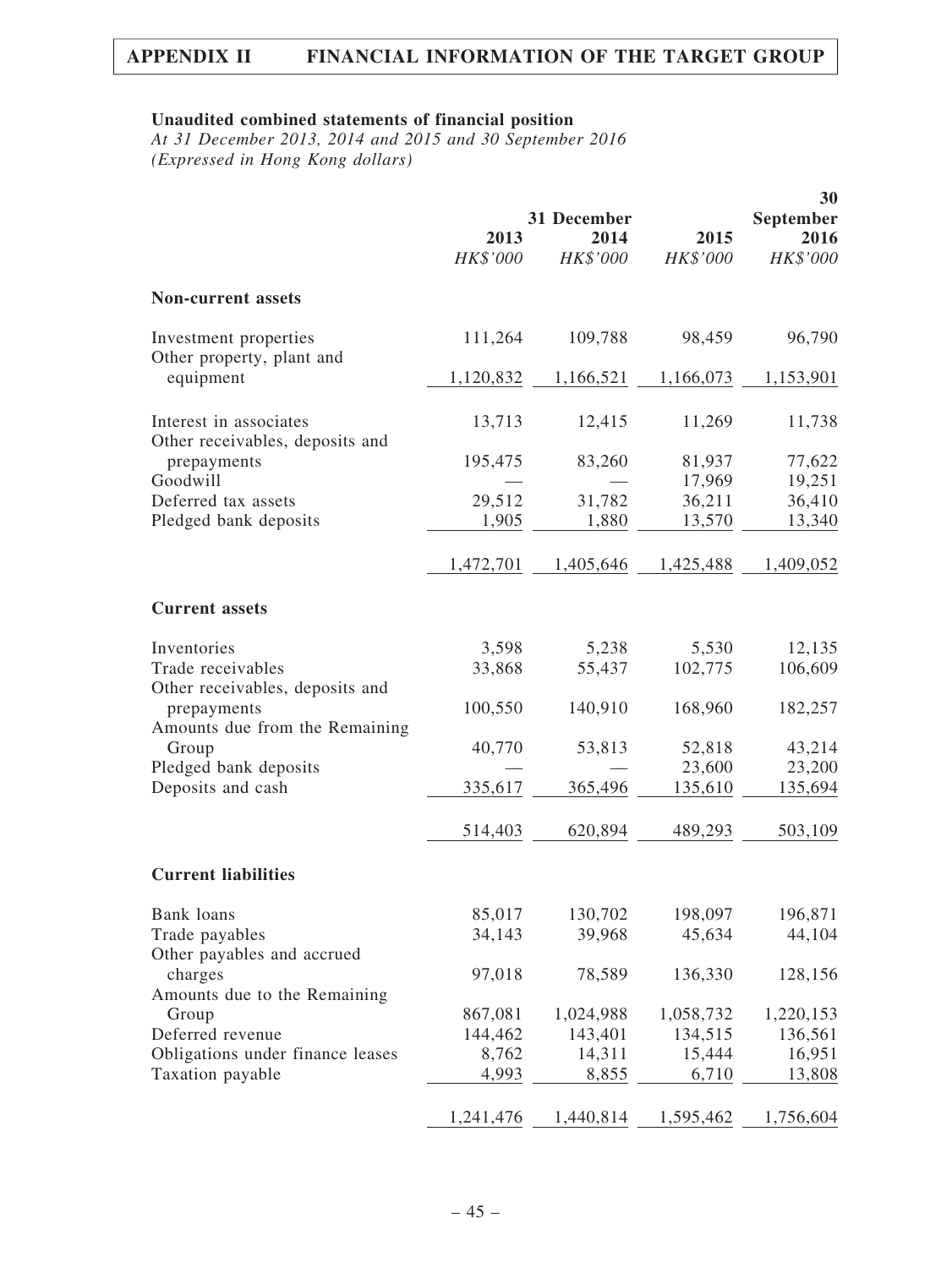|                                                        |                     | 31 December         |                      | 30                            |
|--------------------------------------------------------|---------------------|---------------------|----------------------|-------------------------------|
|                                                        | 2013<br>HK\$'000    | 2014<br>HK\$'000    | 2015<br>HK\$'000     | September<br>2016<br>HK\$'000 |
| <b>Net current liabilities</b>                         | (727, 073)          | (819, 920)          | (1,106,169)          | (1,253,495)                   |
| <b>Total assets less current</b><br><b>liabilities</b> | 745,628             | 585,726             | 319,319              | 155,557                       |
| <b>Non-current liabilities</b>                         |                     |                     |                      |                               |
| <b>Bank</b> loans<br>Obligations under finance leases  | 419,588<br>17,000   | 298,445<br>15,380   | 212,761<br>36,787    | 149,047<br>42,228             |
|                                                        | 436,588             | 313,825             | 249,548              | 191,275                       |
| <b>NET ASSETS/(LIABILITIES)</b>                        | 309,040             | 271,901             | 69,771               | (35, 718)                     |
| <b>CAPITAL AND RESERVES</b>                            |                     |                     |                      |                               |
| Share capital<br>Reserves                              | 311,400<br>(12,766) | 311,400<br>(50,682) | 311,400<br>(254,060) | 311,400<br>(357,990)          |
| Total equity attributable to<br>equity holders of the  |                     |                     |                      |                               |
| <b>Target Company</b>                                  | 298,634             | 260,718             | 57,340               | (46, 590)                     |
| <b>Non-controlling interests</b>                       | 10,406              | 11,183              | 12,431               | 10,872                        |
| <b>TOTAL EQUITY/(DEFICIT)</b>                          | 309,040             | 271,901             | 69,771               | (35,718)                      |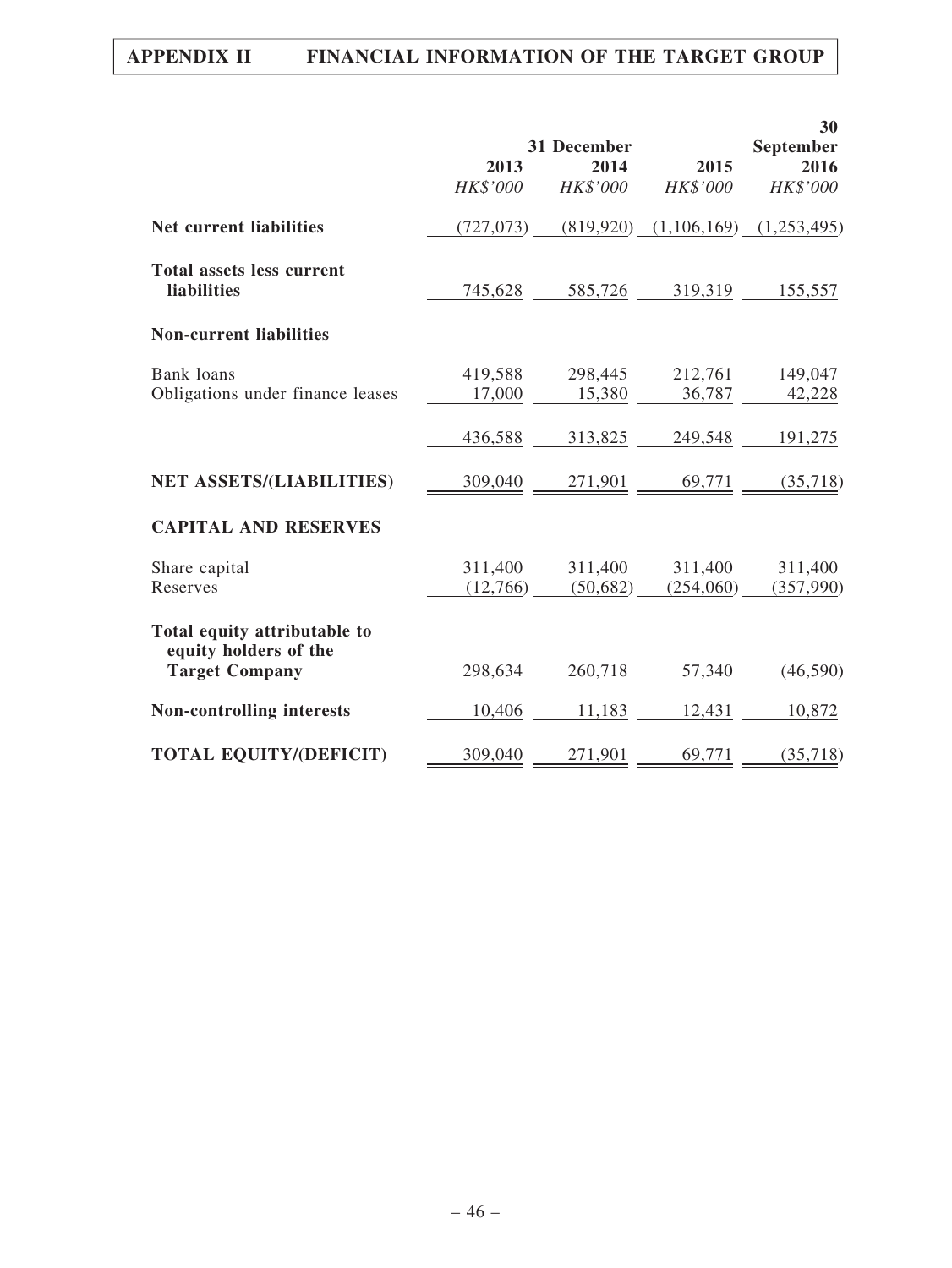## Unaudited combined statements of changes in equity

For the years ended 31 December 2013, 2014 and 2015 and the nine months ended 30 September 2015 and 2016 (Expressed in Hong Kong dollars)

|                                                           | Attributable to the equity holders of<br>the Target Company |                              |                     |                                            |                   |                                              |                             |
|-----------------------------------------------------------|-------------------------------------------------------------|------------------------------|---------------------|--------------------------------------------|-------------------|----------------------------------------------|-----------------------------|
|                                                           | <b>Share</b><br>capital<br>HK\$'000                         | Reserve<br>funds<br>HK\$'000 | reserve<br>HK\$'000 | Exchange Accumulated<br>losses<br>HK\$'000 | Total<br>HK\$'000 | Non-<br>controlling<br>interests<br>HK\$'000 | Total<br>equity<br>HK\$'000 |
| Balance at 1 January 2013                                 | 311,400                                                     | 5,946                        | 26,986              | (79,089)                                   | 265,243           | 7,027                                        | 272,270                     |
| Changes in equity for the year<br>ended 31 December 2013: |                                                             |                              |                     |                                            |                   |                                              |                             |
| Profit for the year                                       |                                                             |                              |                     | 16,133                                     | 16,133            | 56                                           | 16,189                      |
| Other comprehensive income                                |                                                             |                              | 17,258              |                                            | 17,258            | 211                                          | 17,469                      |
| Total comprehensive income                                |                                                             |                              | 17,258              | 16,133                                     | 33,391            | 267                                          | 33,658                      |
| Transfer from/(to) reserves                               |                                                             | 2,051                        |                     | (2,051)                                    |                   |                                              |                             |
| Equity contribution from non-<br>controlling interests    |                                                             |                              |                     |                                            |                   | 3,112                                        | 3,112                       |
| Balance at 31 December 2013<br>and 1 January 2014         | 311,400                                                     | 7,997                        | 44,244              | (65,007)                                   | 298,634           | 10,406                                       | 309,040                     |
| Changes in equity for the year<br>ended 31 December 2014: |                                                             |                              |                     |                                            |                   |                                              |                             |
| (Loss)/profit for the year                                |                                                             |                              |                     | (29, 014)                                  | (29, 014)         | 921                                          | (28,093)                    |
| Other comprehensive income                                |                                                             |                              | (8,902)             |                                            | (8,902)           | (144)                                        | (9,046)                     |
| Total comprehensive income                                |                                                             |                              | (8,902)             | (29, 014)                                  | (37,916)          | 777                                          | (37, 139)                   |
| Transfer from/(to) reserves                               |                                                             | 2,096                        |                     | (2,096)                                    |                   |                                              |                             |
| Balance at 31 December 2014<br>and 1 January 2015         | 311,400                                                     | 10,093                       | 35,342              | (96, 117)                                  | 260,718           | 11,183                                       | 271,901                     |
|                                                           |                                                             |                              |                     |                                            |                   |                                              |                             |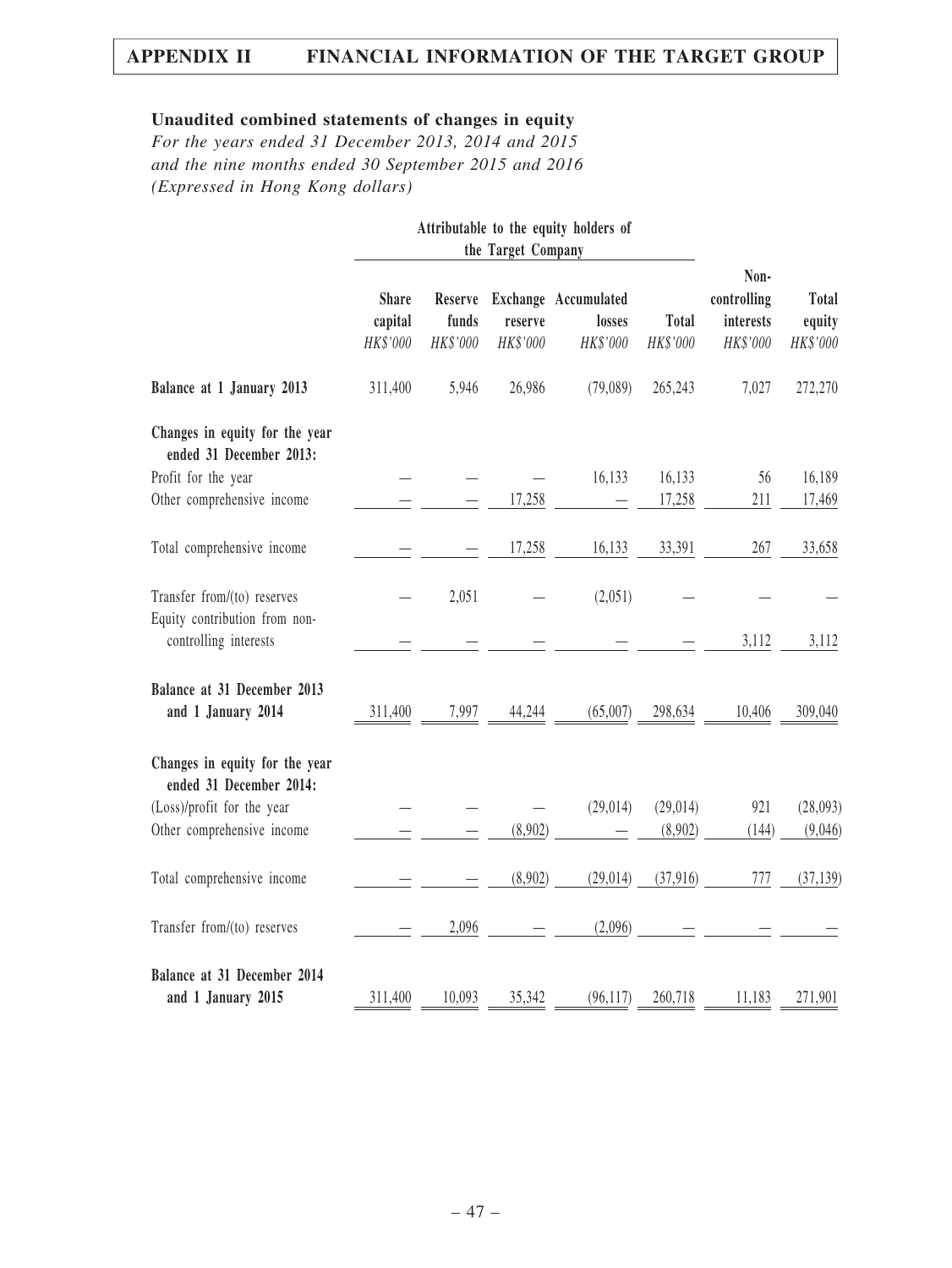|                                                                                                                                    |                                     |                              | the Target Company  |                                            |                          |                                                     |                                    |
|------------------------------------------------------------------------------------------------------------------------------------|-------------------------------------|------------------------------|---------------------|--------------------------------------------|--------------------------|-----------------------------------------------------|------------------------------------|
|                                                                                                                                    | <b>Share</b><br>capital<br>HK\$'000 | Reserve<br>funds<br>HK\$'000 | reserve<br>HK\$'000 | Exchange Accumulated<br>losses<br>HK\$'000 | <b>Total</b><br>HK\$'000 | Non-<br>controlling<br><b>interests</b><br>HK\$'000 | <b>Total</b><br>equity<br>HK\$'000 |
| Changes in equity for the year<br>ended 31 December 2015:<br>(Loss)/profit for the year<br>Other comprehensive income              |                                     |                              | (33, 554)           | (169, 824)                                 | (169, 824)<br>(33, 554)  | 19<br>(714)                                         | (169, 805)<br>(34, 268)            |
| Total comprehensive income                                                                                                         |                                     |                              | (33, 554)           | (169, 824)                                 | (203, 378)               | (695)                                               | (204, 073)                         |
| Transfer from/(to) reserves<br>Acquisition of a subsidiary<br>Capital reduction of a subsidiary                                    |                                     | 2,030                        |                     | (2,030)                                    |                          | 4,899<br>(2,956)                                    | 4,899<br>(2,956)                   |
| Balance at 31 December 2015                                                                                                        | 311,400                             | 12,123                       | 1,788               | (267, 971)                                 | 57,340                   | 12,431                                              | 69,771                             |
| Balance at 1 January 2015                                                                                                          | 311,400                             | 10,093                       | 35,342              | (96,117)                                   | 260,718                  | 11,183                                              | 271,901                            |
| Changes in equity for the<br>nine months ended<br>30 September 2015:<br>(Loss)/profit for the period<br>Other comprehensive income |                                     |                              | (16,320)            | (105, 236)                                 | (105, 236)<br>(16, 320)  | 1,039<br>(410)                                      | (104, 197)<br>(16, 730)            |
| Total comprehensive income                                                                                                         |                                     |                              | (16,320)            | (105, 236)                                 | (121, 556)               | 629                                                 | (120, 927)                         |
| Transfer from/(to) reserves<br>Acquisition of a subsidiary<br>Capital reduction of a subsidiary                                    |                                     | 5,232                        |                     | (5,232)                                    |                          | 4,899<br>(2,956)                                    | 4,899<br>(2,956)                   |
| Balance at 30 September 2015                                                                                                       | 311,400                             | 15,325                       | 19,022              | (206, 585)                                 | 139,162                  | 13,755                                              | 152,917                            |
| Balance at 1 January 2016                                                                                                          | 311,400                             | 12,123                       | 1,788               | (267, 971)                                 | 57,340                   | 12,431                                              | 69,771                             |
| Changes in equity for the<br>nine months ended<br>30 September 2016<br>Loss for the period<br>Other comprehensive income           |                                     |                              | (8,080)             | (95, 850)                                  | (95, 850)<br>(8,080)     | (1,508)<br>(51)                                     | (97, 358)<br>(8,131)               |
| Total comprehensive income                                                                                                         |                                     |                              | (8,080)             | (95, 850)                                  | (103, 930)               | (1, 559)                                            | (105, 489)                         |
| Transfer from/(to) reserves                                                                                                        |                                     | 5,032                        |                     | (5,032)                                    |                          |                                                     |                                    |
| Balance at 30 September 2016                                                                                                       | 311,400                             | 17,155                       | (6,292)             | (368, 853)                                 | (46,590)                 | 10,872                                              | (35,718)                           |

# Attributable to the equity holders of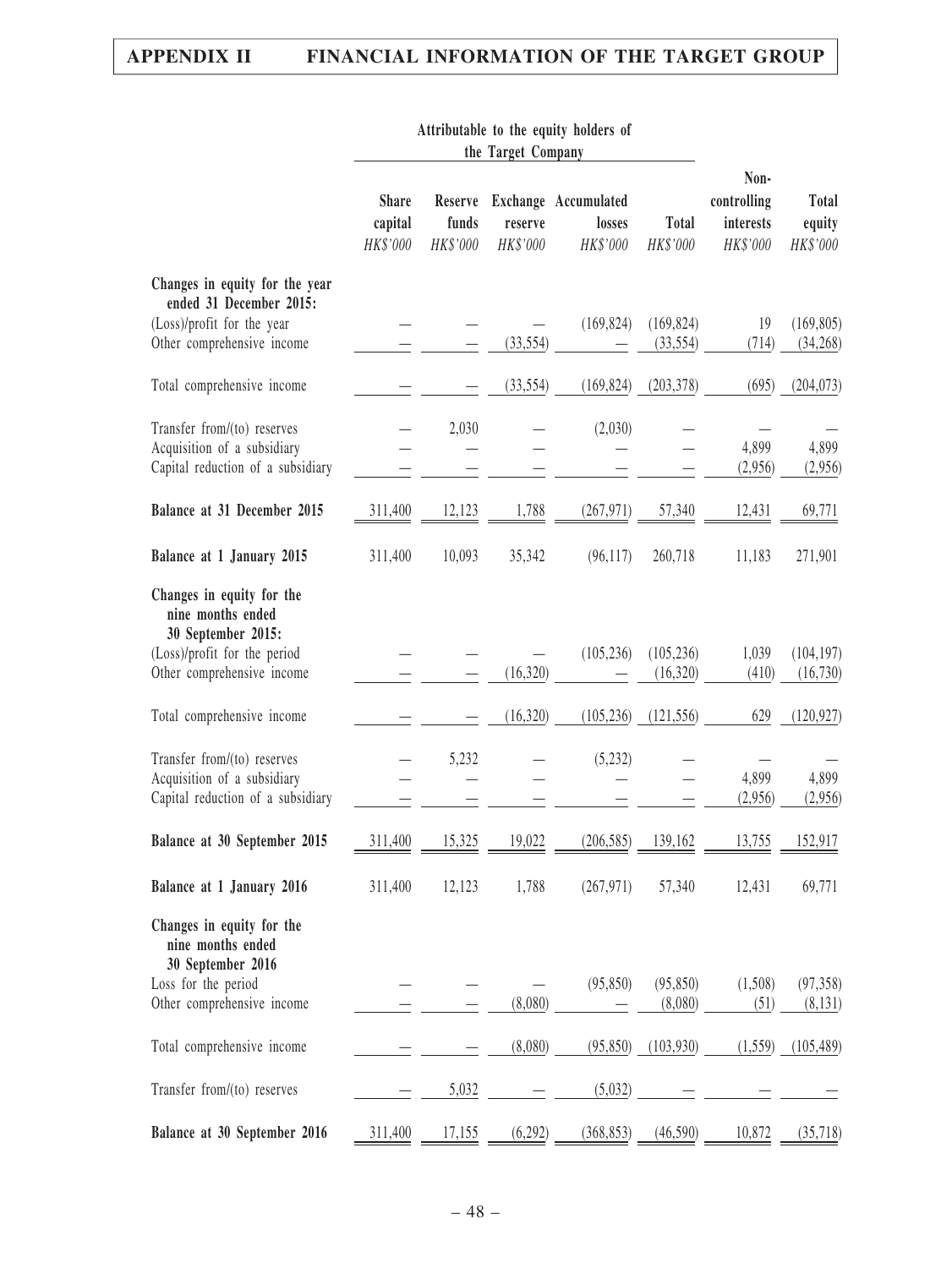## Unaudited combined statements of cash flows

For the years ended 31 December 2013, 2014 and 2015 and the nine months ended 30 September 2015 and 2016 (Expressed in Hong Kong dollars)

|                                           |           | Year ended 31 December |            | Nine months ended<br>30 September |            |
|-------------------------------------------|-----------|------------------------|------------|-----------------------------------|------------|
|                                           | 2013      | 2014                   | 2015       | 2015                              | 2016       |
|                                           | HK\$'000  | HK\$'000               | HK\$'000   | HK\$'000                          | $HK\$ '000 |
| <b>Operating activities</b>               |           |                        |            |                                   |            |
| Profit/(loss) before taxation             | 14,676    | (20,950)               | (172, 653) | (100, 466)                        | (85,373)   |
| Adjustments for:                          |           |                        |            |                                   |            |
| Interest income                           | (10,607)  | (24, 884)              | (3,348)    | (3,139)                           | (488)      |
| Finance costs                             | 26,867    | 25,323                 | 25,762     | 18,779                            | 18,704     |
| Depreciation of property, plant and       |           |                        |            |                                   |            |
| equipment                                 | 96,629    | 117,731                | 140,817    | 102,858                           | 114,277    |
| (Gains)/losses on disposals of property,  |           |                        |            |                                   |            |
| plant and equipment                       | (75)      | (15)                   | 516        |                                   | 5,708      |
| Impairment of property, plant and         |           |                        |            |                                   |            |
| equipment                                 |           |                        | 14,122     |                                   |            |
| Valuation (gains)/losses on investment    |           |                        |            |                                   |            |
| properties                                | (51, 181) |                        | 5,141      |                                   |            |
| Share of losses/(profits) of associates   | 266       | (1, 427)               | (1,580)    | (1,140)                           | (828)      |
| Exchange (gains)/losses, net              | (16, 266) | 6,597                  | 22,401     | 18,094                            | 18,692     |
| Operating profit before changes in        |           |                        |            |                                   |            |
| working capital                           | 60,309    | 102,375                | 31,178     | 34,986                            | 70,692     |
| Increase in inventories                   | (896)     | (1,697)                | (361)      | (309)                             | (6,793)    |
| Decrease/(increase) in trade receivables  | 15,409    | (22, 148)              | (52, 593)  | (18, 551)                         | (5,673)    |
| (Increase)/decrease in other receivables, |           |                        |            |                                   |            |
| deposits and prepayments                  | (64, 597) | 68,148                 | (33,030)   | (37, 037)                         | (13,682)   |
| (Decrease)/increase in trade payables     | (8,180)   | 6,317                  | 8,089      | (6,589)                           | (769)      |
| Increase in other payables and accrued    |           |                        |            |                                   |            |
| charges                                   | (12, 863) | (16,797)               | 21,209     | 7,255                             | (10,797)   |
| Increase/(decrease) in amounts due to     |           |                        |            |                                   |            |
| the Remaining Group, net                  | 69,347    | 144,913                | 34,738     | (6,628)                           | 171,024    |
| Increase/(decrease) in deferred revenue   | 59,435    | 877                    | (2, 835)   | (6,511)                           | 4,276      |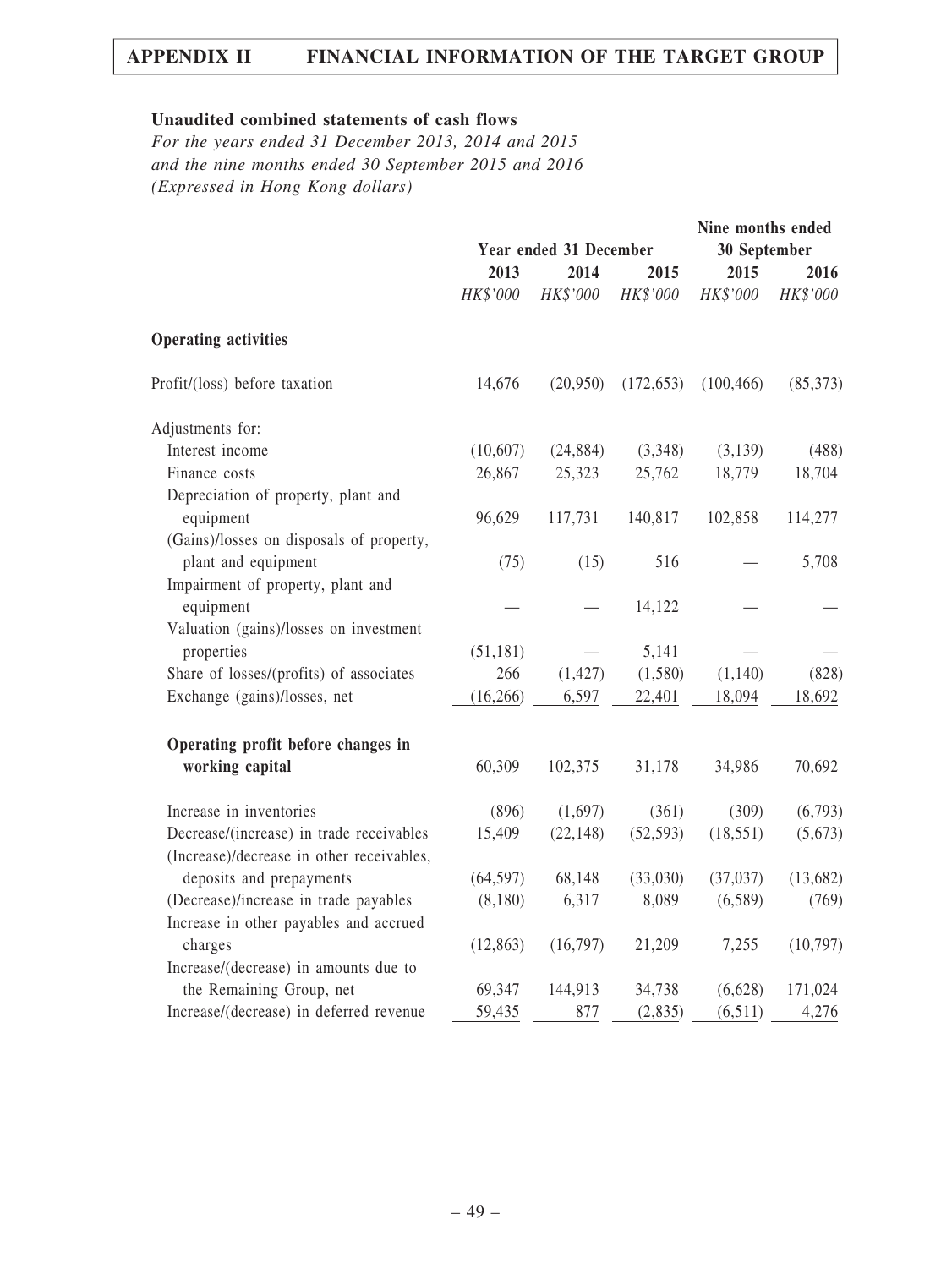|                                                                               |            | Year ended 31 December |            | Nine months ended<br>30 September |            |
|-------------------------------------------------------------------------------|------------|------------------------|------------|-----------------------------------|------------|
|                                                                               | 2013       | 2014                   | 2015       | 2015                              | 2016       |
|                                                                               | HK\$'000   | HK\$'000               | HK\$'000   | HK\$'000                          | HK\$'000   |
| Cash generated from/(used in)                                                 |            |                        |            |                                   |            |
| operations                                                                    | 117,964    | 281,988                | 6,395      | (33, 384)                         | 208,278    |
| Interest received                                                             | 10,842     | 25,277                 | 3,348      | 3,139                             | 488        |
| Finance costs paid                                                            | (31,762)   | (30, 569)              | (25,291)   | (19,065)                          | (19,624)   |
| Interest element of finance lease rentals                                     |            |                        |            |                                   |            |
| paid                                                                          | (2,129)    | (2,695)                | (3,243)    | (2,486)                           | (1,602)    |
| Tax paid                                                                      | (1,166)    | (6, 136)               | (5,864)    | (5,864)                           | (5,375)    |
| Net cash generated from/                                                      |            |                        |            |                                   |            |
| (used in) operating activities                                                | 93,749     | <u>267,865</u>         | (24, 655)  | (57,660)                          | 182,165    |
| <b>Investing activities</b>                                                   |            |                        |            |                                   |            |
| Payment for the purchase of property,                                         |            |                        |            |                                   |            |
| plant and equipment                                                           | (166, 819) | (156, 724)             | (102, 058) | (75, 145)                         | (107, 509) |
| Payment for the purchase of investment                                        |            |                        |            |                                   |            |
| properties                                                                    | (59,265)   |                        |            |                                   |            |
| Acquisition of subsidiaries, net of cash<br>acquired                          |            |                        | (32,602)   | (32,602)                          |            |
| Prepayment for the acquisition of a                                           |            |                        |            |                                   |            |
| subsidiary                                                                    |            |                        | (3,540)    |                                   |            |
| Proceeds from disposals of property,                                          |            |                        |            |                                   |            |
| plant and equipment                                                           | 538        | 94                     |            |                                   |            |
| Proceeds from disposal of an associate                                        |            | 146                    |            |                                   |            |
| Equity contributions from                                                     |            |                        |            |                                   |            |
| non-controlling interests                                                     | 3,112      |                        |            |                                   |            |
| Investment in an associate                                                    | (241)      | (504)                  |            |                                   |            |
| Increase in pledged bank deposits                                             |            |                        | (36,900)   |                                   |            |
| Increase in time deposits with original<br>maturity of more than three months |            |                        |            |                                   |            |
| when acquired                                                                 |            |                        | (8,260)    |                                   |            |
| (Advance to)/repayment from an                                                |            |                        |            |                                   |            |
| associate                                                                     | (6,654)    | 2,907                  | 2,020      | 2,020                             | (122)      |
| Reduction of equity interest by non-                                          |            |                        |            |                                   |            |
| controlling interests                                                         |            |                        | (2,956)    | (2,956)                           |            |
| Net cash used in investing activities                                         | (229, 329) | (154,081)              | (184, 296) | (108, 683)                        | (107, 631) |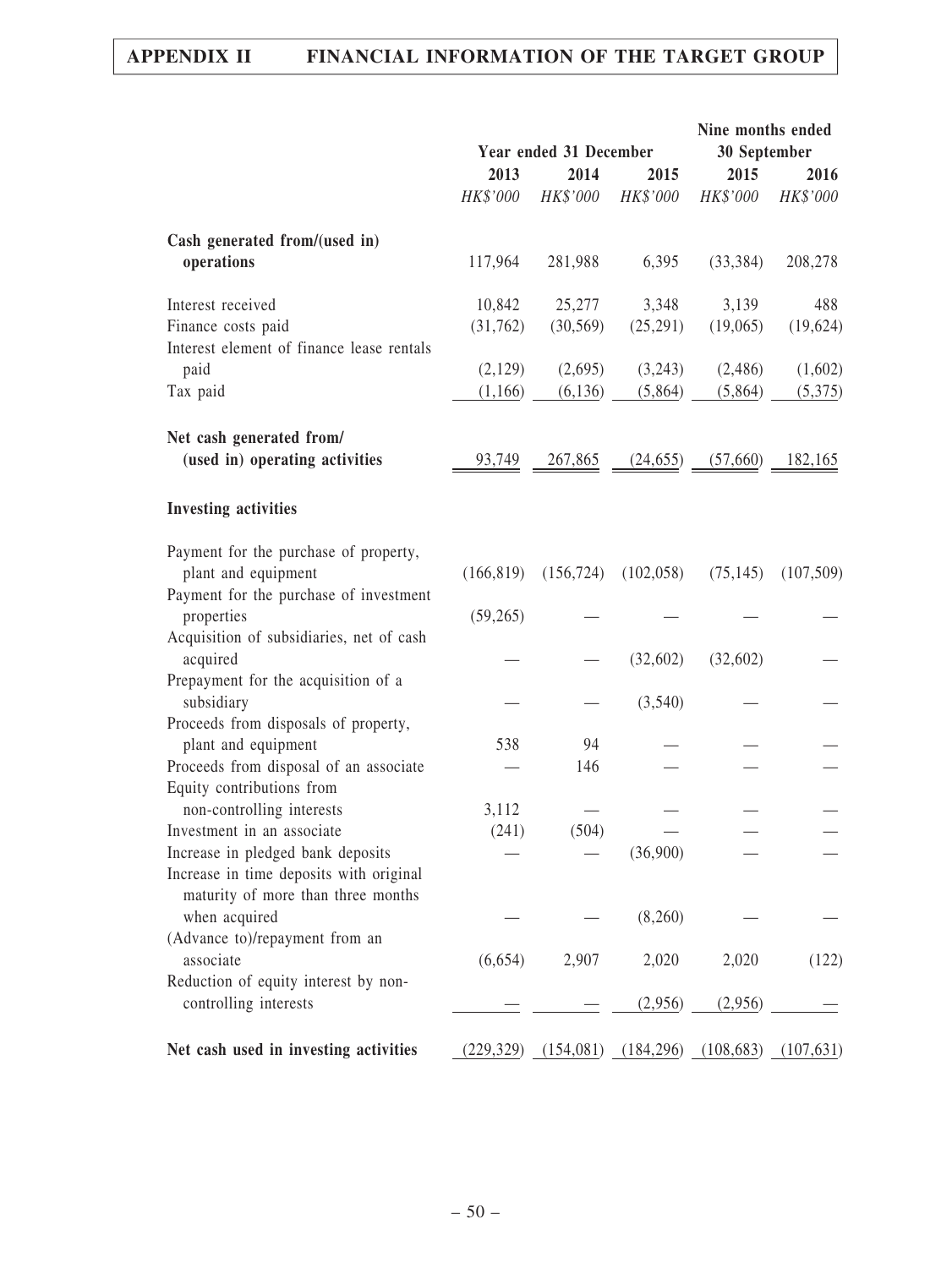|                                                                                                |                      | Year ended 31 December |                       | Nine months ended<br>30 September |                     |
|------------------------------------------------------------------------------------------------|----------------------|------------------------|-----------------------|-----------------------------------|---------------------|
|                                                                                                | 2013<br>HK\$'000     | 2014<br>HK\$'000       | 2015<br>HK\$'000      | 2015<br>HK\$'000                  | 2016<br>HK\$'000    |
| <b>Financing activities</b>                                                                    |                      |                        |                       |                                   |                     |
| Draw down of bank loans<br>Repayment of bank loans<br>Capital element of finance lease rentals | 184,750<br>(79, 126) | 76,633<br>(146,705)    | 135,300<br>(129, 252) | (106, 470)                        | 30,000<br>(91, 723) |
| paid                                                                                           | (6,558)              | (9,149)                | (22, 792)             | (16,400)                          | (10, 385)           |
| Net cash generated from/<br>(used in) financing activities                                     | 99,066               | (79,221)               |                       | $(16,744)$ $(122,870)$            | (72, 108)           |
| Net (decrease)/increase in cash and<br>cash equivalents                                        | (36,514)             | 34,563                 | (225,695)             | (289, 213)                        | 2,426               |
| Cash and cash equivalent at the<br>beginning of the year/period                                | 358,005              | 335,617                | 365,496               | 365,496                           | 127,350             |
| Effect of foreign exchange rate<br>changes                                                     | 14,126               | (4,684)                | (12, 451)             | (7,207)                           | (2,342)             |
| Cash and cash equivalents in the<br>combined statements of cash flows                          | 335,617              | 365,496                | 127,350               | 69,076                            | 127,434             |
| Analysis of the balance of cash and<br>cash equivalents                                        |                      |                        |                       |                                   |                     |
| Cash and cash equivalents in the<br>combined statements of financial<br>position               | 335,617              | 365,496                | 135,610               | 69,076                            | 135,694             |
| Less: Time deposit with original<br>maturity of more than three<br>months when acquired        |                      |                        | (8,260)               |                                   | (8,260)             |
| Cash and cash equivalents in<br>the combined statements of cash flows                          | 335,617              | 365,496                | 127,350               | 69,076                            | 127,434             |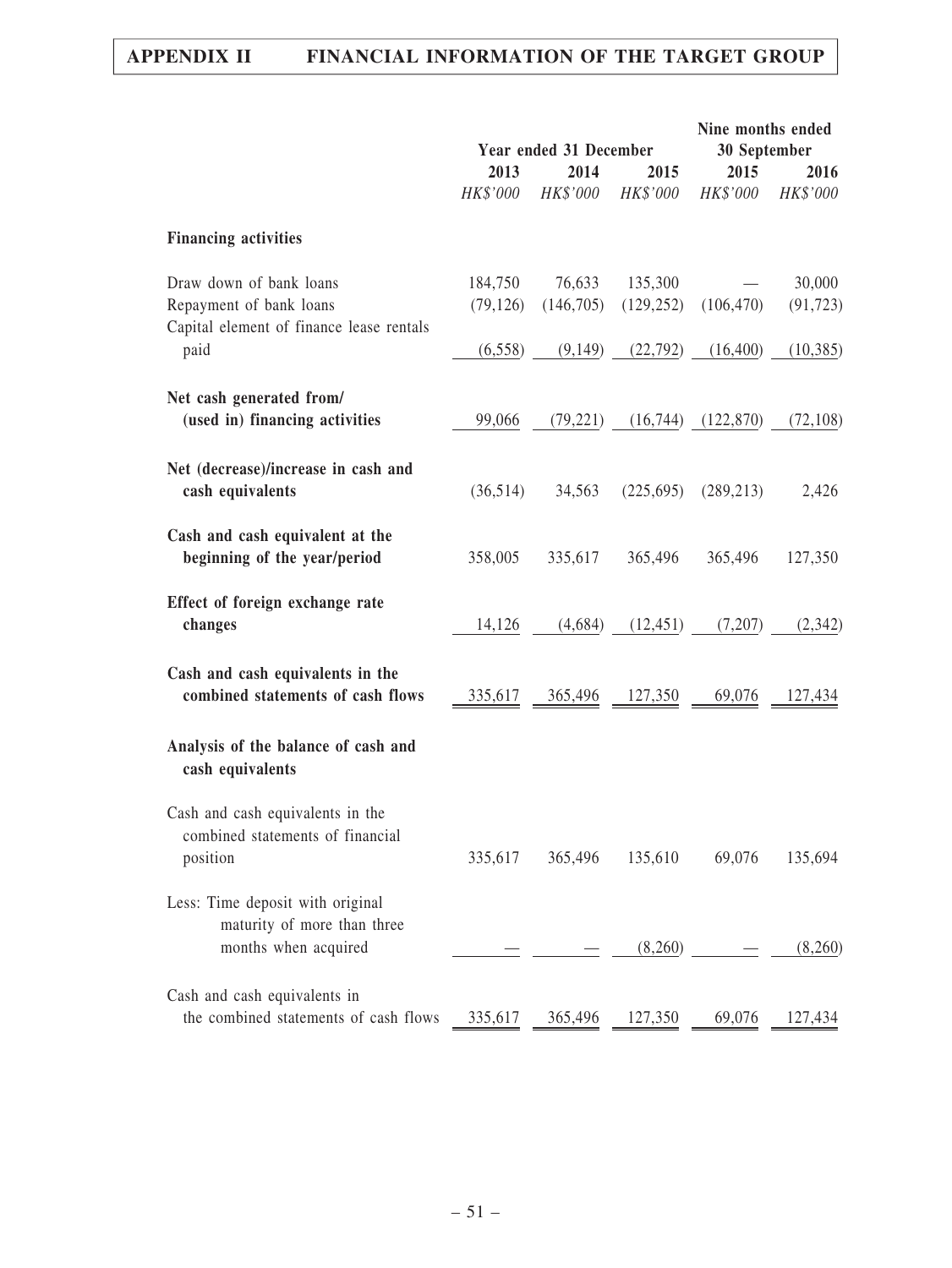### NOTES TO THE UNAUDITED COMBINED FINANCIAL INFORMATION OF THE TARGET GROUP

#### 1 GENERAL INFORMATION

Orange Sky Golden Harvest Entertainment (Holdings) Limited (the ''Company'') is a limited liability company incorporated in Bermuda. The registered office of the Company is located at Clarendon House, 2 Church Street, Hamilton HM 11, Bermuda. The Company and its subsidiaries, associates and joint ventures (together, the ''Group'') are principally engaged in worldwide film and video distribution, film exhibition in Hong Kong, Mainland China, Taiwan and Singapore, film and television programme production in Hong Kong and Mainland China and the provision of advertising and consultancy services in Hong Kong, Mainland China, Taiwan and Singapore.

On 25 January 2017, an indirect wholly-owned subsidiary of the Company, Giant Harvest Limited (''Giant Harvest'') entered into an agreement (the ''Disposal Agreement'') with True Vision Limited (the ''Purchaser'' or ''True Vision''), pursuant to which Giant Harvest conditionally agreed to sell, upon the completion of an internal reorganisation (the ''Reorganisation''), the entire equity interest in City Entertainment Corporation Limited (''CECL'' or ''Target Company''), to True Vision (the ''Disposal''). The Company and its subsidiaries, immediately after the Disposal hereinafter are referred to as the ''Remaining Group''.

Under the Reorganisation, the Target Company undertook to form the "Target Group" by:

- (i) Transferring out entities that were not engaged in the film exhibition business from CECL including OSGH Finance Limited, Shenzhen City Phoenix Digital Company Limited, Beijing Orange Sky Golden Harvest Food Limited Company, Orange Sky Golden Harvest Sanlitun (Beijing) Cinema Management Company Limited, Beijing Sixiang Wuxian Culture Media Limited Company and Shanghai Orange Sky Jiayin Shiye Company Limited; and
- (ii) Acquiring an investment holding entity, Meilin Huaying (Beijing) Cinema Management Co. Ltd from the Remaining Group.

Upon completion of the Disposal (the ''Completion''), the Target Group will cease to be held by the Company.

The functional currency of the Target Group is Renminbi, while the Unaudited Combined Financial Information of the Target Group for the years ended 31 December 2013, 2014 and 2015 and the nine months ended 30 September 2015 and 2016 (the ''Relevant Periods'') is presented in Hong Kong dollars for the convenience of the shareholders of the Company in view of its place of listing. All values are rounded to the nearest thousand (HK\$'000) except when otherwise indicated.

#### 2 BASIS OF PREPARATION OF THE UNAUDITED COMBINED FINANCIAL INFORMATION

The Unaudited Combined Financial Information has been prepared in accordance with paragraph  $68(2)(a)(i)$  of Chapter 14 of the Rules Governing the Listing of Securities on The Stock Exchange of Hong Kong Limited and solely for the purpose of inclusion in this circular to be issued by the Company in connection with the disposal of the Target Group.

Since all entities comprising the Target Group were under common control of the Company during the Relevant Periods (or where the companies comprising the Target Group were acquired/established at a date later than 1 January 2013, for the period from the date of acquisition/establishment to 30 September 2016) but do not constitute a separate legal consolidated group, the Unaudited Combined Financial Information has been prepared using the principle of merger accounting, as if the current group structure had been in existence throughout the Relevant Periods. The principle of merger accounting has been applied from the first day of the Relevant Periods on 1 January 2013 or the earliest date at which the entities within the Target Group were incorporated.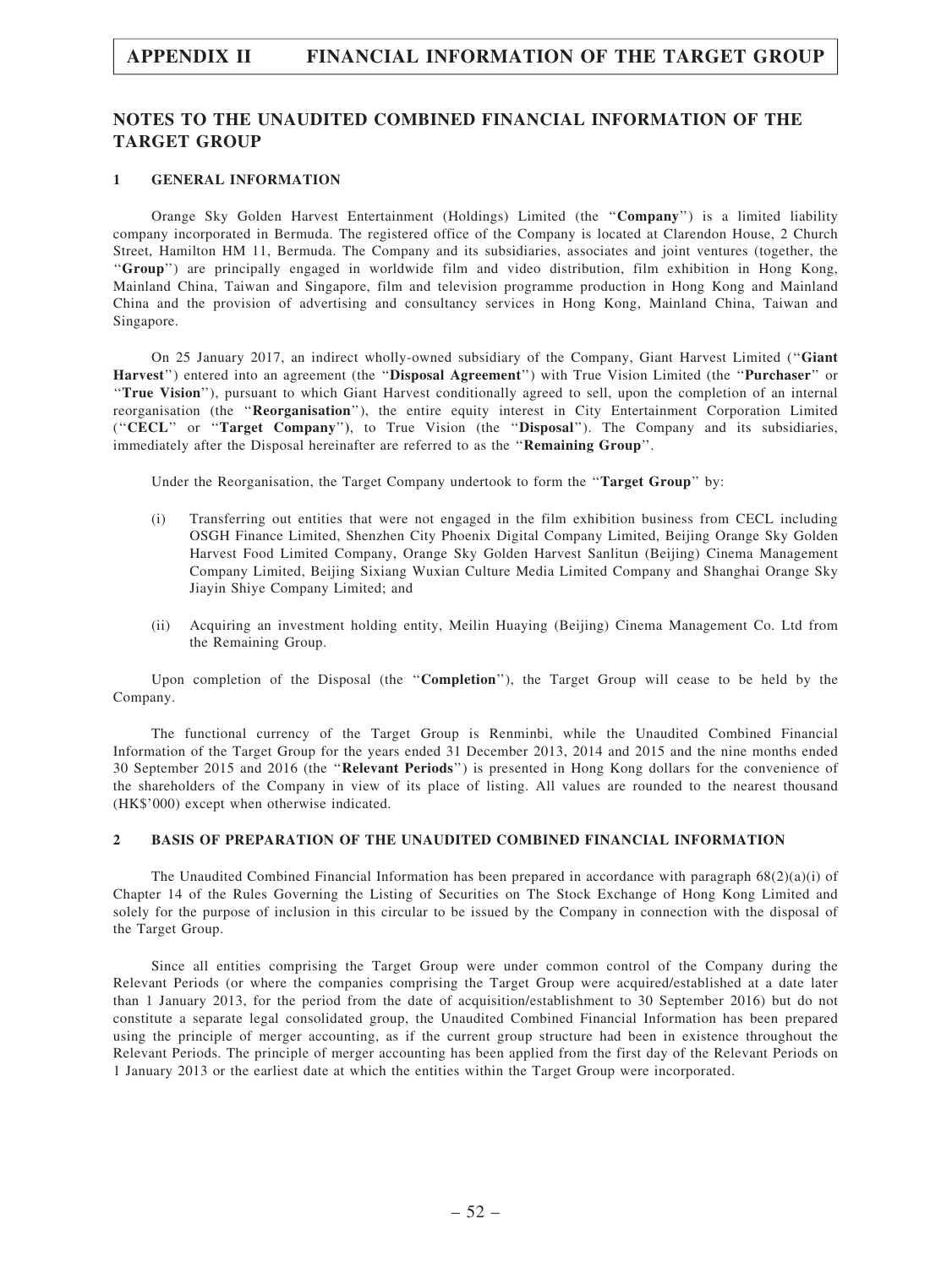The Unaudited Combined Financial Information of the Target Group has been prepared and measured at the carrying amount of the entities comprising the Target Group reflected in the consolidated financial statements of the Group for the Relevant Periods. It has been prepared by combining the relevant financial statements, including the income statements, statements of comprehensive income, statements of changes in equity and the statements of cash flows of the entities within the Target Group for the Relevant Periods and the statements of financial position of the entities within the Target Group as at 31 December 2013, 2014 and 2015 and 30 September 2016 of the companies comprising the Target Group (collectively, the ''Standalone Financial Statements'') and adjusting for the effects of acquisition of certain entities within the Target Group reflected in the consolidated financial statements of the Group that are directly attributable to the Target Group but are not reflected in the Standalone Financial Statements. All material intra-group transactions and balances have been eliminated when preparing the Unaudited Combined Financial Information.

The Unaudited Combined Financial Information has been prepared in accordance with the same accounting policies as those adopted by the Group in the preparation of the consolidated financial statements of the Group for the Relevant Periods. The consolidated financial statements of the Group have been prepared in accordance with Hong Kong Financial Reporting Standards issued by the HKICPA.

The Unaudited Combined Financial Information does not contain sufficient information to constitute a complete set of financial statements as defined in Hong Kong Accounting Standard 1 (Revised) ''Presentation of Financial Statements'' or an interim financial report as defined in Hong Kong Accounting Standard 34 ''Interim Financial Reporting'', issued by the HKICPA and should be read in connection with the relevant published annual report of the Company for the Relevant Periods.

#### The adoption of going concern assumption

As at 30 September 2016, the Target Group's current liabilities exceeded current assets by HK\$1,253,495,000, which was primarily due to an amount of HK\$1,220,153,000 due to the Remaining Group classified as current liabilities.

The above conditions indicated the existence of a material uncertainty which may cast significant doubt on the Target Group's ability to continue as a going concern.

The Directors have reviewed the Target Group's cash flow projections, which cover a period of twelve months from the end of the latest reporting period. They are of the opinion that, taking into account the following, the Target Group will have sufficient working capital to meet its financial obligations as and when they fall due:

- (i) An amount due to the Remaining Group of HK\$995,920,000 will be capitalised as part of the equity of the Target Group should the Disposal be completed;
- (ii) The Remaining Group will not demand repayment of the amount due from the Target Group before completion of the Disposal if it would render the Target Group unable to meet other financial obligations as and when they fall due; and
- (iii) As at 29 November 2016, one of the entities within the Target Group received a capital injection of HK\$236,000,000 from an independent third party for subscription of new capital issued by that entity.

In the opinion of the Directors, in light of the above, the Target Group will have sufficient working capital to fulfil its financial obligations as and when they fall due. Accordingly, the Directors are satisfied that it is appropriate to prepare the Unaudited Combined Financial Information on a going concern basis.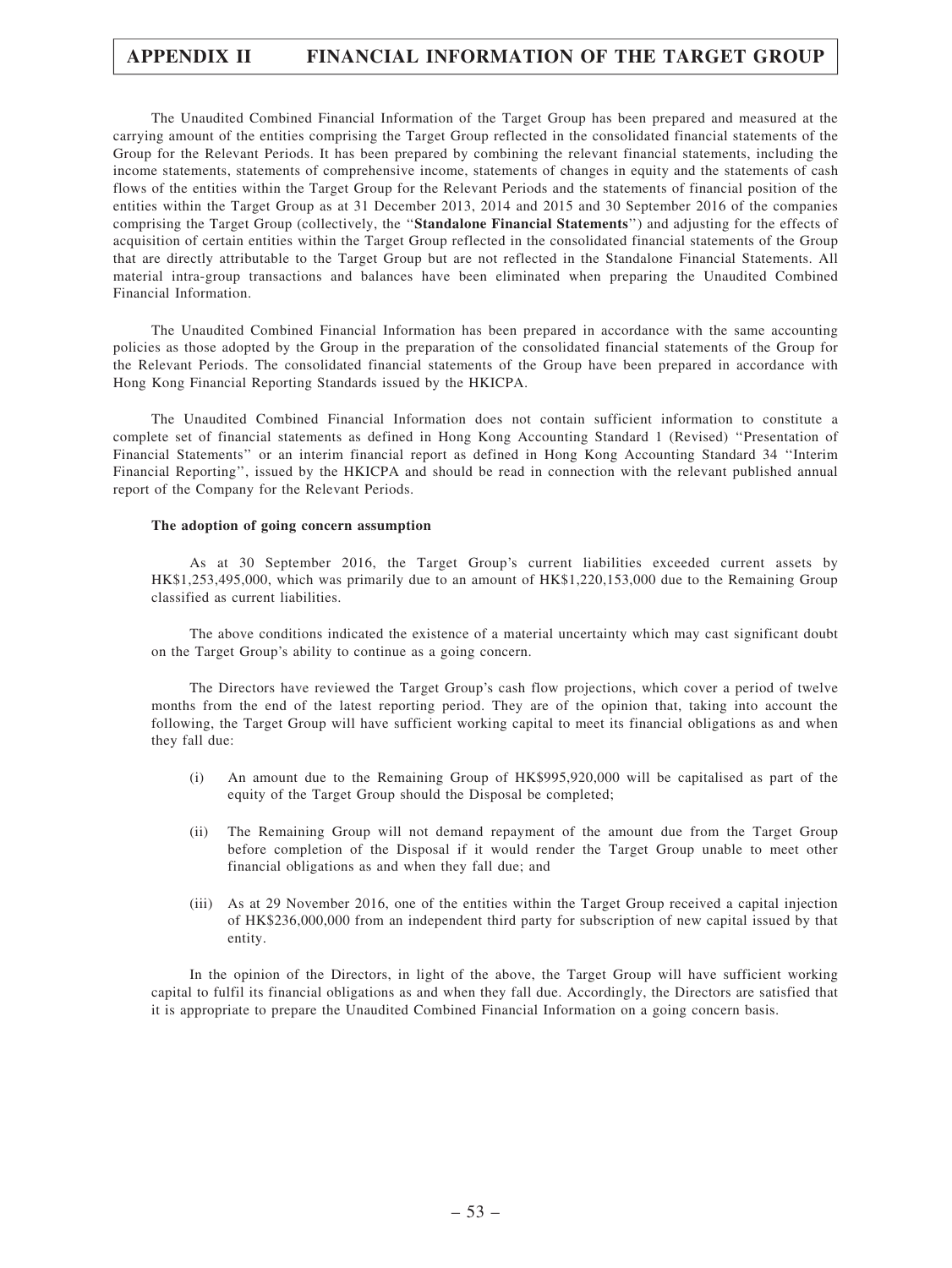## (A) UNAUDITED PRO FORMA FINANCIAL INFORMATION OF THE REMAINING **GROUP**

#### 1. Introduction

The following is a summary of illustrative unaudited pro forma financial information of the Remaining Group in connection with the disposal of the Target Group which was described in the Section headed ''Letter from the Board'' in this circular. The unaudited pro forma financial information presented below is prepared to illustrate (i) the financial position of the Remaining Group as at 30 June 2016 as if the Disposal had been completed on 30 June 2016; and (ii) the results and cash flows of the Remaining Group for the year ended 31 December 2015 as if the Disposal had been completed on 1 January 2015. The unaudited pro forma financial information is prepared based on the published interim report of the Company for the six months ended 30 June 2016 and annual report of the Company for the year ended 31 December 2015, after giving effect to the pro forma adjustments described in the notes.

The unaudited pro forma financial information is prepared by the Directors of the Company in accordance with Paragraph 4.29 and  $14.68(2)(a)(ii)$  of the Listing Rules and has been prepared by the Directors of the Company for the purpose of illustrating the effect of the Disposal.

Narrative descriptions of the unaudited pro forma adjustments that are directly attributable to the Disposal and factually supportable are summarised in the accompanying notes to the unaudited pro forma financial information.

The unaudited pro forma financial information has been prepared for illustrative purposes only and because of its hypothetical nature, it may not give a true picture of the financial results, cash flows and financial position of the Remaining Group had the Disposal been completed as of the specified dates or any other dates.

The unaudited pro forma financial information should be read in conjunction with the historical financial information of the Group as set out in the published interim report of the Company for the six months ended 30 June 2016 and annual report of the Company for the year ended 31 December 2015 and other financial information included elsewhere in this circular.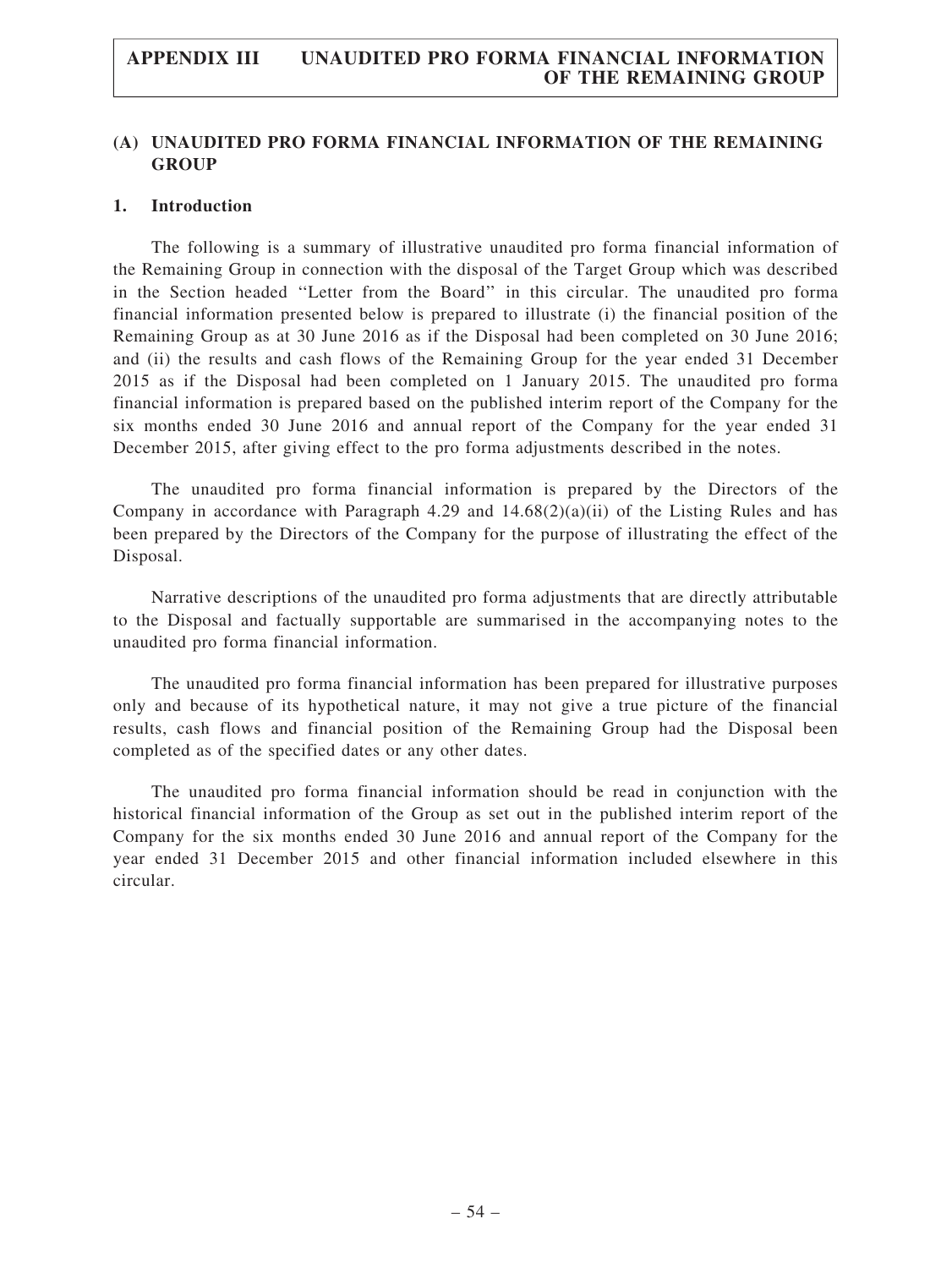# 2. Unaudited Pro Forma Consolidated Statement of Financial Position of the Remaining Group as at 30 June 2016

(Expressed in Hong Kong dollars)

|                                                       | The Group<br>as at<br>30 June |               |                       |             |             | The<br>Remaining<br>Group as at<br>30 June |
|-------------------------------------------------------|-------------------------------|---------------|-----------------------|-------------|-------------|--------------------------------------------|
|                                                       | 2016                          |               | Pro forma adjustments |             |             | 2016                                       |
|                                                       | HK\$'000                      | HK\$'000      | HK\$'000              | HK\$'000    | HK\$'000    | HK\$'000                                   |
|                                                       | Note 1                        | Note $2(a)$   | Note $2(b)$           | Note $2(c)$ | Note $2(d)$ |                                            |
| Non-current assets                                    |                               |               |                       |             |             |                                            |
| Investment properties<br>Other property, plant and    | 138,325                       | (97, 625)     |                       |             |             | 40,700                                     |
| equipment                                             | 1,259,554                     | (1, 184, 436) |                       |             |             | 75,118                                     |
| Leasehold land                                        | 124,316                       |               |                       |             |             | 124,316                                    |
|                                                       | 1,522,195                     | (1,282,061)   |                       |             |             | 240,134                                    |
| Interests in joint ventures                           | 262,040                       |               |                       |             |             | 262,040                                    |
| Interest in associates<br>Other receivables, deposits | 11,486                        | (11, 486)     |                       |             |             |                                            |
| and prepayments<br>Available-for-sale equity          | 95,986                        | (79,206)      |                       |             |             | 16,780                                     |
| security                                              | 6,318                         |               |                       |             |             | 6,318                                      |
| Club memberships                                      | 2,490                         |               |                       |             |             | 2,490                                      |
| Trademarks                                            | 80,524                        |               |                       |             |             | 80,524                                     |
| Goodwill                                              | 76,650                        | (19, 417)     |                       |             |             | 57,233                                     |
| Deferred tax assets                                   | 41,177                        | (35, 281)     |                       |             |             | 5,896                                      |
| Pledged bank deposits                                 | 33,455                        | (13, 455)     |                       |             |             | 20,000                                     |
|                                                       | 2,132,321                     | (1,440,906)   |                       |             |             | 691,415                                    |
| <b>Current</b> assets                                 |                               |               |                       |             |             |                                            |
| Inventories                                           | 9,144                         | (8,183)       |                       |             |             | 961                                        |
| Film rights                                           | 46,592                        |               |                       |             |             | 46,592                                     |
| Trade receivables                                     | 148,216                       | (91, 622)     |                       |             |             | 56,594                                     |
| Other receivables, deposits                           |                               |               |                       |             |             |                                            |
| and prepayments                                       | 219,629                       | (167,396)     |                       |             |             | 52,233                                     |
| Pledged bank deposits                                 | 73,940                        | (23,400)      |                       |             |             | 50,540                                     |
| Deposits and cash                                     | 287,893                       | (166, 761)    | 141,671               |             | 3,741,326   | 4,004,129                                  |
|                                                       | 785,414                       | (457, 362)    |                       |             |             | 4,211,049                                  |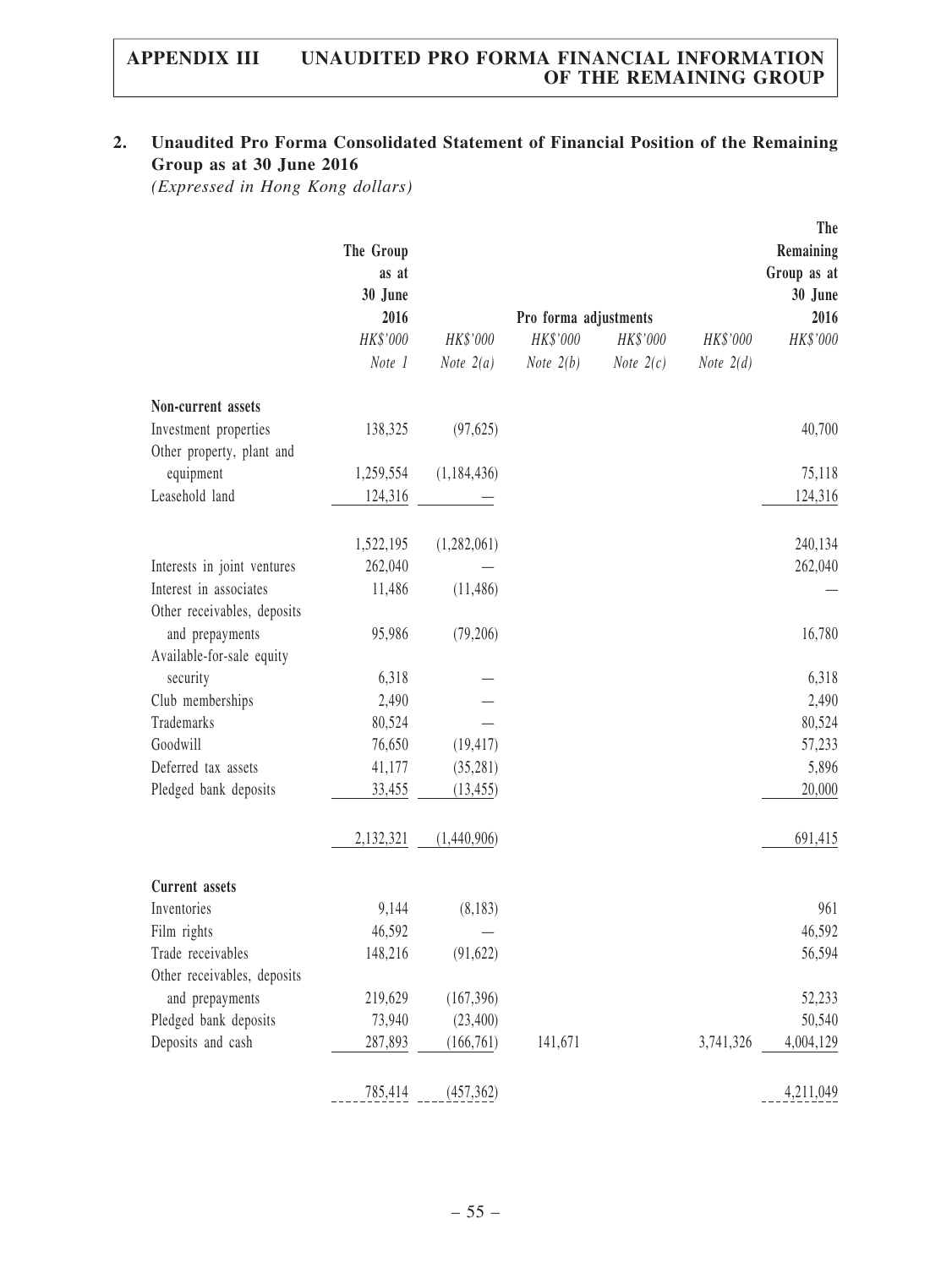|                                      | The Group<br>as at<br>30 June |               |                       |                    |             | The<br>Remaining<br>Group as at<br>30 June |
|--------------------------------------|-------------------------------|---------------|-----------------------|--------------------|-------------|--------------------------------------------|
|                                      | 2016                          |               | Pro forma adjustments |                    |             | 2016                                       |
|                                      | HK\$'000                      | HK\$'000      | $HK\$ '000            | HK\$'000           | HK\$'000    | HK\$'000                                   |
|                                      | Note 1                        | Note $2(a)$   | <i>Note</i> $2(b)$    | <i>Note</i> $2(c)$ | Note $2(d)$ |                                            |
| <b>Current liabilities</b>           |                               |               |                       |                    |             |                                            |
| Bank loans                           | 346,587                       | (128, 725)    |                       |                    |             | 217,862                                    |
| Convertible bonds                    | 9,533                         |               |                       |                    |             | 9,533                                      |
| Trade payables                       | 95,793                        | (43,716)      |                       |                    |             | 52,077                                     |
| Other payables and accrued           |                               |               |                       |                    |             |                                            |
| charges                              | 181,128                       | (135,939)     |                       |                    |             | 45,189                                     |
| Amounts due to the                   |                               |               |                       |                    |             |                                            |
| Remaining Group (net)                | $\overline{\phantom{m}}$      | (1, 137, 591) | 141,671               |                    | 995,920     |                                            |
| Deferred revenue                     | 130,448                       | (126, 748)    |                       |                    |             | 3,700                                      |
| Obligations under finance            |                               |               |                       |                    |             |                                            |
| leases                               | 14,376                        | (14,109)      |                       |                    |             | 267                                        |
| Taxation payable                     | 12,393                        | (10, 537)     |                       |                    | 314,262     | 316,118                                    |
|                                      | 790,258                       | (1,597,365)   |                       |                    |             | 644,746                                    |
| Net current (liabilities)/<br>assets | (4, 844)                      | 1,140,003     |                       |                    |             | 3,566,303                                  |
| Total assets less current            |                               |               |                       |                    |             |                                            |
| liabilities                          | 2,127,477                     | (300, 903)    |                       |                    |             | 4,257,718                                  |
| Non-current liabilities              |                               |               |                       |                    |             |                                            |
| Bank loans                           | 317,424                       | (240,958)     |                       |                    |             | 76,466                                     |
| Convertible bonds                    | 162,693                       |               |                       |                    |             | 162,693                                    |
| Obligations under finance            |                               |               |                       |                    |             |                                            |
| leases                               | 42,638                        | (42, 228)     |                       |                    |             | 410                                        |
| Deferred tax liabilities             | 7,367                         |               |                       |                    |             | 7,367                                      |
|                                      |                               |               |                       |                    |             |                                            |
|                                      | 530,122                       | (283, 186)    |                       |                    |             | 246,936                                    |
| <b>NET ASSETS</b>                    | 1,597,355                     | (17, 717)     |                       |                    |             | 4,010,782                                  |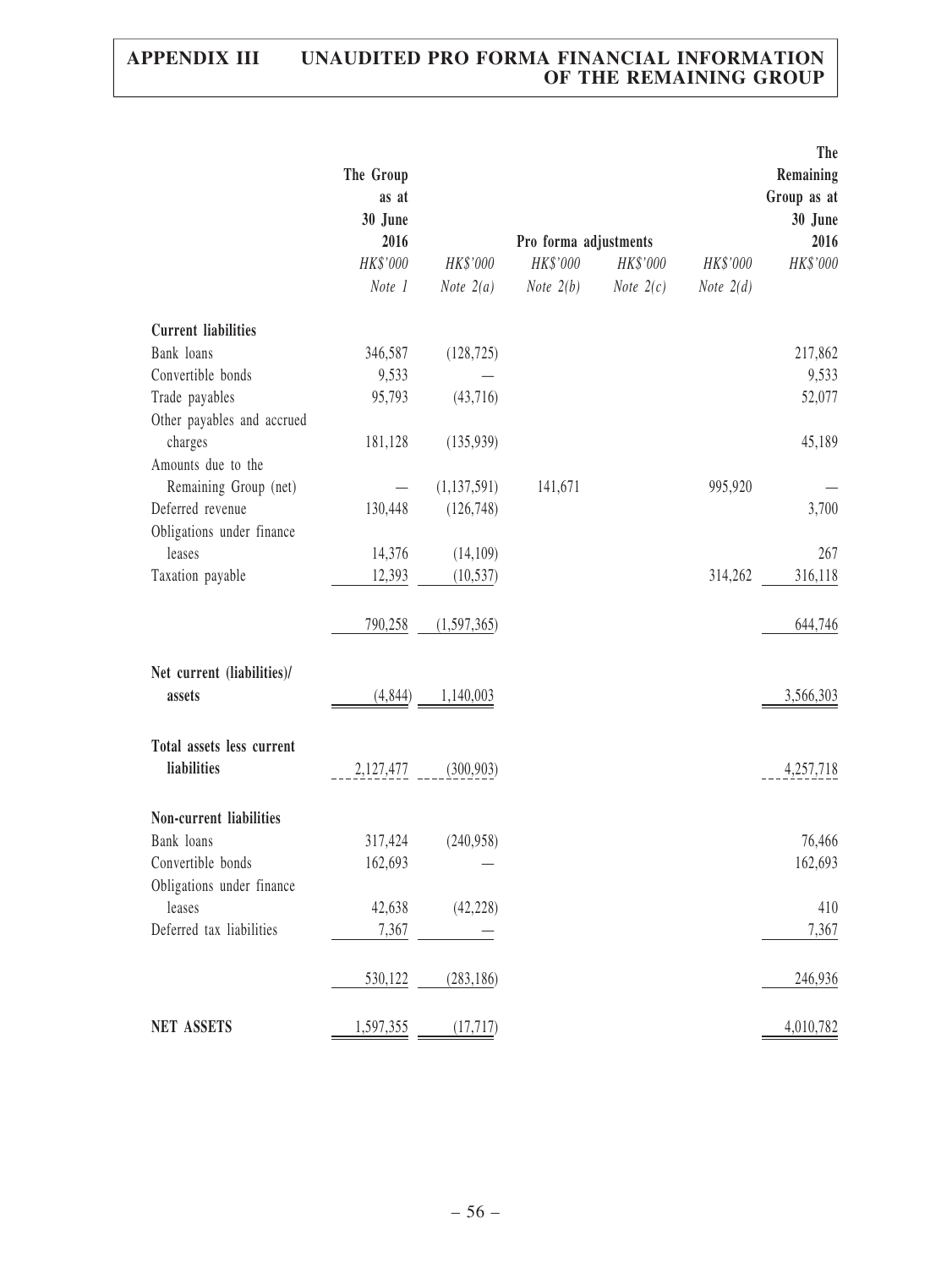|                                                                  | The Group<br>as at<br>30 June<br>2016 |                                | Pro forma adjustments          |                                |                                | The<br>Remaining<br>Group as at<br>30 June<br>2016 |
|------------------------------------------------------------------|---------------------------------------|--------------------------------|--------------------------------|--------------------------------|--------------------------------|----------------------------------------------------|
|                                                                  | HK\$'000<br>Note 1                    | HK\$'000<br><i>Note</i> $2(a)$ | HK\$'000<br><i>Note</i> $2(b)$ | HK\$'000<br><i>Note</i> $2(c)$ | HK\$'000<br><i>Note</i> $2(d)$ | HK\$'000                                           |
| <b>CAPITAL AND RESERVES</b><br>Share capital<br>Reserves         | 274,252<br>1,311,533                  |                                |                                |                                | 2,424,416                      | 274,252<br>3,735,949                               |
| Total equity attributable to<br>equity holders of<br>the Company | 1,585,785                             |                                |                                |                                |                                | 4,010,201                                          |
| Non-controlling interests                                        | 11,570                                |                                |                                | (10,989)                       |                                | 581                                                |
| <b>TOTAL EQUITY</b>                                              | 1,597,355                             |                                |                                |                                |                                | 4,010,782                                          |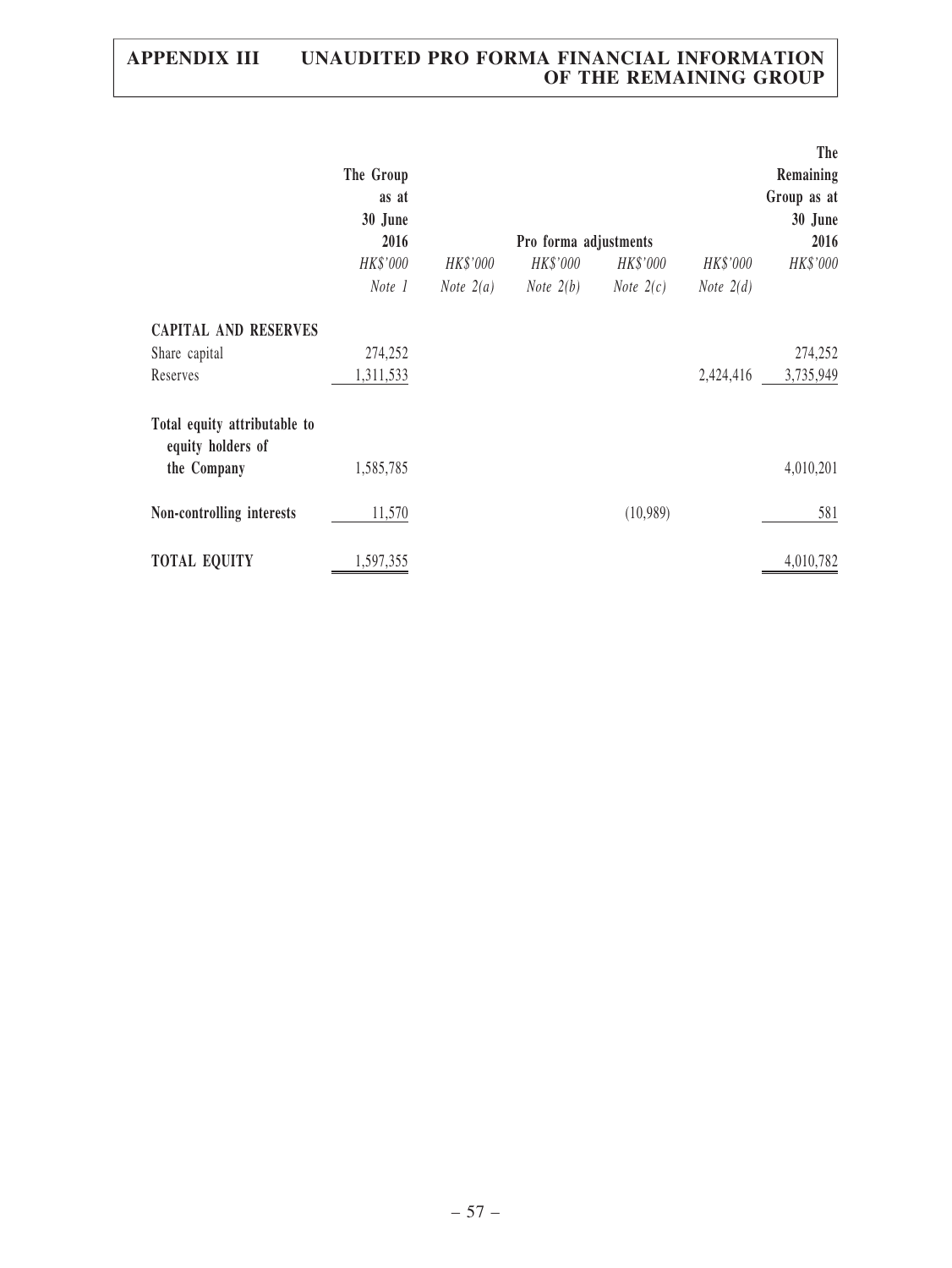# 3. Unaudited Pro Forma Consolidated Income Statement of the Remaining Group for the year ended 31 December 2015

(Expressed in Hong Kong dollars)

|                                              | The Group<br>for the<br>year ended<br>31 December<br>2015 | Pro forma adjustments |             | <b>The</b><br>Remaining<br>Group for<br>the year<br>ended<br>31 December<br>2015 |
|----------------------------------------------|-----------------------------------------------------------|-----------------------|-------------|----------------------------------------------------------------------------------|
|                                              | HK\$'000                                                  | HK\$'000              | HK\$'000    | HK\$'000                                                                         |
|                                              | Note 1                                                    | <i>Note</i> $3(a)$    | Note $3(b)$ |                                                                                  |
| Revenue                                      | 1,277,132                                                 | (991, 151)            |             | 285,981                                                                          |
| Cost of sales                                | (548, 204)                                                | 404,168               |             | (144, 036)                                                                       |
| Gross profit                                 | 728,928                                                   | (586,983)             |             | 141,945                                                                          |
| Other revenue                                | 54,518                                                    | (35,639)              |             | 18,879                                                                           |
| Other net loss                               | (41,964)                                                  | 29,312                |             | (12, 652)                                                                        |
| Selling and distribution costs               | (775, 424)                                                | 631,224               |             | (144,200)                                                                        |
| General and administrative expenses          | (160, 024)                                                | 91,174                |             | (68, 850)                                                                        |
| Other operating expenses                     | (52, 415)                                                 | 14,242                |             | (38, 173)                                                                        |
| Estimated gain on the disposal               |                                                           |                       | 2,437,603   | 2,437,603                                                                        |
| Valuation losses on investment<br>properties | (5,141)                                                   | 5,141                 |             |                                                                                  |
| (Loss)/profit from operations                | (251, 522)                                                | 148,471               |             | 2,334,552                                                                        |
| Finance costs                                | (39, 635)                                                 | 25,762                |             | (13, 873)                                                                        |
| Share of profits of joint ventures           | 103,398                                                   |                       |             | 103,398                                                                          |
| Share of profits of associates               | 1,580                                                     | (1,580)               |             |                                                                                  |
| (Loss)/profit before taxation                | (186, 179)                                                | 172,653               |             | 2,424,077                                                                        |
| Income tax                                   | 4,961                                                     | (2,848)               |             | 2,113                                                                            |
| (Loss)/profit for the year                   |                                                           | $(181,218)$ 169,805   |             | 2,426,190                                                                        |
| Attributable to:                             |                                                           |                       |             |                                                                                  |
| Equity holders of the Company                | (180, 471)                                                | 169,824               |             | 2,426,956                                                                        |
| Non-controlling interests                    | (747)                                                     | (19)                  |             | (766)                                                                            |
| (Loss)/profit for the year                   | (181, 218)                                                | 169,805               |             | 2,426,190                                                                        |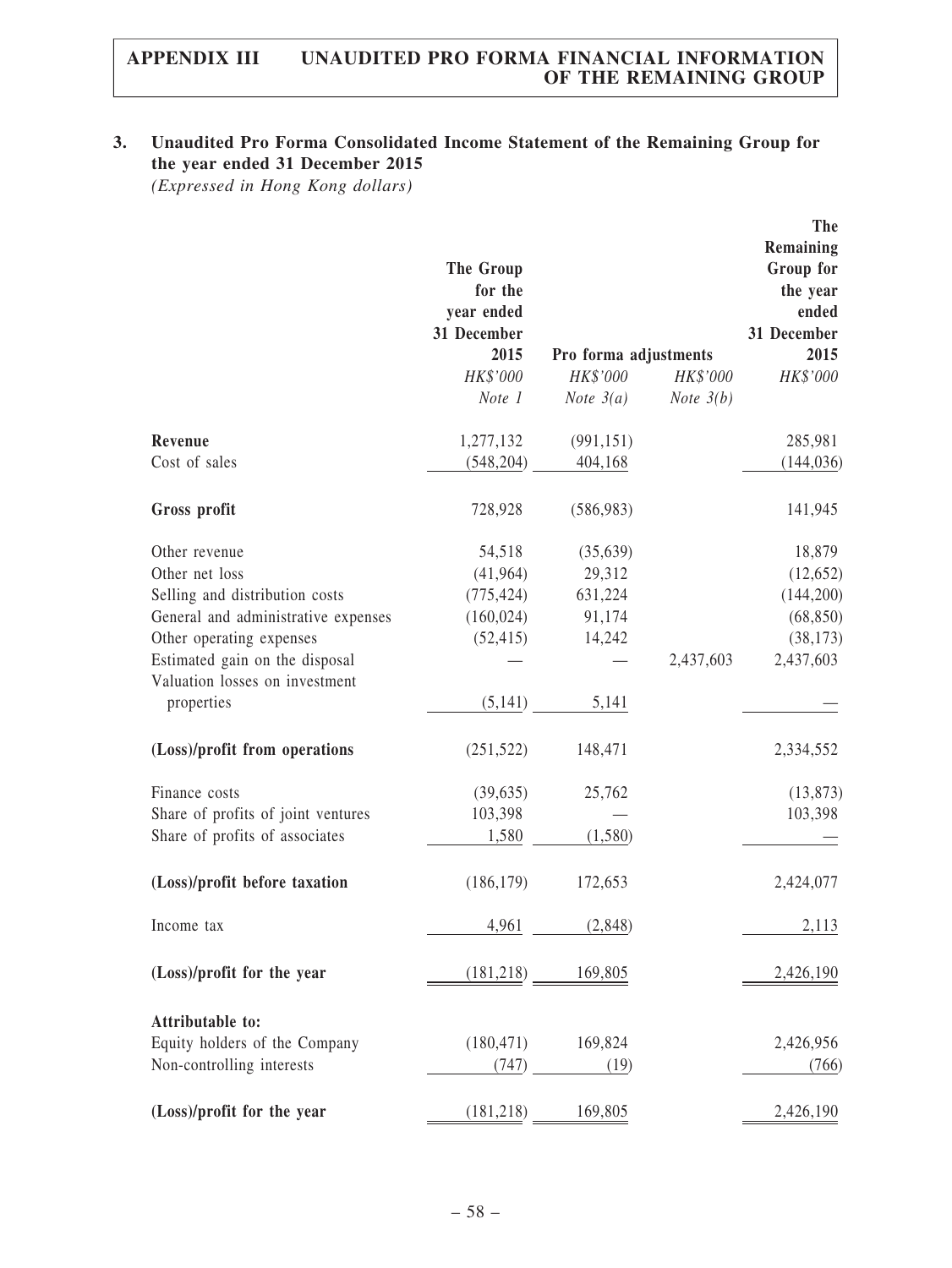## 4. Unaudited Pro Forma Consolidated Statement of Comprehensive Income of the Remaining Group for the year ended 31 December 2015

(Expressed in Hong Kong dollars)

|                                                                                                                                                     | The Group<br>for the<br>year ended<br>31 December<br>2015<br>HK\$'000<br>Note 1 | Pro forma adjustments<br>Note $4(a)$ | HK\$'000 HK\$'000<br><i>Note</i> $4(b)$ | The<br>Remaining<br>Group for<br>the year<br>ended 31<br><b>December</b><br>2015<br>HK\$'000 |
|-----------------------------------------------------------------------------------------------------------------------------------------------------|---------------------------------------------------------------------------------|--------------------------------------|-----------------------------------------|----------------------------------------------------------------------------------------------|
| (Loss)/profit for the year                                                                                                                          |                                                                                 | $(181,218)$ $169,805$                |                                         | 2,437,603 2,426,190                                                                          |
| Other comprehensive income<br>for the year:<br>Items that have been reclassified or<br>may be reclassified subsequently to<br>profit or loss:       |                                                                                 |                                      |                                         |                                                                                              |
| Exchange differences on translation of<br>financial statements of:<br>- overseas subsidiaries<br>- overseas joint ventures<br>- overseas associates | (6,275)<br>(706)                                                                | $(31,999)$ $33,562$<br>706           |                                         | 1,563<br>(6,275)                                                                             |
| Release of exchange reserve upon the<br>Disposal                                                                                                    |                                                                                 |                                      |                                         | $(35,343)$ $(35,343)$                                                                        |
|                                                                                                                                                     |                                                                                 | $(38,980)$ $34,268$                  |                                         | (40,055)                                                                                     |
| Total comprehensive income for<br>the year                                                                                                          | (220, 198)                                                                      | 204,073                              |                                         | 2,386,135                                                                                    |
| Total comprehensive income<br>attributable to:                                                                                                      |                                                                                 |                                      |                                         |                                                                                              |
| Equity holders of the Company<br>Non-controlling interests                                                                                          |                                                                                 | $(218,686)$ 203,378<br>$(1,512)$ 695 |                                         | 2,402,260 2,386,952<br>(817)                                                                 |
| Total comprehensive income for<br>the year                                                                                                          | (220, 198)                                                                      | 204,073                              |                                         | 2,386,135                                                                                    |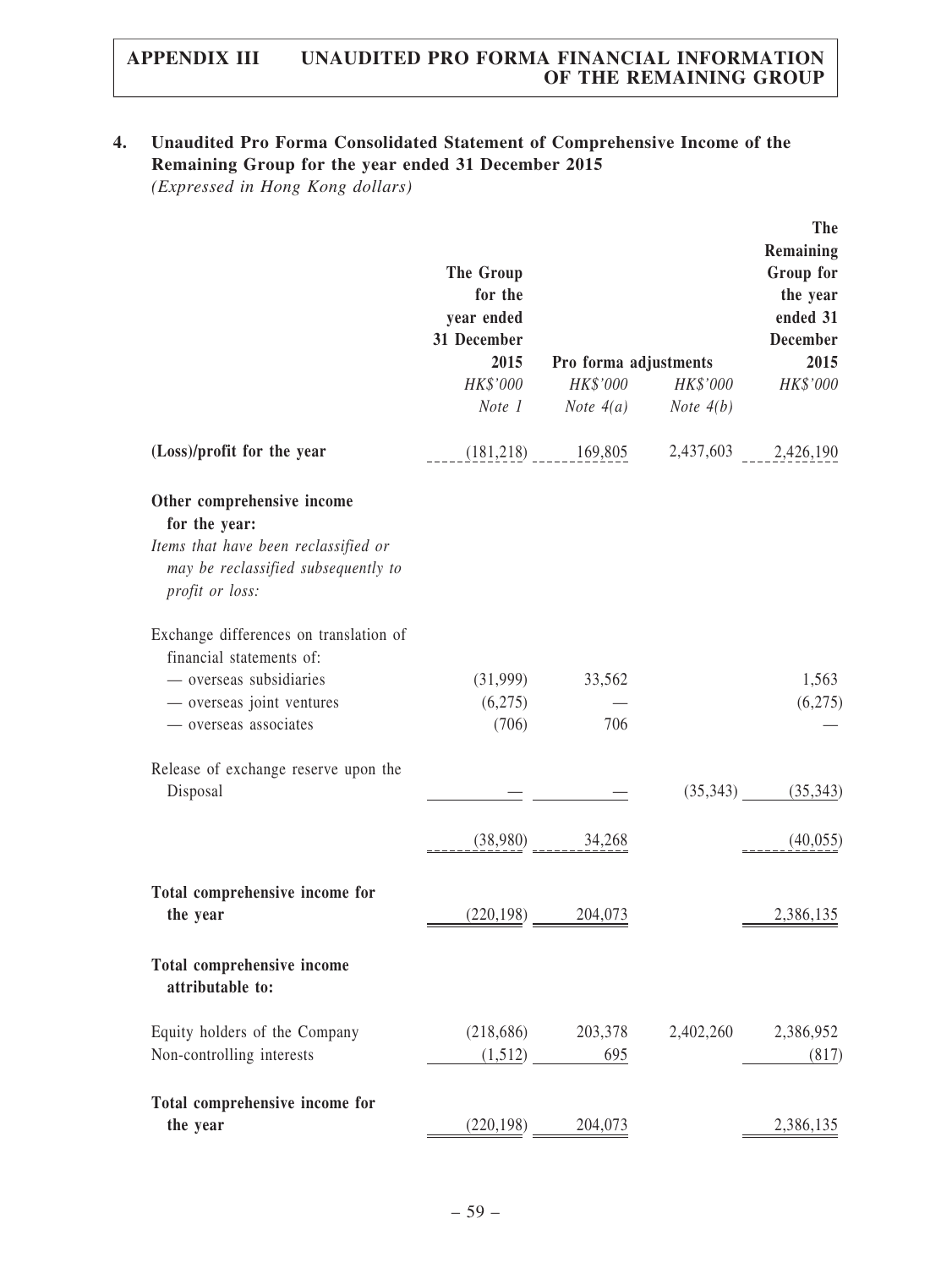## 5. Unaudited Pro Forma Consolidated Statement of Cash Flows of the Remaining Group for the year ended 31 December 2015

|                                     | The Group<br>for the<br>year ended<br>31 December<br>2015 |                         | Pro forma adjustments          |                                | The<br>Remaining<br>Group for<br>the year<br>ended<br>31 December<br>2015 |
|-------------------------------------|-----------------------------------------------------------|-------------------------|--------------------------------|--------------------------------|---------------------------------------------------------------------------|
|                                     | HK\$'000<br>Note 1                                        | HK\$'000<br>Note $5(a)$ | HK\$'000<br><i>Note</i> $5(b)$ | HK\$'000<br><i>Note</i> $5(c)$ | HK\$'000                                                                  |
|                                     |                                                           |                         |                                |                                |                                                                           |
| Operating activities                |                                                           |                         |                                |                                |                                                                           |
| (Loss)/profit before taxation       | (186, 179)                                                | 172,653                 | 2,437,603                      |                                | 2,424,077                                                                 |
| Adjustments for:                    |                                                           |                         |                                |                                |                                                                           |
| Interest income                     | (4,804)                                                   | 3,348                   |                                |                                | (1, 456)                                                                  |
| Finance costs                       | 39,635                                                    | (25,762)                |                                |                                | 13,873                                                                    |
| Depreciation of property, plant and |                                                           |                         |                                |                                |                                                                           |
| equipment                           | 159,696                                                   | (140, 817)              |                                |                                | 18,879                                                                    |
| Losses on disposals of property,    |                                                           |                         |                                |                                |                                                                           |
| plant and equipment                 | 1,625                                                     | (516)                   |                                |                                | 1,109                                                                     |
| Gain on disposal of subsidiaries    |                                                           |                         | (2,437,603)                    |                                | (2,437,603)                                                               |
| Write-off of liabilities            | (6, 337)                                                  |                         |                                |                                | (6, 337)                                                                  |
| Impairment of property, plant and   |                                                           |                         |                                |                                |                                                                           |
| equipment                           | 14,122                                                    | (14, 122)               |                                |                                |                                                                           |
| Impairment of goodwill              | 16,425                                                    |                         |                                |                                | 16,425                                                                    |
| Impairment of film rights           | 5,119                                                     |                         |                                |                                | 5,119                                                                     |
| Write-off of trade receivables      | 13,782                                                    |                         |                                |                                | 13,782                                                                    |
| Equity-settled share-based payment  |                                                           |                         |                                |                                |                                                                           |
| expenses                            | 29,323                                                    |                         |                                |                                | 29,323                                                                    |
| Valuation losses on investment      |                                                           |                         |                                |                                |                                                                           |
| properties                          | 5,141                                                     | (5,141)                 |                                |                                |                                                                           |
| Share of profits of joint ventures  | (103, 398)                                                |                         |                                |                                | (103, 398)                                                                |
| Share of profits of associates      | (1,580)                                                   | 1,580                   |                                |                                |                                                                           |
| Exchange loss, net                  | 28,186                                                    | (22, 401)               |                                |                                | 5,785                                                                     |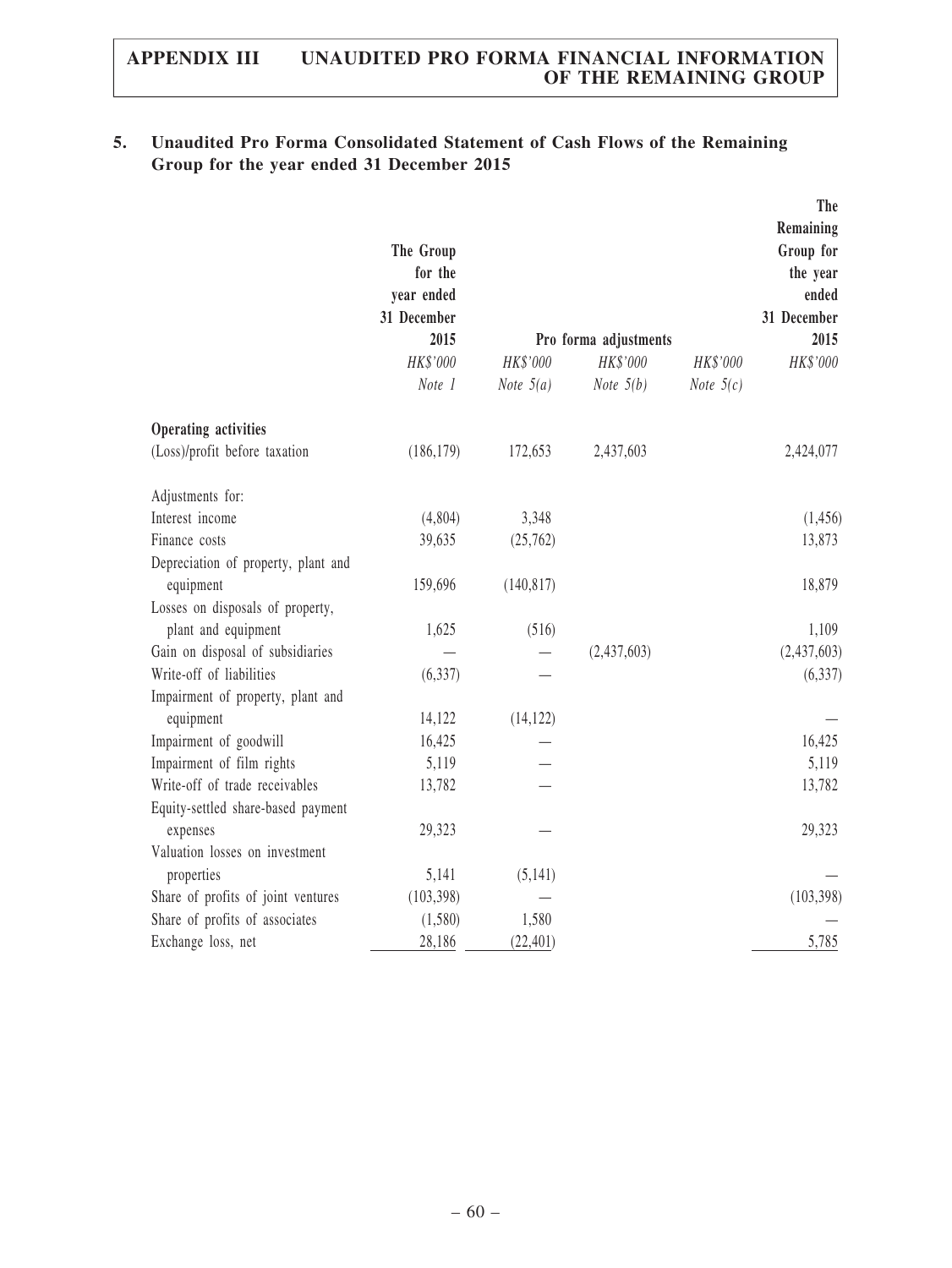|                                       |             |             |                       |             | The         |
|---------------------------------------|-------------|-------------|-----------------------|-------------|-------------|
|                                       |             |             |                       |             | Remaining   |
|                                       | The Group   |             |                       |             | Group for   |
|                                       | for the     |             |                       |             | the year    |
|                                       | year ended  |             |                       |             | ended       |
|                                       | 31 December |             |                       |             | 31 December |
|                                       | 2015        |             | Pro forma adjustments |             | 2015        |
|                                       | HK\$'000    | HK\$'000    | HK\$'000              | HK\$'000    | HK\$'000    |
|                                       | Note 1      | Note $5(a)$ | Note $5(b)$           | Note $5(c)$ |             |
| Operating profit/(loss) before        |             |             |                       |             |             |
| changes in working capital            | 10,756      | (31, 178)   |                       |             | (20, 422)   |
| (Increase)/decrease in inventories    | (171)       | 361         |                       |             | 190         |
| Decrease in film rights               | 17,854      |             |                       |             | 17,854      |
| (Increase)/decrease in trade          |             |             |                       |             |             |
| receivables                           | (54, 596)   | 52,593      |                       |             | (2,003)     |
| Increase in other receivables,        |             |             |                       |             |             |
| deposits and prepayments              | (74, 356)   | 33,030      |                       |             | (41, 326)   |
| Increase/(decrease) in trade payables | 3,565       | (8,089)     |                       |             | (4, 524)    |
| Increase in other payables and        |             |             |                       |             |             |
| accrued charges                       | 49,327      | (21,209)    |                       |             | 28,118      |
| Increase in amount due to the         |             |             |                       |             |             |
| Remaining Group                       |             | (34, 738)   |                       | 34,738      |             |
| Decrease in deferred revenue          | (15, 332)   | 2,835       |                       |             | (12, 497)   |
|                                       |             |             |                       |             |             |
| Cash used in operations               | (62, 953)   | (6,395)     |                       |             | (34, 610)   |
| Interest received                     | 4,718       | (3,348)     |                       |             | 1,370       |
| Finance costs paid                    | (38,982)    | 25,291      |                       |             | (13,691)    |
| Interest element of finance lease     |             |             |                       |             |             |
| rentals paid                          | (3,305)     | 3,243       |                       |             | (62)        |
| Tax paid                              | (12,961)    | 5,864       |                       |             | (7,097)     |
| Net cash used in operating            |             |             |                       |             |             |
| activities                            | (113, 483)  | 24,655      |                       |             | (54,090)    |
|                                       |             |             |                       |             |             |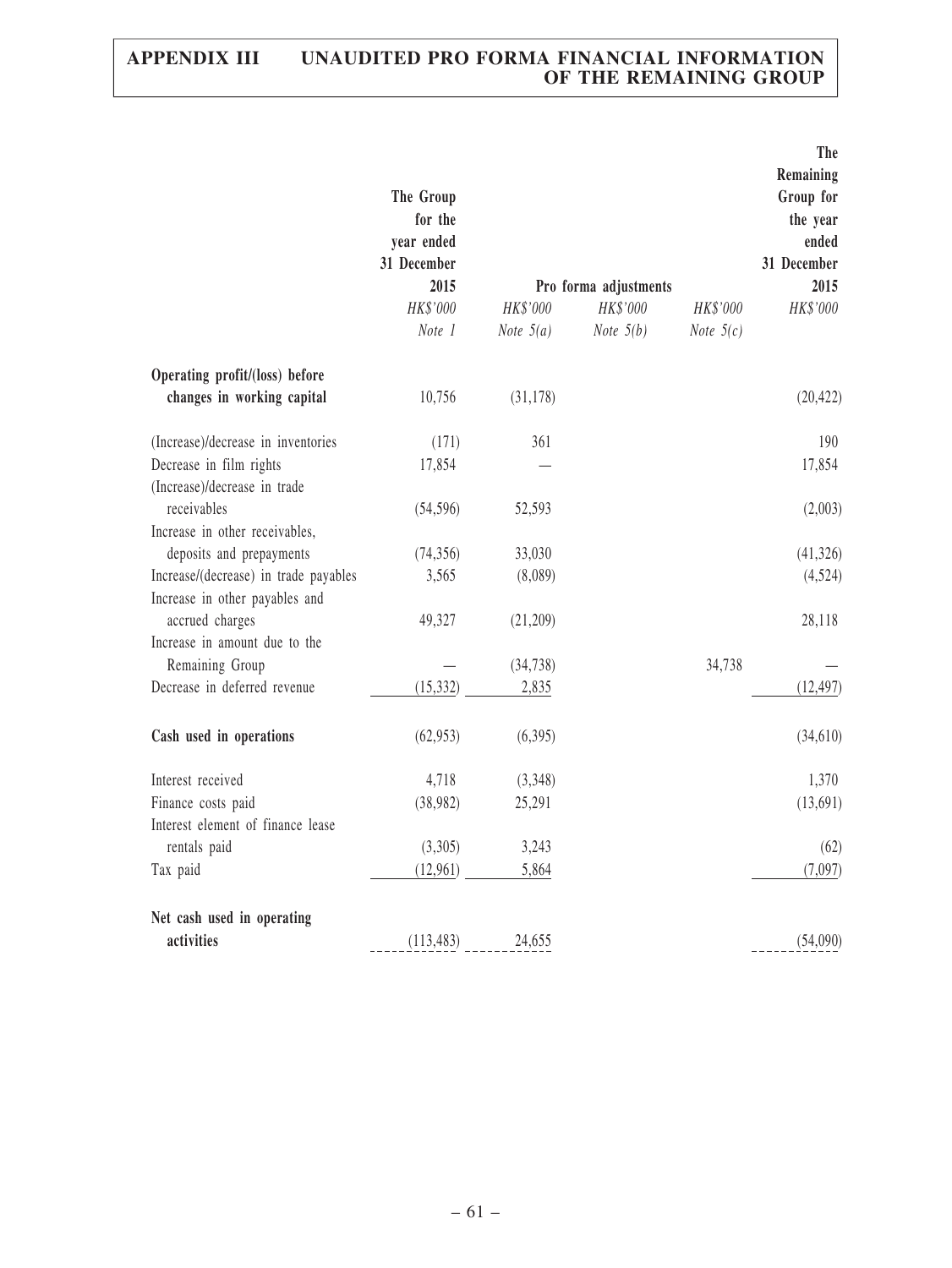|                                                       | The Group<br>for the<br>year ended<br>31 December<br>2015<br>HK\$'000<br>Note 1 | HK\$'000<br>Note $5(a)$ | Pro forma adjustments<br>HK\$'000<br>Note $5(b)$ | HK\$'000<br>Note $5(c)$ | The<br>Remaining<br>Group for<br>the year<br>ended<br>31 December<br>2015<br>HK\$'000 |
|-------------------------------------------------------|---------------------------------------------------------------------------------|-------------------------|--------------------------------------------------|-------------------------|---------------------------------------------------------------------------------------|
| <b>Investing activities</b>                           |                                                                                 |                         |                                                  |                         |                                                                                       |
| Payment for the purchase of                           |                                                                                 |                         |                                                  |                         |                                                                                       |
| property, plant and equipment                         | (128, 815)                                                                      | 102,058                 |                                                  |                         | (26, 757)                                                                             |
| Acquisition of subsidiaries, net of                   |                                                                                 |                         |                                                  |                         |                                                                                       |
| cash acquired                                         | (32,602)                                                                        | 32,602                  |                                                  |                         |                                                                                       |
| Payment for the purchase of                           |                                                                                 |                         |                                                  |                         |                                                                                       |
| available-for-sale equity securities                  | (6,642)                                                                         |                         |                                                  |                         | (6,642)                                                                               |
| Prepayment for the acquisition of                     |                                                                                 |                         |                                                  |                         |                                                                                       |
| a subsidiary                                          | (3,540)                                                                         | 3,540                   |                                                  |                         |                                                                                       |
| Proceeds from disposals of property,                  |                                                                                 |                         |                                                  |                         |                                                                                       |
| plant and equipment<br>Net proceeds from the Disposal | 118                                                                             |                         | 3,875,192                                        |                         | 118<br>3,875,192                                                                      |
| Equity contributions from                             |                                                                                 |                         |                                                  |                         |                                                                                       |
| non-controlling interests                             | 1,500                                                                           |                         |                                                  |                         | 1,500                                                                                 |
| Increase in pledged bank deposits                     | (56, 150)                                                                       | 36,900                  |                                                  |                         | (19,250)                                                                              |
| Increase in time deposits with                        |                                                                                 |                         |                                                  |                         |                                                                                       |
| original maturity of more than                        |                                                                                 |                         |                                                  |                         |                                                                                       |
| three months when acquired                            | (8,260)                                                                         | 8,260                   |                                                  |                         |                                                                                       |
| Repayment from an associate                           | 2,020                                                                           | (2,020)                 |                                                  |                         |                                                                                       |
| Repayment from/(advance to)                           |                                                                                 |                         |                                                  |                         |                                                                                       |
| joint ventures                                        | 1,572                                                                           |                         |                                                  |                         | 1,572                                                                                 |
| Dividends received                                    | 91,610                                                                          |                         |                                                  |                         | 91,610                                                                                |
| Reduction of equity interest by non-                  |                                                                                 |                         |                                                  |                         |                                                                                       |
| controlling interests                                 | (2,956)                                                                         | 2,956                   |                                                  |                         |                                                                                       |
| Net cash (used in)/generated from                     |                                                                                 |                         |                                                  |                         |                                                                                       |
| investing activities                                  | (142, 145)                                                                      | 184,296                 |                                                  |                         | 3,917,343                                                                             |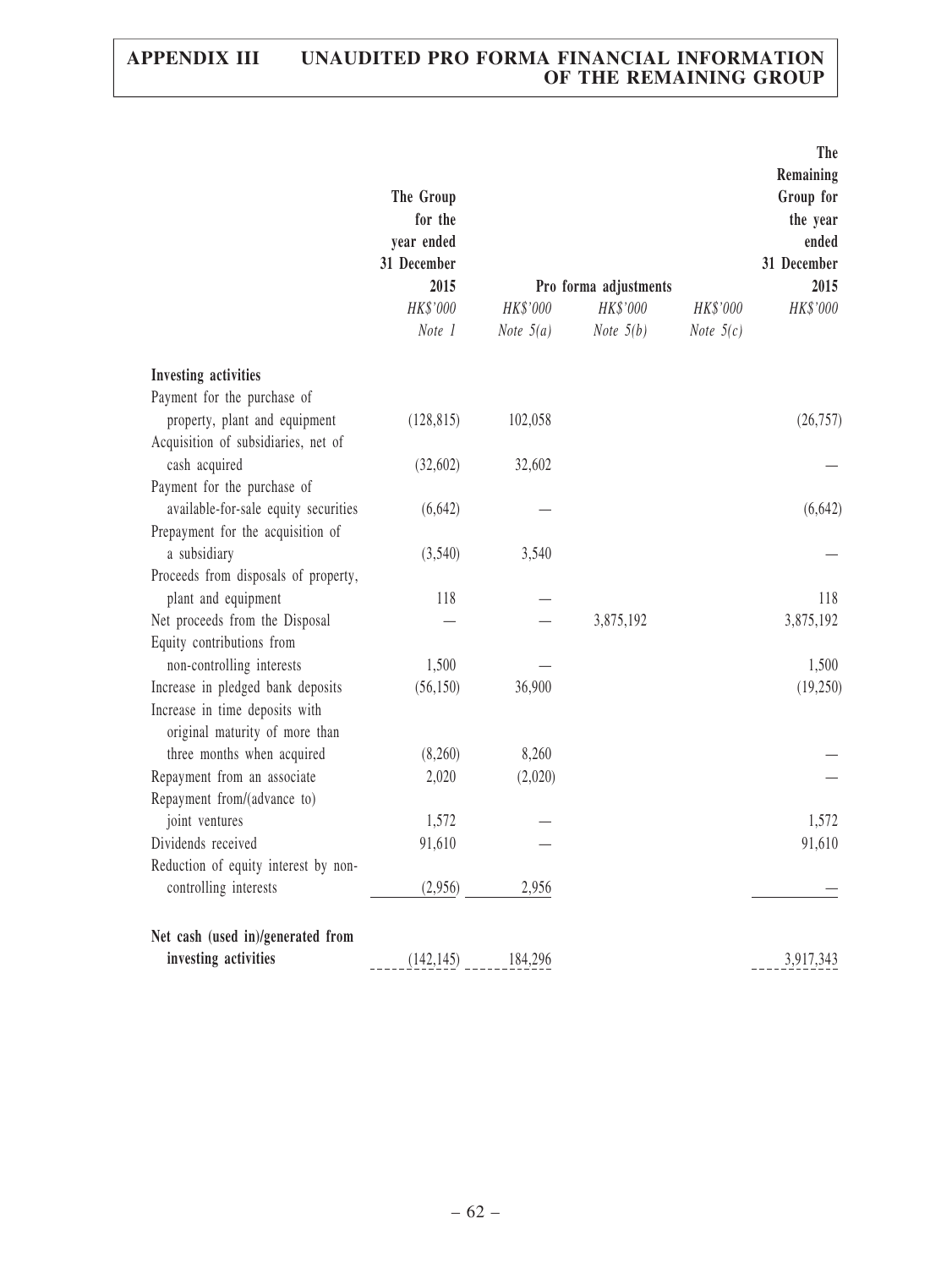|                                                         | The Group<br>for the<br>year ended<br>31 December<br>2015<br>HK\$'000<br>Note 1 | HK\$'000<br><i>Note</i> $5(a)$  | Pro forma adjustments<br>HK\$'000<br><i>Note</i> $5(b)$ | HK\$'000<br><i>Note</i> $5(c)$ | The<br>Remaining<br>Group for<br>the year<br>ended<br>31 December<br>2015<br>HK\$'000 |
|---------------------------------------------------------|---------------------------------------------------------------------------------|---------------------------------|---------------------------------------------------------|--------------------------------|---------------------------------------------------------------------------------------|
| <b>Financing activities</b>                             |                                                                                 |                                 |                                                         |                                |                                                                                       |
| Draw down of bank loans                                 | 294,770                                                                         | (135,300)                       |                                                         |                                | 159,470                                                                               |
| Repayment of bank loans                                 | (224, 151)                                                                      | 129,252                         |                                                         |                                | (94, 899)                                                                             |
| Capital element of finance lease                        |                                                                                 |                                 |                                                         |                                |                                                                                       |
| rentals paid                                            | (23,034)                                                                        | 22,792                          |                                                         |                                | (242)                                                                                 |
| Net cash generated from financing                       |                                                                                 |                                 |                                                         |                                |                                                                                       |
| activities                                              |                                                                                 | $\frac{47,585}{2}$ ------16,744 |                                                         |                                | 64,329                                                                                |
| Net (decrease)/increase in cash and<br>cash equivalents | (208, 043)                                                                      | 225,695                         |                                                         |                                | 3,927,582                                                                             |
|                                                         |                                                                                 |                                 |                                                         |                                |                                                                                       |
| Cash and cash equivalents at<br>1 January               | 406,488                                                                         |                                 |                                                         |                                | 406,488                                                                               |
| Effect of foreign exchange rate<br>changes              | (11, 585)                                                                       | 12,451                          |                                                         |                                | 866                                                                                   |
| Cash and cash equivalents at<br>31 December             | 186,860                                                                         |                                 |                                                         |                                | 4,334,936                                                                             |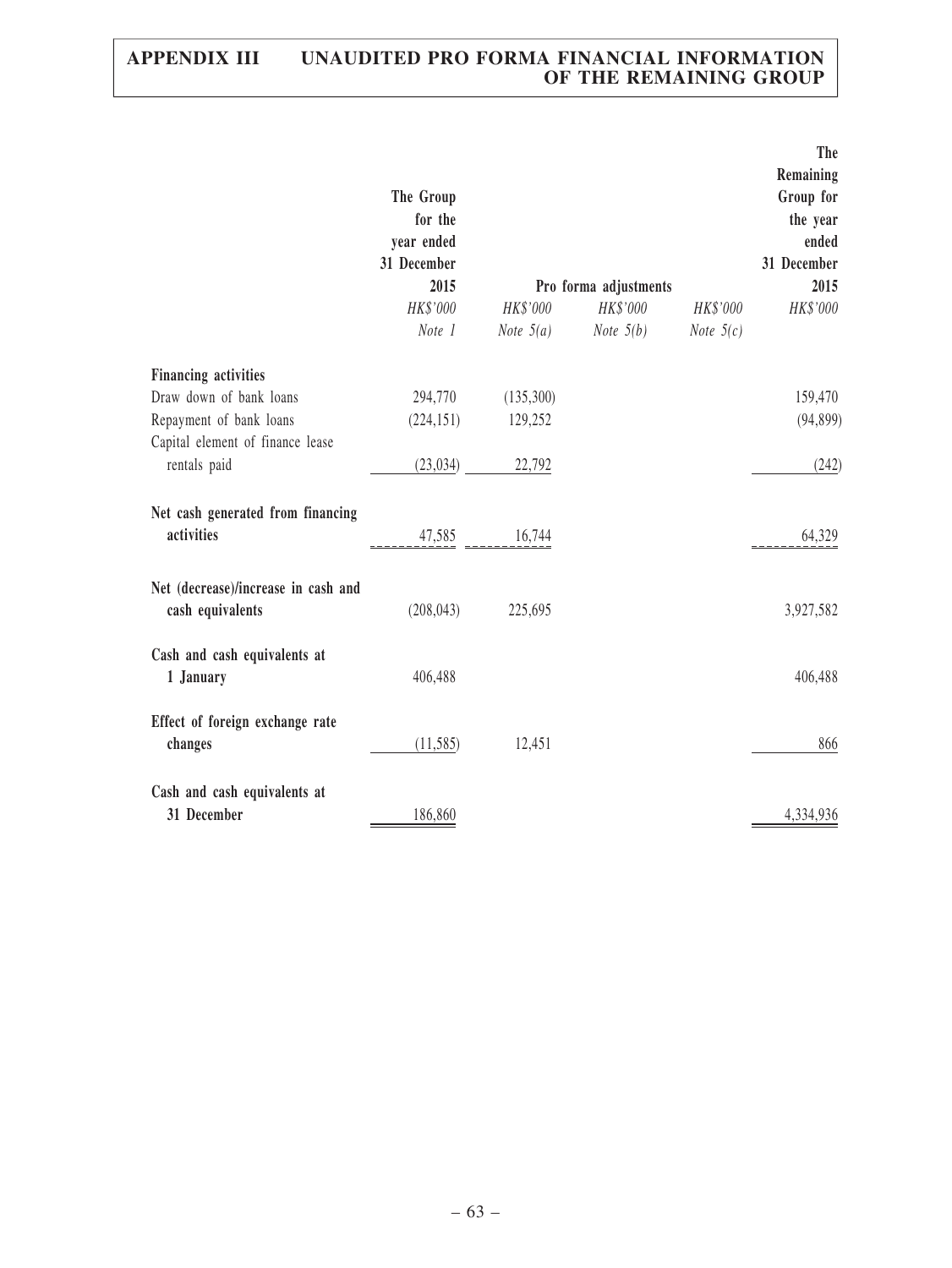#### Notes to the Unaudited Pro Forma Financial Information of the Remaining Group:

- 1. The amounts are extracted from the unaudited consolidated statement of financial position of the Group as at 30 June 2016 as set out in the Company's published interim report for the six months ended 30 June 2016, the audited consolidated income statement, the audited consolidated statement of comprehensive income and the audited consolidated statement of cash flows of the Group for the year ended 31 December 2015 as set out in the Company's published annual report for the year ended 31 December 2015.
- 2. The following pro forma adjustments have been made to the unaudited pro forma consolidated statement of financial position assuming the Disposal had taken place on 30 June 2016:
	- (a) The adjustment represents the exclusion of the assets and liabilities of the Target Group as if the Disposal had taken place on 30 June 2016. The balances are extracted from the unaudited financial information of the Target Group as at 30 June 2016.

Amounts due to the Remaining Group represent balances between the Remaining Group and the Target Group previously eliminated upon the preparation of the Group's consolidated financial statements for the six months ended 30 June 2016.

- (b) The adjustment represents the repayment of a loan after the completion of the Disposal, in an amount of approximately HK\$292,500,000 (denominated in RMB250,000,000 and for the purpose of this unaudited pro forma financial information, translated at the exchange rate of RMB1 to HK\$1.17) owed by the Target Group to Jiashi, pursuant to the Loan Repayment Agreement. The loan owed by the Target Group to Jiashi amounted to HK\$141,671,000 as at 30 June 2016, which differs from HK\$292,500,000 pursuant to the Loan Repayment Agreement. Accordingly, for the purpose of this unaudited pro forma consolidated statement of financial position, the loan repayment has been adjusted to HK\$141,671,000 assuming the Disposal had taken place on 30 June 2016.
- (c) The adjustment represents the de-recognition of non-controlling interests in the Target Group, amounting to HK\$10,989,000, as if the Disposal had taken place on 30 June 2016.
- (d) The adjustments represent:
	- (i) the Initial Consideration of approximately HK\$3,844,620,000 (denominated in RMB3,286,000,000 and for the purpose of this pro forma financial information, translated at the exchange rate of RMB1 to HK\$1.17), which will be subject to the following further adjustments:
		- (1) the addition or deduction of the Net Debt Adjustment Amount, determined by comparing the Net Debt Value in the Audited Accounts and the Net Debt Value in the Closing Accounts;
		- (2) the addition of the cash expenditure in respect of the investment in new cinema projects of the Target Group from 31 December 2016 to the Closing Date; and
		- (3) the deduction of the additional amount of consideration for the Xin Ye Shares that the Purchaser should pay pursuant to the Proposed Xin Ye Agreement if Closing occurs after 15 September 2017.

The Initial Consideration of HK\$3,844,620,000 is not adjusted for the above adjustments for the purpose of this unaudited pro forma financial information on the basis that:

(1) the calculation of the Net Debt Adjustment Amount involves financial information of the Target Group at future dates, which is not available at the time of preparation of this unaudited pro forma financial information;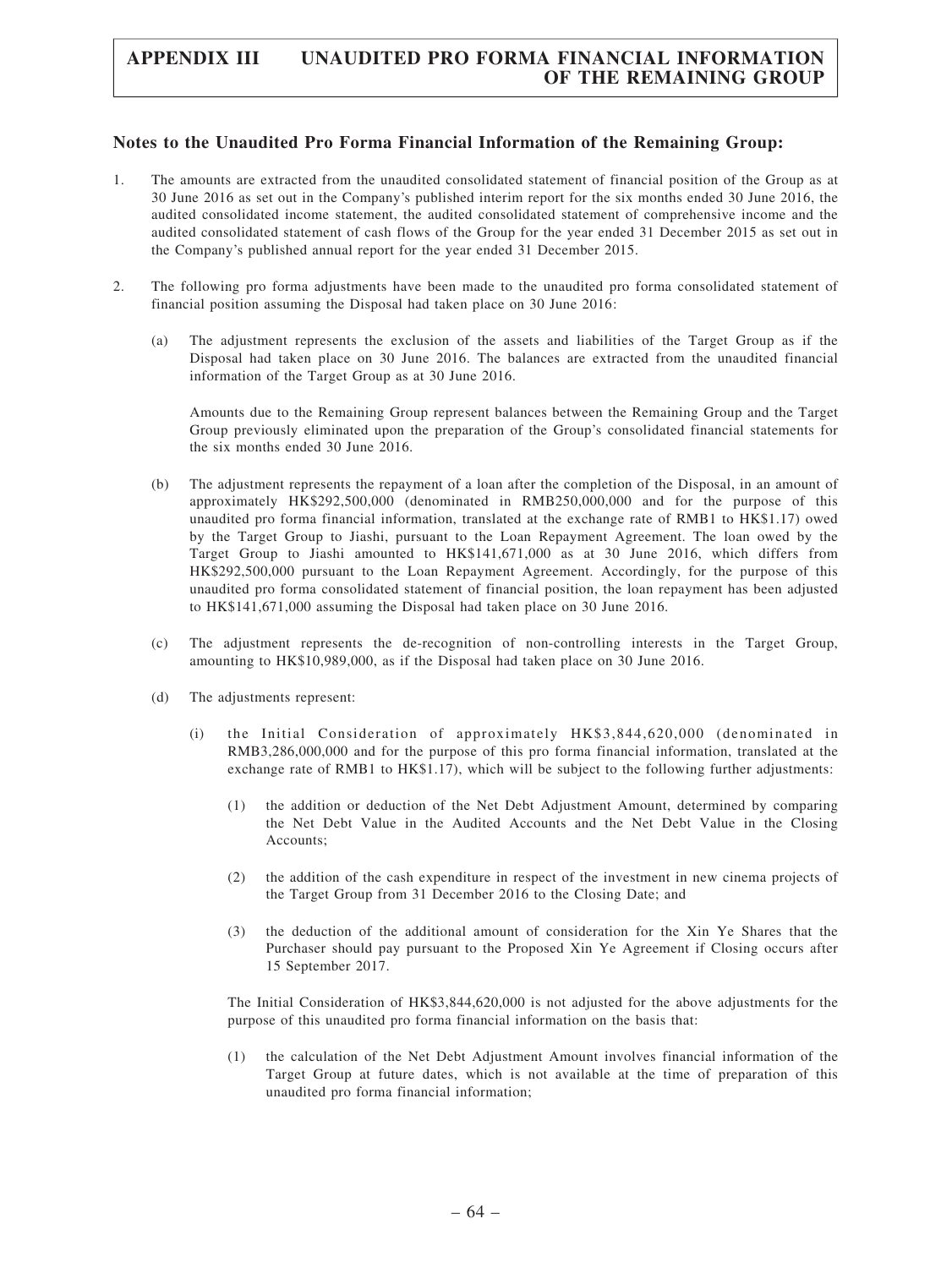- (2) no cash expenditure in respect of the investment in new cinema projects of the Target Group is expected from 31 December 2016 to the Closing Date; and
- (3) the Proposed Xin Ye Agreement relates to a deemed disposal of 7.41% of registered capital of OSGH (China) to Xin Ye for a consideration of RMB200,000,000, which was completed on 29 November 2016. No adjustment has been made to reflect the deemed disposal for the purpose of the unaudited pro forma consolidated statement of financial position as the transaction was completed subsequent to 30 June 2016.
- (ii) the estimated net gain on the Disposal as if it had taken place on 30 June 2016, which is calculated as follows:

|                                                                       | HK\$'000   |
|-----------------------------------------------------------------------|------------|
| Total consideration of the Disposal ( <i>Note</i> $2(d)(i)$ )         | 3,844,620  |
| Less: Net assets of the Target Group                                  |            |
| as at 30 June 2016 ( <i>Note</i> $(i)$ )                              | (6,728)    |
| Capitalisation of amounts due to the Remaining Group as at            |            |
| 30 June 2016 ( <i>Note (ii)</i> )                                     | (995, 920) |
| Estimated professional expenses directly attributable to the Disposal | (99, 450)  |
| Estimated tax effects in relation to the gain on the Disposal         |            |
| calculated at the applicable tax rates ( <i>Note (iii)</i> )          | (318, 106) |
| Estimated gain on the Disposal before release of exchange reserve     |            |
| attributable to the Target Group                                      | 2,424,416  |
| Release of exchange reserve attributable to the Target Group as of    |            |
| 30 June 2016                                                          | (2,360)    |
| Estimated net gain on the Disposal                                    | 2,422,056  |
|                                                                       |            |

#### Notes:

(i) Net assets of the Target Group as at 30 June 2016 attributable to the equity holders of the Target Company is calculated as follows:

|                                                                           | HK\$'000 |
|---------------------------------------------------------------------------|----------|
| Net assets of the Target Group as at 30 June 2016                         | 17.717   |
| Less: Non-controlling interest in the Target Group ( <i>Note</i> $2(c)$ ) | (10,989) |
| Net assets of the Target Group as at 30 June 2016 attributable to         |          |
| the equity holders of the Target Company                                  |          |

(ii) The capitalisation of the amounts due to the Remaining Group of approximately HK\$995,920,000 relates to fulfilment of one of the conditions precedent as stated in the Sale and Purchase Agreement. The remaining balance of HK\$141,671,000 due to the Remaining Group as at 30 June 2016 relates to a loan owed by the Target Group to Jiashi and is repaid pursuant to the Loan Repayment Agreement as set out in Note 2(b).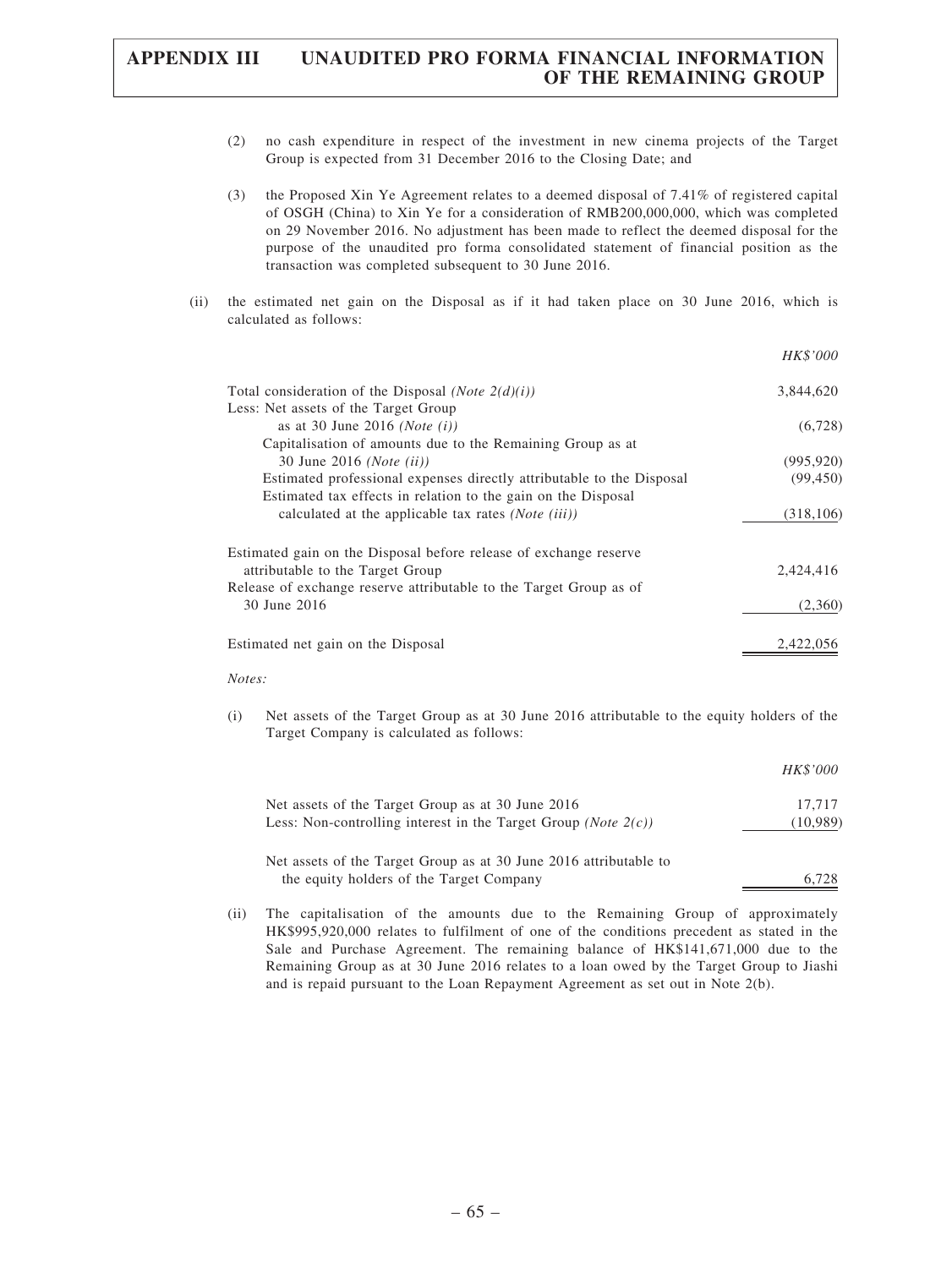(iii) The tax effects in relation to the gain on the Disposal are calculated as (i) the People's Republic of China enterprise income tax (''PRC EIT'') of HK\$314,262,000 based on the tax rate of 10% on the total consideration of the Disposal less the cost of equity interest of approximately HK\$702,000,000 (denominated in RMB600,000,000 and for the purpose of this unaudited pro forma financial information, translated at the exchange rate of RMB1 to HK\$1.17) of OSGH (China) indirectly held by the Vendor as at 30 June 2016; and (ii) Hong Kong stamp duty of approximately HK\$3,844,000, estimated based on the tax rate of  $0.1\%$  on the total consideration of the Disposal in relation to the transfer of equity interest in the Target Company.

The net cash receipt from the Disposal of HK\$3,741,326,000 represents the receipt of the Initial Consideration of HK\$3,844,620,000 less the payments of professional expenses of HK\$99,450,000 and Hong Kong stamp duty of HK\$3,844,000.

The actual financial effects of the Disposal are to be determined based on the consideration and the carrying amount of net assets of the Target Group at the completion date and are therefore subject to change upon the actual completion of the Disposal.

- 3. The following pro forma adjustments have been made to the unaudited pro forma consolidated income statement assuming the Disposal had taken place on 1 January 2015:
	- (a) The adjustment represents the exclusion of operating results of the Target Group for the year ended 31 December 2015 as if the Disposal had been completed on 1 January 2015. The amounts are extracted from the unaudited financial information of the Target Group for the year ended 31 December 2015.
	- (b) The adjustment represents the estimated gain on the Disposal assuming the Disposal had taken place on 1 January 2015.

|                                                                                             | HK\$'000   |
|---------------------------------------------------------------------------------------------|------------|
| Total consideration of the Disposal ( <i>Note</i> $(i)$ )                                   | 4,041,780  |
| Less: Net assets of the Target Group as at 1 January 2015 ( <i>Note (ii)</i> )              | (260, 718) |
| Capitalisation of amounts due to the Remaining Group as at                                  |            |
| 1 January 2015                                                                              | (939, 832) |
| Estimated professional expenses directly attributable to the Disposal ( <i>Note</i> $(i)$ ) | (104, 550) |
| Estimated tax effects in relation to the gain on the Disposal calculated at                 |            |
| the applicable tax rates ( <i>Note</i> $(i)$ )                                              | (334, 420) |
| Estimated gain on the Disposal before release of exchange reserve                           |            |
| attributable to the Target Group                                                            | 2,402,260  |
| Release of exchange reserve attributable to the Target Group as at                          |            |
| 1 January 2015                                                                              | 35,343     |
| Estimated net gain on the Disposal                                                          | 2,437,603  |

Notes:

(i) The total consideration of the Disposal and the estimated tax effects in relation to the gain on the Disposal for the purpose of the unaudited consolidated pro forma consolidated income statement and the unaudited consolidated pro forma statement of cash flows are determined on the same bases as those for the unaudited consolidated pro forma statement of financial position as set out in Note 2(d) above except that the consideration denominated in RMB3,286,000,000, the professional expenses directly attributable to the Disposal and the related PRC EIT are translated at the exchange rate of RMB1 to HK\$1.23.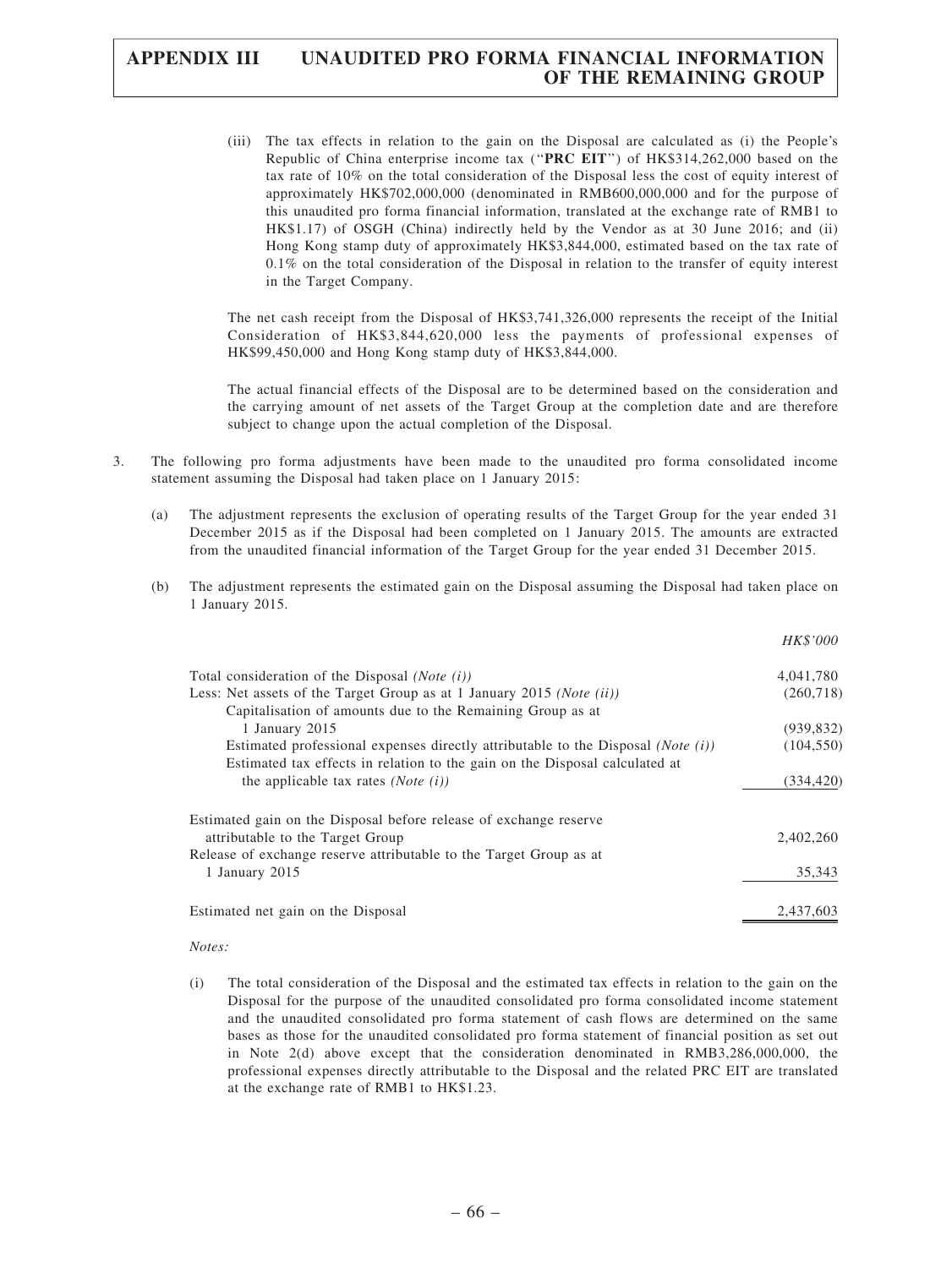(ii) Net assets of the Target Group as at 1 January 2015 attributable to the equity holders of the Target Company is calculated as follows:

|                                                                     | HK\$'000  |
|---------------------------------------------------------------------|-----------|
| Net assets of the Target Group as at 1 January 2015                 | 271,901   |
| Less: Non-controlling interest in the Target Group                  | (11, 183) |
| Net assets of the Target Group as at 1 January 2015 attributable to |           |
| the equity holders of the Target Company                            | 260.718   |

(iii) The capitalisation of the amounts due to the Remaining Group of approximately HK\$939,832,000 as at 1 January 2015 relates to fulfilment of one of the conditions precedent as stated in the Sale and Purchase Agreement. The remaining balance of HK\$31,343,000 due to the Remaining Group as at 1 January 2015 relates to a loan owed by the Target Group to Jiashi and is repaid pursuant to the Loan Repayment Agreement as set out in Note 2(b).

The actual financial effects of the Disposal are to be determined based on the consideration and the carrying amount of net assets of the Target Group at the completion date and are therefore subject to change upon the actual completion of the Disposal.

- 4. The following pro forma adjustment has been made to the unaudited pro forma consolidated statement of comprehensive income assuming the Disposal had taken place on 1 January 2015:
	- (a) The adjustment represents the exclusion of operating results of the Target Group for the year ended 31 December 2015 as if the Disposal had been completed on 1 January 2015. The amounts are extracted from the unaudited financial information of the Target Group for the year ended 31 December 2015.
	- (b) According to the Group's accounting policy, the results of foreign operations are translated into Hong Kong dollars at the exchange rates approximating the foreign exchange rates ruling at the dates of the transactions. Statement of financial position items are translated into Hong Kong dollars at the closing foreign exchange rates at the end of each reporting period. The resulting exchange differences are recognised in other comprehensive income and accumulated separately in equity in the exchange reserve.

On disposal of a foreign operation, the cumulative amount of the exchange differences relating to that foreign operation is reclassified from equity to profit or loss when the profit or loss on disposal is recognised. The adjustments represent the cumulative amount of the exchange differences relating to the Target Group reclassified to profit or loss as if the Disposal had been completed on 1 January 2015.

- 5. The following pro forma adjustments have been made to the unaudited pro forma consolidated statement of cash flows assuming the Disposal had taken place on 1 January 2015:
	- (a) The adjustment represents the exclusion of cash flows of the Target Group for the year ended 31 December 2015 as if the Disposal had been completed on 1 January 2015. The amounts are extracted from the unaudited financial information of the Target Group for the year ended 31 December 2015.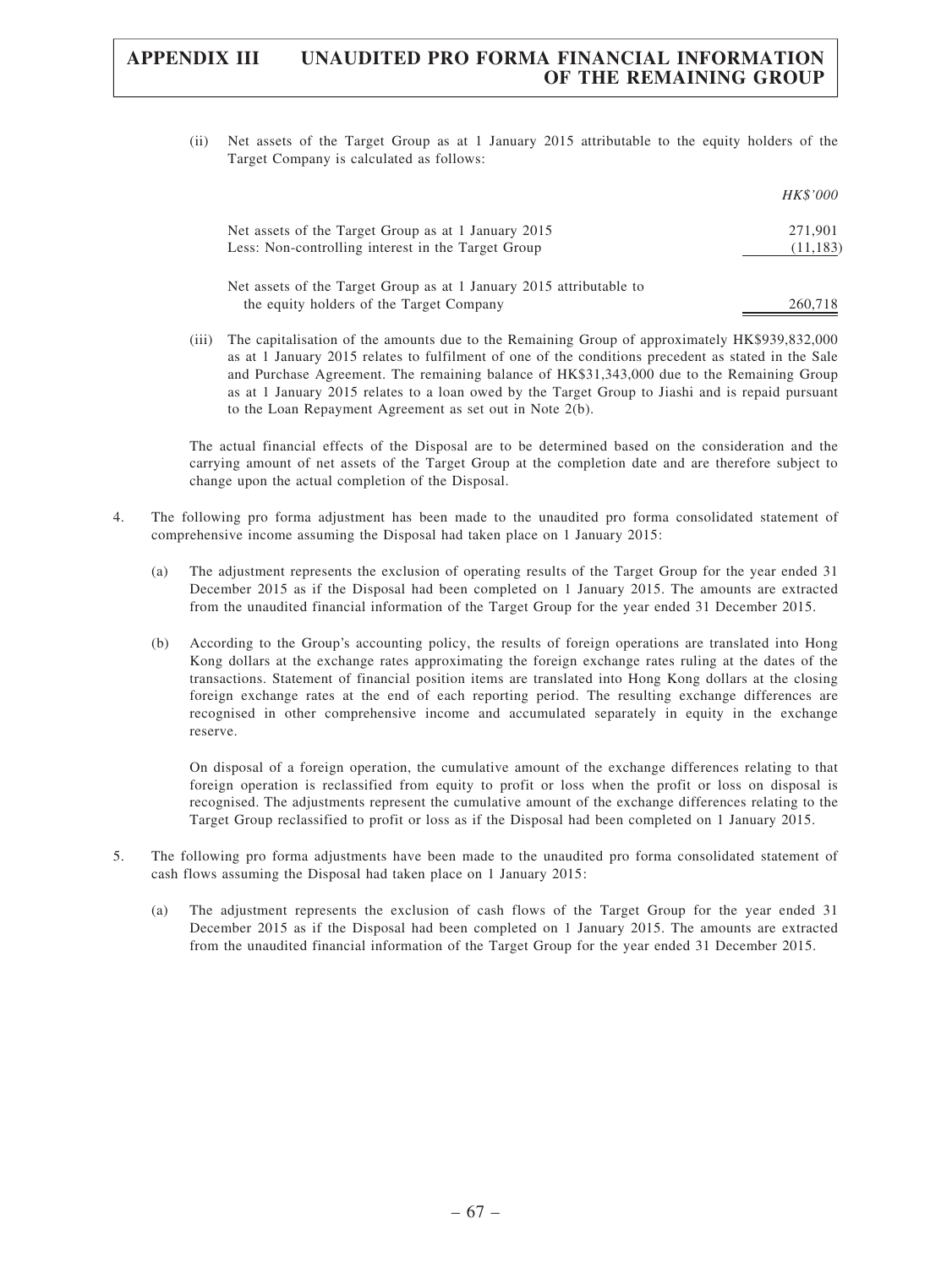(b) The adjustment represents the net cash flow from the Disposal as if the Disposal had taken place on 1 January 2015.

|                                                                                                                | <i>HK\$'000</i>       |
|----------------------------------------------------------------------------------------------------------------|-----------------------|
| Total consideration of the Disposal ( <i>Note</i> $3(b)$ )                                                     | 4,041,780             |
| Less: Estimated professional expenses directly attributable to the Disposal<br>Payment of Hong Kong stamp duty | (104, 550)<br>(4,042) |
| Estimated net proceeds from the Disposal                                                                       | 3.933.188             |
| Less: Cash and cash equivalents held by the Target Group as at 1 January 2015                                  | (365, 496)            |
| Add: Receipt of repayment of loan from the Target Group (Note)                                                 | 307,500               |
| Net cash proceeds from completion of the Disposal                                                              | 3,875,192             |

Note: The receipt relates to repayment of loan from the Target Group of RMB250,000,000 as set out in Note 2(b), translated at the exchange rate of RMB1 to HK\$1.23.

The actual financial effects of the Disposal are to be determined based on the consideration and the carrying amount of net assets of the Target Group at the completion date and are therefore subject to change upon the actual completion of the Disposal.

- (c) The adjustment represents the elimination of the intragroup cash flows of HK\$34,738,000 between the Remaining Group and the Target Group for the year ended 31 December 2015, as the Target Group is no longer a subsidiary of the Remaining Group after completion of the Disposal.
- 6. All the above adjustments in respect of the unaudited pro forma consolidated income statement, the unaudited pro forma consolidated statement of comprehensive income and the unaudited pro forma consolidated statement of cash flows above are not expected to have a continuing effect on the Remaining Group.
- 7. No adjustment has been made to reflect any trading results or other transaction of the Group entered into subsequent to 30 June 2016 for the unaudited pro forma consolidated statement of financial position and 1 January 2015 for the unaudited pro forma consolidated income statement, the unaudited pro forma consolidated statement of comprehensive income and the unaudited pro forma consolidated statement of cash flows.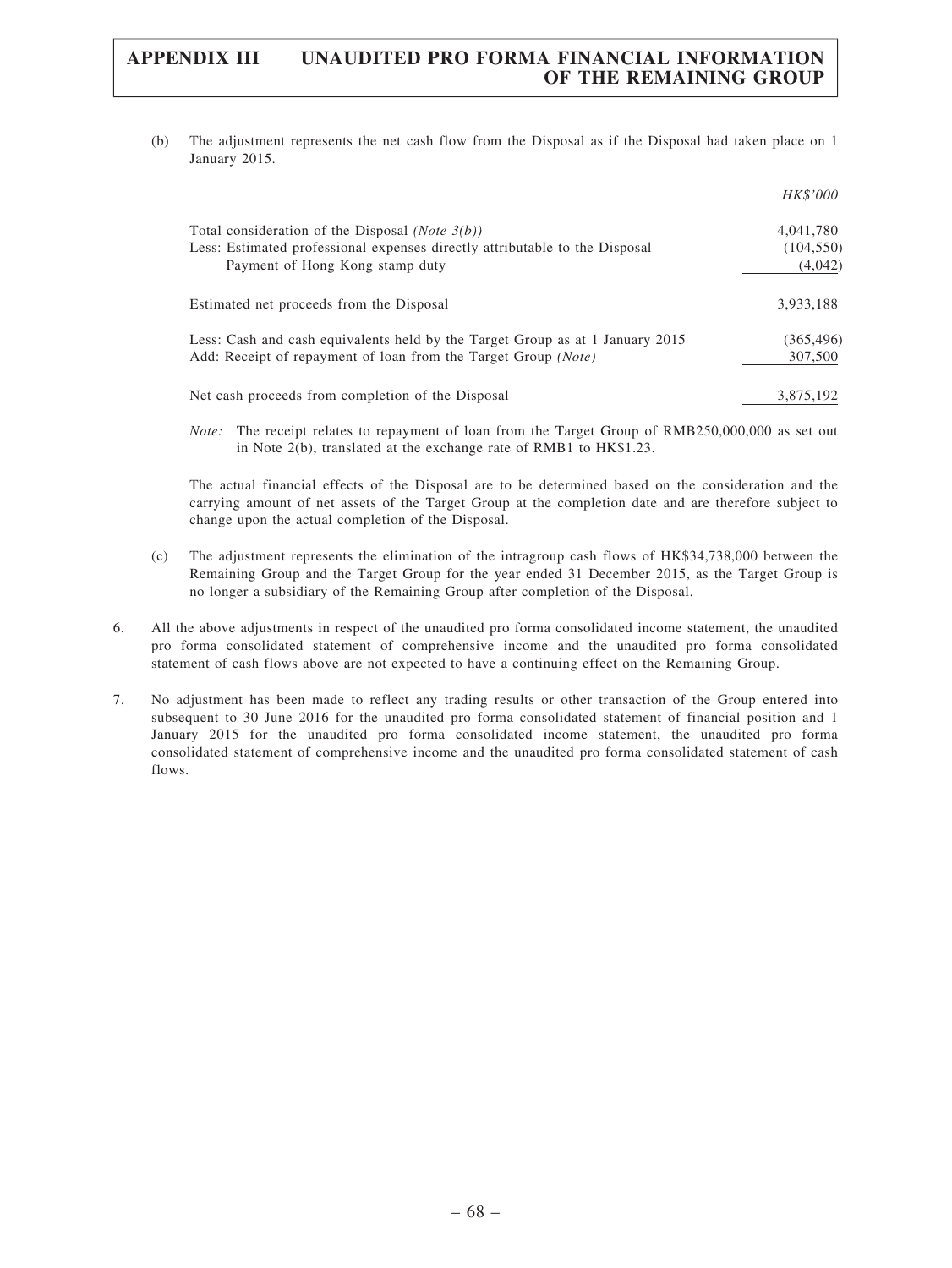## (B) INDEPENDENT REPORTING ACCOUNTANTS' ASSURANCE REPORT ON THE COMPILATION OF UNAUDITED PRO FORMA FINANCIAL INFORMATION

The following is the text of a report received from the reporting accountants, KPMG, Certified Public Accountants, Hong Kong, in respect of the Group's pro forma financial information for the purpose in this circular.



8th Floor Prince's Building 10 Chater Road Central Hong Kong

13 March 2017

## INDEPENDENT REPORTING ACCOUNTANTS' ASSURANCE REPORT ON THE COMPILATION OF UNAUDITED PRO FORMA FINANCIAL INFORMATION

### To the Directors of Orange Sky Golden Harvest Entertainment (Holdings) Limited

We have completed our assurance engagement to report on the compilation of pro forma financial information of Orange Sky Golden Harvest Entertainment (Holdings) Limited (the ''Company'') and its subsidiaries (collectively the ''Group'') by the directors of the Company (the ''Directors'') for illustrative purposes only. The pro forma financial information consists of the unaudited pro forma consolidated statement of financial position as at 30 June 2016 and the unaudited pro forma consolidated income statement, the unaudited pro forma consolidated statement of comprehensive income and the unaudited pro forma consolidated statement of cash flows for the year ended 31 December 2015 and related notes as set out in Part A of Appendix III to the circular dated 13 March 2017 (the ''Circular'') issued by the Company. The applicable criteria on the basis of which the Directors have compiled the pro forma financial information are described in Part A of Appendix III to the Circular.

The pro forma financial information has been compiled by the Directors to illustrate the impact of the Disposal (as defined in the Circular) on the Group's financial position as at 30 June 2016 and the Group's financial performance and cash flows for the year ended 31 December 2015 as if the Disposal had taken place at 30 June 2016 and 1 January 2015 respectively. As part of this process, information about the Group's financial position as at 30 June 2016 has been extracted by the Directors from the interim financial report for the six months ended 30 June 2016, on which a review report has been published. Information about the Group's financial performance and cash flows for the year ended 31 December 2015 has been extracted by the Directors from the consolidated financial statements of the Group for the year ended 31 December 2015, on which an audit report has been published.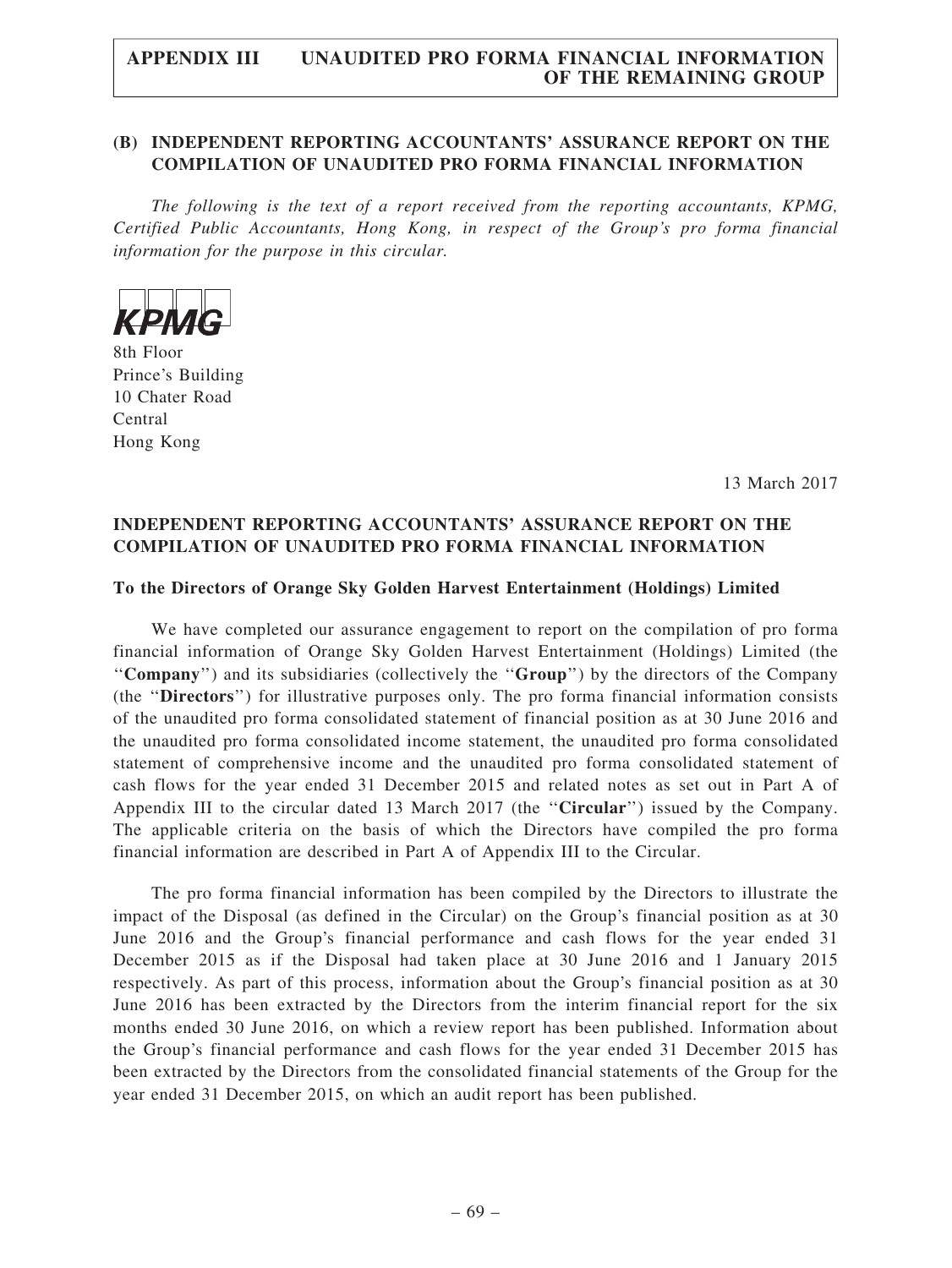#### Directors' Responsibilities for the Pro Forma Financial Information

The Directors are responsible for compiling the pro forma financial information in accordance with paragraph 4.29 of the Rules Governing the Listing of Securities on The Stock Exchange of Hong Kong Limited (the "Listing Rules") and with reference to Accounting Guideline 7 ''Preparation of Pro Forma Financial Information for Inclusion in Investment Circulars'' (''AG 7'') issued by the Hong Kong Institute of Certified Public Accountants (''HKICPA'').

### Our Independence and Quality Control

We have complied with the independence and other ethical requirements of the Code of Ethics for Professional Accountants issued by the HKICPA, which is founded on fundamental principles of integrity, objectivity, professional competence and due care, confidentiality and professional behaviour.

The firm applies Hong Kong Standard on Quality Control 1 and accordingly maintains a comprehensive system of quality control including documented policies and procedures regarding compliance with ethical requirements, professional standards and applicable legal and regulatory requirements.

## Reporting Accountants' Responsibilities

Our responsibility is to express an opinion, as required by paragraph 4.29(7) of the Listing Rules on the pro forma financial information and to report our opinion to you. We do not accept any responsibility for any reports previously given by us on any financial information used in the compilation of the pro forma financial information beyond that owed to those to whom those reports were addressed by us at the dates of their issue.

We conducted our engagement in accordance with Hong Kong Standard on Assurance Engagements (''HKSAE'') 3420 ''Assurance Engagements to Report on the Compilation of Pro Forma Financial Information Included in a Prospectus'' issued by the HKICPA. This standard requires that the reporting accountants plan and perform procedures to obtain reasonable assurance about whether the Directors have compiled the pro forma financial information in accordance with paragraph 4.29 of the Listing Rules, and with reference to AG 7 issued by the HKICPA.

For purpose of this engagement, we are not responsible for updating or reissuing any reports or opinions on any historical financial information used in compiling the pro forma financial information, nor have we, in the course of this engagement, performed an audit or review of the financial information used in compiling the pro forma financial information.

The purpose of pro forma financial information included in an investment circular is solely to illustrate the impact of a significant event or transaction on the unadjusted financial information of the Group as if the event had occurred or the transaction had been undertaken at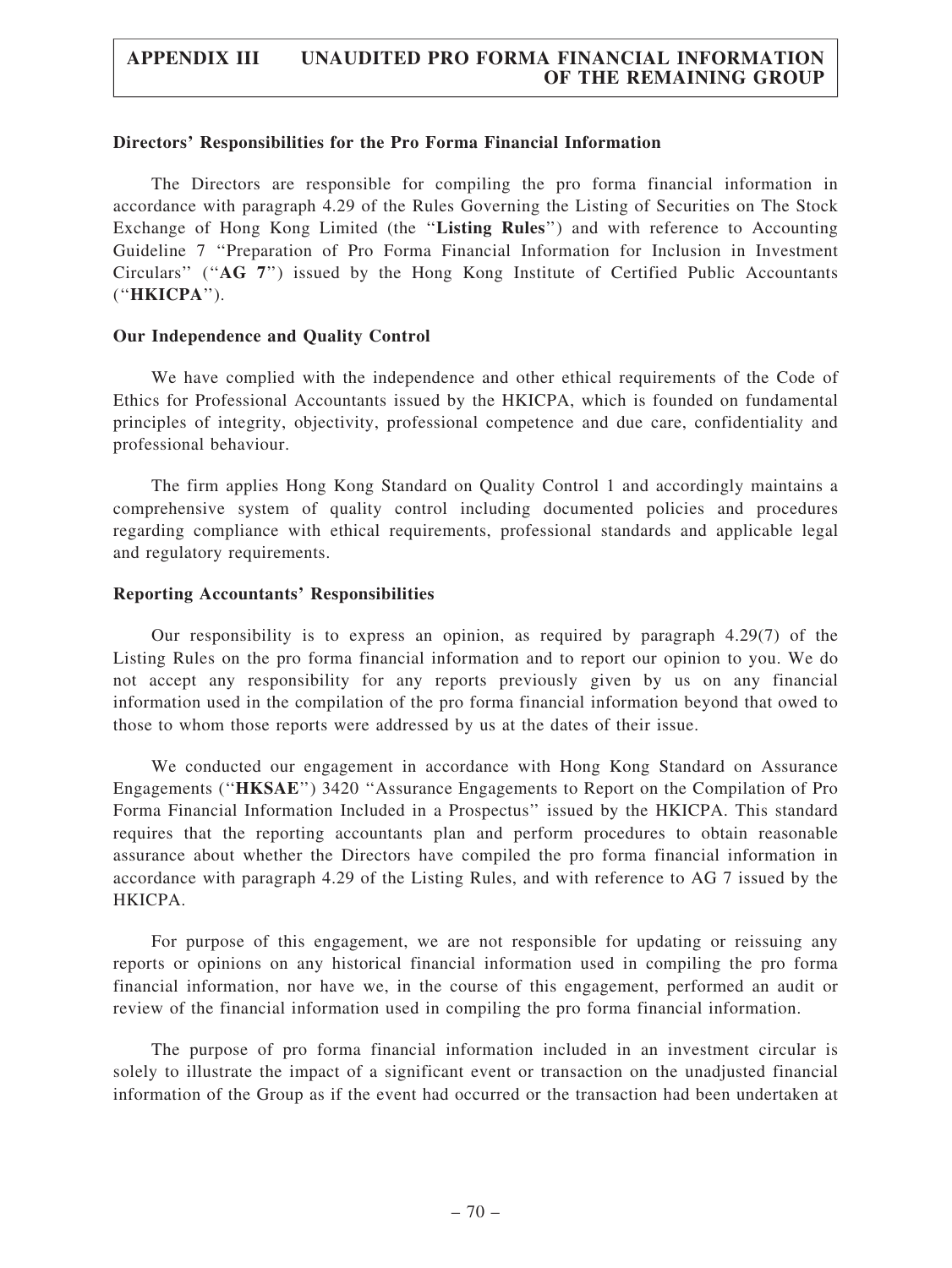# APPENDIX III UNAUDITED PRO FORMA FINANCIAL INFORMATION OF THE REMAINING GROUP

an earlier date selected for purposes of the illustration. Accordingly, we do not provide any assurance that the actual outcome of the events or transactions at 30 June 2016 or 1 January 2015 would have been as presented.

A reasonable assurance engagement to report on whether the pro forma financial information has been properly compiled on the basis of the applicable criteria involves performing procedures to assess whether the applicable criteria used by the Directors in the compilation of the pro forma financial information provide a reasonable basis for presenting the significant effects directly attributable to the event or transaction, and to obtain sufficient appropriate evidence about whether:

- . the related pro forma adjustments give appropriate effect to those criteria; and
- . the pro forma financial information reflects the proper application of those adjustments to the unadjusted financial information.

The procedures selected depend on the reporting accountants' judgement, having regard to the reporting accountants' understanding of the nature of the Group, the event or transaction in respect of which the pro forma financial information has been compiled, and other relevant engagement circumstances. The engagement also involves evaluating the overall presentation of the pro forma financial information.

We believe that the evidence we have obtained is sufficient and appropriate to provide a basis for our opinion.

## Opinion

In our opinion:

- (a) the pro forma financial information has been properly compiled on the basis stated;
- (b) such basis is consistent with the accounting policies of the Group; and
- (c) the adjustments are appropriate for the purposes of the pro forma financial information as disclosed pursuant to paragraph 4.29(1) of the Listing Rules.

KPMG Certified Public Accountants Hong Kong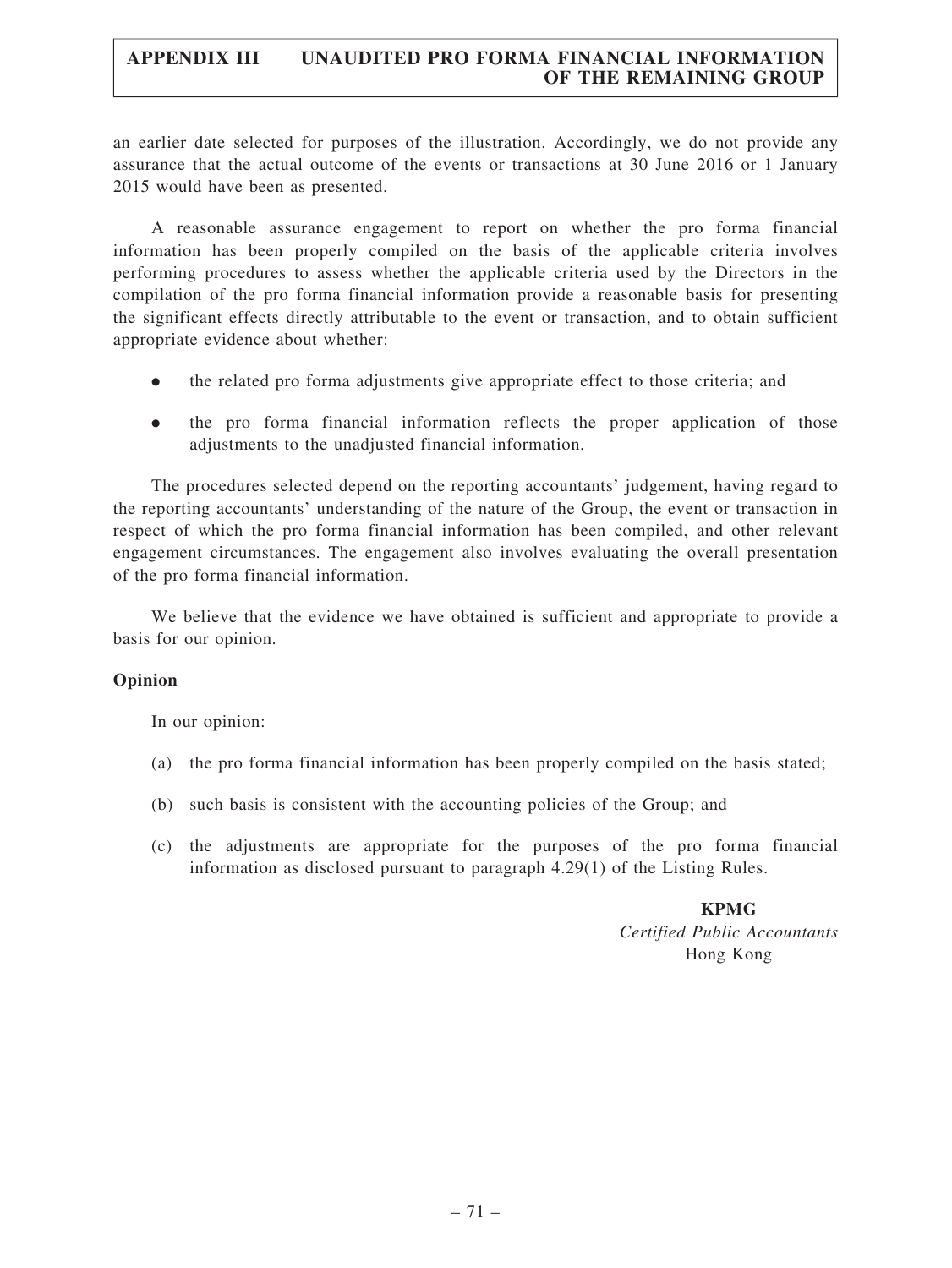The following are the particulars of the two Directors to retire, and proposed to be reelected at the SGM:

### (1) Ms. Chow Sau Fong, Fiona (proposed to be re-elected as an Executive Director of the Company)

Ms. Chow, aged 44, has been an Executive Director of the Company since 3 June 2016. She has been appointed as chief operating officer ("COO") of the Group since 24 April 2015 and is responsible for managing the exhibition businesses of the Group in all territories. She has also been assigned as the special assistant to Chairman of the Company since 1 October 2010 and appointed as director of certain subsidiaries of the Company. Formerly, Ms. Chow was appointed as an Executive Director when she first joined the Group on 30 October 2007. She had also held the position of chief financial officer ("CFO") of the Company between 1 January 2008 and 31 December 2008. On 22 September 2009, Ms. Chow had been appointed as COO of the Company and she resigned thereafter as Executive Director and COO of the Company with effect from 23 August 2010 for personal reasons. On the same day, she was redesignated as the managing director of the China operation of the Company, which has focused on the development of theatrical exhibition business in China and subsequently she resigned from the position with effect from 30 September 2010.

Ms. Chow holds an M.B.A in Finance and Entrepreneurial Management from the Wharton Business School at the University of Pennsylvania, and a B.A. (Honors) in Business Administration from the Chinese University of Hong Kong.

Ms. Chow has entered into a service agreement with the Company as an Executive Director of the Company and the COO of the Group for a term of 3 years with effect from 3 June 2016 to 2 June 2019 (''Service Agreement''). Under the Service Agreement, Ms. Chow is entitled to receive an annual salary of HKD2,000,000 together with discretionary bonus and share options. The discretionary bonus will be determined at the Company's discretion by reference to her individual performance, the Company's performance and the Company's remuneration policy and subject to the approval by the Board. Additionally, Ms. Chow is interested in outstanding options granted to her under share option scheme of the Company adopted on 11 November 2009 entitling her to subscribe for 27,400,000 shares. The Company may also grant share options from time to time to Ms. Chow as an incentive for her services during the term, provided that the maximum total number of share options granted to Ms. Chow during the term shall not be more than 1% of the entire issued share capital of the Company. The number of share options granted to Ms. Chow shall be subject to the approval by the Board. The emolument of Ms. Chow is determined by reference to industry norm and market conditions and with reference to her duties and responsibilities with the Company.

Ms. Chow is subject to retirement by rotation and re-election at the general meetings of the Company in accordance with the provisions of the bye-laws of the Company (the ''Byelaws''). Ms. Chow will not receive any remuneration in her capacity as an Executive Director under the Service Agreement.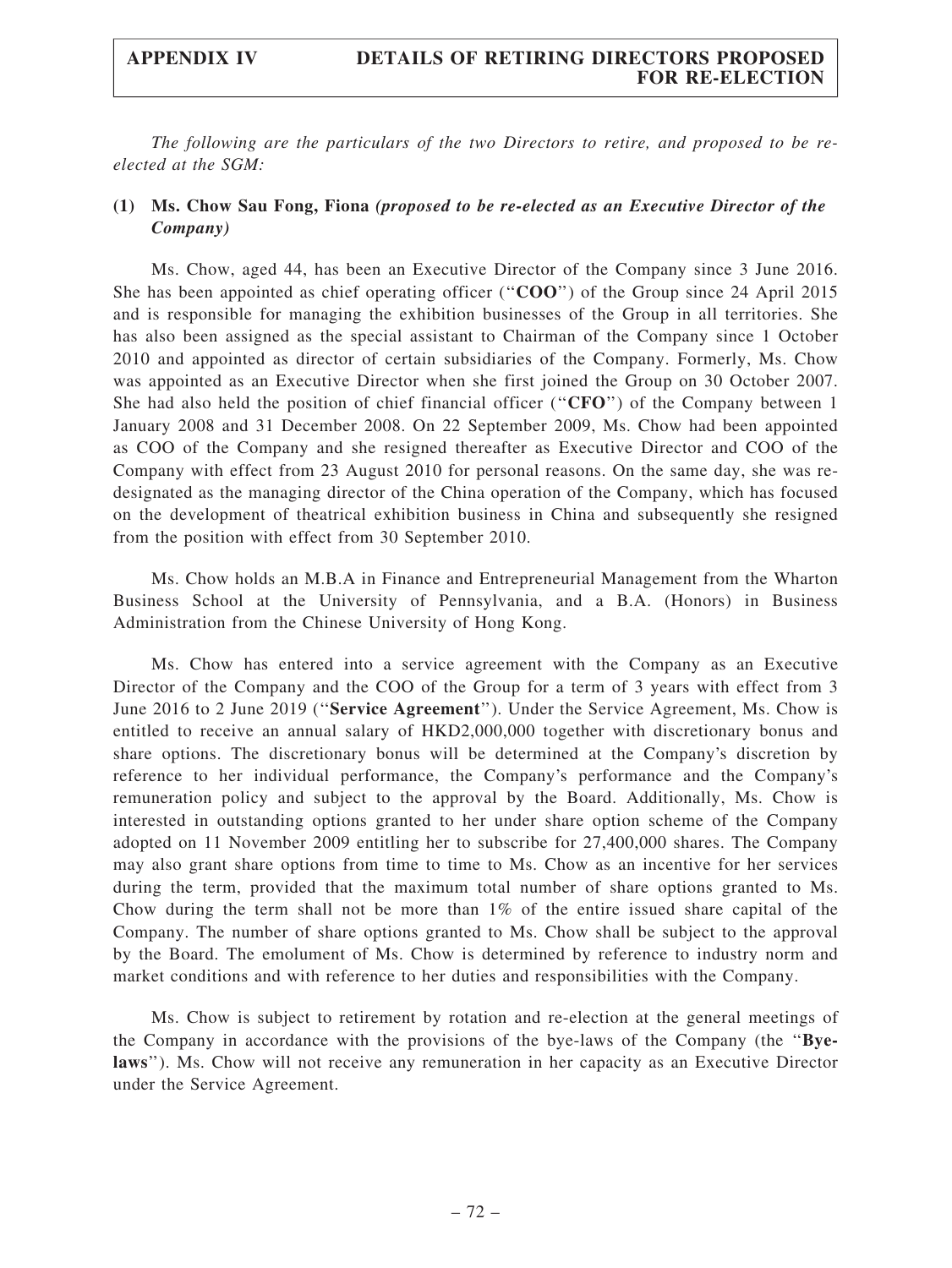Save as disclosed herein, as at the Latest Practicable Date, (a) Ms. Chow has not held any directorship in other listed companies in the last three years and does not hold any other positions with the Company or other members of the Group; (b) Ms. Chow does not have any relationship with any directors, senior management or substantial or controlling shareholders of the Company; (c) there are no other matters concerning Ms. Chow that need to be brought to the attention of the shareholders of the Company nor any information to be disclosed pursuant to the requirements of Rule  $13.51(2)(h)-(v)$  of the Listing Rules; and (d) Ms. Chow does not have any option or interests in the ordinary shares of the Company within the meaning of Part XV of the SFO.

# (2) Mr. Fung Chi Man, Henry (proposed to be re-elected as an Independent Non-executive Director of the Company)

Mr. Fung, aged 48, has been an Independent Non-executive Director of the Company since 3 June 2016. He has over twenty years of experience in the legal profession. He is a partner of Holman Fenwick Willan (''HFW'') since 1999 and the chief representative of the Shanghai Office of Holman Fenwick Willan LLP. Mr. Fung obtained a degree of Bachelor of Laws and a Postgraduate Certificate in Laws from the University of Hong Kong. He also has a PRC law degree from the China University of Political Science and Law. Mr. Fung is currently a practicing solicitor of the High Courts of Hong Kong and England & Wales. Mr. Fung is also a notary public and a China-appointed attesting officer in Hong Kong. Besides, Mr. Fung is also a civil celebrant of marriages, an HKIAC arbitrator, a member of the Solicitors Disciplinary Tribunal and a chairman of the Appeal Tribunal Panel (Buildings) in Hong Kong.

Mr. Fung has entered into a letter of appointment with the Company commencing from 3 June 2016 for his appointment as an Independent Non-executive Director. He will not have a fixed term of service and will be subject to retirement by rotation and re-election at the general meetings of the Company in accordance with the provisions of the Bye-laws. Mr. Fung is entitled to a Director's fee in the amount of HK\$200,000 per annum (or a pro rata amount for the duration of his directorship for an incomplete year) plus a fee of HK\$10,000 per regular Board meeting attended which is determined by reference to his duties as an Independent Nonexecutive Director and a member of the Audit Committee.

Save as disclosed herein, as at the date of Latest Practicable Date, (a) Mr. Fung has not held any directorship in other listed companies in the last three years and does not hold any other positions with the Company or other members of the Group; (b) Mr. Fung does not have any relationship with any directors, senior management or substantial or controlling shareholders of the Company; (c) there are no other matters concerning Mr. Fung that need to be brought to the attention of the shareholders of the Company nor any information to be disclosed pursuant to the requirements of Rule  $13.51(2)(h)-(v)$  of the Listing Rules; and (d) Mr. Fung does not have any interests in the ordinary shares of the Company within the meaning of Part XV of the SFO.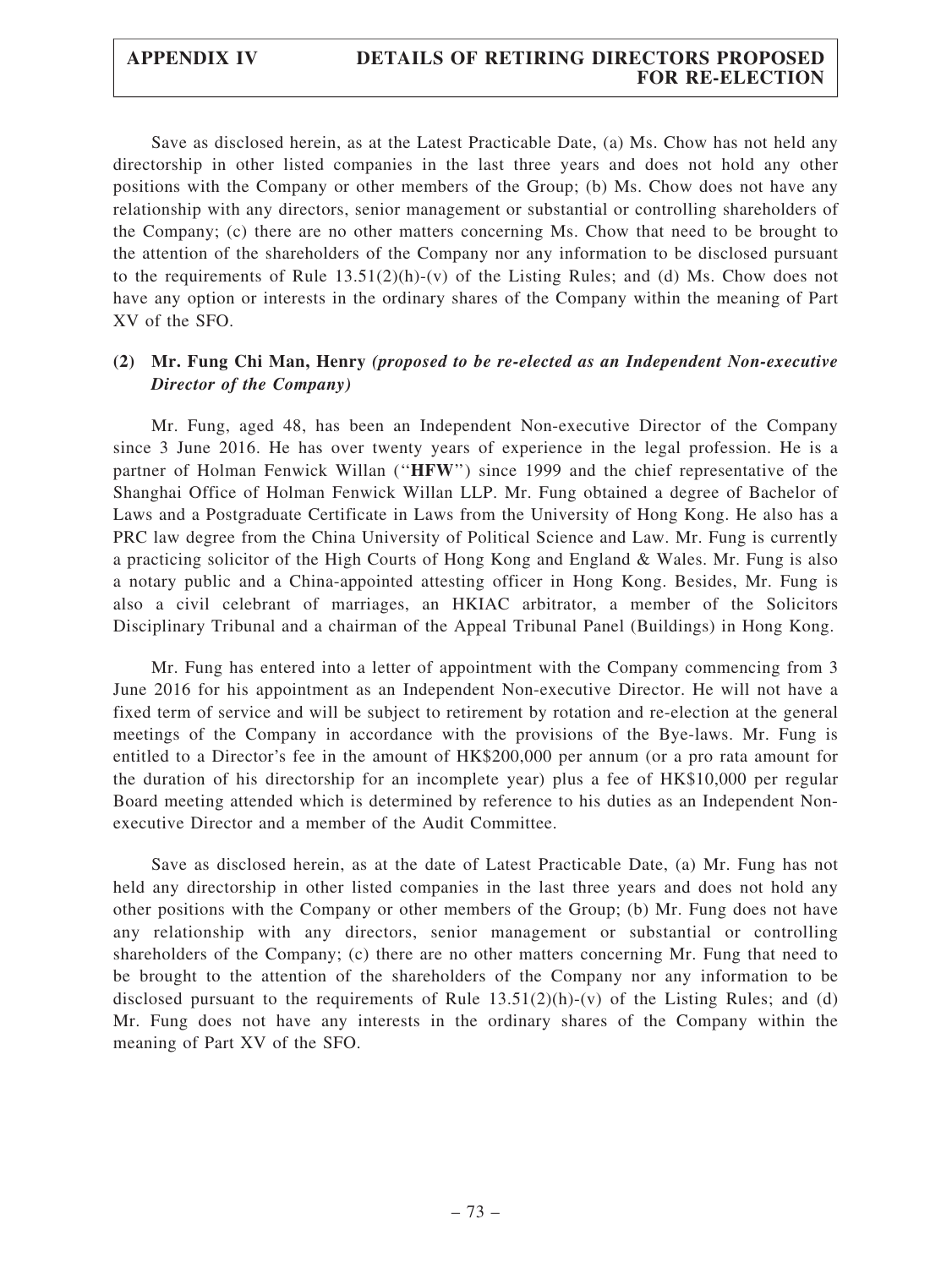#### 1. RESPONSIBILITY STATEMENT

This circular, for which the Directors collectively and individually accept full responsibility, includes particulars given in compliance with the Listing Rules for the purpose of giving information with regard to the Company. The Directors, having made all reasonable enquiries, confirm that to the best of their knowledge and belief the information contained in this circular is accurate and complete in all material respects and not misleading or deceptive, and there are no other matters the omission of which would make any statement herein or this circular misleading.

#### 2. DISCLOSURE OF INTERESTS IN SECURITIES

### 2.1 Interests and short positions of Directors and chief executive in shares and debentures

As at the Latest Practicable Date, the interests and short positions of the Directors and the chief executive of the Company in the Shares, underlying Shares or debentures of the Company or any of its associated corporations (within the meaning of Part XV of the SFO) which were required (i) to be notified to the Company and the Stock Exchange pursuant to Divisions 7 and 8 of Part XV of the SFO (including interests and short positions which they were taken or deemed to have under such provisions of the SFO); or (ii) pursuant to section 352 of the SFO, to be entered in the register referred to therein; or (iii) to be notified to the Company and the Stock Exchange pursuant to the Model Code for Securities Transactions by Directors of Listed Companies contained in the Listing Rules, were as follows:

| Name of Director/<br><b>Chief Executive</b> | Capacity                                  | <b>Note</b>  | Number of<br>Shares held | Number of<br>underlying<br><b>Shares</b> | <b>Total</b><br>Number of<br>Shares and<br>underlying<br><b>Shares</b> | *Approximate<br>percentage of<br>Shares and<br>underlying<br>Shares in the<br>issued share<br>capital of the<br>Company |
|---------------------------------------------|-------------------------------------------|--------------|--------------------------|------------------------------------------|------------------------------------------------------------------------|-------------------------------------------------------------------------------------------------------------------------|
| Wu Kebo                                     | Interest of<br>controlled<br>corporations | $\mathbf{1}$ | 1,723,894,068<br>(L)     |                                          | $-1,723,894,068$<br>(L)                                                | 62.85%                                                                                                                  |
|                                             | Beneficial owner                          | 1            | 117,775,000<br>(L)       |                                          | 117,775,000<br>(L)                                                     | 4.29%                                                                                                                   |
| Wu Keyan                                    | Beneficial owner                          | 2            | 500,000<br>(L)           | 2,000,000<br>(L)                         | 2,500,000<br>(L)                                                       | $0.09\%$                                                                                                                |
| Li Pei Sen                                  | Beneficial owner                          | 2            | 200,000<br>(L)           | 27,200,000<br>(L)                        | 27,400,000<br>(L)                                                      | 1.00%                                                                                                                   |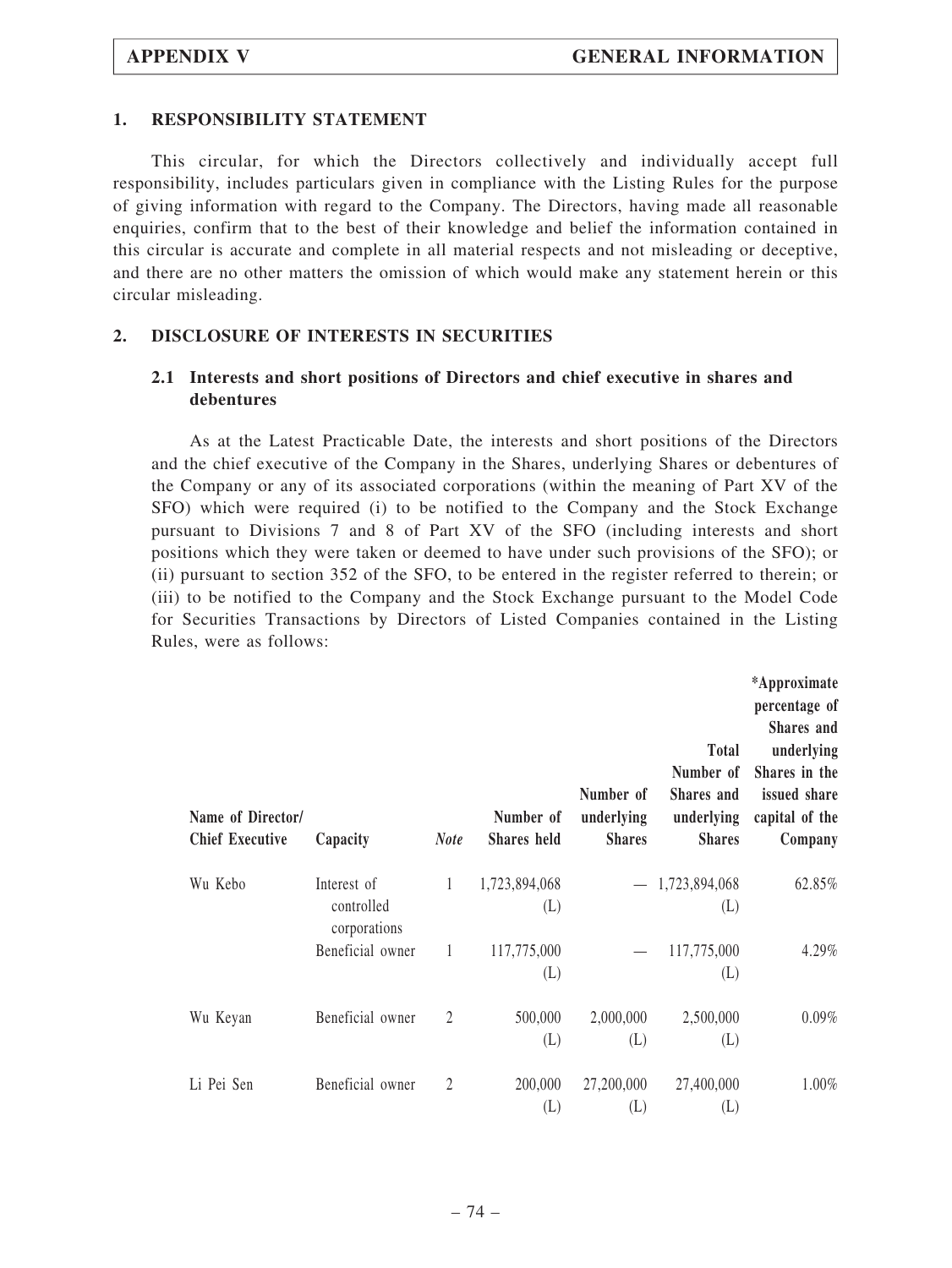| Name of Director/<br><b>Chief Executive</b> | Capacity         | <b>Note</b> | Number of<br>Shares held | Number of<br>underlying<br><b>Shares</b> | <b>Total</b><br>Number of<br>Shares and<br>underlying<br><b>Shares</b> | *Approximate<br>percentage of<br>Shares and<br>underlying<br>Shares in the<br>issued share<br>capital of the<br>Company |
|---------------------------------------------|------------------|-------------|--------------------------|------------------------------------------|------------------------------------------------------------------------|-------------------------------------------------------------------------------------------------------------------------|
| Leung Man Kit                               | Beneficial owner |             | 370,000<br>(L)           |                                          | 370,000<br>(L)                                                         | 0.01%                                                                                                                   |
| Mao Yimin                                   | Beneficial owner | 2           |                          | 27,400,000<br>(L)                        | 27,400,000<br>(L)                                                      | 1.00%                                                                                                                   |
| Wong Sze Wing                               | Beneficial owner | 2           |                          | 170,000<br>(L)                           | 170,000<br>(L)                                                         | 0.01%                                                                                                                   |
| Chow Sau Fong,<br>Fiona                     | Beneficial owner | 2           |                          | 27,400,000<br>(L)                        | 27,400,000<br>(L)                                                      | 1.00%                                                                                                                   |

\* Such percentages have been compiled based on the total number of Shares in issue (i.e. 2,743,029,248) as at the Latest Practicable Date.

Abbreviations:

"L" stands for long position

Notes:

1. By virtue of the SFO, as at the Latest Practicable Date, Mr. Wu Kebo ("Mr. Wu") was deemed to be interested in a total of 1,723,894,068 Shares, of which (i) 439,791,463 Shares were held by Skyera International Limited (a company wholly-owned by Mr. Wu); (ii) 408,715,990 Shares were held by Mainway Enterprises Limited (a company wholly-owned by Mr. Wu); (iii) 129,666,667 Shares were held by Noble Biz International Limited (a company wholly owned by Mr. Wu); (iv) 565,719,948 Shares held by Orange Sky Entertainment Group (International) Holding Company Limited (a company 80% owned by Mr. Wu) and (v) 180,000,000 Shares were held by Cyber International Limited (a company owned by an associate of Mr. Wu).

In addition, Mr. Wu is interested in 117,775,000 Shares as at the Latest Practicable Date which were beneficially held by him in his own name.

2. These underlying Shares represented the Shares which may be issued upon the exercise of share options granted by the Company under the share option scheme adopted by the Company on 11 November 2009.

Save as disclosed above, as at the Latest Practicable Date, none of the Directors nor the chief executive of the Company had or was deemed to have any interests and short positions in the Shares, underlying Shares or debentures of the Company or any of its associated corporations (within the meaning of Part XV of the SFO) which were required (i) to be notified to the Company and the Stock Exchange pursuant to Divisions 7 and 8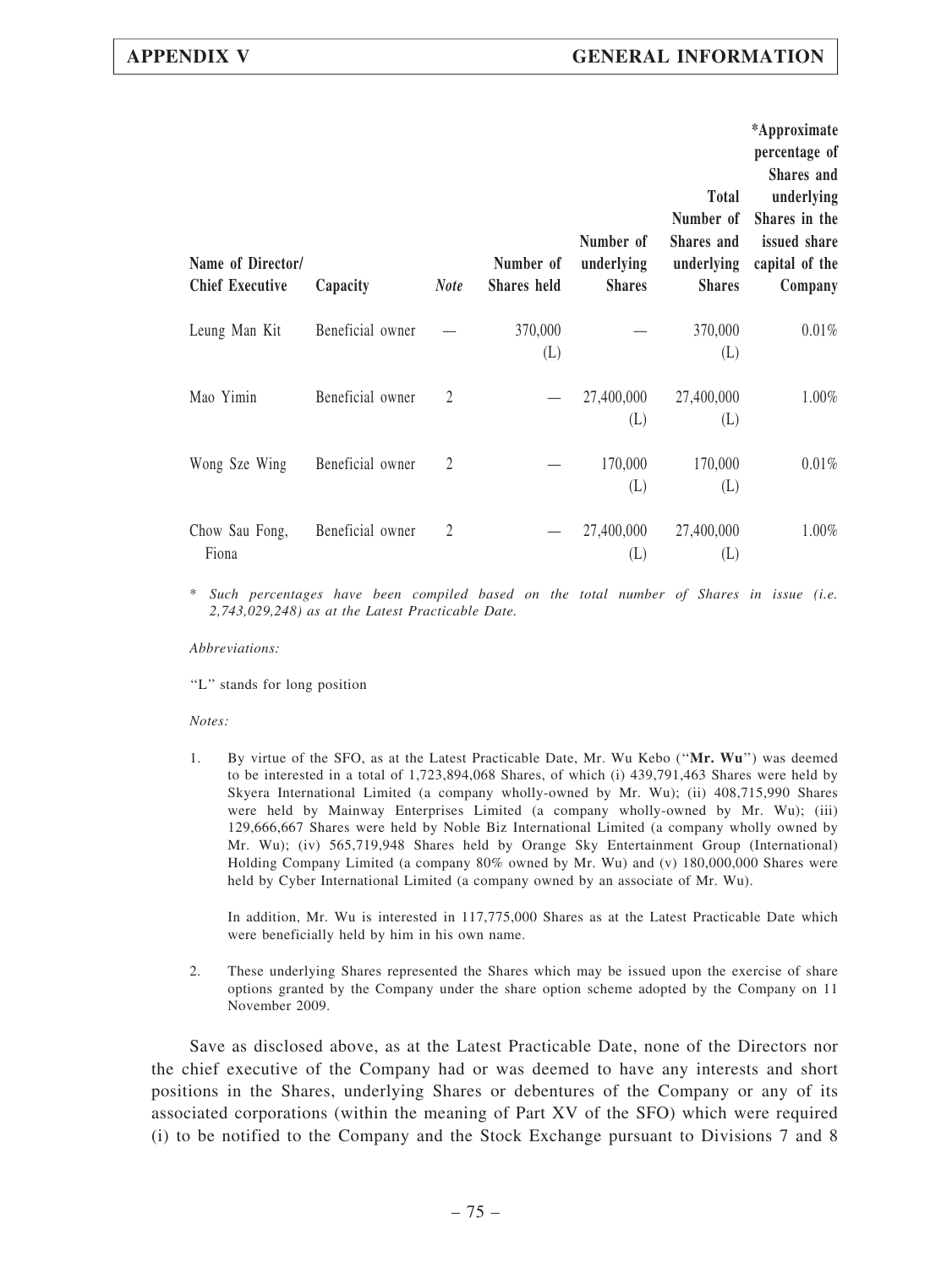of Part XV of the SFO (including interests and short positions which they were taken or deemed to have under such provisions of the SFO); or (ii) pursuant to section 352 of the SFO, to be entered in the register referred to therein; or (iii) to be notified to the Company and the Stock Exchange pursuant to the Model Code for Securities Transactions by Directors of Listed Companies contained in the Listing Rules.

### 2.2 Notifiable interests and short positions of substantial shareholders and other persons in Shares

As at the Latest Practicable Date, so far as was known to the Directors and chief executive of the Company in accordance with disclosure by the substantial shareholders under Part XV of the SFO, the following substantial shareholders of the Company within the meaning of the Listing Rules and other persons (in each case other than the Directors and chief executive of the Company) had an interest or a short position in Shares or underlying Shares which would fall to be disclosed to the Company under the provisions of Divisions 2 and 3 of Part XV of the SFO:

| Name of Director/<br><b>Chief Executive</b>            | Capacity                                  | <b>Note</b>    | Number of<br><b>Shares</b> held | Number of<br>underlying<br><b>Shares</b> | <b>Total</b><br>Number of<br>Shares and<br>underlying<br><b>Shares</b> | *Approximate<br>percentage of<br>Shares and<br>underlying<br>Shares in the<br>issued share<br>capital of the<br>Company |
|--------------------------------------------------------|-------------------------------------------|----------------|---------------------------------|------------------------------------------|------------------------------------------------------------------------|-------------------------------------------------------------------------------------------------------------------------|
| Wu Kebo                                                | Interest of<br>controlled<br>corporations | $\mathbf{1}$   | 1,723,894,068<br>(L)            |                                          | $-1,723,894,068$<br>(L)                                                | 62.85%                                                                                                                  |
|                                                        | Beneficial owner                          | $\mathbf{1}$   | 117,775,000<br>(L)              |                                          | 117,775,000<br>(L)                                                     | 4.29%                                                                                                                   |
| Skyera<br>International<br>Limited<br>("Skyera")       | Beneficial owner                          | 2              | 439,791,463<br>(L)              |                                          | 439,791,463<br>(L)                                                     | 16.03%                                                                                                                  |
| Mainway<br>Enterprises<br>Limited<br>("Mainway")       | Beneficial owner                          | $\mathfrak{Z}$ | 408,715,990<br>(L)              |                                          | 408,715,990<br>(L)                                                     | 14.90%                                                                                                                  |
| Noble Biz<br>International<br>Limited<br>("Noble Biz") | Beneficial owner                          | $\overline{4}$ | 129,666,667<br>(L)              |                                          | 129,666,667<br>(L)                                                     | 4.73%                                                                                                                   |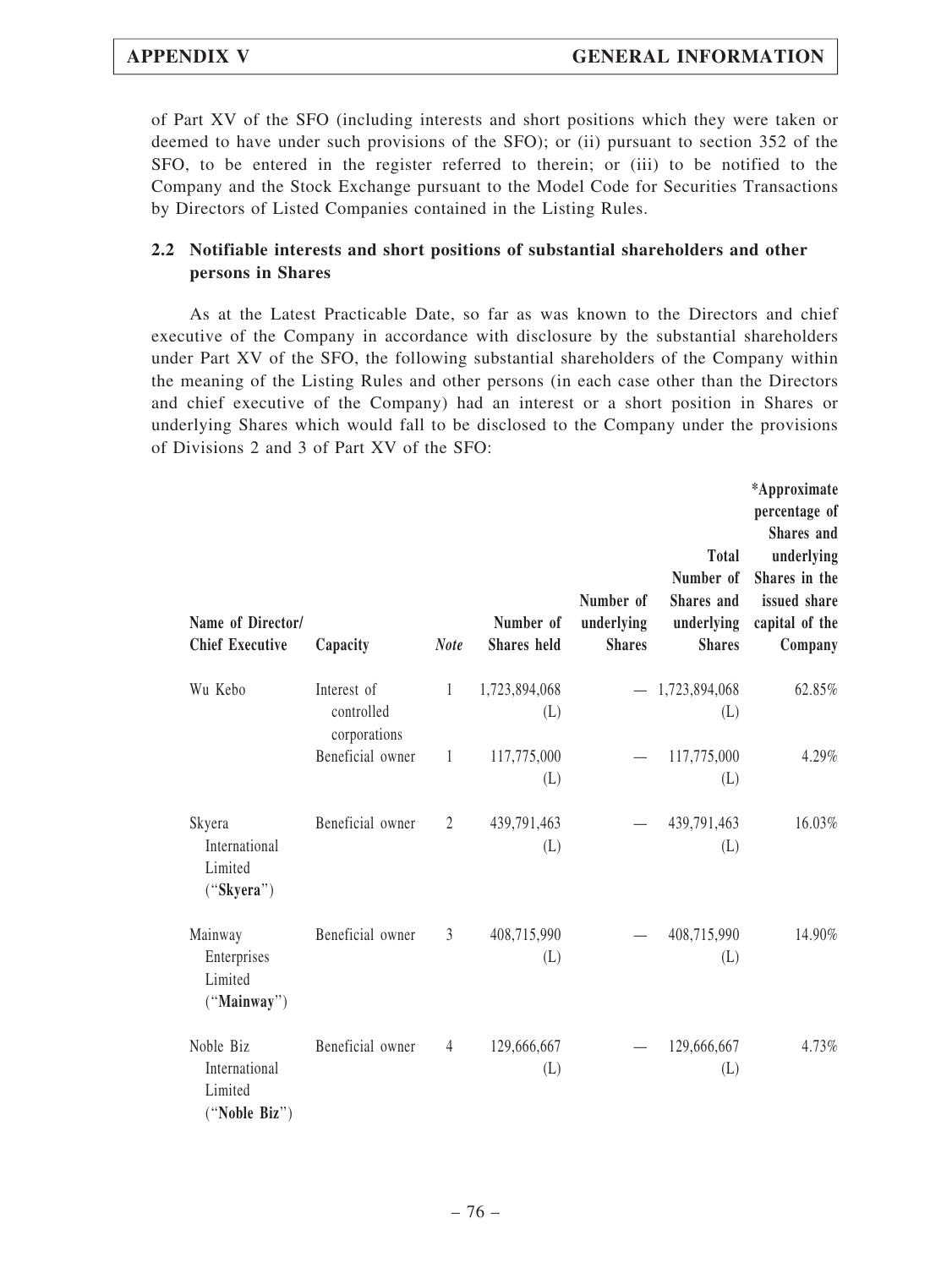| Name of Director/<br><b>Chief Executive</b>                                                          | Capacity                                  | <b>Note</b>      | Number of<br><b>Shares</b> held | Number of<br>underlying<br><b>Shares</b> | <b>Total</b><br>Number of<br>Shares and<br>underlying<br><b>Shares</b> | *Approximate<br>percentage of<br>Shares and<br>underlying<br>Shares in the<br>issued share<br>capital of the<br>Company |
|------------------------------------------------------------------------------------------------------|-------------------------------------------|------------------|---------------------------------|------------------------------------------|------------------------------------------------------------------------|-------------------------------------------------------------------------------------------------------------------------|
| Orange Sky<br>Entertainment<br>Group<br>(International)<br>Holding<br>Company<br>Limited<br>("OSEG") | Beneficial owner                          | 5                | 565,719,948<br>(L)              |                                          | 565,719,948<br>(L)                                                     | 20.62%                                                                                                                  |
| Cyber International Beneficial owner<br>Limited<br>("Cyber")                                         |                                           | 6                | 180,000,000<br>(L)              |                                          | 180,000,000<br>(L)                                                     | 6.56%                                                                                                                   |
| China Construction Interest of<br>Bank<br>Corporation                                                | controlled<br>corporations                | $\overline{7}$   |                                 | 200,000,000<br>(L)                       | 200,000,000<br>(L)                                                     | 7.29%                                                                                                                   |
| Central Huijin<br>Investment Ltd.                                                                    | Interest of<br>controlled<br>corporations | $\boldsymbol{7}$ |                                 | 200,000,000<br>(L)                       | 200,000,000<br>(L)                                                     | 7.29%                                                                                                                   |
| Wan Tai<br>Investments<br>Limited                                                                    | Beneficial owner                          | $\overline{7}$   |                                 | 200,000,000<br>(L)                       | 200,000,000<br>(L)                                                     | 7.29%                                                                                                                   |

\* Such percentages have been compiled based on the total number of Shares in issue (i.e. 2,743,029,248) as at the Latest Practicable Date.

Abbreviations:

"L" stands for long position

Notes:

1. By virtue of the SFO, as at the Latest Practicable Date, Mr. Wu is deemed to have interest in a total of 1,723,894,068 Shares, of which (i) 439,791,463 Shares were held by Skyera; (ii) 408,715,990 Shares were held by Mainway; (iii) 129,666,667 Shares were held by Noble Biz; (iv) 565,719,948 Shares were held by OSEG (a company 80% owned by Mr. Wu) and (v) 180,000,000 Shares were held by Cyber. In addition, Mr. Wu is interested in 117,775,000 Shares as at the Latest Practicable Date which were beneficially held in his own name.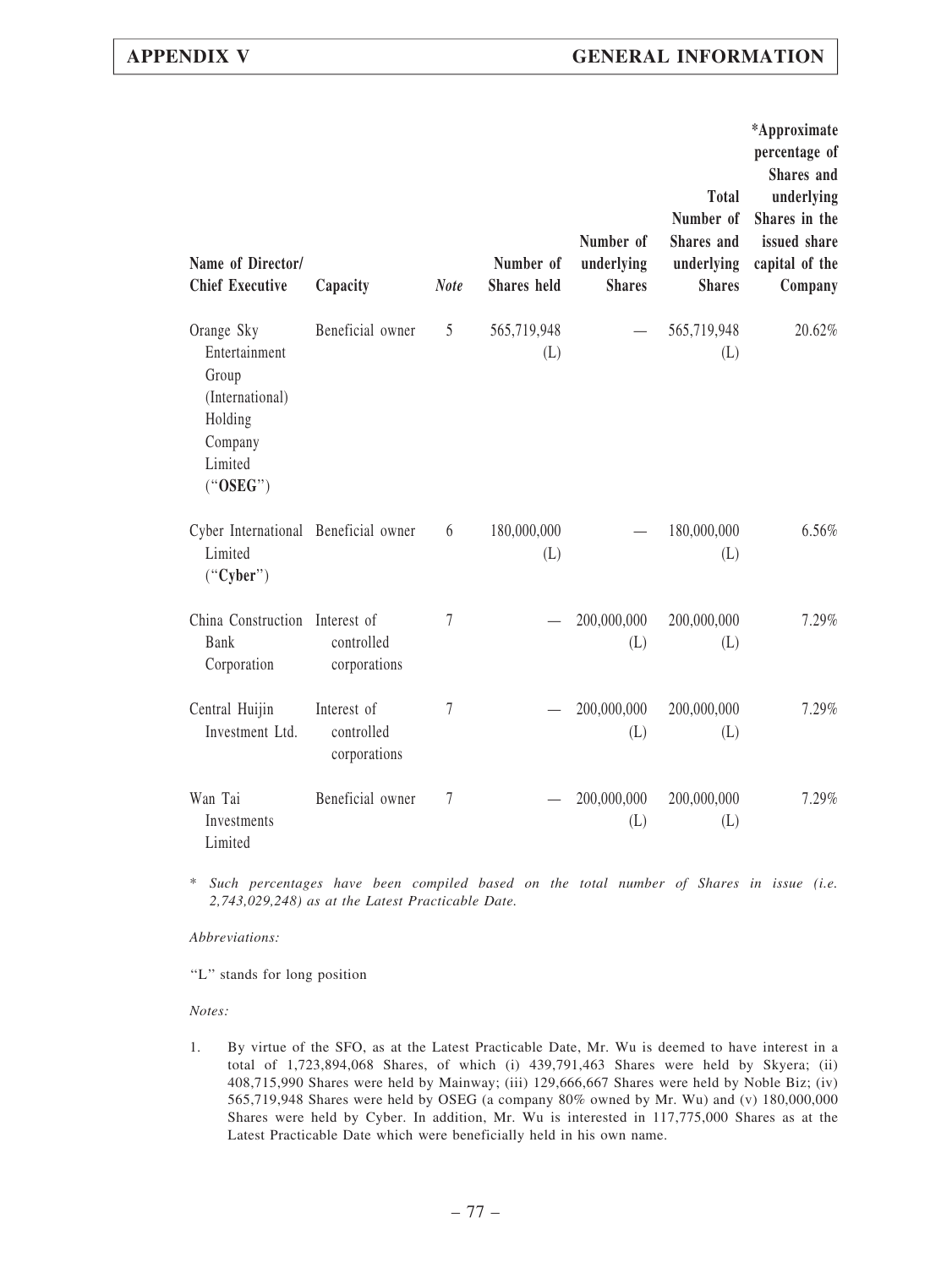- 2. Skyera is a company wholly owned by Mr. Wu, who is also a director of Skyera.
- 3. Mainway is a company wholly owned by Mr. Wu, who is also a director of Mainway.
- 4. Noble Biz is a company wholly owned by Mr. Wu, who is also a director of Noble Biz.
- 5. OSEG (a company 80% owned by Mr. Wu) was interested in 565,719,948 Shares. Mr. Wu is a director of OSEG and Mr. Li Pei Sen is the associate Chairman of OSEG.
- 6. Cyber is a company owned by an associate of Mr. Wu.
- 7. These underlying Shares represented the Shares to be issued if Wan Tai, being the bondholder of the convertible bond in the principal amount of HK\$200,000,000 issued by the Company (the ''Convertible Bond''), exercises in full the conversion rights attached to the Convertible Bond, which is considered interests of Wan Tai under the SFO.

Save as disclosed above, as at the Latest Practicable Date, the Directors and chief executive of the Company were not aware of any substantial shareholder of the Company within the meaning of the Listing Rules or other person (in each case other than a Director or chief executive of the Company) who had, as at the Latest Practicable Date, an interest or a short position in Shares or underlying Shares which was required to be notified to the Company pursuant to Divisions 2 and 3 of Part XV of the SFO.

#### 2.3 Directors' interests in contracts and assets

- (a) On 25 September 2015, Beijing Orange Sky Golden Harvest Xiangyun Management Co. Ltd., an indirect wholly owned subsidiary of the Company, entered into an agreement with Mr. Wu Keguan, Ms. Yan Huimin, Mr. Zhong Guixiong and Jining Yueyinghui Cinema Investment Co., Ltd. ("Jining"), a company established in the PRC and 100% beneficially owned by Mr. Wu Keguan, in relation to the acquisition of the entire equity interest in Jining for a consideration of RMB20,000,000 (equivalent to approximately HK\$24,000,000). Mr. Wu Keguan is a connected person of the Company by virtue of being an associate of Mr. Wu Kebo, who is the Chairman, a Director and controlling Shareholder of the Company.
- (b) On 6 November 2013, OSGH (China), as landlord, and 北京橙天影院投資管理 有限公司 (Beijing Orange Sky Cinema Investment Management Co., Ltd) (the ''Beijing Orange Sky''), wholly owned by Mr. Wu Kebo and Ms. Wu Keyan, as tenant, entered into a lease agreement, pursuant to which Beijing Orange Sky will lease the portions of 4th Floor under household no. 100040001, 5th Floor under household no. 100050001 and 6th Floor under household nos. 100060001 and 100060003 (collectively referred to as Unit 4108) of Bohai New World Shopping Centre of No. 88 Xinhua West Road, Tangshan City, Hebei Province, the PRC, with a total gross floor area of approximately 5,504.43 square metres (the "Leased Premises") from OSGH (China) for a period of 12 years (''Tangshan Lease Agreement''). On 12 May 2016, OSGH (China) and Beijing Orange Sky entered into the supplemental agreement to the Tangshan Lease Agreement pursuant to which Beijing Orange Sky agreed the compensation to be made by OSGH (China) by way of extension of the rent-free-period to cover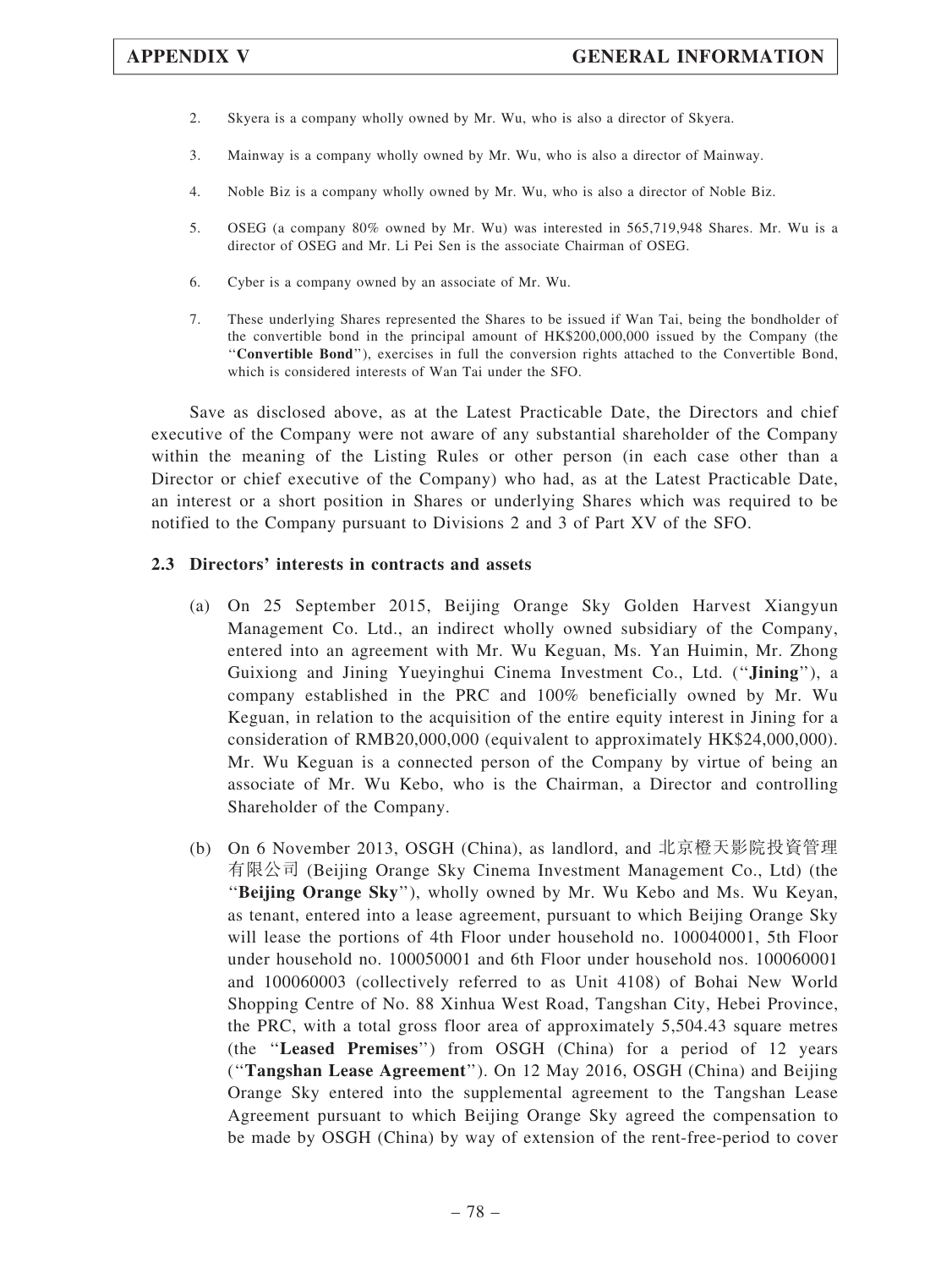the reasonable loss Beijing Orange Sky suffered during the time it is unable to commence operation, i.e. OSGH (China) agreed to extend the expiry date of the rent-free period to 28 February 2019.

- (c) OSGH (China) and 江陰橙地影院開發管理有限公司 (Jiangyin Orange Land Cinema Development Management Co., Ltd (''Jiangyin Orange Land''), a company established in the PRC and 80% beneficially owned by Mr. Wu and Ms. Wu Keyan through 北京橙地影院投資管理有限公司 (Beijing Orange Land Cinema Investment Management Company Limited) entered into the lease agreement on 25 September 2012 (the ''Jiangyin Lease Agreement'') in respect of the leasing of the portion of 3rd, 4th and 5th Floors of Block 2 of the Jiangyin Orange Land Cultural Complex situated at the Xiagang Development Zone, Jiangyin City, Jiangsu Province, PRC, with a total floor area of approximately 17,561 square metres (the ''Leased Property''). On 2 December 2014, OSGH (China) and Jiangyin Orange Land entered into a supplemental agreement to the Jiangyin Lease Agreement, pursuant to which Jiangyin Orange Land agreed to refund the prepayment of RMB100,000,000 and also pay the interest of RMB13,625,000, at a rate of 7.5% per annum on the amounts of base rental prepayment from the respective dates of such payment during the period from October 2012 to November 2014, to OSGH (China) as stated in the announcement of the Company dated 25 June 2014. On 22 June 2016, OSGH (China) and Jiangyin Orange Land entered into another supplemental agreement, pursuant to which Jiangyin Orange Land agreed to deliver the Leased Property at Jiangyin Orange Land Cultural Complex to OSGH (China) on or before 30 June 2017. OSGH (China) agreed to prepay Base Rental of RMB50,000,000 to Jiangyin Orange Land.
- (d) On 31 August 2016, Beijing Orange Sky, wholly owned by Mr. Wu Kebo and Ms. Wu Keyan, entered into a sub-lease agreement with 北京橙天嘉禾影視製作 有限公司 (Orange Sky Golden Harvest (Beijing) TV & Film Production Company Limited) (the "First Sublease") in relation to the sub-leasing of the office premises with a total floor area of approximately 6.75 square metres occupying a portion of the second floor of House No. 3 situated at No. 1 Anjialou, Xiaoliangmaqiao Ave, Chaoyang District, Beijing, the PRC for a term commencing from 1 September 2016 and expiring on 31 August 2019 (both dates inclusive) at total rental amounting to RMB46,564.88 and total management fee amounting to RMB5,173.88 paid on a quarterly basis.

On the same day, Beijing Orange Sky and 北京嘉禾影城管理諮詢有限公司 (Golden Harvest (Beijing) Cinema Management Consultancy Company Limited), an indirect wholly owned subsidiary of the Company and a wholly owned subsidiary of OSGH (China), entered into the second sub-lease agreement (the ''Second Sub-Lease'') in relation to the sub-leasing of the office premises with a total floor area of approximately 993.57 square metres occupying a portion of the second floor of House No. 3 situated at No. 1 Anjialou, Xiaoliangmaqiao Ave, Chaoyang District, Beijing, the PRC for a term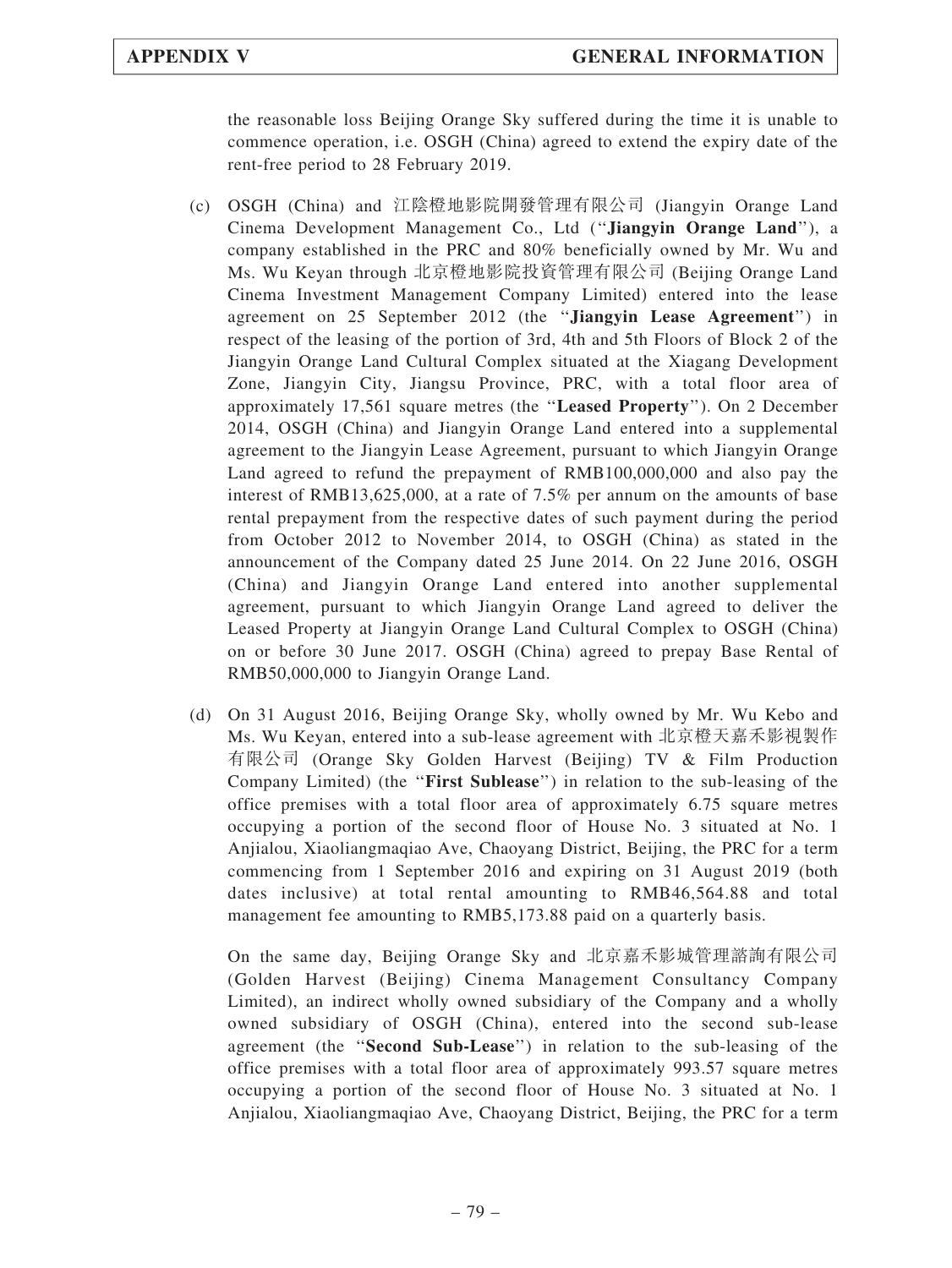commencing from 1 September 2016 and expiring on 31 August 2019 (both dates inclusive) at a total rental amounting to RMB6,854,142.65 and total management fee amounting to RMB761,571.41 paid on a quarterly basis.

Save as disclosed above, as at the Latest Practicable Date,

- (i) none of the Directors had any direct or indirect interest in any assets which have been, since the date to which the latest published audited accounts of the Group were made up, acquired or disposed of by, or leased to the Company or any of its subsidiaries, or are proposed to be acquired or disposed of by, or leased to, the Company or any of its subsidiaries; and
- (ii) none of the Directors is materially interested in any contract or arrangement entered into by the Company or any of its subsidiaries which contract or arrangement is subsisting at the date of this circular and which is significant in relation to the business of the Group.

### 3. DIRECTORS' SERVICE CONTRACTS

As at the Latest Practicable Date, none of the Directors has any service contract with any member of the Group which will not expire or be terminable by the Group within one year without payment of compensation (other than statutory compensation).

### 4. COMPETING INTERESTS

As at the Latest Practicable Date, none of the Directors and their respective associates was interested in any business apart from the business of the Group, which competes or is likely to compete, either directly or indirectly, with the business of the Group.

### 5. MATERIAL CONTRACTS

The following contracts, not being contracts entered into in the ordinary course of business, have been entered into by members of the Group within two years preceding the Latest Practicable Date, and are or may be material:

- (a) the subscription agreement dated 22 January 2016 (the  $"CB$  Subscription Agreement'') entered into by the Company and Wan Tai Investments Limited (''Wan Tai'') in relation to the issue of the 5% convertible bonds with a term of 3 years of the Company due 2019 in the principal amount of HK\$200 million (the "Series 1 Convertible Bond"), and the proposed issue of the  $5\%$  convertible bonds with a term of 3 years of the Company in the principal amount of HK\$100,000,000;
- (b) the supplemental agreement to the CB Subscription Agreement dated 31 January 2016 entered into by the Company and Wan Tai whereby the long stop date of Series 1 Convertible Bonds was extended from 31 January 2016 to 5 February 2016;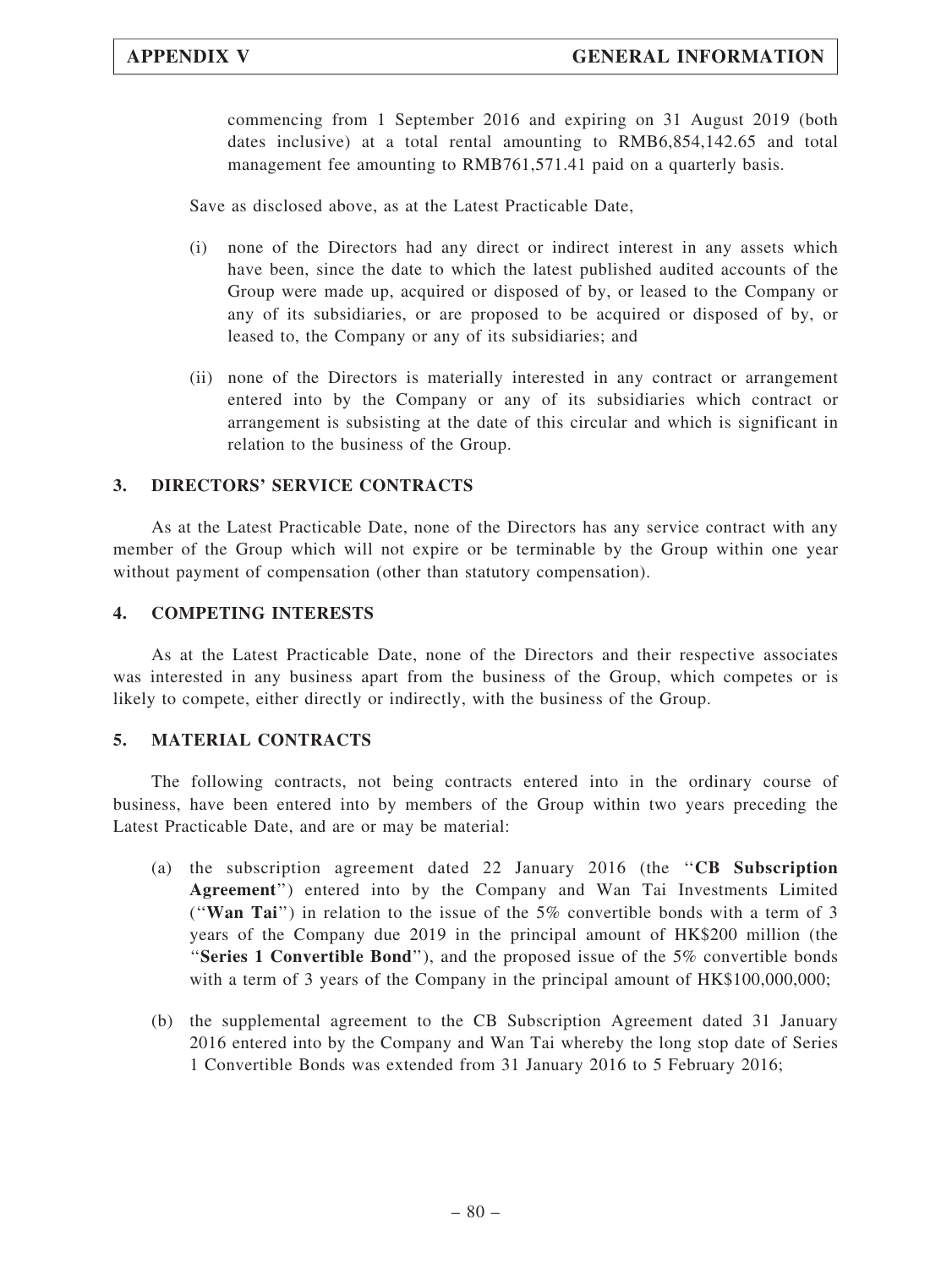- (c) the subscription agreement dated 15 March 2016 entered into between the Target Group, OSGH (China) and the investors, being Xin Ye, 上海慧影投資中心(有限合 夥) (Shanghai Huiying Investment Centre (Limited Partnership) and 北京青中同創資 產管理有限公司 (Beijing Qing Zhong Tong Chuang Asset Management Company Limited) (collectively, the ''Investors'') in respect of the subscription of the shares of OSGH (China), representing an aggregate 13.79% of the equity interest in OSGH (China) following completion of the subscription, by the Investors in OSGH (China), in consideration for RMB400 million (the "Subscription Agreement");
- (d) the first supplemental agreement to the Subscription Agreement dated 1 April 2016, entered into by the Target Company, Xin Ye and 北京微影時代科技有限公司 (Beijing Weiying Technology Co. Ltd\*), a company established in the PRC or any of its associates, including 上海慧影投資中心(有限合夥) (Shanghai Huiying Investment Centre (Limited Partnership) pursuant to which the parties have agreed to amend certain terms of the Subscription Agreement in respect of (i) the rights and obligations of the parties between the date of the Subscription Agreement and the date of the completion of the subscription and (ii) the buy-back options provisions regarding the equity interest in OSGH (China);
- (e) the second supplemental agreement to the Subscription Agreement dated 1 April 2016, entered into by the Target Company, OSGH (China), and 北京微影時代科技有 限公司 (Beijing Weiying Technology Co. Ltd\*), a company established in the PRC or any of its associates, including 上海慧影投資中心(有限合夥) (Shanghai Huiying Investment Centre (Limited Partnership)), pursuant to which the parties agreed to amend certain terms of the Subscription Agreement in respect of the termination of the Subscription Agreement between the parties;
- (f) the second amendment agreement and the deed of amendment dated 27 May 2016 entered into by the Company and Wan Tai, pursuant to which the parties agree to amend certain terms in the CB Subscription Agreement and the instrument of Series 1 Convertible Bond in light of the issuance of share of OSGH (China);
- (g) the joint venture agreement dated 5 September 2016 entered into by the Target Company and Xin Ye, which (a) sets out the major terms of the Subscription Agreement as applicable between the Target Company and Xin Ye and the operational arrangements between the Target Company and Xin Ye in relation to OSGH (China), and (b) further supplements the Subscription Agreement;
- (h) the third supplemental agreement dated 5 September 2016 entered into by 北京青中 同創資產管理有限公司 (Beijing Qing Zhong Tong Chuang Asset Management Company Limited), the Target Company and OSGH (China), whereby it was agreed, amongst others, that all of the rights and obligations under the Subscription Agreement of 北京青中同創資產管理有限公司 (Beijing Qing Zhong Tong Chuang Asset Management Company Limited) would be terminated, without any claim or liability towards the other parties;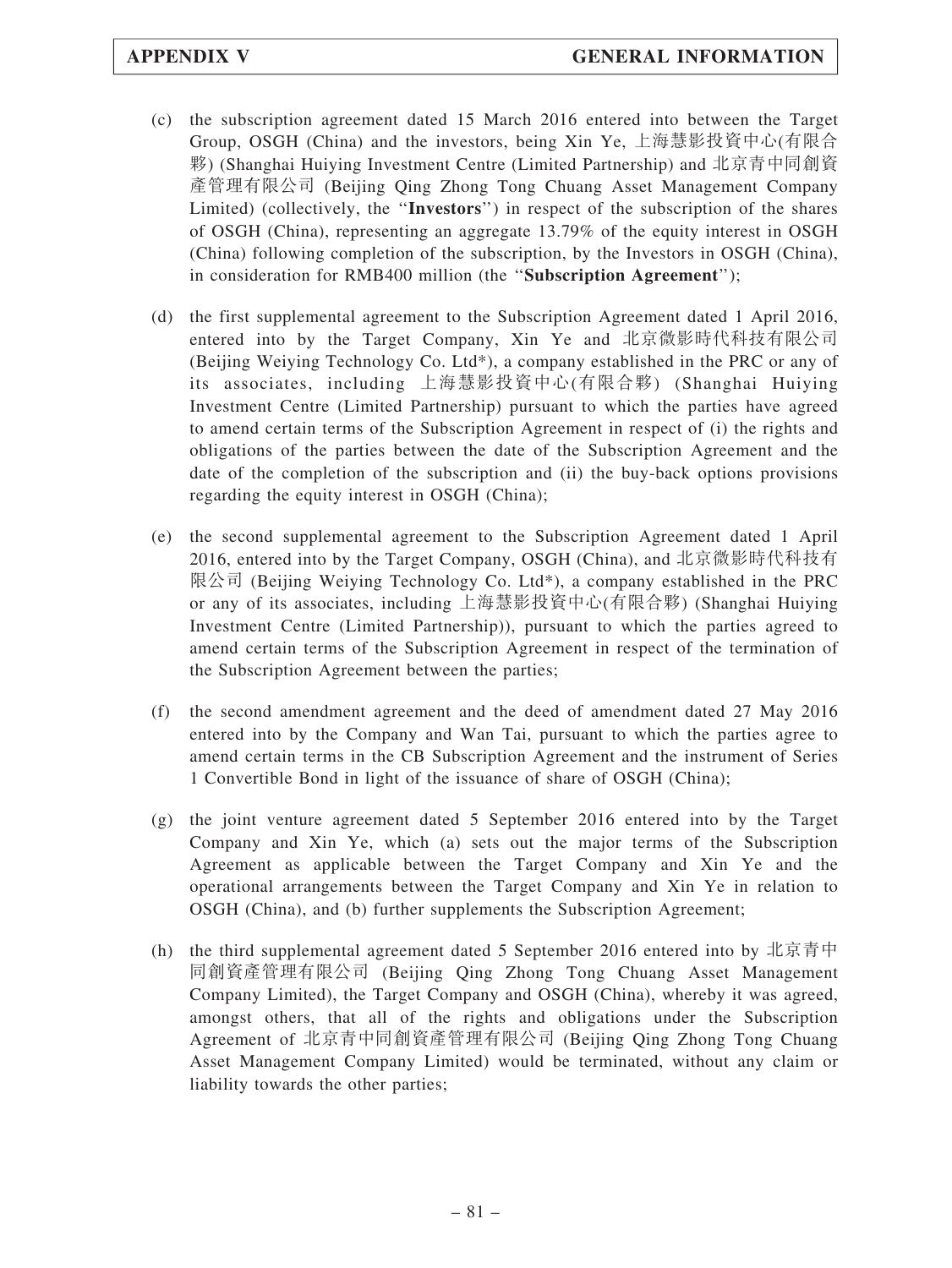- (i) the Sale and Purchase Agreement;
- (j) the Supplemental Agreement; and
- (k) the Loan Repayment Agreement.

### 6. PENDING LITIGATION OR CLAIMS

On 27 May 2014, the Company announced that there has been a shareholders' dispute in Vie Show, a Taiwan incorporated company which is 35.70% owned by Golden Sky Entertainment Limited, a wholly-owned subsidiary of the Company (''GSE''), and one of the principal businesses of which is operating and managing cinemas in Taiwan, whereby GSE and two other shareholders of Vie Show (the ''Vie Show Shareholders'') served a written notice on Bau Tzuoh Investment Co., Ltd. (寶座投資股份有限公司), 泰建投資股份有限公司 (Taijian Investment Holdings Co., Ltd.\*) and 泰聯投資股份有限公司 (Tailuen Investment Holdings Co., Ltd.\*) (collectively, ''Bau Tzuoh Companies'') to, among other things, terminate the shareholders' agreement with the Bau Tzuoh Companies with effect on 23 May 2014 according to the laws in Taiwan and requesting for a forced sale of all of the issued shares of Vie Show held by Bau Tzuoh Companies to GSE and two other shareholders of Vie Show. On 21 July 2014 and 20 January 2016 (the ''Vie Show Announcements''), the Company further announced that, among other things, (i) the Vie Show Shareholders had filed a lawsuit against the Bau Tzuoh Companies with the Taipei District Court of Taiwan (the ''Court'') (the ''Claim'') on 15 July 2014, (ii) on 15 January 2016, the Court issued judgment and dismissed the Claim by the Vie Show Shareholders against the Bao Tzuoh Companies (the ''Judgment''), and (iii) in November 2014, the Bau Tzuoh Companies filed a separate law suit against the Vie Show Shareholders with the Court, seeking the Court's judgment for a transfer of the entire issued shares held by the Vie Show Shareholders to the Bau Tzuoh Companies (the ''Bao Tzuoh Companies Claim''). On 30 December 2016, the Court issued judgment and dismissed the Bao Tzuoh Companies Claim. Both the Vie Show Shareholders and the Bau Tzuoh Companies had filed respective appeal to the judgments, these two cases are now pending in the Taiwan High Court. As at the Latest Practicable Date, no judgments have been made by the Taiwan High Court in relation to both the Claim and the Bao Tzuoh Companies Claim. As disclosed in the Vie Show Announcements, the Company intends to actively defend the Bao Tzuoh Companies Claim or any other claims that may be brought by the Bau Tzuoh Companies.

Save for the above matter, as at the Latest Practicable Date, neither the Company nor any member of the Group was engaged in any litigation or arbitration of material importance and there was no litigation or claim of material importance known to the Directors to be pending or threatened by or against the Company or any member of the Group.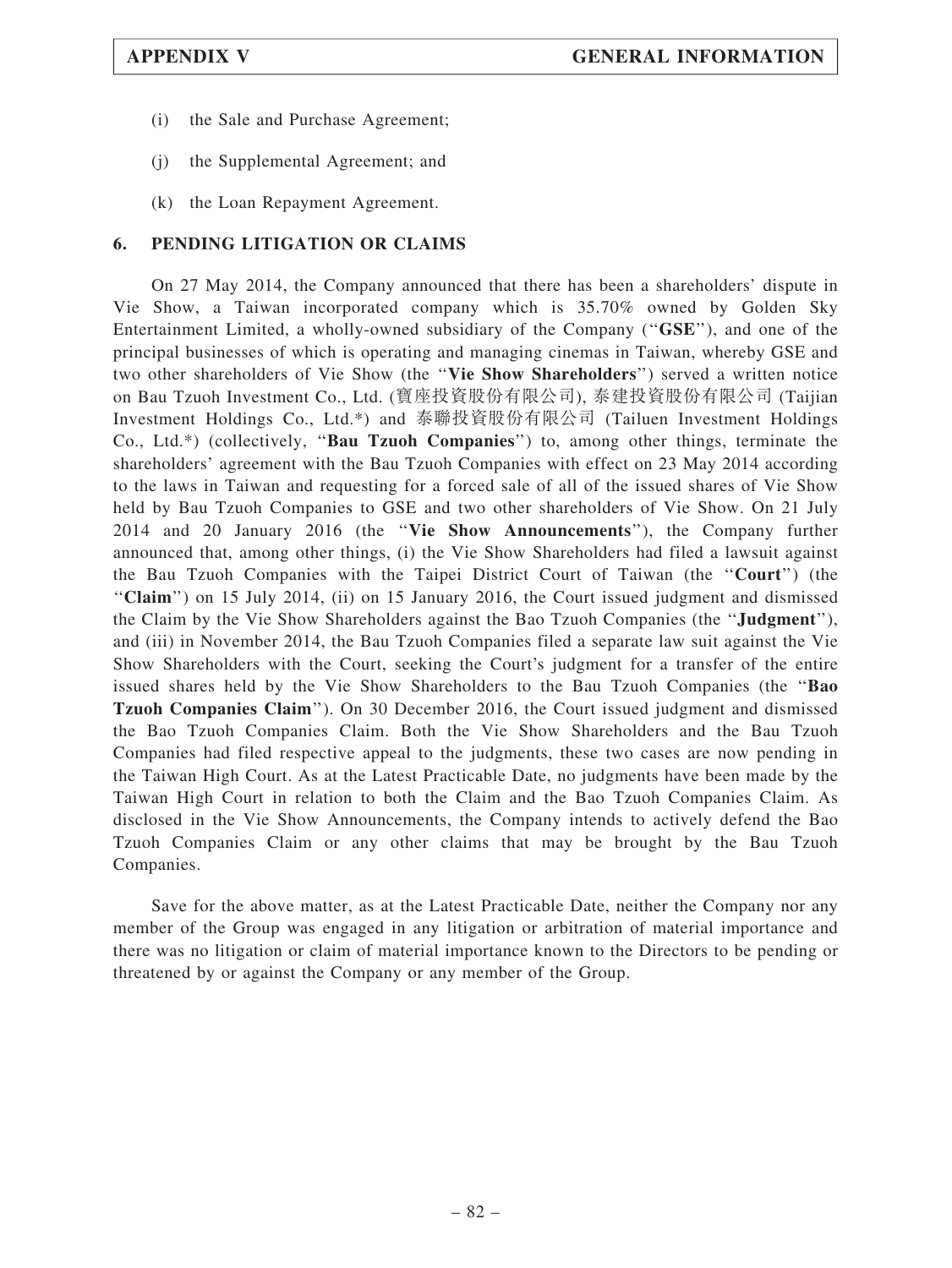### 7. EXPERT AND CONSENT

The following is the qualification of the expert or professional adviser who has given opinion or advice contained in this circular:

| <b>Name</b> | <b>Qualification</b> |
|-------------|----------------------|
|             |                      |

KPMG Certified Public Accountants

As at the Latest Practicable Date, KPMG has given and has not withdrawn its written consent to the issue of this circular with the inclusion of its letter and references to its name in the form and context in which they respectively appear.

As at the Latest Practicable Date, KPMG did not have any shareholding in any member of the Remaining Group or any right (whether legally enforceable or not) to subscribe for securities in any member of the Remaining Group.

As at the Latest Practicable Date, KPMG was not interested, directly or indirectly, in any assets which have been or are proposed to be acquired or disposed of by or leased to any member of the Remaining Group since 31 December 2015, the date to which the latest audited financial statements of the Company were made up.

#### 8. MISCELLANEOUS

- (a) The registered office of the Company is at Clarendon House, 2 Church Street, Hamilton, HM 11, Bermuda.
- (b) The Hong Kong branch share registrar and transfer office of the Company is Tricor Tengis Limited, at Level 22, Hopewell Centre, 183 Queen's Road East, Hong Kong.
- (c) The company secretary of the Company is Mr. Man Tak Cheung, a member of the Hong Kong Institute of Certified Public Accountants and a fellow member of the Association of the Chartered Certified Accountants.
- (d) The English text of this circular shall prevail over the Chinese text in the case of any inconsistency.

### 9. DOCUMENTS AVAILABLE FOR INSPECTION

Copies of the following documents will be made available for inspection during normal business hours from 9:00 a.m. to 5:00 p.m. on any weekday except public holidays in Hong Kong, at the principal place of business of the Company in Hong Kong at 24/F, AXA Centre, 151 Gloucester Road, Wan Chai, Hong Kong for 14 days from the date of this circular:

- (a) the Bye-Laws of the Company;
- (b) the annual reports of the Company for the two financial years ended 31 December 2014 and 2015;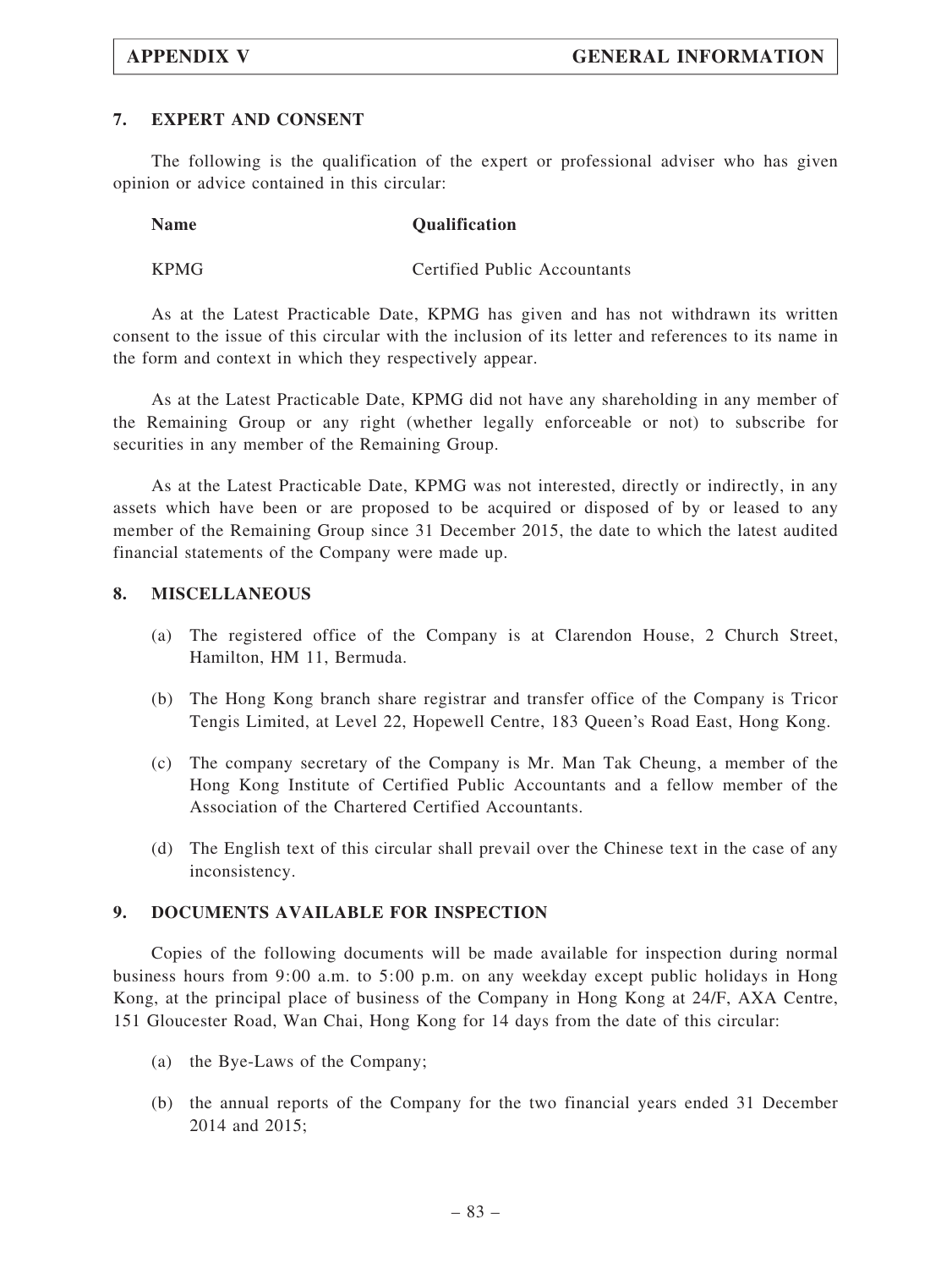- (c) the report on review of unaudited combined financial information of the Target Group from KPMG, the text of which is set out in Appendix II to this circular;
- (d) the report on the unaudited pro forma financial information on the Remaining Group from KPMG, the text of which is set out in Appendix III to this circular;
- (e) the consent letters referred to in the paragraph under the heading ''Expert and Consent'' in this Appendix to this circular;
- (f) each of the material contracts as referred to in the section headed ''Material Contracts'' in this Appendix;
- (g) the circular of the Company dated 14 June 2016 in respect of, among others, the major transaction and deemed disposal of equity interest in OSGH (China); and
- (h) this circular.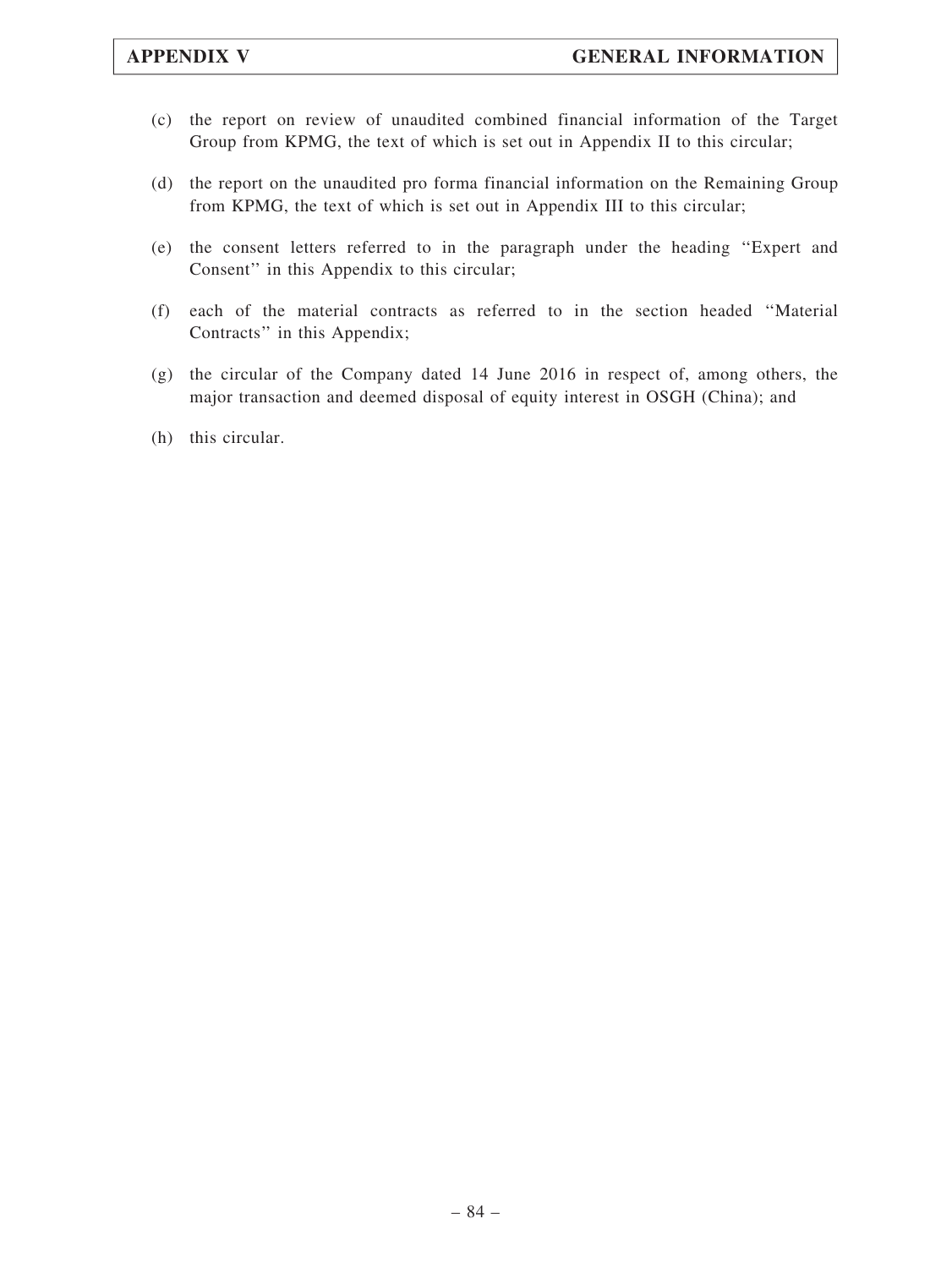



**Golden Harvest** 

# ORANGE SKY GOLDEN HARVEST ENTERTAINMENT (HOLDINGS) LIMITED

橙 天 嘉 禾 娛 樂( 集 團 )有 限 公 司\* (Incorporated in Bermuda with limited liability)

(Stock Code: 1132)

NOTICE IS HEREBY GIVEN that the special general meeting of Orange Sky Golden Harvest Entertainment (Holdings) Limited (the ''Company'') will be held at the principal office of the Company at 24th Floor, AXA Centre, 151 Gloucester Road, Wan Chai, Hong Kong on Tuesday, 28 March 2017 at 11:00 a.m. for the purpose of considering and, if thought fit, passing, with or without amendments, the following resolutions as ordinary resolutions:

# ORDINARY RESOLUTIONS

# $(1)$  "THAT:

- (a) the sale and purchase agreement dated 25 January 2017 (the ''Sale and Purchase Agreement") entered into by Giant Harvest Limited (the "Vendor"), the Company, True Vision Limited (the ''Purchaser'') and Nan Hai Corporation Limited (''Nan Hai''), pursuant to which, the Vendor has conditionally agreed to sell and the Purchaser has conditionally agreed to purchase the entire issued share capital of 橙天嘉禾影城有限公司 (City Entertainment Corporation Limited) at the consideration of approximately RMB3.286 billion (subject to certain adjustments), the supplemental agreement dated 7 March 2017 (the "Supplemental Agreement") entered into between the Vendor, the Company, the Purchaser and Nan Hai amending and adding certain terms to the Sale and Purchase Agreement, the loan repayment agreement dated 25 January 2017 (the ''Loan Repayment Agreement'') entered into between 橙天嘉禾影城(中國)有限公司 (Orange Sky Golden Harvest Cinemas (China) Company Limited\*) ("OSGH (China)"), 上海橙天嘉 影實業有限公司 (Shanghai Orange Sky Jiayin Shiye Company Limited\*) (''Jiashi'') and Nan Hai in respect of the repayment of a loan in the amount of RMB250 million owed by OSGH (China) or its related party to Jiashi, a copy of which has been tabled before the meeting marked "A", "B" and "C" and initialled by the Chairman of the meeting for the purpose of identification, and the transactions contemplated thereunder be and are hereby approved, confirmed and ratified; and
- (b) any one or more of the directors of the Company be and is/are hereby generally and unconditionally authorised to do all such acts and things, to sign and execute all such documents for and on behalf of the Company and to take such steps as he/she/they may in his/her/their absolute discretion consider necessary,

\* For identification purposes only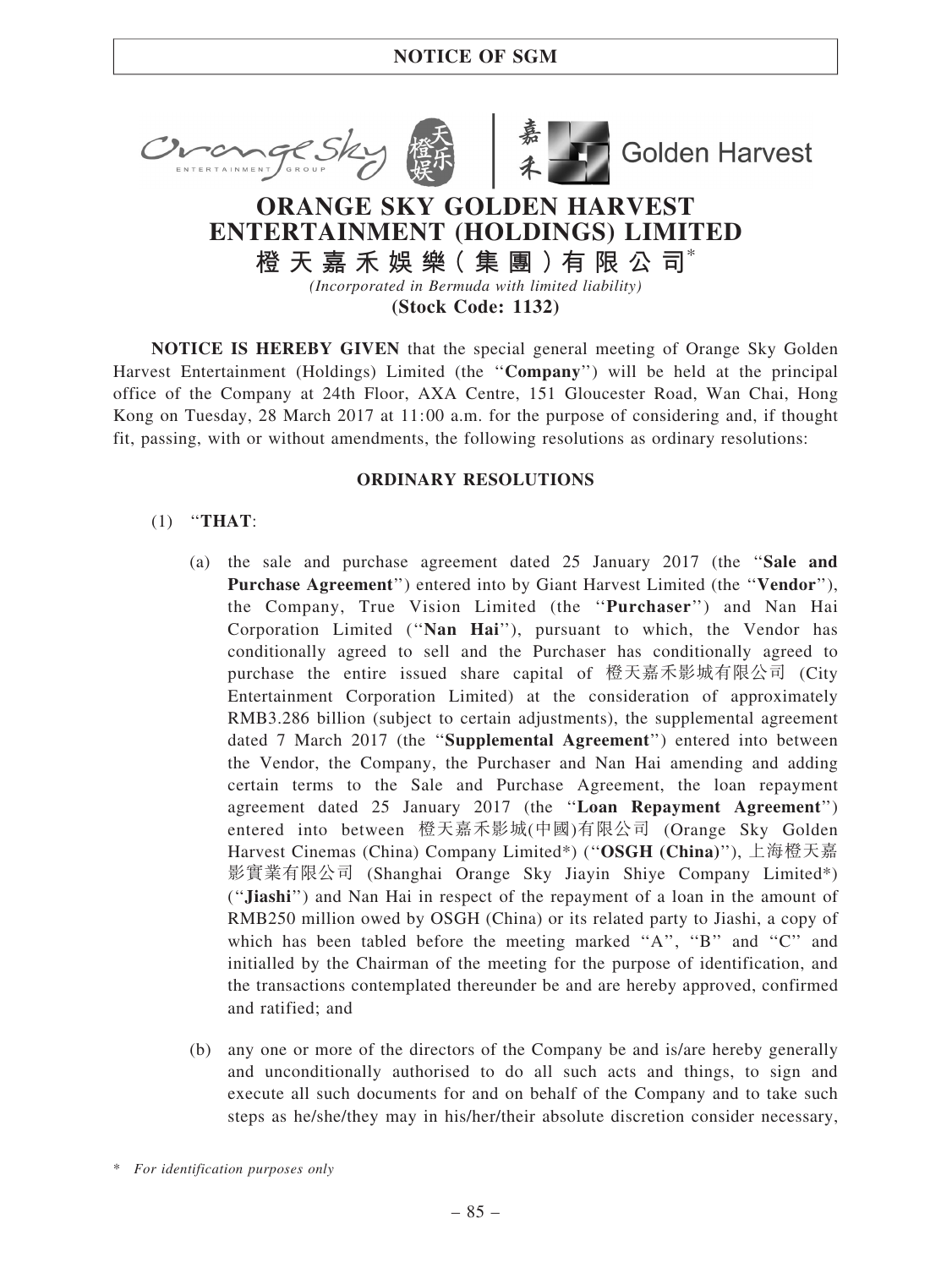# NOTICE OF SGM

appropriate, desirable or expedient to give effect to or in connection with the Sale and Purchase Agreement, the Supplemental Agreement, the Loan Repayment Agreement and the transactions contemplated thereunder.''

### (2) ''THAT:

- (a) Ms. Chow Sau Fong, Fiona be re-elected as an executive director of the Company;
- (b) Mr. Fung Chi Man, Henry be re-elected as an independent non-executive director of the Company; and
- (c) to authorise the board of directors to fix the remuneration of the respective directors.''

By order of the board of directors of Orange Sky Golden Harvest Entertainment (Holdings) Limited Wu Kebo Chairman and Executive Director

Hong Kong, 13 March 2017

Principal place of business in Hong Kong: 24th Floor AXA Centre 151 Gloucester Road Wan Chai Hong Kong

Registered Office: Clarendon House 2 Church Street Hamilton HM11 Bermuda

Notes:

- (1) Any member entitled to attend and vote at the SGM is entitled to appoint one or more proxies to attend and vote instead of him. A proxy need not be a member of the Company but must attend the meeting in person to represent the appointing member.
- (2) The instrument appointing a proxy shall be in writing under the hand of the appointor or of his attorney duly authorised in writing or, if the appointor is a corporation, either under its seal or under the hand of an officer, attorney or other person authorised to sign the same. In the case of an instrument of proxy purporting to be signed on behalf of a corporation by an officer thereof, it shall be assumed, unless the contrary appears, that such officer was duly authorised to sign such instrument of proxy on behalf of the corporation without further evidence of the facts.
- (3) The instrument appointing a proxy and the power of attorney or other authority (if any) under which it is signed, or a certified copy of such power or authority, shall be delivered to the Company's branch share registrar in Hong Kong, Tricor Tengis Limited at Level 22, Hopewell Centre, 183 Queen's Road East, Hong Kong not less than forty-eight (48) hours before the time appointed for holding the meeting or adjourned meeting at which the person named in the instrument proposes to vote.